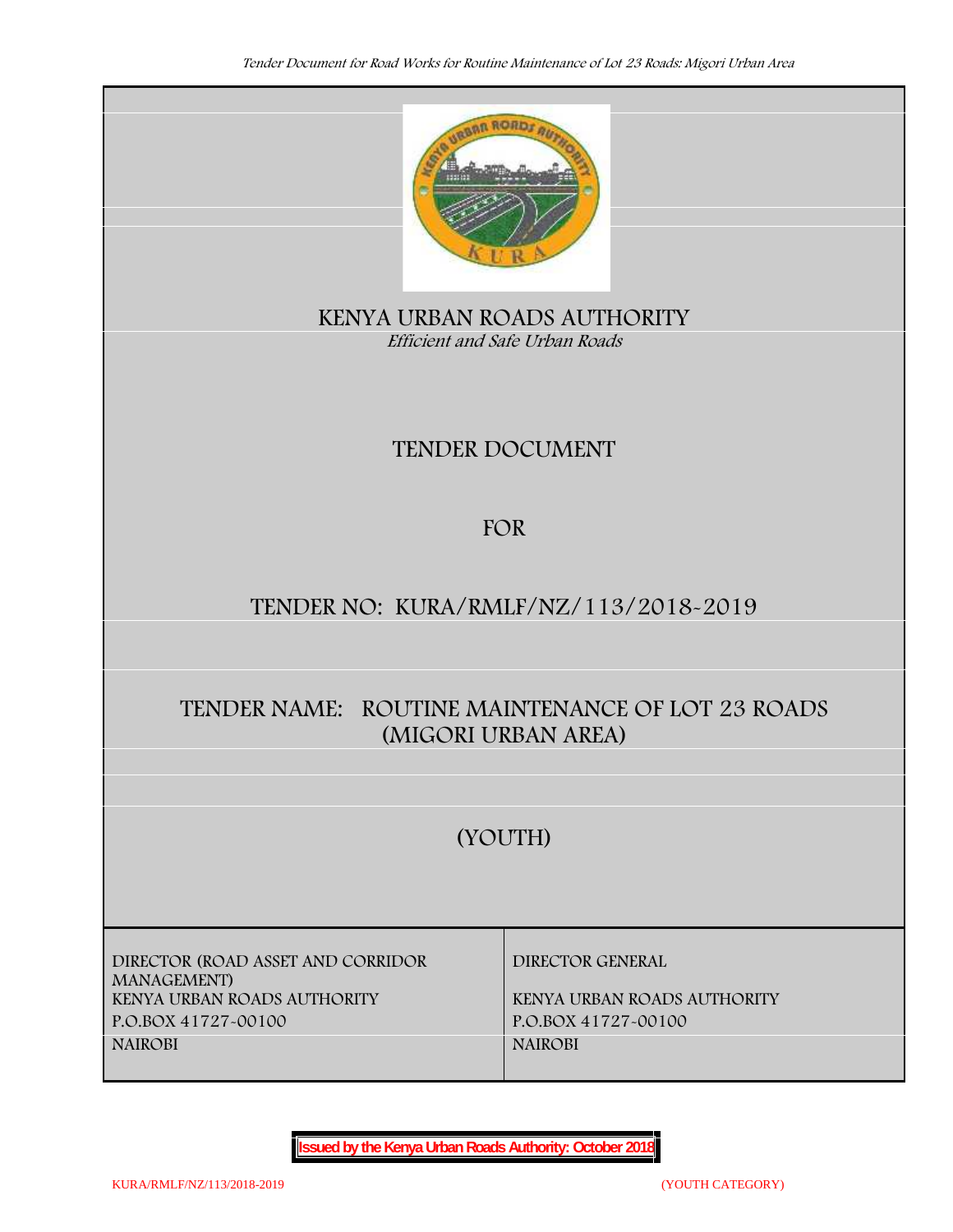## **ROUTINE MAINTENANCE OF LOT 23 ROADS: MIGORI URBAN AREA**

## **TABLE OF CONTENTS**

| SECTION II: INSTRUCTIONS TO TENDERERS AND CONDITIONS OF TENDER 3     |  |
|----------------------------------------------------------------------|--|
|                                                                      |  |
|                                                                      |  |
|                                                                      |  |
|                                                                      |  |
|                                                                      |  |
| SECTION VI: SUPERVISION AND CONTRACT EVALUATION MANUAL 2012109       |  |
|                                                                      |  |
|                                                                      |  |
|                                                                      |  |
|                                                                      |  |
|                                                                      |  |
|                                                                      |  |
|                                                                      |  |
|                                                                      |  |
|                                                                      |  |
| SECTION XIII: FORM OF PERFORMANCE BANK GUARANTEE (UNCONDITIONAL) 150 |  |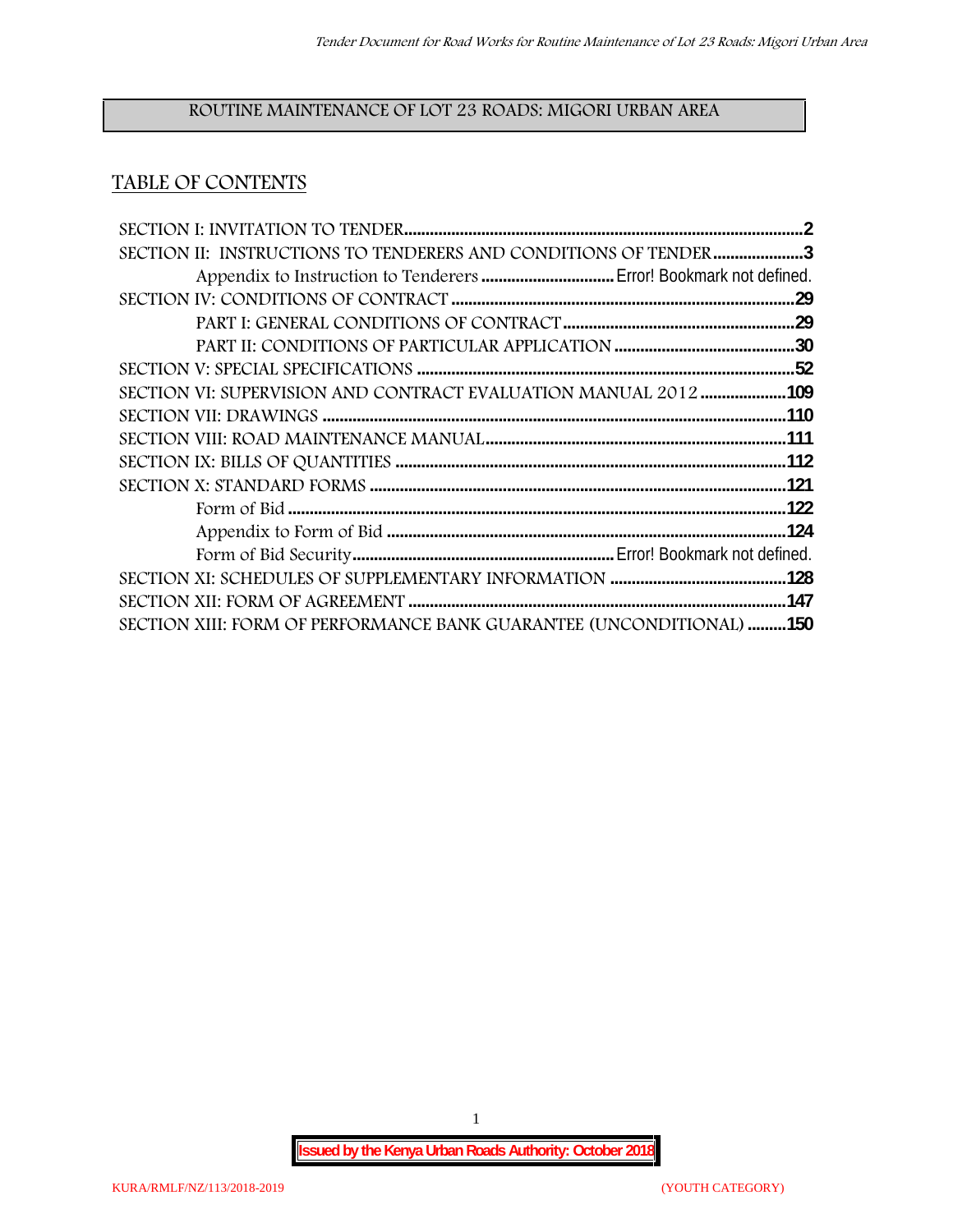## **SECTION I: INVITATION TO TENDER**

(See tender invitation on www.kura.go.ke/tender notices)

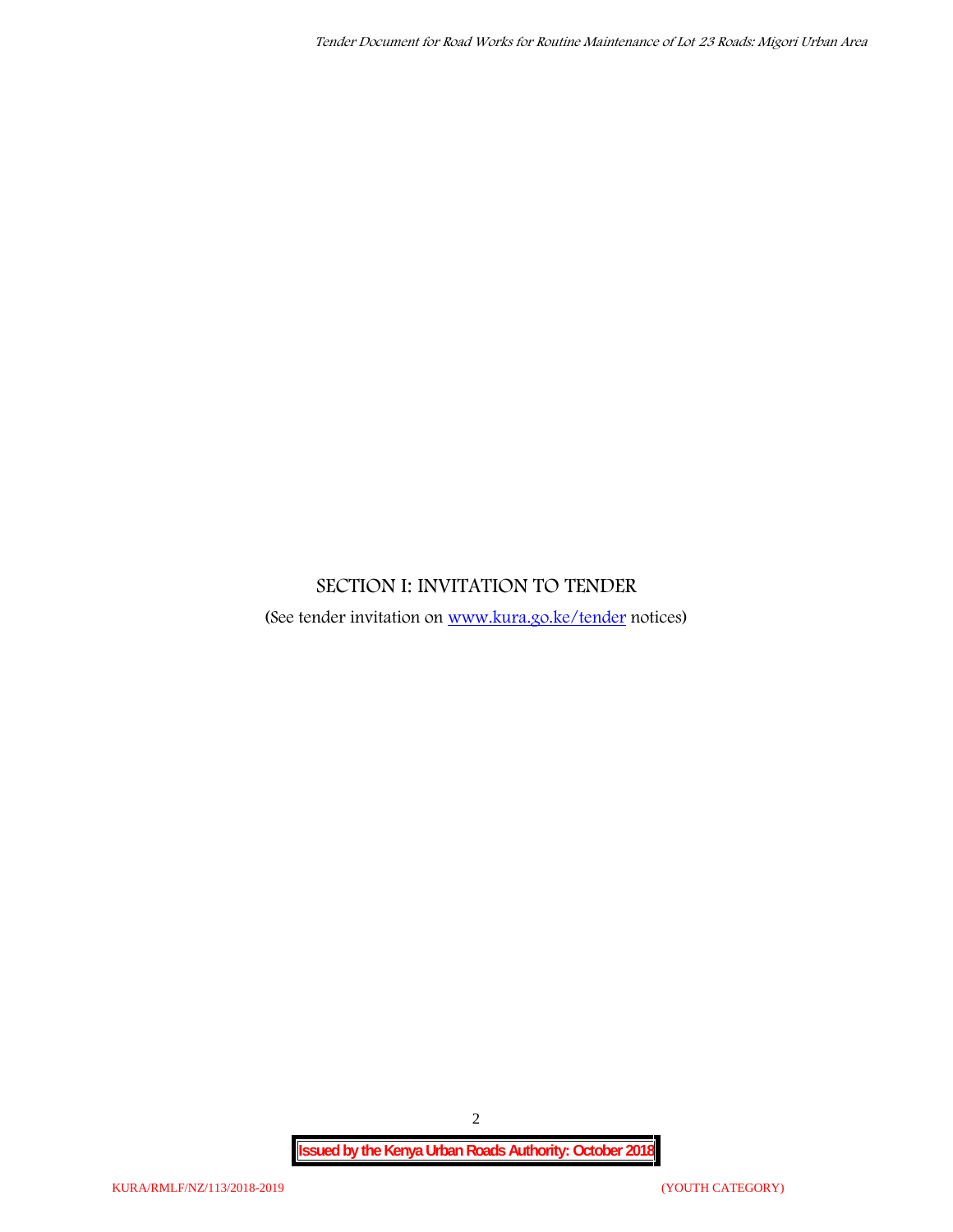**SECTION II: INSTRUCTIONS TO TENDERERS AND CONDITIONS OF TENDER**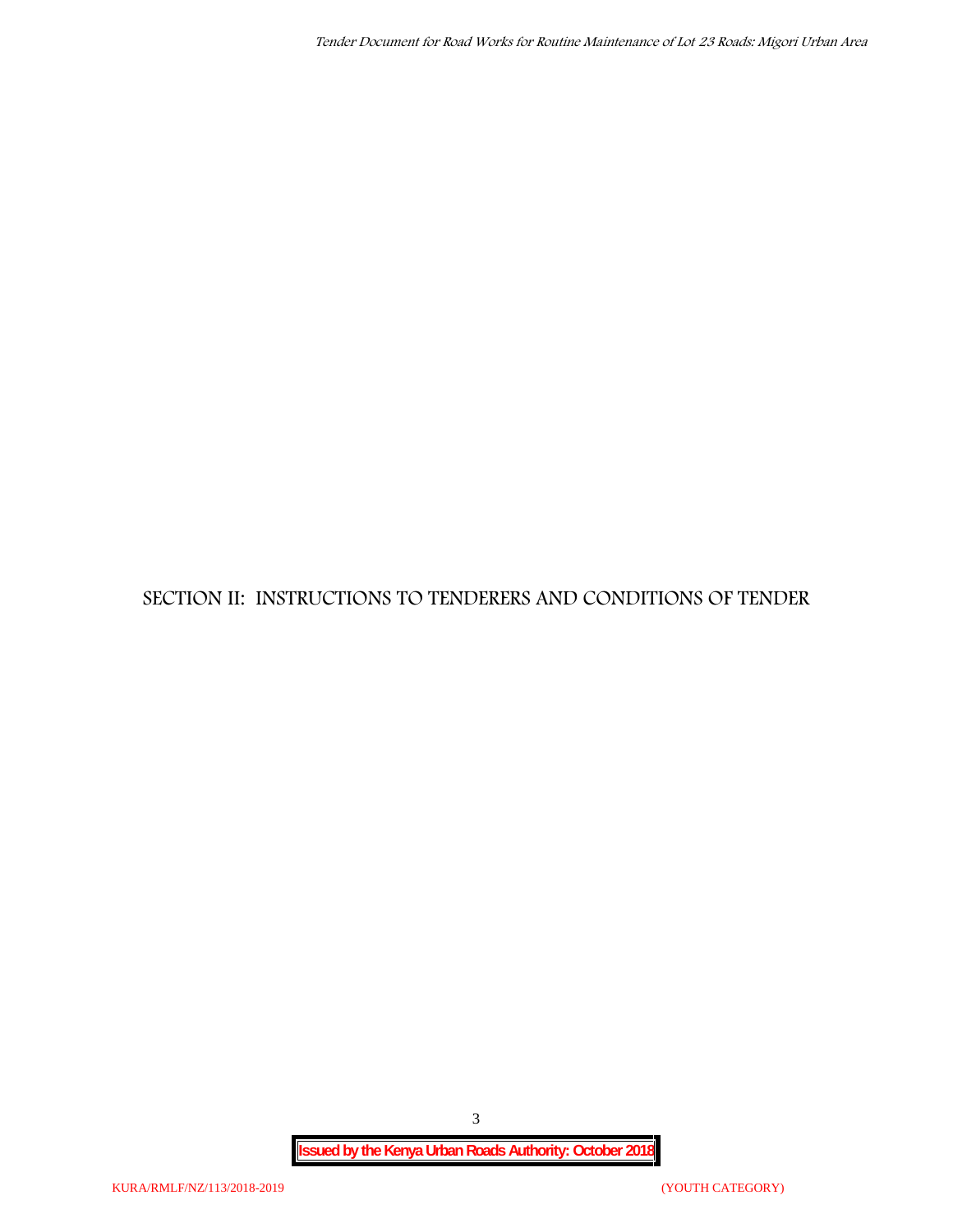#### TABLE OF CONTENTS

| A.        |                                                                      |  |
|-----------|----------------------------------------------------------------------|--|
| 1         |                                                                      |  |
| 2         |                                                                      |  |
| 3         |                                                                      |  |
| 4         |                                                                      |  |
| 5         |                                                                      |  |
| 6         |                                                                      |  |
| 7         |                                                                      |  |
| 8         |                                                                      |  |
| <b>B.</b> |                                                                      |  |
| 9         |                                                                      |  |
| 10        |                                                                      |  |
| 11        |                                                                      |  |
| C.        |                                                                      |  |
| 12        |                                                                      |  |
| 13        |                                                                      |  |
| 14        |                                                                      |  |
| 15        |                                                                      |  |
| 16        |                                                                      |  |
| 17        |                                                                      |  |
| 18        |                                                                      |  |
| 19        |                                                                      |  |
| 20        |                                                                      |  |
| D.        |                                                                      |  |
| 21        |                                                                      |  |
| 22        |                                                                      |  |
| 23        |                                                                      |  |
| 24        |                                                                      |  |
| E.        |                                                                      |  |
| 25        |                                                                      |  |
| 26        |                                                                      |  |
| 27        |                                                                      |  |
| 28        |                                                                      |  |
| 29        |                                                                      |  |
| 30        |                                                                      |  |
| F.        |                                                                      |  |
| G.        |                                                                      |  |
| 31        |                                                                      |  |
| 32        | employer's right to accept any bid and to reject any or all bids  16 |  |
| 33        |                                                                      |  |
| 34        |                                                                      |  |
| 35        |                                                                      |  |
| 36        |                                                                      |  |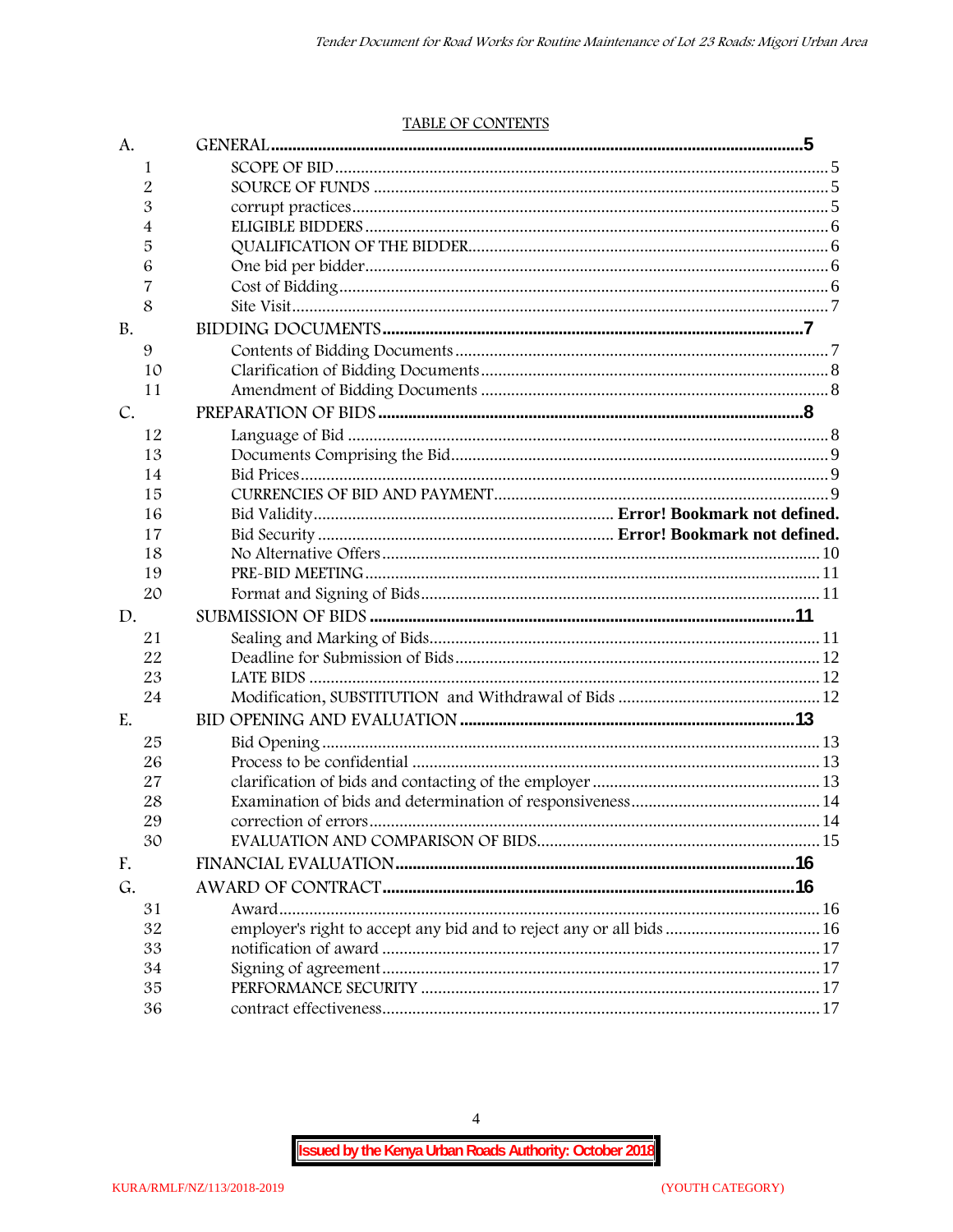## **INSTRUCTIONS TO TENDERERS AND CONDITIONS OF TENDER**

## **A. GENERAL**

- **1 SCOPE OF BID**
	- 1.1 The Employer, as defined in the Conditions of Contract Part II hereinafter "the Employer" wishes to receive bids for the construction of works as described in Section 1, clause 102 of the Special Specifications –"Location and extent of the Works")
	- 1.2 The successful bidder will be expected to complete the Works within the period stated in the Appendix to Form of Bid from the date of commencement of the Works.
	- 1.3 Throughout these bidding documents, the terms bid and tender and their derivatives (bidder/tenderer, bid/tendered, bidding/tendering etc.) are synonymous, and day means calendar day. Singular also means plural.

## **2 SOURCE OF FUNDS**

2.1 The source of funding is the Government of Kenya through the Road Maintenance Levy Fund.

## **3 CORRUPT PRACTICES**

3.1 The government requires that the bidders, suppliers, sub-contractors and supervisors observe the highest standards of ethics during the execution of such contracts. In this pursuit of this policy, the government;

Defines for the purpose of this provision, the terms set forth below as follows:

- i) "corrupt practice" means the offering, giving, receiving, or soliciting of anything of value to influence the action of the public official in the procurement process or in the execution, and
- ii) "fraudulent practice" means a misrepresentation of facts in order to influence a procurement process or the execution of a contract to the detriment of the employer, and includes collusive practices among bidders (prior to or after bid submission) designed to establish bid prices at artificial, non-competitive levels and to deprive the employer the benefits of free and open competition

Will reject a proposal for award if it determines that the bidder recommended for award has engaged in corrupt or fraudulent practices in competing for the contract, and

Will declare a firm ineligible, either indefinitely or for a stated period of time, to be awarded a government contract if it at any time it is determined that the firm has engaged in corrupt or fraudulent practices in competing for, or in executing, a government financed contract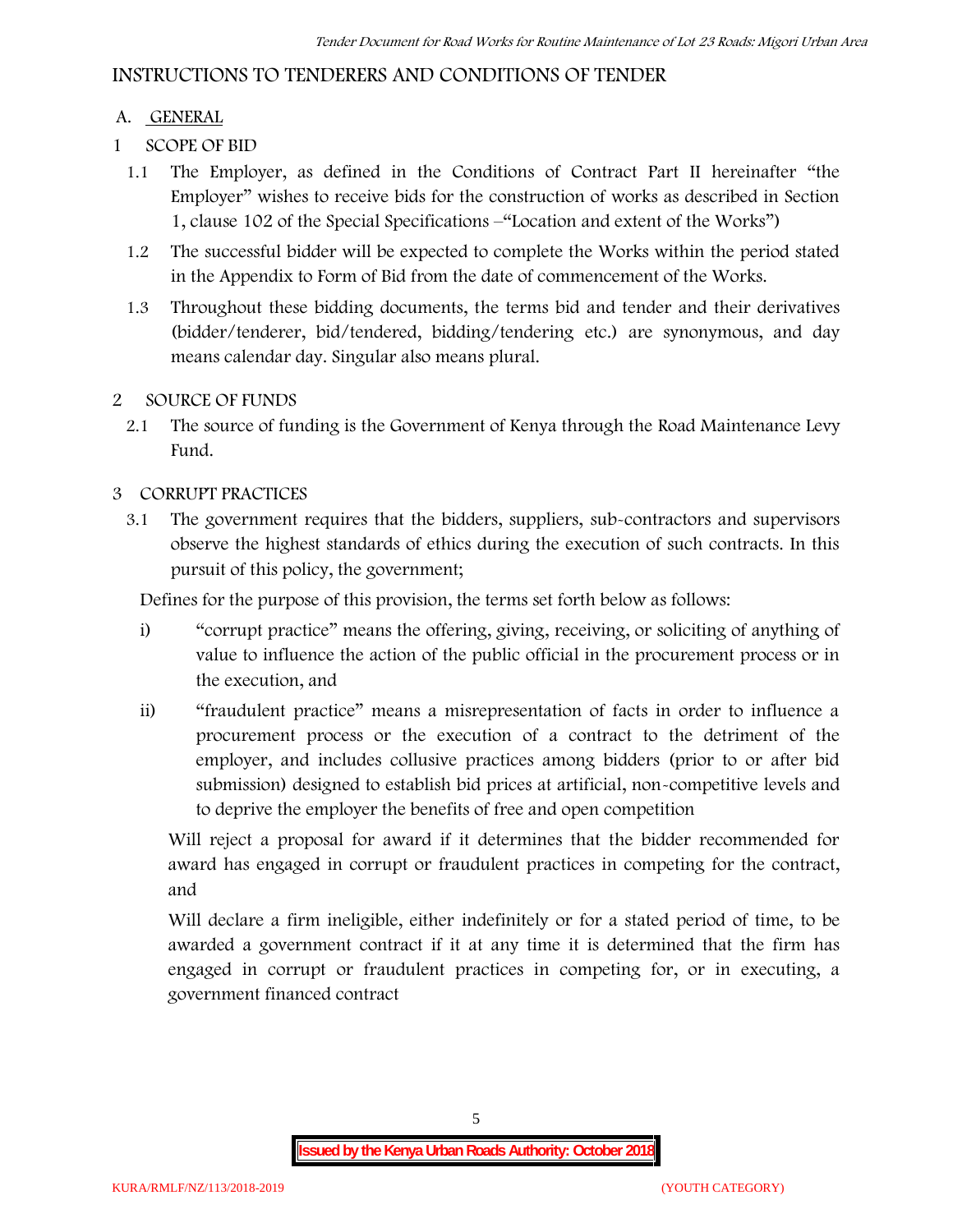### **4 ELIGIBLE BIDDERS**

- 4.1 This invitation to bid is open to youth bidders who are legally registered or incorporated in the Republic of Kenya as of the time of bid submission. Registration with National Construction Authority (NCA) as a road works contractor is mandatory.
- 4.2 Bidders shall not have a conflict of interest. Bidders shall be considered to have conflict of interest, if they participated as a consultant in the preparation of the design, documentation or technical specifications of the works that are the subject of this bidding other than as far as required by the Employer.
- 4.3 A firm that is under a declaration of eligibility by the Employer in accordance with clause 3, at the date of submission of the Bid or thereafter, shall be disqualified.
- 4.4 Bidders shall provide such evidence of their continued eligibility satisfactory to the Employer as the Employer shall reasonably request.

## **5 QUALIFICATION OF THE BIDDER**

- 5.1 Bidders shall as part of their bid:
- (a) Submit a written power of attorney authorizing the signatory of the bid to commit the bidder; and
- (b) Update any information submitted with their bids and update in any case the information indicated in the schedules and continue to meet the minimum threshold criteria set out in the bid documents.
	- 5.2 As a minimum, bidders shall update the following information:
- (a) evidence of access to lines of credit from a bank and availability of other financial resources
- (b) financial predictions for the current year and the two subsequent years, including the effect of known commitments
- (c) work commitments
- (d) current litigation information; and
- (e) availability of critical equipment
	- 5.3 Bidders shall also submit proposals of work methods and schedule in sufficient detail to demonstrate the adequacy of the bidders' proposals to meet the technical specifications and the completion time referred to in Clause 1.2 above.
- **6 ONE BID PER BIDDER**
	- 6.1 Each bidder shall submit only one bid. A bidder who submits or participates in more than one bid will be disqualified.
- **7 COST OF BIDDING**
	- 7.1 The bidder shall bear all costs associated with the preparation and submission of his bid and the Employer will in no case be responsible or liable for those costs, regardless of the conduct or outcome of the bidding process.

6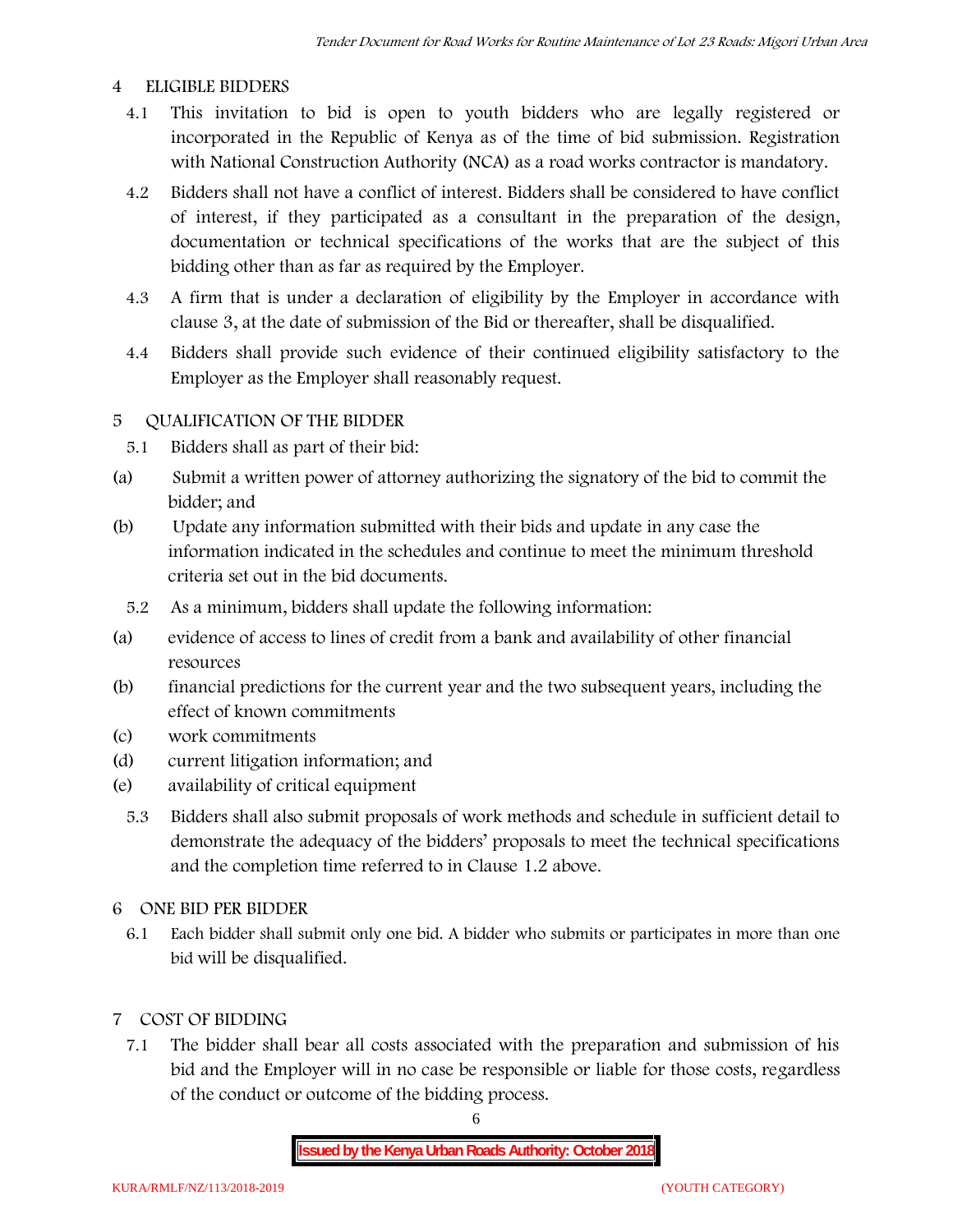## **8 SITE VISIT**

- 8.1 The tenderer is advised to visit and examine the site and its surroundings and obtain for himself on his own responsibility, all information that may be necessary for preparing the tender and entering into a contract. The costs of visiting the site shall be the tenderer's own responsibility.
	- 8.2 The tenderer and any of his personnel or agents will be granted permission by the Employer to enter upon premises and lands for the purpose of such inspection, but only upon the express condition that the tenderer, his personnel or agents, will release and indemnify the Employer from and against all liability in respect of, and will be responsible for personal injury (whether fatal or otherwise), loss of or damage to property and any other loss, damage, costs and expenses however caused, which but for the exercise of such permission, would not have arisen.
	- 8.3 A Mandatory pre-tender site meeting shall be held as specified in the tender notice. A representative of the Employer will be available to meet the intending tenderers at the venue.
	- 8.4 The Employer will conduct a Site Visit concurrently with the pre-bid meeting referred to in Clause 19, attendance for which is necessary for all bidders. Attendance by the tenderers shall be as specified in the tender notice.
	- 8.5 Tenderers must provide their own transport. The representative will not be available at any other time for site inspection visits.
	- 8.6 Each tenderer shall complete the Certificate of Tenderer's Visit to the Site, whether he in fact visits the Site at the time of the organized site visit or by himself at some other time.

## **B. BIDDING DOCUMENTS**

- **9 CONTENTS OF BIDDING DOCUMENTS**
	- 9.1 The set of documents comprising the tender includes the following together with any addenda issued in accordance with Clause 11:
- (a) Invitation to Bid
- (b) Instructions to Bidders and Conditions of Tender
- (c) Appendix to Instruction to Tenderers
- (d) Conditions of Contract Part I
- (e) Conditions of Contract Part II
- (f) Road Maintenance Manual (May 2010 Edition)
- (g) Standard Specifications
- (h) Special Specifications
- (i) Form of Bid, Appendix to Form of Bid and Bid Security
- (j) Bills of Quantities
- (k) Schedules of Supplementary information

7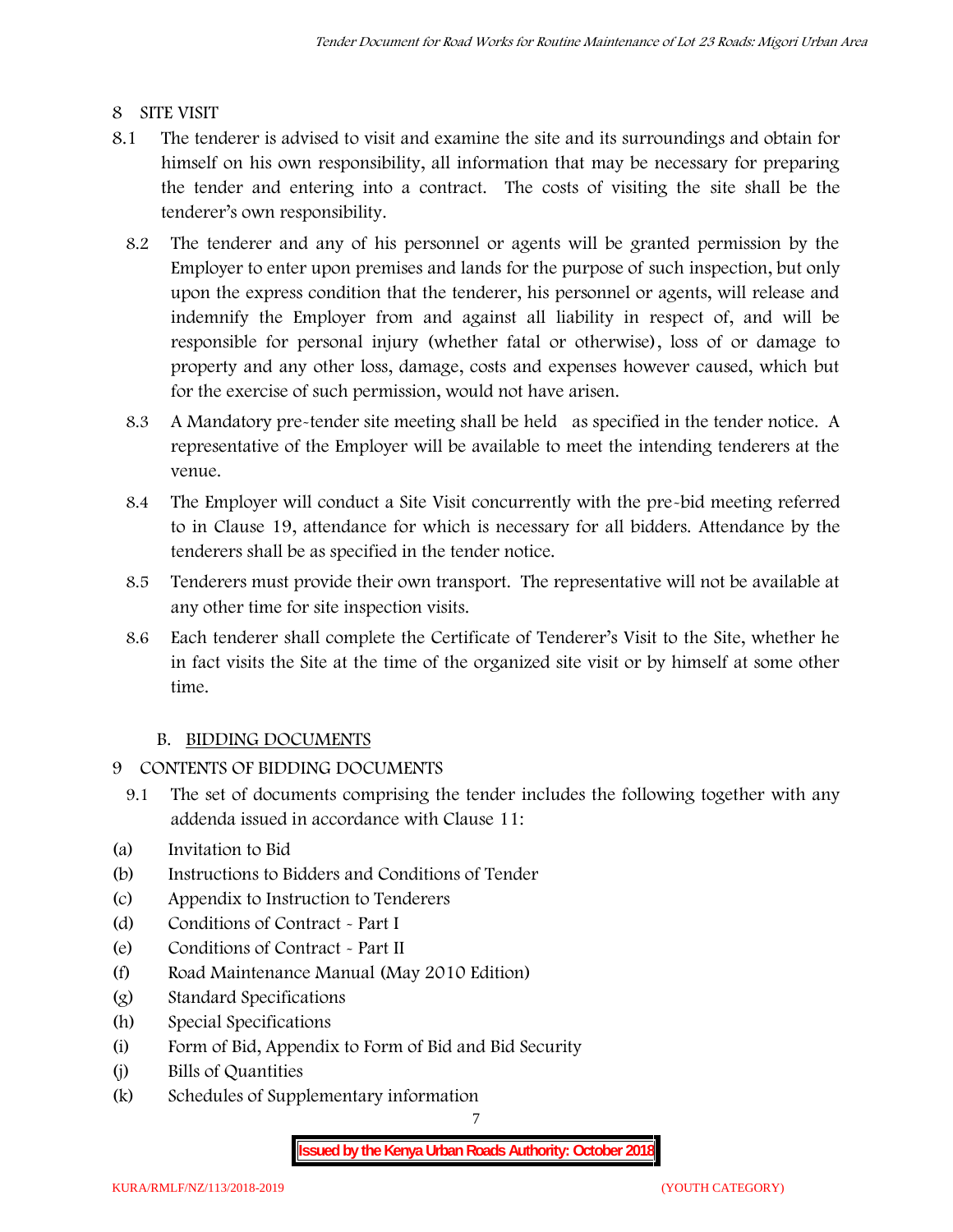- (l) Form of Contract Agreement
- (m) Form of Performance Security
- (n) Drawings
- (o) BID Addenda (BID Notices)
- (p) Declaration Form
	- 9.2 The bidder is expected to examine carefully all instructions, conditions, forms, terms, specifications and drawings in the bidding documents. Failure to comply with the requirements of bid submission will be at the bidder's own risk. Bids that are not substantially responsive to the requirements of the bidding documents will be rejected.
	- 9.3 All recipients of the documents for the proposed Contract for the purpose of submitting a tender (whether they submit a tender or not) shall treat the details of the documents as "private and confidential".

## **10 CLARIFICATION OF BIDDING DOCUMENTS**

- 10.1 The prospective bidder requiring any clarification of the bidding documents may notify the Employer in writing, cable or by e-mail (hereinafter the term cable is deemed to include telex and facsimile) at the Employer's mailing address indicated in the Bidding Data.
- 10.2 The Employer will respond in writing to any request for clarification that he receives earlier than 7 days prior to the deadline for the submission of bids. Copies of the Employer's response to queries raised by bidders (including an explanation of the query but without identifying the sources of the inquiry) will be sent to all prospective bidders who will have purchased the bidding documents.

### **11 AMENDMENT OF BIDDING DOCUMENTS**

- 11.1 At any time prior to the deadline for submission of bids, the Employer may, for any reason, whether at his own initiative or in response to a clarification requested by a prospective bidder, modify the bidding documents by issuing subsequent Addenda.
- 11.2 The Addendum thus issued shall be part of the bidding documents pursuant to Sub- Clause 10.1 and shall be communicated in writing or cable to all purchasers of the bidding documents. Prospective bidders shall promptly acknowledge receipt of each Addendum in writing or by cable to the Employer.
- 11.3 In order to afford prospective bidders reasonable time in which to take an Addendum into account in preparing their bids, the Employer may, at his discretion, extend the deadline for the submission of bids in accordance with Clause 16.2.

### **C. PREPARATION OF BIDS**

## **12 LANGUAGE OF BID**

12.1 The bid prepared by the bidder and all correspondences and documents relating to the bid exchanged by the bidder and the Employer shall be written in the English Language. Supporting documents and printed literature furnished by the bidder may

8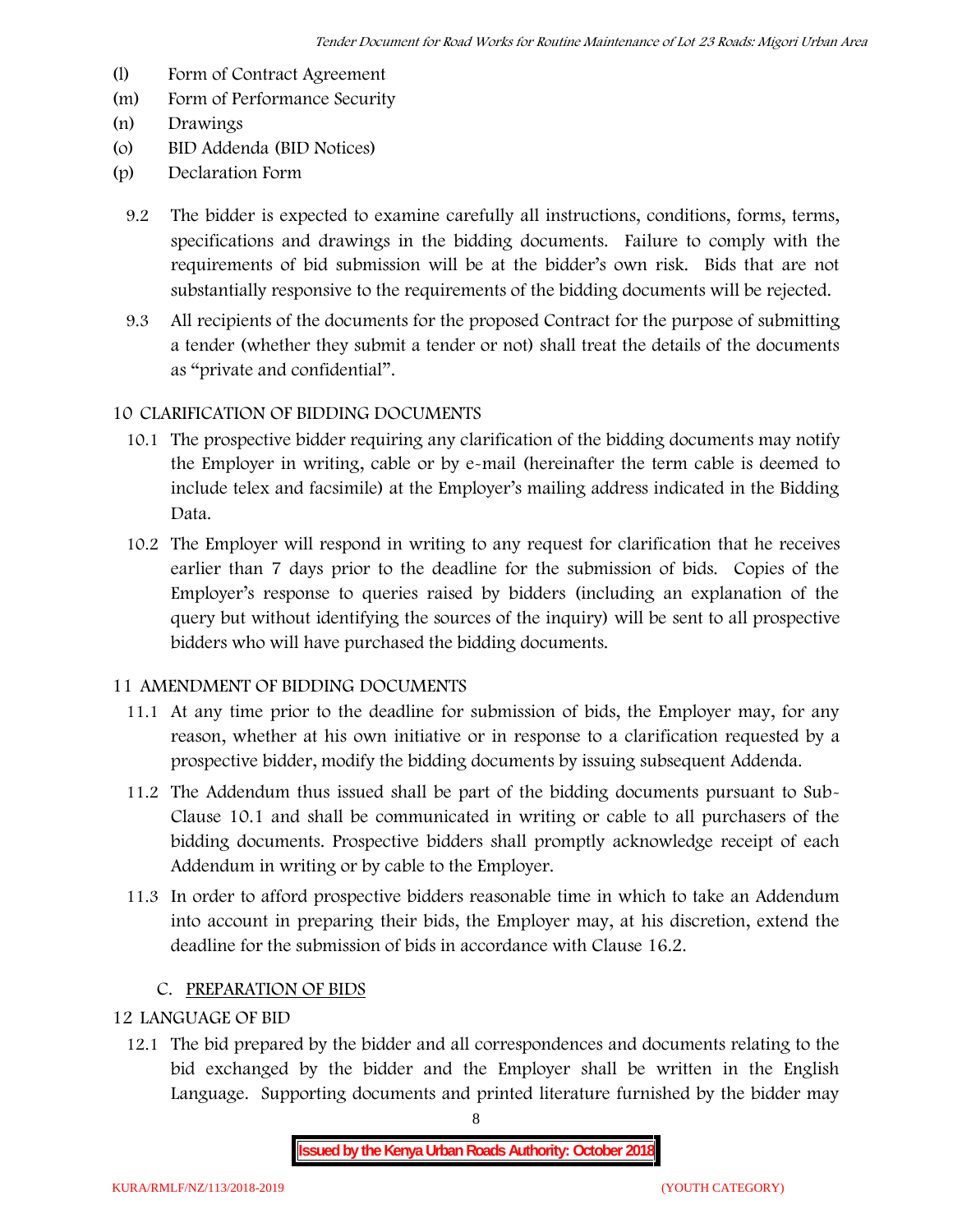be in another language provided they are accompanied by an appropriate translation of pertinent passages in the above stated language. For the purpose of interpretation of the bid, the English language shall prevail.

### **13 DOCUMENTS COMPRISING THE BID**

13.1 The bid to be prepared by the bidder shall comprise:

- (a) Duly filled-in Form of Bid and Appendix to form of bid;
- (b) Bid security;
- (c) Priced Bills of Quantities;
- (d) Schedules of information
- (e) Qualification criteria
- (f) Any other materials required to be completed and submitted in accordance with the Instructions to Bidders embodied in these bidding documents.
	- 13.2 These Forms, Bills of Quantities and Schedules provided in these bidding documents shall be used without exception (subject to extensions of the Schedules in the same format).

### **14 BID PRICES**

- 14.1 Unless explicitly stated otherwise in the bidding documents, the contract shall be for the whole works as described in Sub-Clause 1.1, based on the basic unit rates and prices in the Bill of Quantities submitted by the bidder.
- 14.2 The bidder shall fill in rates and prices for all items of Works described in the Bills of Quantities, whether quantities are stated or not.
- 14.3 All duties, taxes (including VAT) and other levies payable by the Contractor under the Contract, or for any other cause as of the date 7 days prior to the deadline for submission of bids, shall be included in the rates and prices and the total Bid Price submitted by the bidder.
- 14.4 Unless otherwise provided in the Bidding Data and Conditions of Particular Application the rates and prices quoted by the bidder are subject to adjustment during the performance of the contract in accordance with the provisions of Clause 70 of the Conditions of Contract.

### **15 CURRENCIES OF BID AND PAYMENT**

15.1 Bids shall be priced in Kenya Shillings.

### **16 BID VALIDITY**

- 16.1 The bid shall remain valid and open for acceptance for a period of 90 calendar days from the specified date of bid opening specified in Clause 22.
- 16.2 In exceptional circumstances prior to expiry of the original bid validity period, the Employer may request that the bidders extend the period of validity for a specified additional period. The request and the responses thereto shall be made in writing or by

9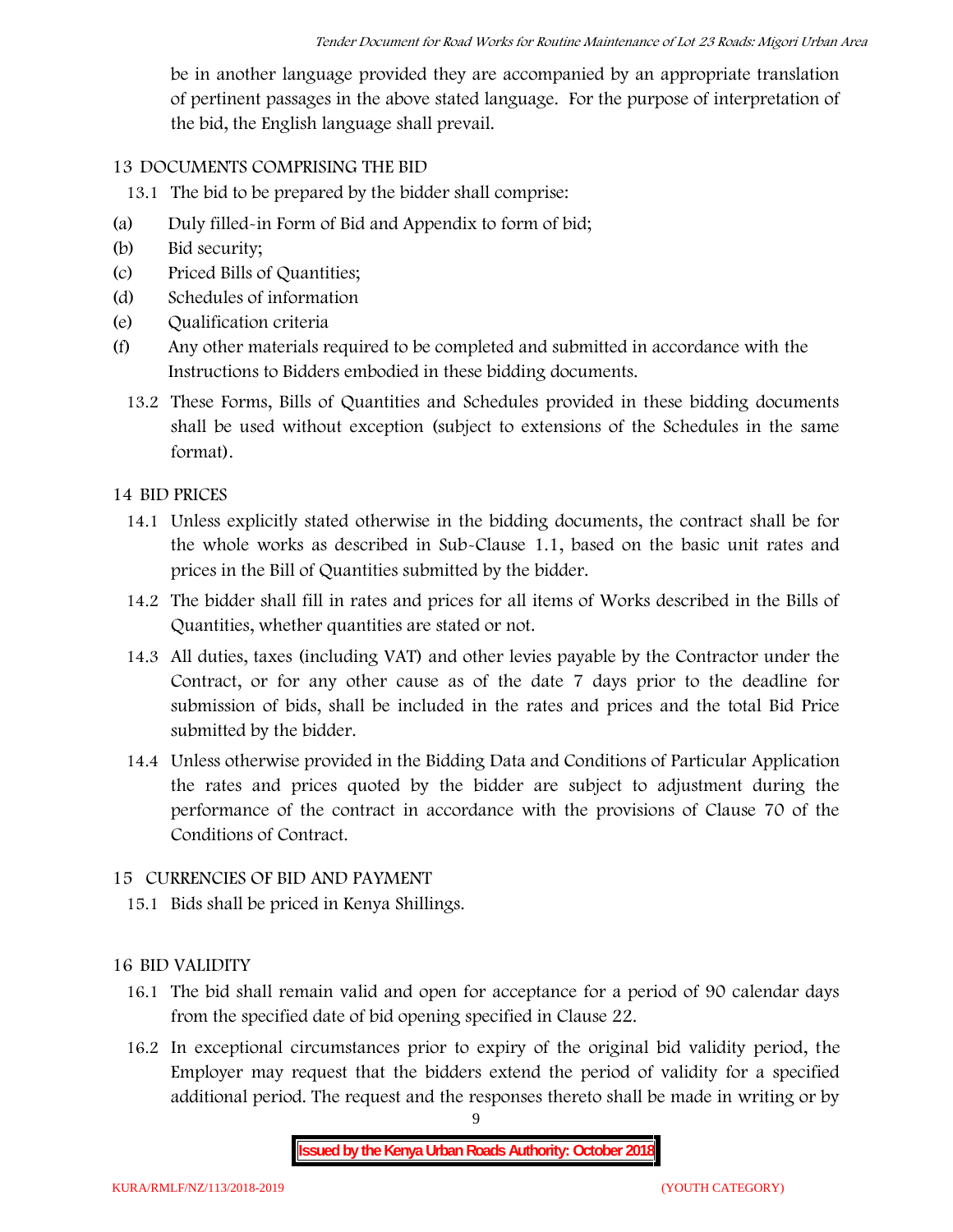cable. A bidder may refuse the request without forfeiting his bid security. A bidder agreeing to the request will not be required nor permitted to modify his bid, but will be required to extend the validity of his bid security for the period of the extension, and in compliance with Clause 17 in all respects.

### **17 BID SECURING DECLARATION**

- 17.1 The bidder shall furnish, as part of his bid, a duly filled and signed bid Securing Declaration Form as shown in the Appendix to instruction to tenderers.
- 17.2 The bid securing declaration shall be in the format and in accordance with bid securing declaration form included in Section 3. The bid securing declaration shall remain valid for a period of thirty (30) days beyond the original validity period for the bid, and beyond any period of extension subsequently requested under Sub-Clause 16.2.
- 17.3 Any bid not accompanied by an acceptable bid securing declaration will be rejected by the Employer as non-responsive.
- 17.4 The bid securing declaration of unsuccessful bidders will expire either 28 days after the expiration of the period of bid validity or upon receipt of copy of notification of award to successful bidder whichever comes earlier.
- 17.5 The bid securing declaration of the successful bidder will be discharged upon the bidder signing the Contract Agreement and furnishing the required performance security.
- 17.6 The bidder shall automatically be suspended from being eligible for bidding in any contract with the Purchaser for the period of time of 5 years starting on the date of expiration of tender validity period, if:
- (a) a bidder withdraws his bid, except as provided in Sub-Clause 24.2. or
- (b) in the case of a successful bidder, if he fails within the specified time limit to:
	- (i) sign the Contract Agreement or
	- (ii) furnish the necessary performance security

### **18 NO ALTERNATIVE OFFERS**

- 18.1 The bidder shall submit one offer, which complies fully with the requirements of the bidding documents.
- 18.2 The bid submitted shall be solely on behalf of the bidder. A bidder who submits or participates in more than one bid will be disqualified.
- 18.3 A price or rate shall be entered in indelible ink against every item in the Bills of Quantities with the exception of items which already have Prime Cost or Provisional sums affixed thereto. The bidders are reminded that no "nil" or "included" rates or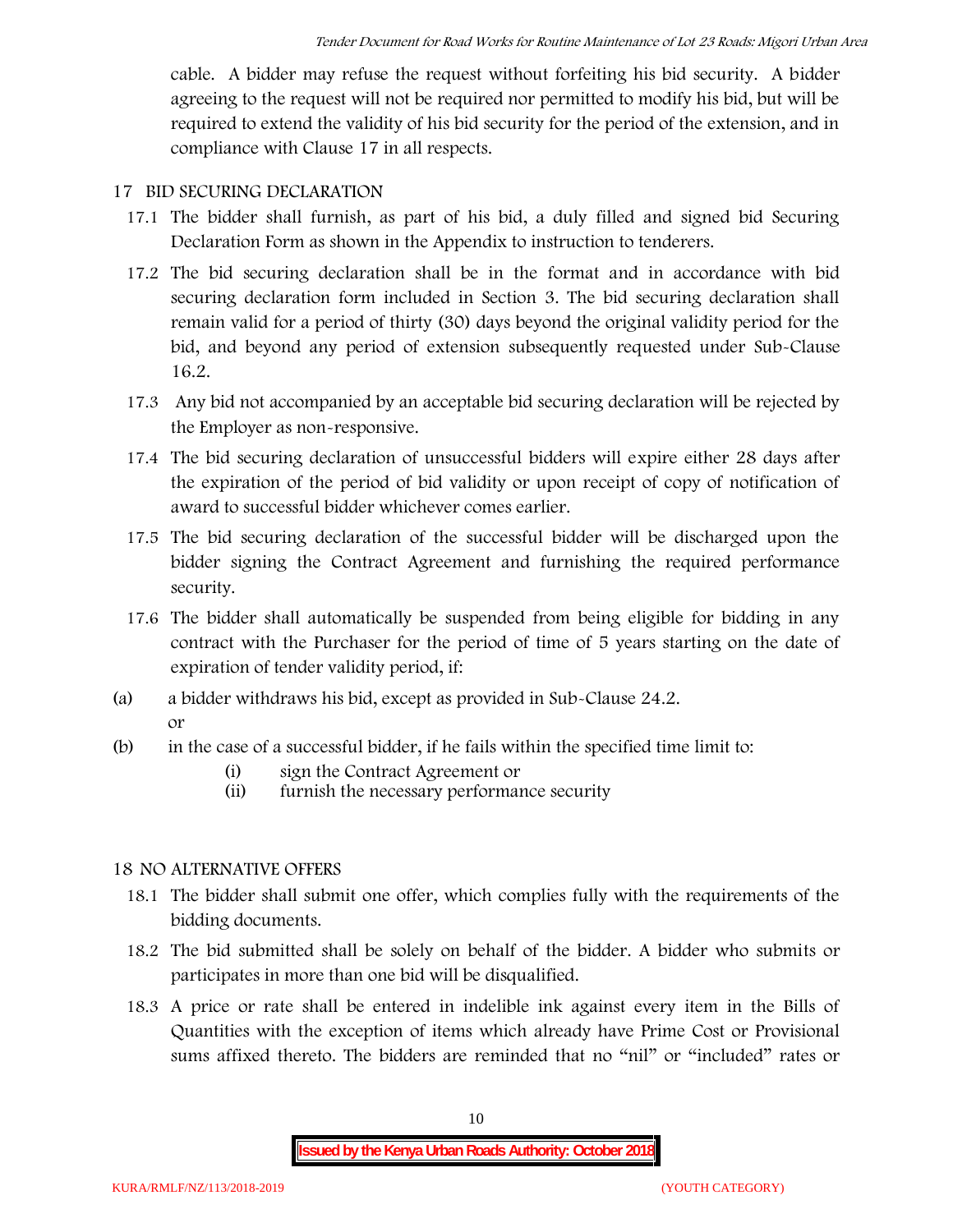"lump-sum" discounts will be accepted. The rates for various items should include discounts if any. Bidders who fail to comply will be disqualified.

#### **19 PRE-BID MEETING**

- 19.1 The bidder's designated representative is invited to attend a mandatory pre-bid meeting, which will take place as specified in the Tender notice. The purpose of the meeting will be to clarify issues and to answer questions on any matter that may be raised at that stage.
- 19.2 The bidder is requested as far as possible to submit any questions in writing or by cable, to reach the Employer not later than one week before the meeting. It may not be practicable at the meeting to answer questions received late, but questions and responses will be transmitted in accordance with the Minutes of the meeting, including the text of the questions raised and the responses given together with any responses prepared after the meeting, will be transmitted without delay to all purchasers of the bidding documents. Any modification of the bidding documents listed in Sub-Clause 9.1, which may become necessary as a result of the pre-bid meeting shall be made by the Employer exclusively through the issue of an Addendum pursuant to Clause 10 or through the minutes of the pre-bid meeting.

#### **20 FORMAT AND SIGNING OF BIDS**

- 20.1 The bidder shall prepare one original of the documents comprising the bid as described in Clause 13 of these Instructions to Bidders, bound with the section containing the Form of Bid and Appendix to Bid, and clearly marked "ORIGINAL". In addition, the bidder shall submit another copy of the bid clearly marked "COPY OF ORIGINAL". In the event of discrepancy between them, the original shall prevail.
- 20.2 The original and copies of the bid shall be typed or written in indelible ink (in the case of copies, photocopies are also acceptable) and shall be signed by a person or persons duly authorized to sign on behalf of the bidder pursuant to Sub-Clause 5.1(a) OR 4.3 (c) as the case may be. The person or persons signing the bid shall initial all pages of the bid where entries or amendments have been made.
- 20.3 The bid shall be without alterations, omissions or conditions except as necessary to correct errors made by the bidder, in which case such corrections shall be initialled by the person or persons signing the bid.

#### **D. SUBMISSION OF BIDS**

#### **21 SEALING AND MARKING OF BIDS**

- 21.1 The bidder shall seal the original and each copy of the bid in separate envelopes duly marking the envelopes "ORIGINAL" and "COPY". The envelopes shall then be sealed in an outer separate envelope.
- 21.2 The inner and outer envelopes shall be:
	- (a) Addressed to the Employer at the address provided in the Appendix to Form of Bid.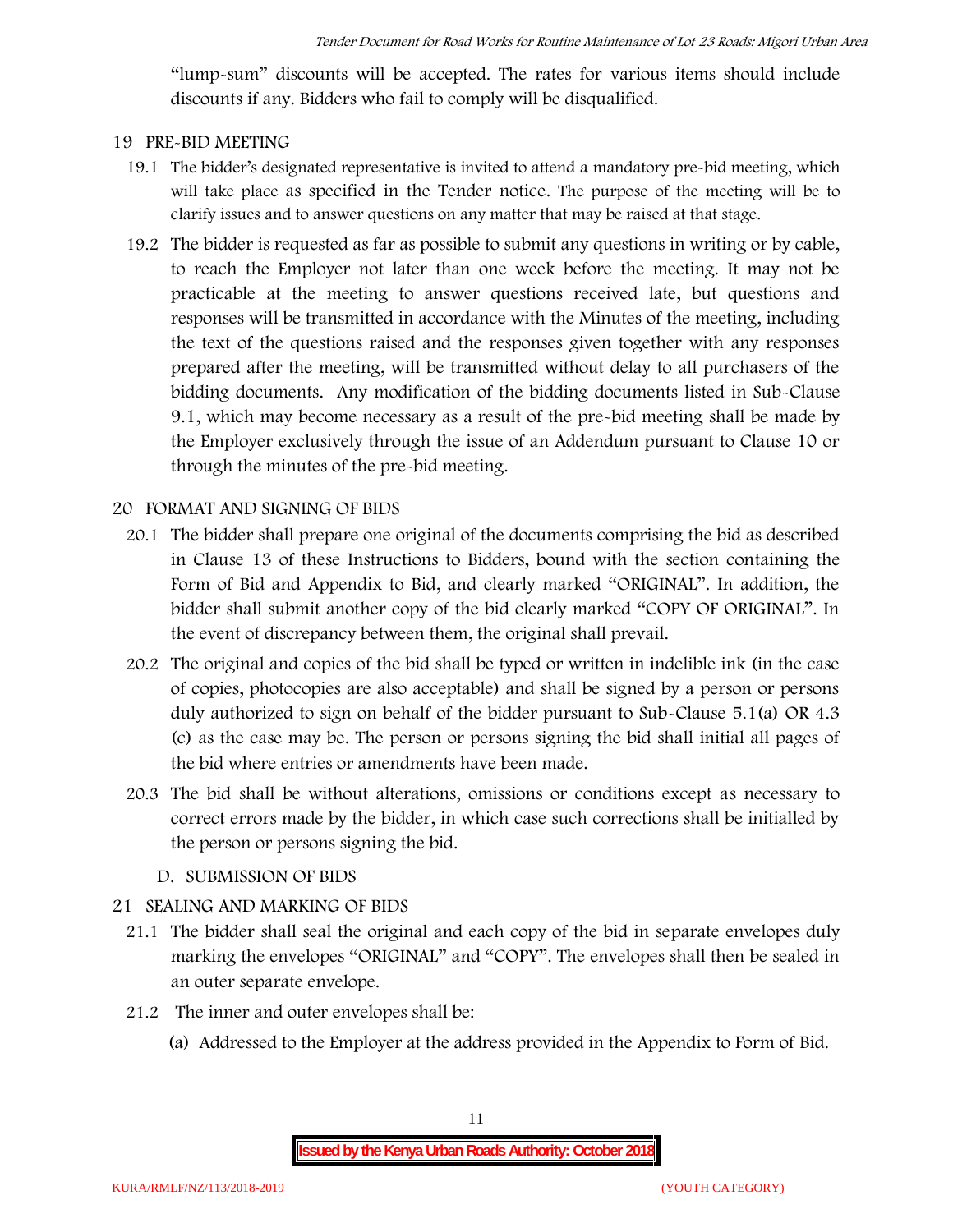- (b) Bear the name and identification number of the contract. In addition to the identification required in sub-Clause 21.2, the inner envelopes shall indicate the name and address of the bidder to enable the bid to be returned unopened in case it is declared "late" pursuant to Clause 23.1, and for matching purposes under Clause 24.
- 21.3 If the outer envelope is not sealed and marked as instructed above, the Employer will assume no responsibility for the misplacement or premature opening of the bid. If the outer envelope discloses the bidder's identity the Employer will not guarantee the anonymity of the bid submission, but this shall not constitute grounds for rejection of the bid.

#### **22 DEADLINE FOR SUBMISSION OF BIDS**

22.1 Bids must be received by the Employer at the address specified in Sub Clause 21.2 not later than **the date indicated in the tender notice.**

Tenders delivered by hand must be placed in the "tender box" provided in the office of the employer.

Proof of posting will not be accepted as proof of delivery and any tender delivered after the above stipulated time, from whatever cause arising will not be considered.

- 22.2 The Employer may, at his discretion, extend the deadline for the submission of bids through the issue of an Addendum in accordance with Clause 11 in which case all rights and obligations of the Employer and the bidders previously subject to the original deadline shall thereafter be subject to the new deadline as extended.
- **23 LATE BIDS**
	- 23.1 Any bid received by the Employer after the deadline for submission of bids prescribed in Clause 22 will be returned unopened to the bidder.

### **24 MODIFICATION, SUBSTITUTION AND WITHDRAWAL OF BIDS**

- 24.1 The bidder may modify, substitute or withdraw his bid after bid submission, provided that written notice of modification or withdrawal is received by the Employer prior to the prescribed deadline for submission of bids.
- 24.2 The bidder's modification, substitution or withdrawal notice shall be prepared, sealed, marked and delivered in accordance with the provisions of Clause 21, with the outer and inner envelopes additionally marked "MODIFICATION" or "WITHDRAWAL" as appropriate.
- 24.3 No bid may be modified subsequent to the deadline for submission of bids, except in accordance with Sub-Clause 29.2.
- 24.4 Any withdrawal of a bid during the interval between the deadline for submission of bids and expiration of the period of bid validity specified in Clause 17 may result in the forfeiture of the bid security pursuant to Sub-Clause 17.6.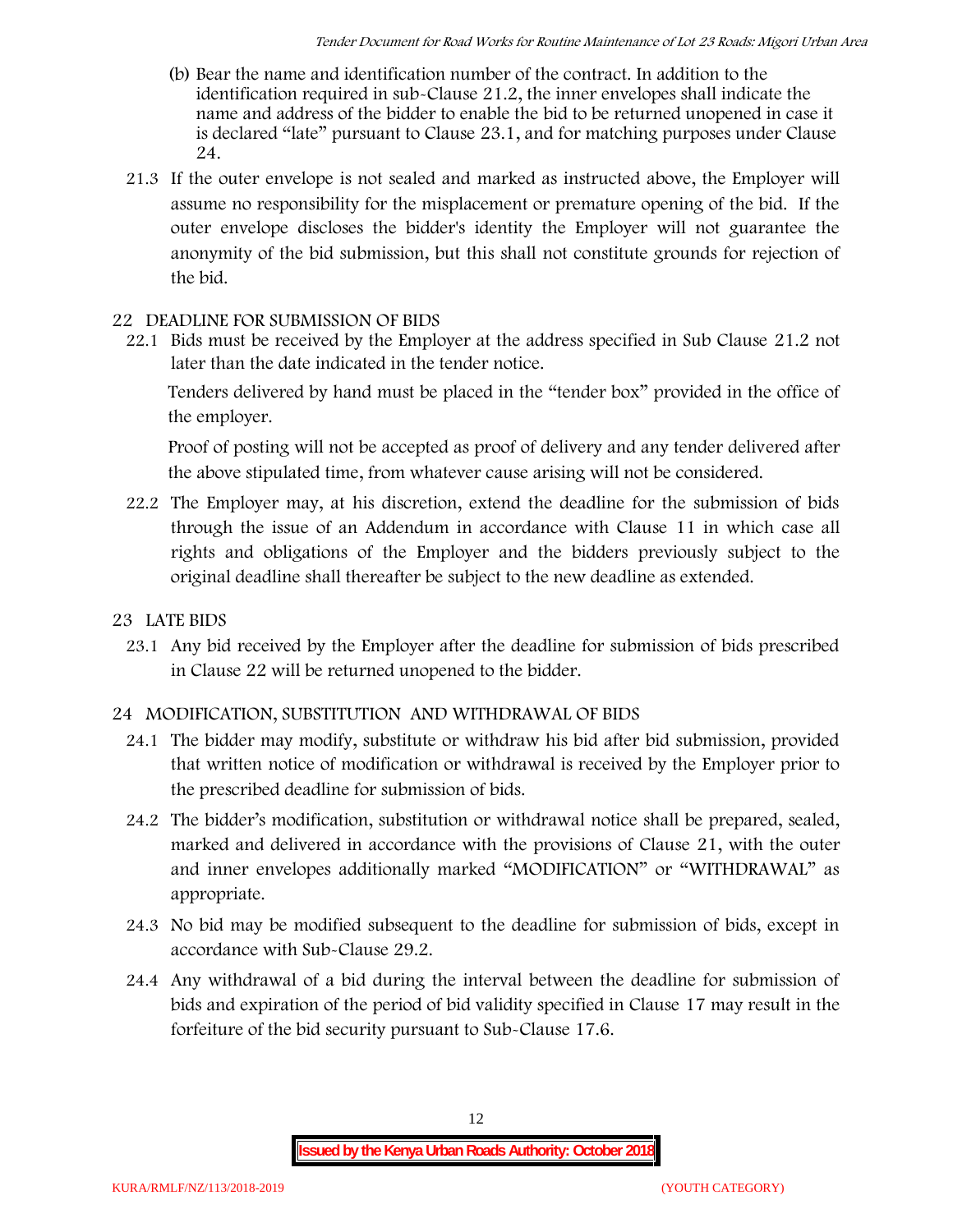#### **E. BID OPENING AND EVALUATION**

#### **25 BID OPENING**

- 25.1 The Employer will open the bids, including withdrawals and modifications made pursuant to Clause 24, in the presence of bidders' designated representatives who choose to attend, at the time, date, and location stipulated in the letter of invitation. The bidders' representatives who are present shall sign a register evidencing their attendance.
- 25.2 Envelopes marked "WITHDRAWAL" and "SUBSTITUTION" shall be opened first and the name of the bidder shall be read out. Bids for which an acceptable notice of withdrawal has been submitted pursuant to Clause 24 shall not be opened.
- 25.3 The bidder's name, the Bid Prices, including any bid modifications and withdrawals, the presence (or absence) of bid security, and any such details as the Employer may consider appropriate, will be announced by the Employer at the opening. Subsequently, all envelopes marked "MODIFICATION" shall be opened and the submissions therein read out in appropriate detail. No bid shall be rejected at bid opening except for late bids pursuant to Clause 22.
- 25.4 The Employer shall prepare minutes of the bid opening, including the information disclosed to those present in accordance with Sub-Clause 24.3.
- 25.5 Bids not opened and read out at bid opening shall not be considered further for evaluation, irrespective of the circumstances.

#### **26 PROCESS TO BE CONFIDENTIAL**

26.1 Information relating to the examination, evaluation and comparison of bids, and recommendations for the award of contract shall not be disclosed to bidders or any other persons not officially concerned with such process until the award to the successful bidder has been announced. Any effort by a bidder to influence the Employer's processing of bids or award decisions may result in the rejection of the bidder's bid.

### **27 CLARIFICATION OF BIDS AND CONTACTING OF THE EMPLOYER**

- 27.1 To assist in the examination, evaluation, and comparison of bids, the Employer may, at its discretion, ask any bidder for clarification of its bid, including breakdowns of unit rates. The request for clarification and the response shall be in writing or by cable, but no change in the price or substance of the bid shall be sought, offered, or permitted except as required to confirm the correction of arithmetic errors discovered by the Employer in the evaluation of the bids in accordance with Clause 29.
- 27.2 Subject to Sub-Clause 26.1, no bidder shall contact the Employer on any matter relating to its bid from the time of the bid opening to the time the contract is awarded. If the bidder wishes to bring additional information to the notice of the Employer, should do so in writing.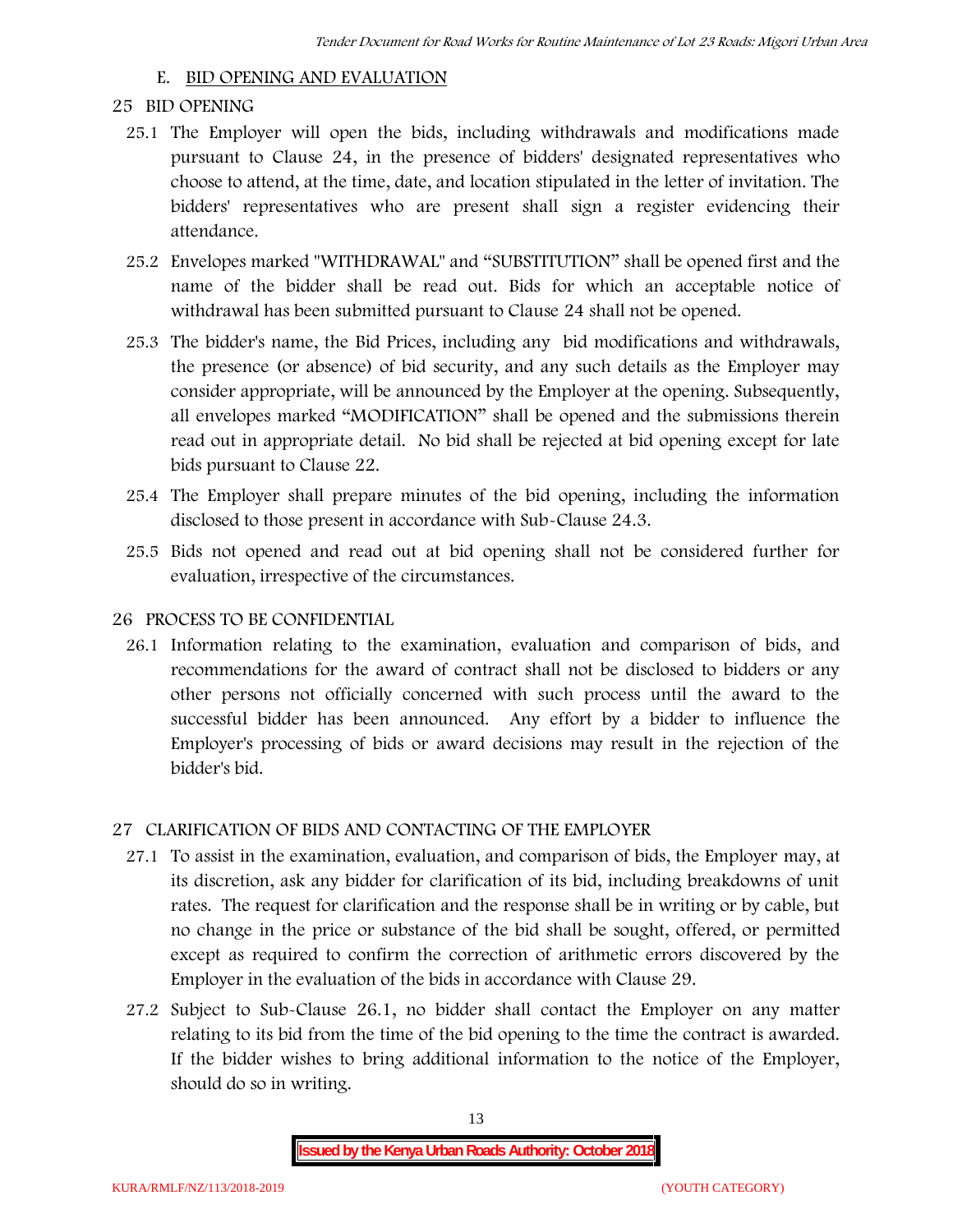27.3 Any effort by the bidder to influence the Employer in the Employer's bid evaluation, bid comparison or contract award decisions may result in the rejection of the bidder's bid.

## **28 EXAMINATION OF BIDS AND DETERMINATION OF RESPONSIVENESS**

- 28.1 Prior to the detailed evaluation of bids, the Employer will determine whether each bid (a) has been properly signed; (b) is accompanied by the required securities; (c) is substantially responsive to the requirements of the bidding documents; and (d) provides any clarification and/or substantiation that the Employer may require to determine responsiveness pursuant to Sub-Clause 28.2.
- 28.2 A substantially responsive bid is one that conforms to all the terms, conditions, and specifications of the bidding documents without material deviation or reservation and has a valid tender bank guarantee. A material deviation or reservation is one

(a) Which affects in any substantial way the scope, quality, or performance of the works;

(b) Which limits in any substantial way, inconsistent with the bidding documents, the Employer's rights or the bidder's obligations under the contract; or

(c) Whose rectification would affect unfairly the competitive position of other bidders presenting substantially responsive bids.

28.3 If a bid is not substantially responsive, it will be rejected by the Employer and may not subsequently be made responsive by correction or withdrawal of the nonconforming deviation or reservation.

### **29 CORRECTION OF ERRORS**

Tenders determined to be substantially responsive shall be checked by the Employer for any arithmetic errors in the computations and summations. Errors will be corrected by the Employer as follows:

- (a) Where there is a discrepancy between the amount in figures and the amount in words, the amount in words will govern.
- (b) Where there is a discrepancy between the unit rate and the line item total resulting from multiplying the unit rate by the quantity, the unit rate as quoted will prevail, unless in the opinion of the Employer, there is an obvious typographical error, in which case adjustment will be made to the entry containing that error.
- (c) In the event of a discrepancy between the tender amount as stated in the Form of Tender and the corrected tender figure in the main summary of the Bills of Quantities, the amount as stated in the Form of Tender shall prevail.
- (d) The Error Correction Factor shall be computed by expressing the difference between the tender amount and the corrected tender sum as a percentage of the corrected work items (i.e. corrected tender sum less Prime Cost and Provisional Sums.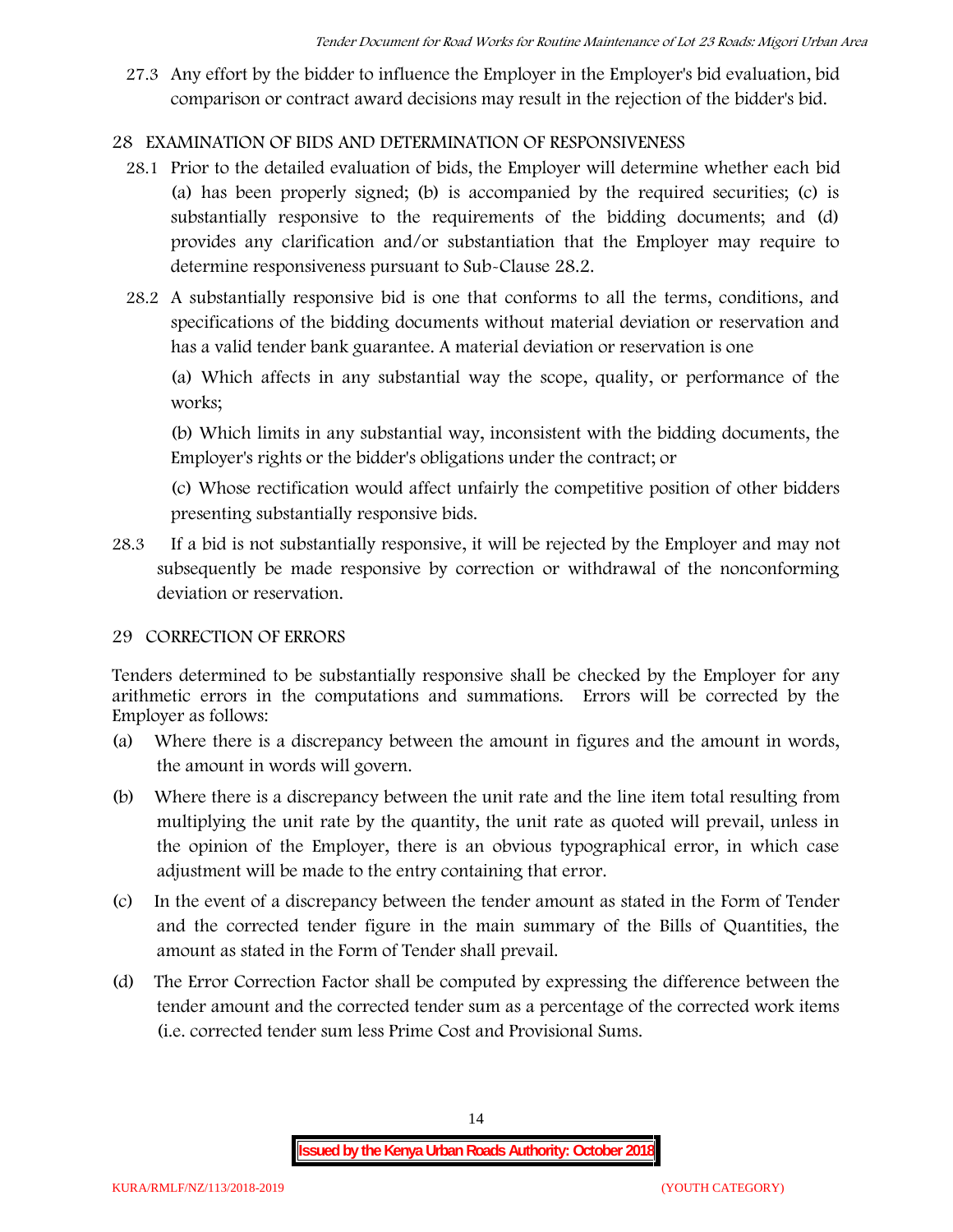- (e) The Error Correction Factor shall be applied to all work items (as a rebate or addition as the case may be) for the purposes of valuations for Interim Certificates and valuations of variations.
- (f) The Bidder shall within three (3) days after issuance of the written notice by the Employer, or such further time as the Employer may allow, correct his tender in such a manner as may be agreed or directed by the Employer failing which the tender may be absolutely rejected and the Bid Security forfeited in accordance with Sub-Clause 17.6 .

#### **30 EVALUATION AND COMPARISON OF BIDS**

- 30.1 The Employer will carry out evaluation of details and information provided in post- Qualification Questionnaire and any bidder who does not qualify shall not have his/her bid evaluated further.
- 30.2 The Employer will then evaluate and compare only the bids determined to be substantially responsive in accordance with Clauses 27 and 28.
	- 30.3 The procuring entity may at any time terminate procurement proceedings before contract award and shall not be liable to any person for the termination.
	- 30.4 A tenderer who gives false information in the tender document about its qualification or who refuses to enter into a contract after notification of contract award shall be considered for debarment from participating in future public procurement.

### **31 QUALIFICATION AND EVALUATION CRITERIA**

- 31.1 Post-qualification will be based on meeting all of the following minimum point scale criteria regarding the Applicant's general and particular experience, personnel and equipment capabilities as well as financial position. The Employer reserves the right to waive minor deviations, if they do not materially affect the capacity of an applicant to perform the contract. Subcontractor's experience and resources shall not be taken into account in determining the Applicant's compliance with qualifying criteria.
- **31.2** *General Experience***.**

The Applicant shall meet the following minimum criteria: -

- (a) Average annual turnover for the last 2 years **KShs.10,000,000.00/-.**
- (b) Successful completion as a prime contractor or sub-contractor in the execution of at least three roads rehabilitation/new construction projects of a similar nature and comparable in complexity to the proposed contract within the last three years, for which at least one was located in an urban environment in Kenya.
- 31.3 *Personnel Capabilities***.** The Applicant should list down personnel of minimum qualification of HND in Civil Engineering for Site Agent, Ordinary Diploma for the surveyor and other supervisory staff.
- 31.4 *Equipment Capabilities.* The Applicant should list down, the plants and equipment that are in his ownership and the ones proposed for hire which should be suitable for executing contract works. – Applicants must attaché evidence of ownership or hiring arrangements.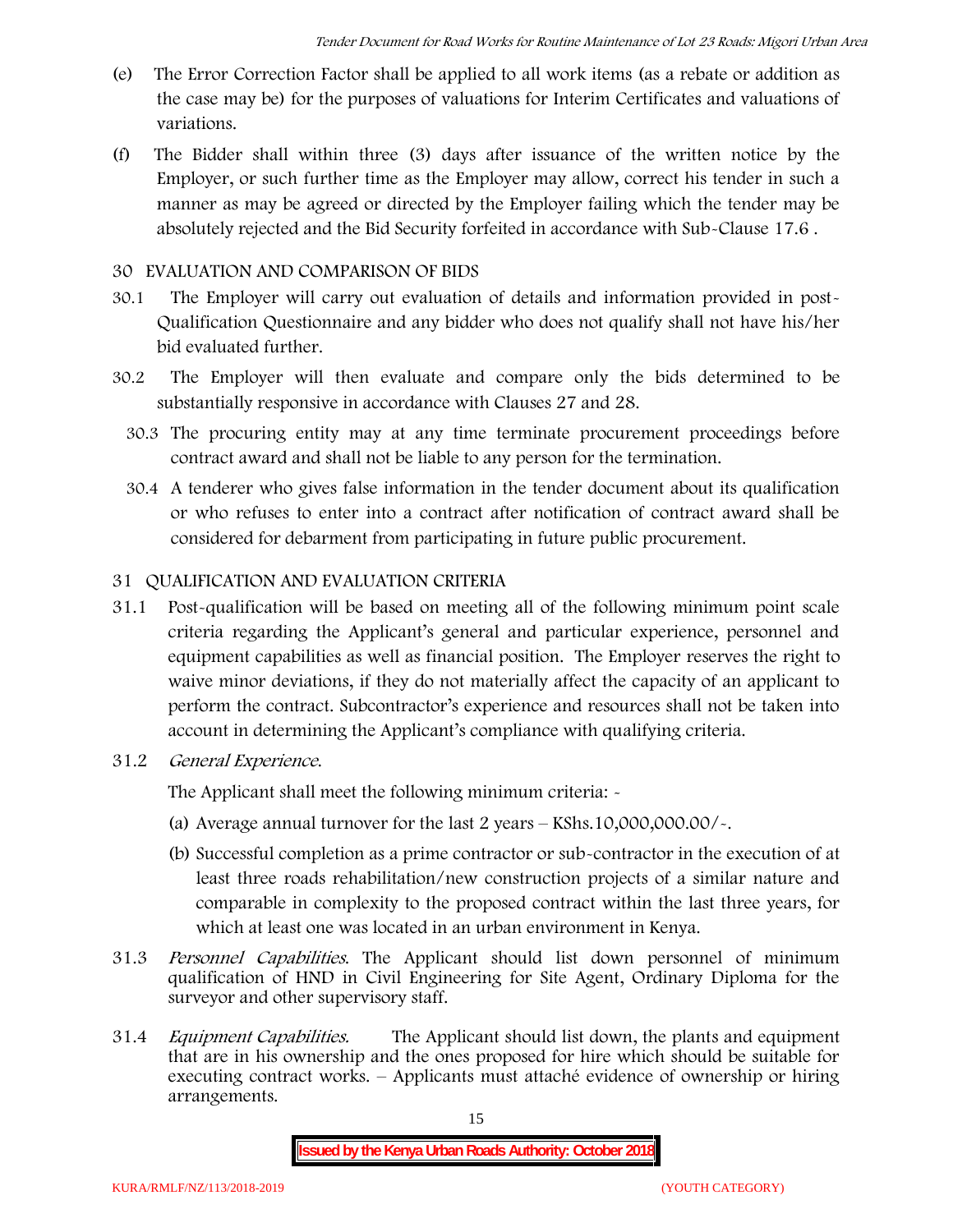- 31.5 *Cash flow statement.* The Applicant should demonstrate that the firm has access to or has available, liquid assets, unencumbered real assets, lines or credit, and other financial means sufficient to meet the construction cash flow for a period of 2 months, estimated at 20% of the estimated tender sum.
- 31.6 **Balance Sheets***.* Signed and stamped Audited balance sheets for the last two years should be submitted and must demonstrate the soundness of the Applicant's financial position, availability of working capital and net worth.
- 31.7 **Financial position/Ratios.** The applicant's financial information will be assessed in terms of ROCE, current ratio and return on equity, and the point scale criteria on their financial position given on this basis. Where necessary, the Employer may make inquiries with the Applicant's bankers.
- 31.8 *Litigation History.* The Applicant should provide accurate information on any litigation or arbitration resulting from contracts complete or under execution by him over the last five years. A consistent history of litigation against the Applicant may result in failure of the application.
- 31.9 Post-qualification criteria are as provided in the Appendix to instruction to tenderers. The bidders who pass the technical criteria will be subjected to financial evaluation.

### **F. FINANCIAL EVALUATION**

31.8 Comparison of major rates of items of construction & credibility of tenderers rates

The Employer will compare the tenderers' rates with the Engineer's estimates for major items of construction. If some bids are seriously unbalanced or front loaded in relation to the Engineer's estimates for the major items of work to be performed under the contract, the Employer may require the bidder to produce detailed price analyses for any or all items of the Bills of Quantities, to demonstrate the internal consistency of those prices with the construction methods and schedule proposed. After evaluation of the price analyses, taking into consideration the schedule of estimated contract payments, the Employer may require that the amount of the Performance Security set forth in Clause 35 be increased at the expense of the bidder to a level sufficient to protect the Employer against financial loss in the event of default of the successful bidder under the contract.

### **G. AWARD OF CONTRACT**

#### **32 AWARD**

- 32.1 Subject to Clause 32, the Employer will award the contract to the bidder whose bid has been determined to be substantially responsive to the bidding documents and who has offered the lowest Evaluated Bid Price pursuant to Clause 29, provided that such bidder has been determined to be (a) eligible in accordance with the provisions of Sub-Clause 3.1, and (b) qualified in accordance with the provisions of Clause 4.
- **33 EMPLOYER'S RIGHT TO ACCEPT ANY BID AND TO REJECT ANY OR ALL BIDS**

16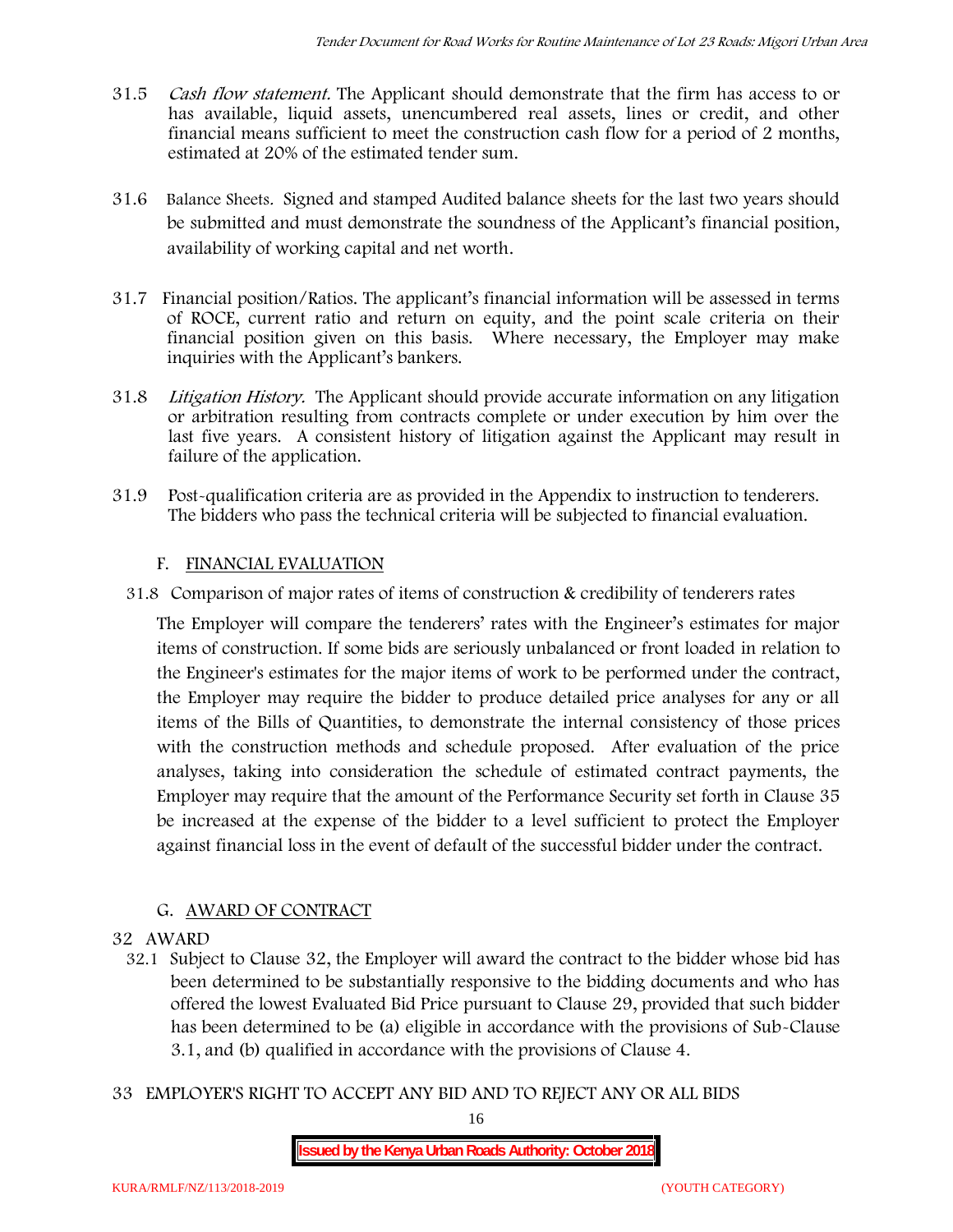33.1 The Employer reserves the right to accept or reject any bid, and to annul the bidding process and reject all bids, at any time prior to award of contract, without thereby incurring any liability to the affected bidder or bidders or any obligation to inform the affected bidder or bidders of the grounds for the Employer's action.

## **34 NOTIFICATION OF AWARD**

- 34.1 Prior to expiration of the period of bid validity prescribed by the Employer, the Employer will notify the successful bidder in writing or by cable confirmed by registered letter that its bid has been accepted. This letter (hereinafter and in the Conditions of Contract called "Letter of Acceptance") shall specify the sum, which the Employer will pay the Contractor in consideration of the execution and completion of the works and the remedying of any defects therein by the Contractor as prescribed by the contract (hereinafter and in the Conditions of Contract called "the Contract Price").
- 34.2 At the same time that the Employer notifies the successful bidder that his bid has been accepted, the Employer shall notify the other bidders that their bids have been unsuccessful and that their bid security will be returned as promptly as possible, in accordance with sub clause 17.4.

## **35 SIGNING OF AGREEMENT**

35.1 Within 21 days of receipt of the Notification of Award, the successful bidder shall sign the Form of Agreement and return it to the Employer, together with the required performance security.

### **36 PERFORMANCE SECURITY**

- 36.1 Within 21 days of receipt of the Letter of Acceptance from the Employer, the successful bidder shall furnish to the Employer a performance security in the form stipulated in the Conditions of contract. The form of performance security provided in Section 9 of the bidding documents shall be used.
- 36.2 The successful bidder shall provide a performance security in the form of an Unconditional Bank Guarantee from a reputable bank located in Kenya.
- 36.3 Failure by successful bidder to lodge the required performance Guarantee within 21 days of the receipt of the letter of Acceptance shall constitute sufficient grounds for annulment of the award and forfeiture of the bid surety; in which event the Employer may make the award to another bidder or call for new bids.

## **37 CONTRACT EFFECTIVENESS**

37.1 The Contract will be effective only upon signature of the Agreement between the Contractor and the Employer.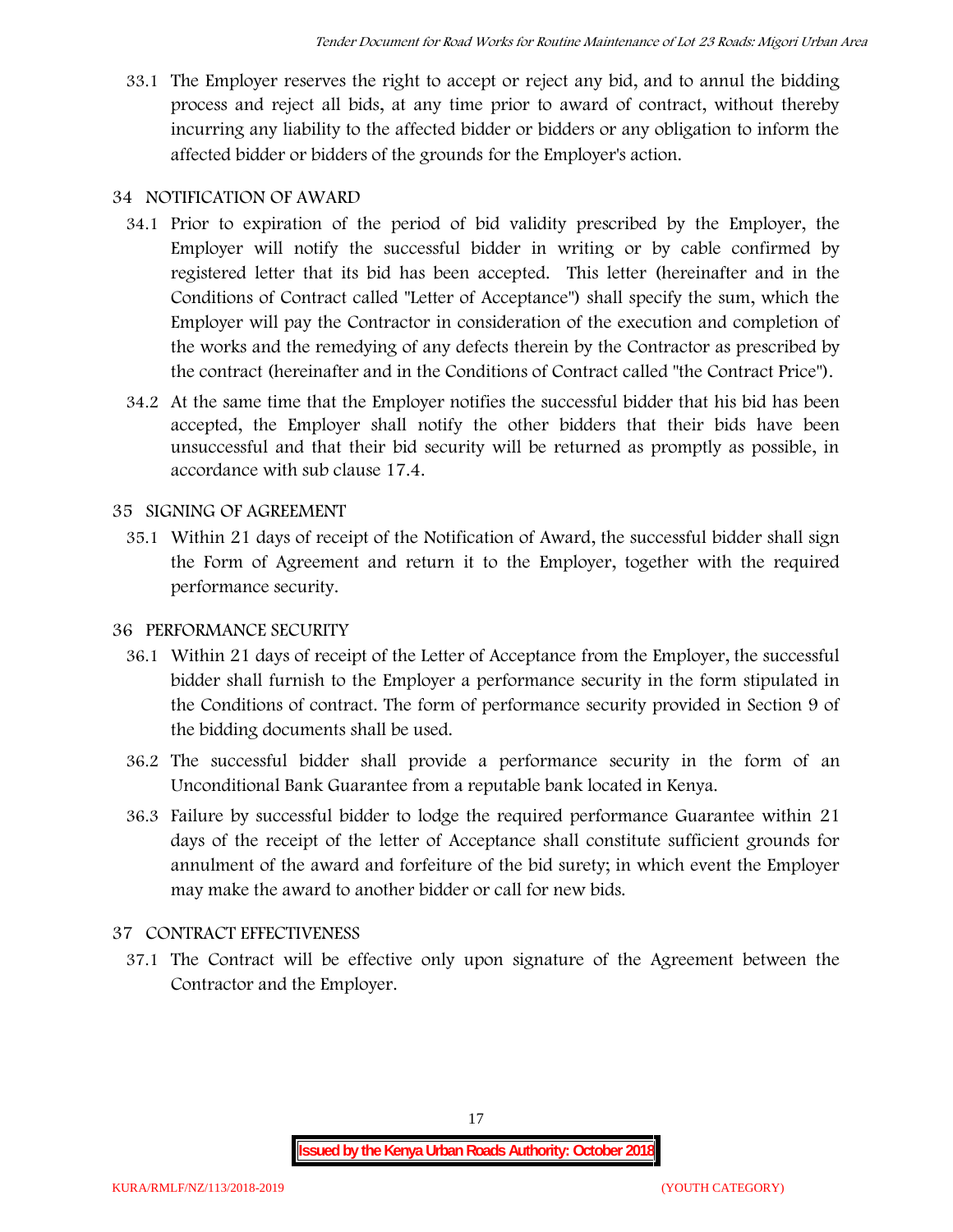## **QUALIFICATION CRITERIA**

This Section contains all the factors, methods and criteria that the Employer shall use to evaluate applications. The information to be provided in relation to each factor and the definitions of the corresponding terms are included in the respective Application Forms.

### **Contents**

| 7. Schedule of the Major Items of Plant/Equipment Available for Proposed Contract. Error! |  |
|-------------------------------------------------------------------------------------------|--|
| Bookmark not defined.                                                                     |  |

18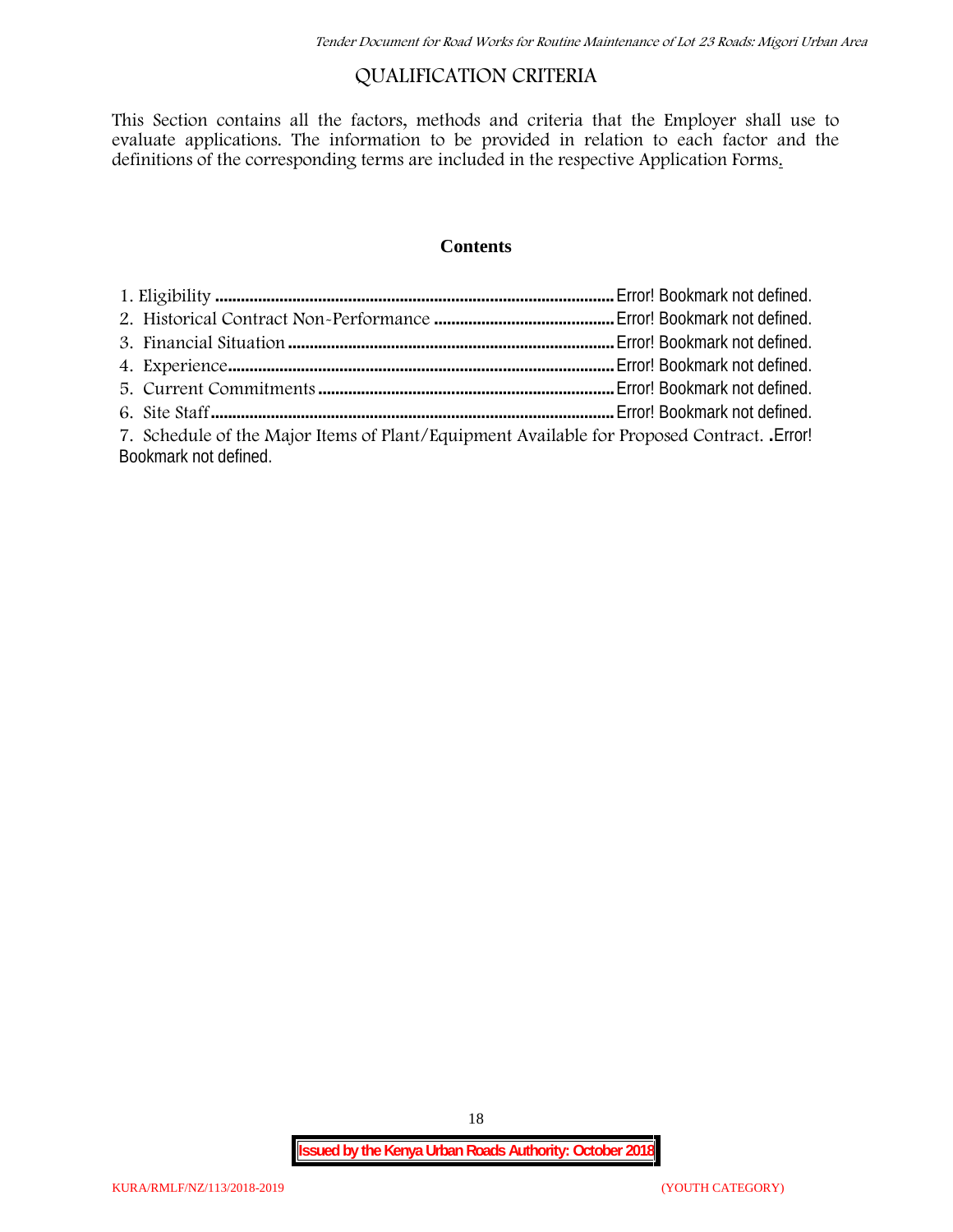| No. | Subject                                                                              | Requirement                                                                                                                                                                                                                                                                                                                                                                                                                                                                                                                                                           | Bidder                | Submission<br>Requirements |
|-----|--------------------------------------------------------------------------------------|-----------------------------------------------------------------------------------------------------------------------------------------------------------------------------------------------------------------------------------------------------------------------------------------------------------------------------------------------------------------------------------------------------------------------------------------------------------------------------------------------------------------------------------------------------------------------|-----------------------|----------------------------|
|     | 1. Eligibility                                                                       |                                                                                                                                                                                                                                                                                                                                                                                                                                                                                                                                                                       |                       |                            |
| 1.1 | Eligibility                                                                          | Nationality in accordance with<br>Sub-Clause 4.1.                                                                                                                                                                                                                                                                                                                                                                                                                                                                                                                     | Must meet requirement | Section 2, Schedule 1      |
| 1.2 | Conflict of Interest                                                                 | No conflicts of interest in Sub-<br>Clause 4.2.                                                                                                                                                                                                                                                                                                                                                                                                                                                                                                                       | Must meet requirement | Section 2, Schedule 1      |
| 1.3 | Debarment                                                                            | Not having been declared<br>ineligible by the Employer, as<br>described in Sub-Clause 4.3.                                                                                                                                                                                                                                                                                                                                                                                                                                                                            | Must meet requirement | Section 2, Schedule 11     |
| 1.4 | Incorporation &<br>Registration                                                      | Pursuant to sub-clause 4.1 the<br>following shall be provided;<br>- Copy of Certificate of<br>incorporation certified by a<br>Commissioner of Oaths or<br>issuing authority to show that<br>the applicant is a registered<br>company and legally authorised<br>to do business in Kenya<br>- Proof of registration with the<br>National Construction Authority<br>(NCA) in the categories<br>indicated in the tender notice.<br>-Proof of registration with a<br>Certified copy of a valid<br>certificate from National or<br>County Treasury for relevant<br>category | Must meet requirement | Section 2, Schedule 1      |
| 2.1 | 2. Historical Contract Non-Performance<br>History of Non-<br>Performing<br>Contracts | Non-performance of a contract<br>did not occur within the last<br>five (5) years prior to the<br>deadline for application<br>submission based on all<br>information on fully settled<br>disputes or litigation. A fully<br>settled dispute or litigation is<br>one that has been resolved in<br>accordance with the Dispute<br>Resolution Mechanism under<br>the respective contract, and<br>where all appeal instances<br>available to the applicant have<br>been exhausted.                                                                                         | Must meet requirement | Section 2, Schedule 5      |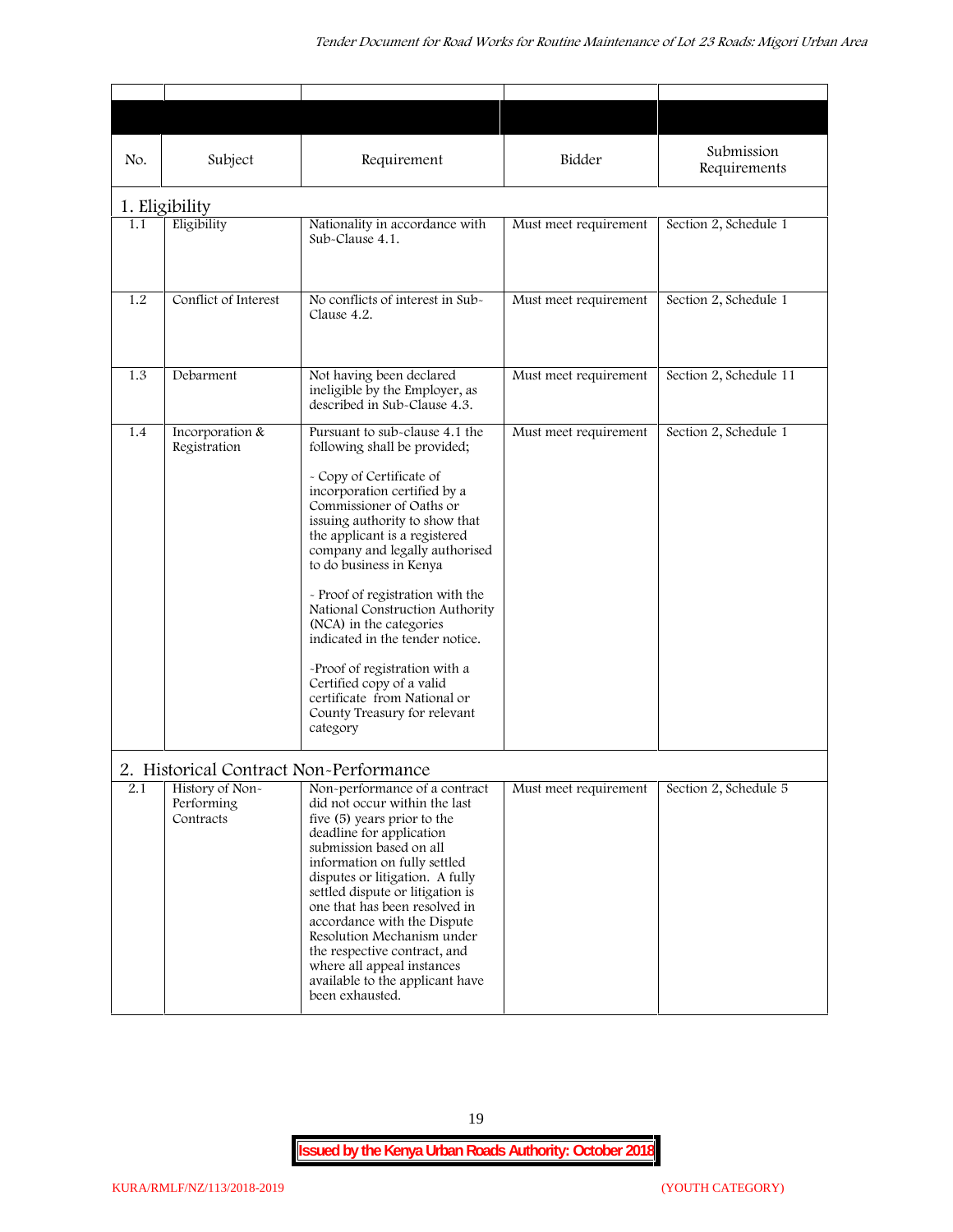| No.    | Subject                                    | Requirement                                                                                                                                                                                                                                                                                                                                                                                                                            | Bidder                                                                                                                              | Submission<br>Requirements                                                                                                                                                                                                                                                                                                                                                                                                                                                              |
|--------|--------------------------------------------|----------------------------------------------------------------------------------------------------------------------------------------------------------------------------------------------------------------------------------------------------------------------------------------------------------------------------------------------------------------------------------------------------------------------------------------|-------------------------------------------------------------------------------------------------------------------------------------|-----------------------------------------------------------------------------------------------------------------------------------------------------------------------------------------------------------------------------------------------------------------------------------------------------------------------------------------------------------------------------------------------------------------------------------------------------------------------------------------|
| 2.2    | Pending Litigation                         | All pending litigation shall in<br>total not represent more than<br>fifty percent (50%)] of the<br>Applicant's net worth and shall<br>be treated as resolved against<br>the Applicant.                                                                                                                                                                                                                                                 | Must meet requirement                                                                                                               | Section 2, Schedule 10                                                                                                                                                                                                                                                                                                                                                                                                                                                                  |
|        | 3. Financial Situation                     |                                                                                                                                                                                                                                                                                                                                                                                                                                        |                                                                                                                                     |                                                                                                                                                                                                                                                                                                                                                                                                                                                                                         |
| 3.1    | Financial<br>Performance                   | (a) Submission of audited<br>balance sheets or other financial<br>statements acceptable to the<br>Employer, for the last two [2]<br>years and authenticated bank<br>statement for the last six (6)<br>months to demonstrate:<br>(b) the current soundness of the<br>applicants financial position<br>and its prospective long term<br>profitability, and<br>(c) capacity to have a cash flow<br>equivalent to 20% of the tender<br>sum | Must submit as<br>required and bidders<br>who meet the<br>requirement are<br>marked YES, those<br>that do not meet are<br>marked NO | Attach evidence on<br>the requirement of<br>Section 2, Schedule 8<br>a) All pages must be<br>initialized and<br>stamped by both a<br>practicing Auditor<br>registered with<br>ICPAK and one of the<br>Directors. Auditor's<br>practicing<br>membership number<br>from ICPAC must be<br>indicated. Non-<br>adherence to this to<br>part a, b and c leads<br>to disqualification.<br>(b) All pages in the<br>bank statement must<br>be initialized and<br>stamped by the<br>issuing bank. |
| 3.2    | Average Annual<br>Construction<br>Turnover | (d) Average annual<br>construction turnover of<br>KShs.10 Million [Ten Million],<br>calculated as total certified<br>payments received for contracts<br>in progress or completed,<br>within the last two $[(2)]$ years                                                                                                                                                                                                                 | Must submit as<br>required and bidders<br>who meet the<br>requirement are<br>marked YES, those<br>that do not meet are<br>marked NO | Section 2, Schedule 8                                                                                                                                                                                                                                                                                                                                                                                                                                                                   |
|        | 4. Experience                              |                                                                                                                                                                                                                                                                                                                                                                                                                                        |                                                                                                                                     |                                                                                                                                                                                                                                                                                                                                                                                                                                                                                         |
| 4.1(a) | General<br>Construction<br>Experience      | Experience under construction<br>contracts in the role as a main<br>contractor or subcontractor for<br>at least the last five [5] years<br>prior to the applications<br>submission deadline                                                                                                                                                                                                                                            | Must submit as<br>required and bidders<br>who meet the<br>requirement are<br>marked YES, those<br>that do not meet are<br>marked NO | Section 2, Schedule 6A                                                                                                                                                                                                                                                                                                                                                                                                                                                                  |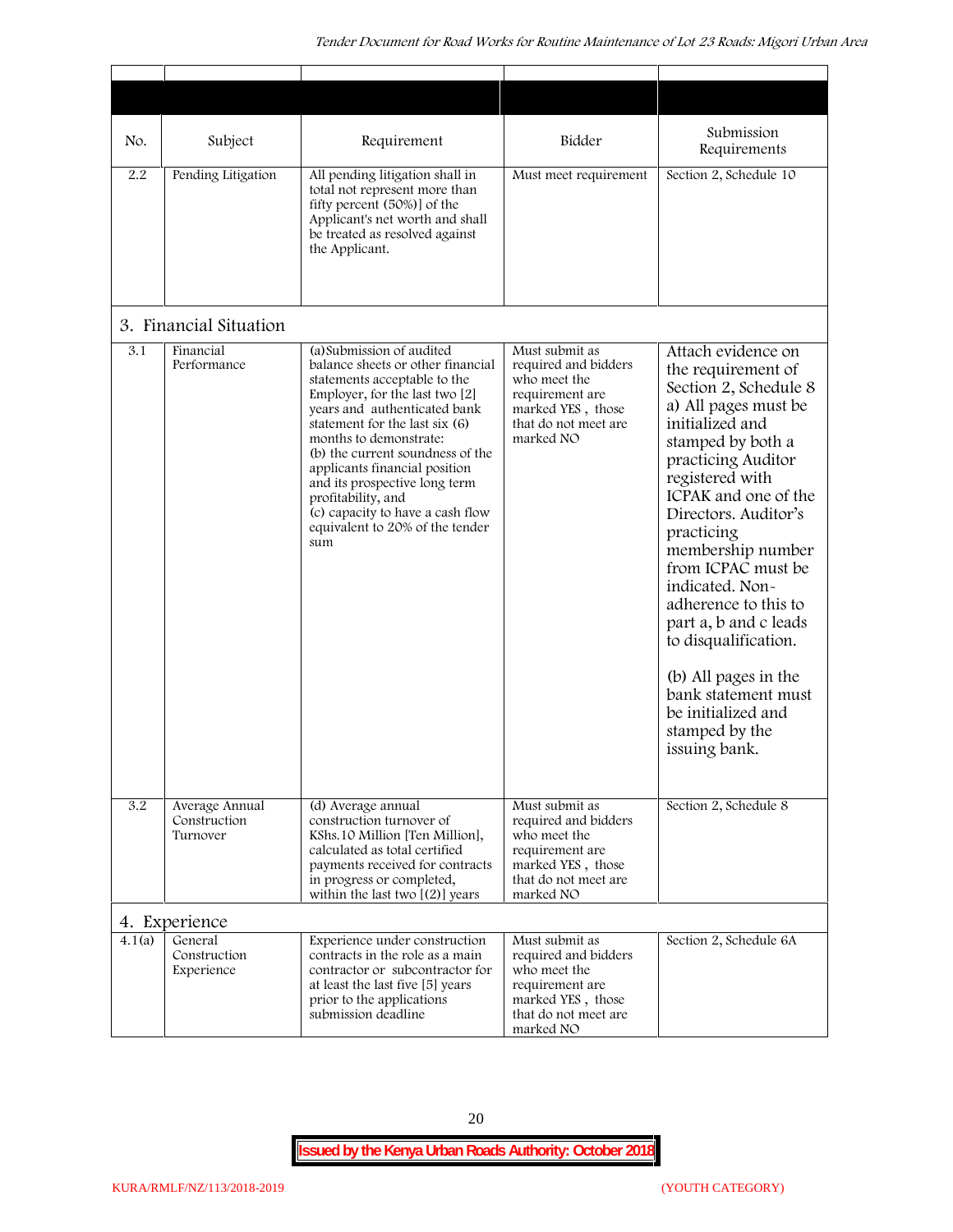| No.    | Subject                                      | Requirement                                                                                                                                                                                                                                                                                                                                                                                                                                                                                       | Bidder                                                                                                                              | Submission<br>Requirements |
|--------|----------------------------------------------|---------------------------------------------------------------------------------------------------------------------------------------------------------------------------------------------------------------------------------------------------------------------------------------------------------------------------------------------------------------------------------------------------------------------------------------------------------------------------------------------------|-------------------------------------------------------------------------------------------------------------------------------------|----------------------------|
| 4.2(b) | Specific<br>Construction<br>Experience       | Participation as a roads<br>contractor, management<br>contractor or subcontractor, in<br>at least three (3) each with a<br>value of at least<br>KShs. 3 Million (three million),<br>successfully and substantially<br>completed. One (1) of the<br>contracts should be in an urban<br>centre and that are similar to<br>the proposed works. The<br>similarity shall be based on the<br>physical size, complexity,<br>methods/technology or other<br>characteristics as described in<br>Section 2. | Must submit as<br>required and bidders<br>who meet the<br>requirement are<br>marked YES, those<br>that do not meet are<br>marked NO | Section 2, Schedule6A      |
| 5.1    | 5. Current Commitments<br>On-going contracts | The total value of outstanding                                                                                                                                                                                                                                                                                                                                                                                                                                                                    | Must submit as                                                                                                                      | Section 2, Schedule 6B     |
|        |                                              | works on the on-going<br>contracts should not exceed the<br>average annual turnover for the<br>last two years.                                                                                                                                                                                                                                                                                                                                                                                    | required and bidders<br>who meet the<br>requirement are<br>marked YES, those<br>that do not meet are<br>marked NO                   |                            |
|        | 6. Site Staff                                |                                                                                                                                                                                                                                                                                                                                                                                                                                                                                                   |                                                                                                                                     |                            |
|        | HQ Staff                                     | The site staff shall posses<br>minimum levels of<br>qualifications set below;<br>Qualification $=$<br>Diploma in Civil                                                                                                                                                                                                                                                                                                                                                                            | Must submit as                                                                                                                      | Section 2, Schedule 5      |
|        |                                              | Engineering/Building                                                                                                                                                                                                                                                                                                                                                                                                                                                                              | required and bidders<br>who meet the                                                                                                |                            |
|        | Site Agent                                   | construction<br>Qualification $=$<br>Degree in Civil Engineering                                                                                                                                                                                                                                                                                                                                                                                                                                  | requirement are<br>marked YES, those<br>that do not meet are<br>marked NO                                                           |                            |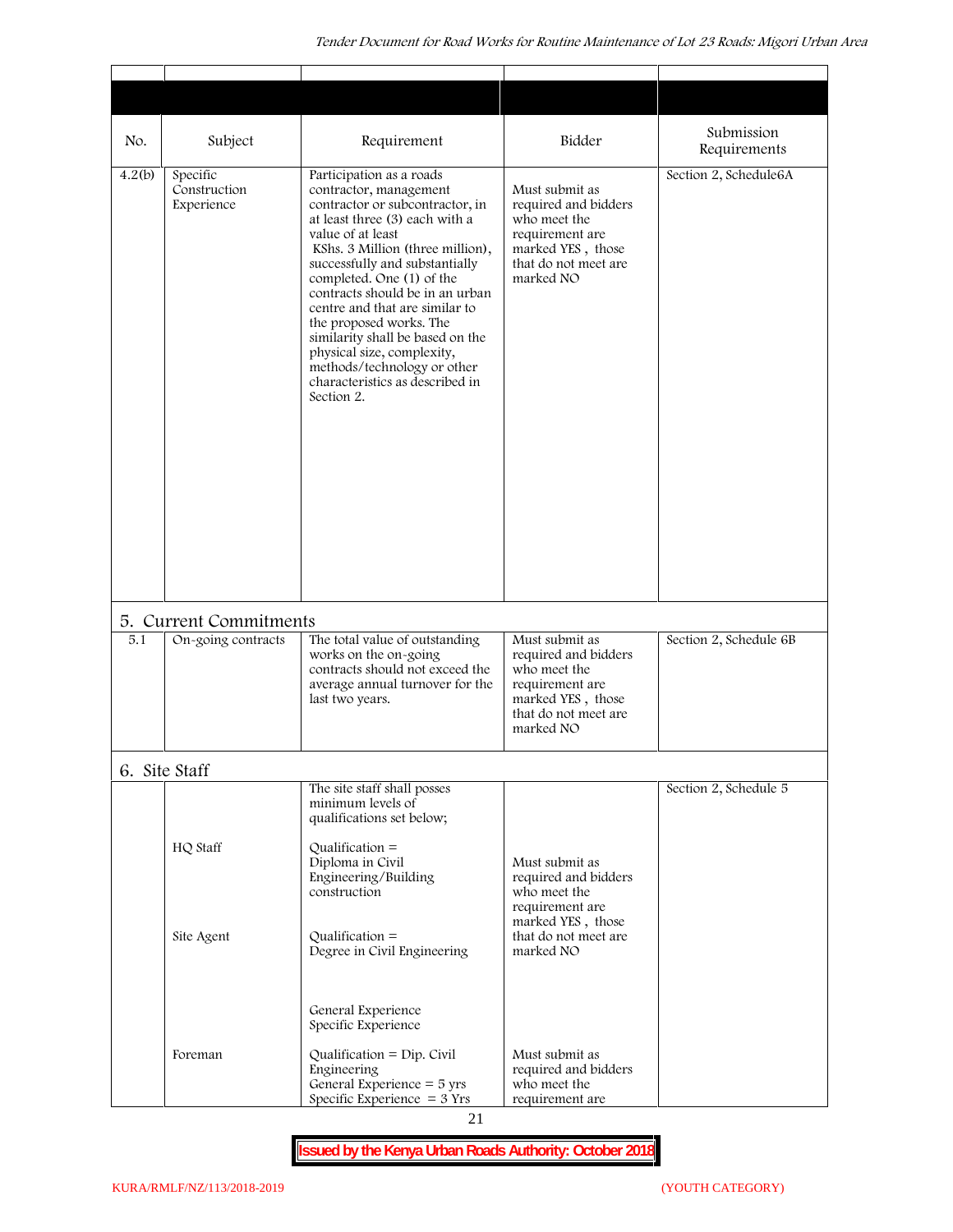| No. | Subject                                                       | Requirement                                                                                                   | Bidder                                                                                                                              | Submission<br>Requirements |
|-----|---------------------------------------------------------------|---------------------------------------------------------------------------------------------------------------|-------------------------------------------------------------------------------------------------------------------------------------|----------------------------|
|     | Site Surveyor                                                 | Qualification = Diploma in<br>Survey<br>General Experience = $3 \text{ yrs}$<br>Specific Experience $= 2$ Yrs | marked YES, those<br>that do not meet are<br>marked NO                                                                              |                            |
| 5.  | PLANT AND EQUIPMENT<br>See description<br>below in Schedule 7 |                                                                                                               |                                                                                                                                     |                            |
|     |                                                               |                                                                                                               |                                                                                                                                     |                            |
| 6.  | Work Methodology                                              | Submission of a brief work<br>methodology in accordance with<br>sub-clause 5.3                                | Must submit as<br>required and bidders<br>who meet the<br>requirement are<br>marked YES, those<br>that do not meet are<br>marked NO | Section 2                  |
| 7.  | Business permit and<br>office location                        | Should have a physical address<br>and Current business Permit                                                 | Must submit as<br>required and bidders<br>who meet the<br>requirement are<br>marked YES, those<br>that do not meet are<br>marked NO | Section 2, Schedule 1      |
| 8.  | Litigation History                                            | The applicant to provide a valid<br>Sworn affidavit for the tender.                                           | Must submit as<br>required and bidders<br>who meet the<br>requirement are<br>marked YES, those<br>that do not meet are<br>marked NO | Section 2, Schedule 10     |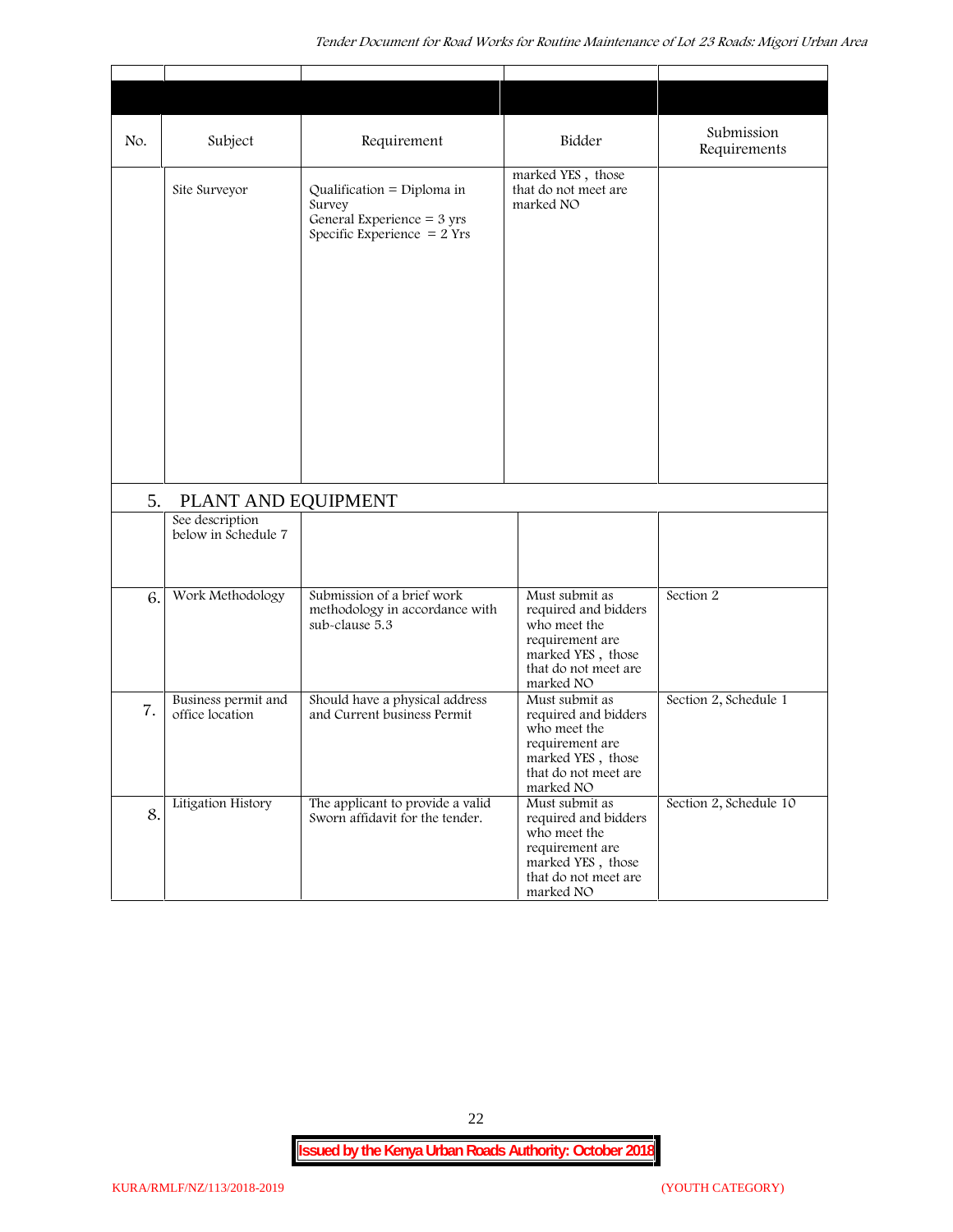**7. Schedule of the Major Items of Plant/Equipment Available for Proposed Contract.**

The Bidder must indicate the core plant and equipment considered by the company to be necessary for undertaking the project together with proof of ownership or lease of the same. The lease must be current i.e. dated from July 2018. Leases which are out dated will not be accepted. (\* Mandatory minimum number of equipment required by the Employer for the execution of the project that the bidder must make available for the Contract).

| Item<br>No.               | <b>Equipment Details</b>                  | *Minimum<br>Number<br>Required<br>for the<br>Contract<br>Execution | Compliance<br>Requirement | No of<br>Equipment<br>Owned by<br>the Bidder | No. of<br>equipment<br>to be<br>hired/<br>purchased<br>by the<br>Bidder | No. of<br>equipment<br>to be made<br>available for<br>the Contract<br>by the<br>Bidder |
|---------------------------|-------------------------------------------|--------------------------------------------------------------------|---------------------------|----------------------------------------------|-------------------------------------------------------------------------|----------------------------------------------------------------------------------------|
| $\mathbf{A}$              | General Plant                             |                                                                    |                           |                                              |                                                                         |                                                                                        |
|                           | Asphalt Concrete patching<br>plant        | optional                                                           |                           |                                              |                                                                         |                                                                                        |
| $\, {\bf B}$              | Milling Machine                           |                                                                    |                           |                                              |                                                                         |                                                                                        |
|                           | Asphalt Milling Machine                   | optional                                                           |                           |                                              |                                                                         |                                                                                        |
| $\mathcal{C}$             | <b>Bituminous Plants</b>                  |                                                                    |                           |                                              |                                                                         |                                                                                        |
|                           | Bitumen Pressure distributor              | optional                                                           |                           |                                              |                                                                         |                                                                                        |
|                           | Asphalt concrete paver                    | optional                                                           |                           |                                              |                                                                         |                                                                                        |
| $\mathbf D$               | Compactors                                |                                                                    |                           |                                              |                                                                         |                                                                                        |
|                           | Vibrating compaction plate<br>300 mm wide | optional                                                           |                           |                                              |                                                                         |                                                                                        |
|                           | Vibrating compaction plate<br>600 mm wide | optional                                                           |                           |                                              |                                                                         |                                                                                        |
| ${\bf E}$                 | Pot hole repair machines                  |                                                                    |                           |                                              |                                                                         |                                                                                        |
|                           | Colas Sprayer                             | $\mathcal{O}$                                                      |                           |                                              |                                                                         |                                                                                        |
|                           | Pavement Cutter Machine                   | $\mathcal{O}$                                                      |                           |                                              |                                                                         |                                                                                        |
|                           | Paver Braker Machine                      | $\mathcal{O}$                                                      |                           |                                              |                                                                         |                                                                                        |
|                           | Pedestrian Roller                         | $\mathcal{O}$                                                      |                           |                                              |                                                                         |                                                                                        |
|                           |                                           |                                                                    |                           |                                              |                                                                         |                                                                                        |
| $\boldsymbol{\mathrm{F}}$ | Concrete Equipment                        |                                                                    |                           |                                              |                                                                         |                                                                                        |
|                           | Mobile concrete mixers                    | $\mathbf{1}$                                                       | Yes/no                    |                                              |                                                                         |                                                                                        |
|                           | Concrete vibrators                        | $\mathbf 1$                                                        | Yes/no                    |                                              |                                                                         |                                                                                        |
|                           |                                           |                                                                    |                           |                                              |                                                                         |                                                                                        |

23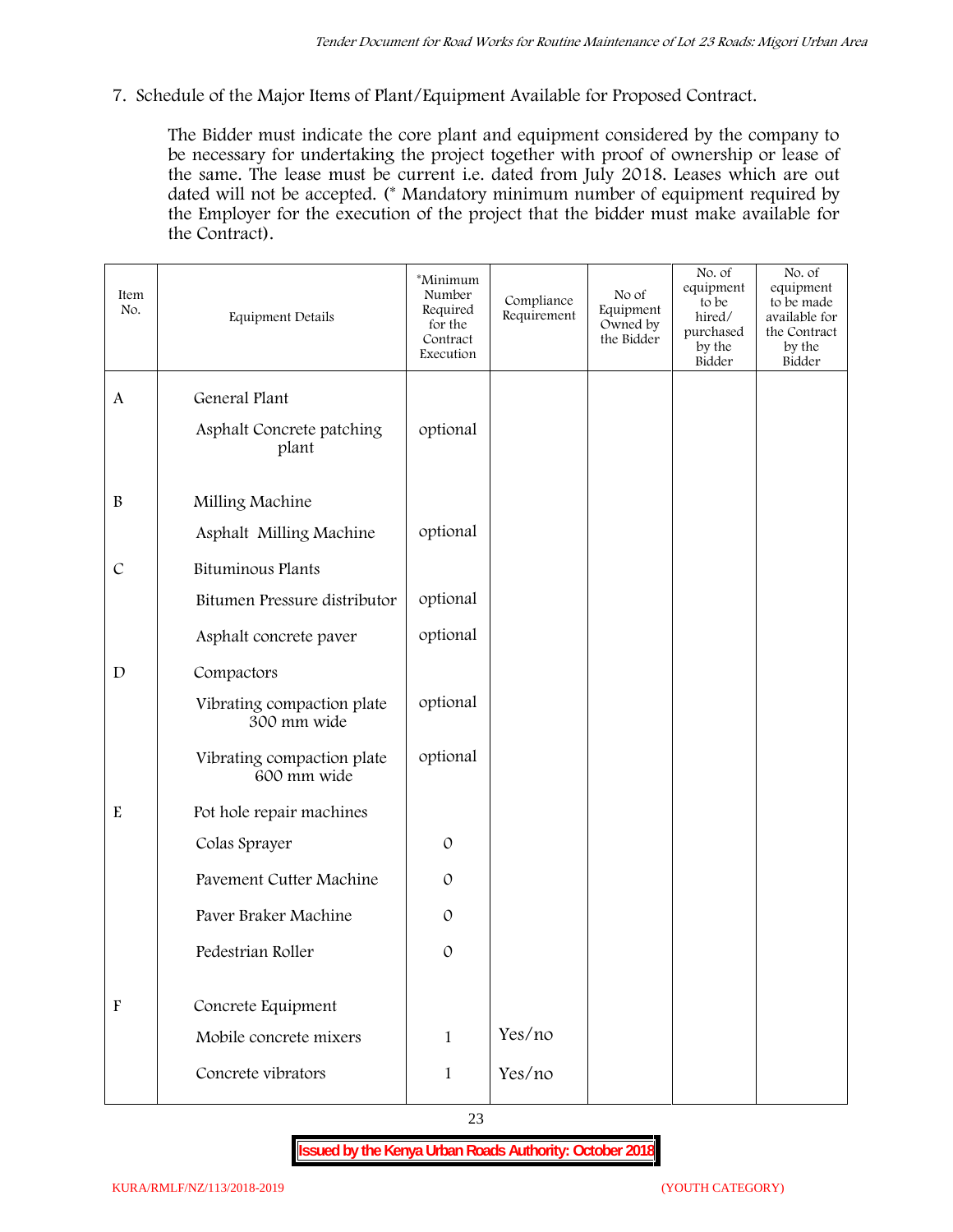| Item<br>No.        | <b>Equipment Details</b>                                                                                                                                                                                                                        | *Minimum<br>Number<br>Required<br>for the<br>Contract<br>Execution | Compliance<br>Requirement | No of<br>Equipment<br>Owned by<br>the Bidder | No. of<br>equipment<br>to be<br>hired/<br>purchased<br>by the<br>Bidder | No. of<br>equipment<br>to be made<br>available for<br>the Contract<br>by the<br>Bidder |
|--------------------|-------------------------------------------------------------------------------------------------------------------------------------------------------------------------------------------------------------------------------------------------|--------------------------------------------------------------------|---------------------------|----------------------------------------------|-------------------------------------------------------------------------|----------------------------------------------------------------------------------------|
| $\mathsf{G}% _{0}$ | Transport (Tippers,<br>dumpers, water tankers)<br>$4X2$ tippers payload $7 - 12$<br>tonnes<br>6X4 tippers payload $16 - 20$<br>tonnes                                                                                                           |                                                                    |                           |                                              |                                                                         |                                                                                        |
|                    | 8X4 tippers payload $16 - 20$<br>tonnes<br>Flat bed lorries                                                                                                                                                                                     |                                                                    |                           |                                              |                                                                         |                                                                                        |
|                    | Subtotal for $G$ – tippers &<br>dumpers                                                                                                                                                                                                         | 3                                                                  | Yes/no                    |                                              |                                                                         |                                                                                        |
|                    | Water tankers $(18,000 -$<br>20,000 litres<br>capacity)                                                                                                                                                                                         | optional                                                           |                           |                                              |                                                                         |                                                                                        |
| H                  | Earth – Moving Equipment<br>Wheeled loaders<br>Motor graders (93 -<br>205kW)<br>Trench excavator<br>Subtotal for $H$ – Earth<br>moving equipment                                                                                                | $\mathbf{1}$                                                       | Yes/no                    |                                              |                                                                         |                                                                                        |
| I                  | Excavators<br>Hydraulic crawler mounted<br>$(7 - 10 \text{ tonnes}) - 0.25 - 0.4$<br>m <sup>3</sup> SAE bucket.<br>Hydraulic crawler mounted<br>$(10 - 16 \text{ tonnes}) - 0.40$<br>0.60 m <sup>3</sup> SAE bucket.<br>Hydraulic wheel mounted |                                                                    |                           |                                              |                                                                         |                                                                                        |

24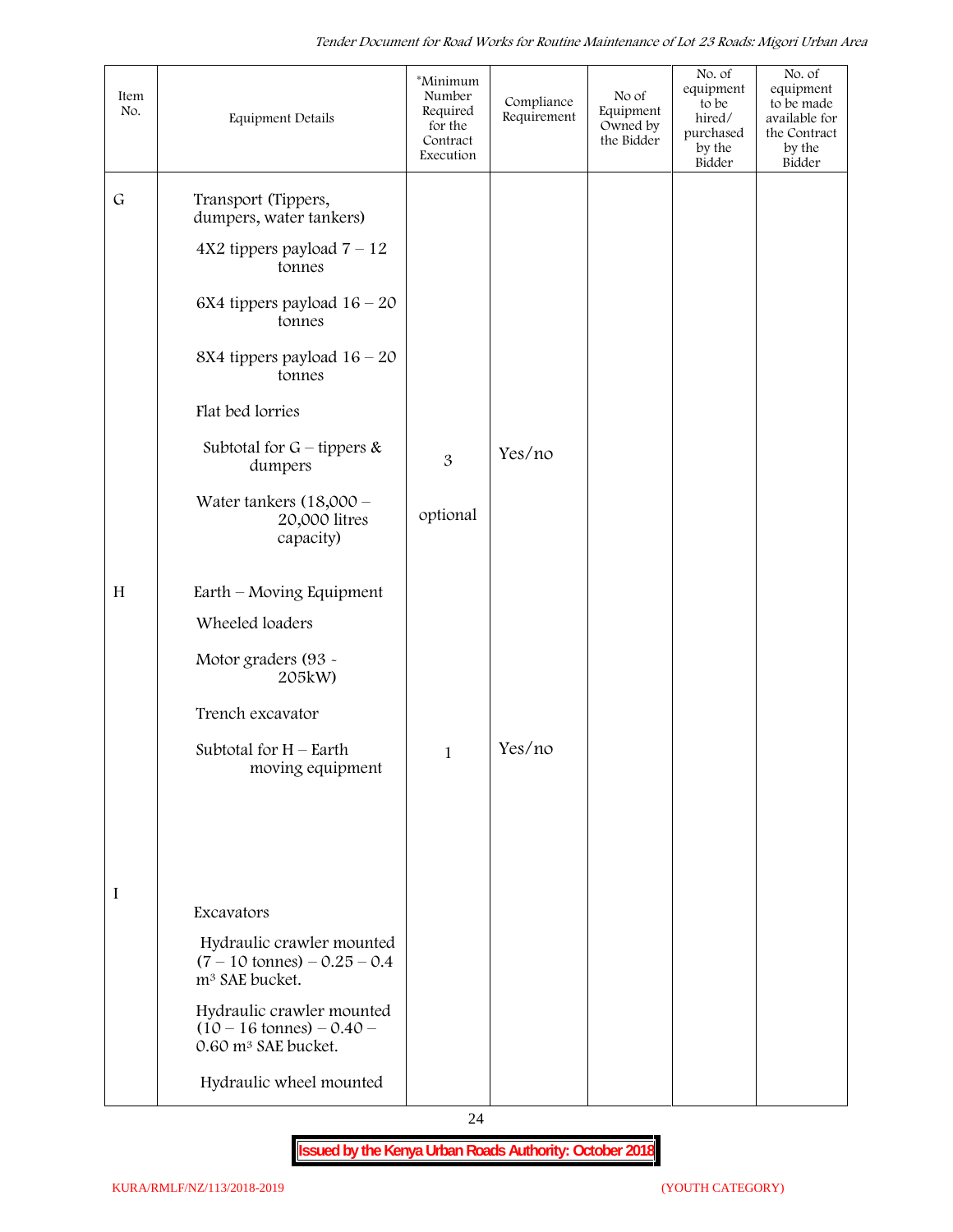*Tender Document for Road Works for Routine Maintenance of Lot 23 Roads: Migori Urban Area*

| Item<br>No. | <b>Equipment Details</b>                                                                                                                                                                                                                                                                                                                                                                                                                                     | *Minimum<br>Number<br>Required<br>for the<br>Contract<br>Execution | Compliance<br>Requirement  | No of<br>Equipment<br>Owned by<br>the Bidder | No. of<br>equipment<br>to be<br>hired/<br>purchased<br>by the<br>Bidder | No. of<br>equipment<br>to be made<br>available for<br>the Contract<br>by the<br>Bidder |
|-------------|--------------------------------------------------------------------------------------------------------------------------------------------------------------------------------------------------------------------------------------------------------------------------------------------------------------------------------------------------------------------------------------------------------------------------------------------------------------|--------------------------------------------------------------------|----------------------------|----------------------------------------------|-------------------------------------------------------------------------|----------------------------------------------------------------------------------------|
| J           | $(7 - 10 \text{ tonnes}) - 0.25 - 0.4$<br>m <sup>3</sup> SAE bucket.<br>Hydraulic wheel mounted<br>$(10 - 16 \text{ tonnes}) - 0.40 -$<br>0.6 m <sup>3</sup> SAE bucket.<br>Hydraulic wheel mounted<br>backloader $(7 - 10$ tonnes)<br>$-0.25 - 0.4$ m <sup>3</sup> SAE bucket.<br>Subtotal for I (Excavators)<br>Rollers<br>Self-propelled single drum<br>vibrating (various types)<br>Pneumatic rubber tyre (1-2<br>tonnes/wheel)<br>Double drum vibrating | $\mathbf{1}$<br>$\mathbf{1}$<br>$\mathbf{1}$<br>Optional           | Yes/no<br>Yes/no<br>Yes/no |                                              |                                                                         |                                                                                        |
|             | pedestrian roller                                                                                                                                                                                                                                                                                                                                                                                                                                            |                                                                    |                            |                                              |                                                                         |                                                                                        |

25

 $\ddot{\phantom{0}}$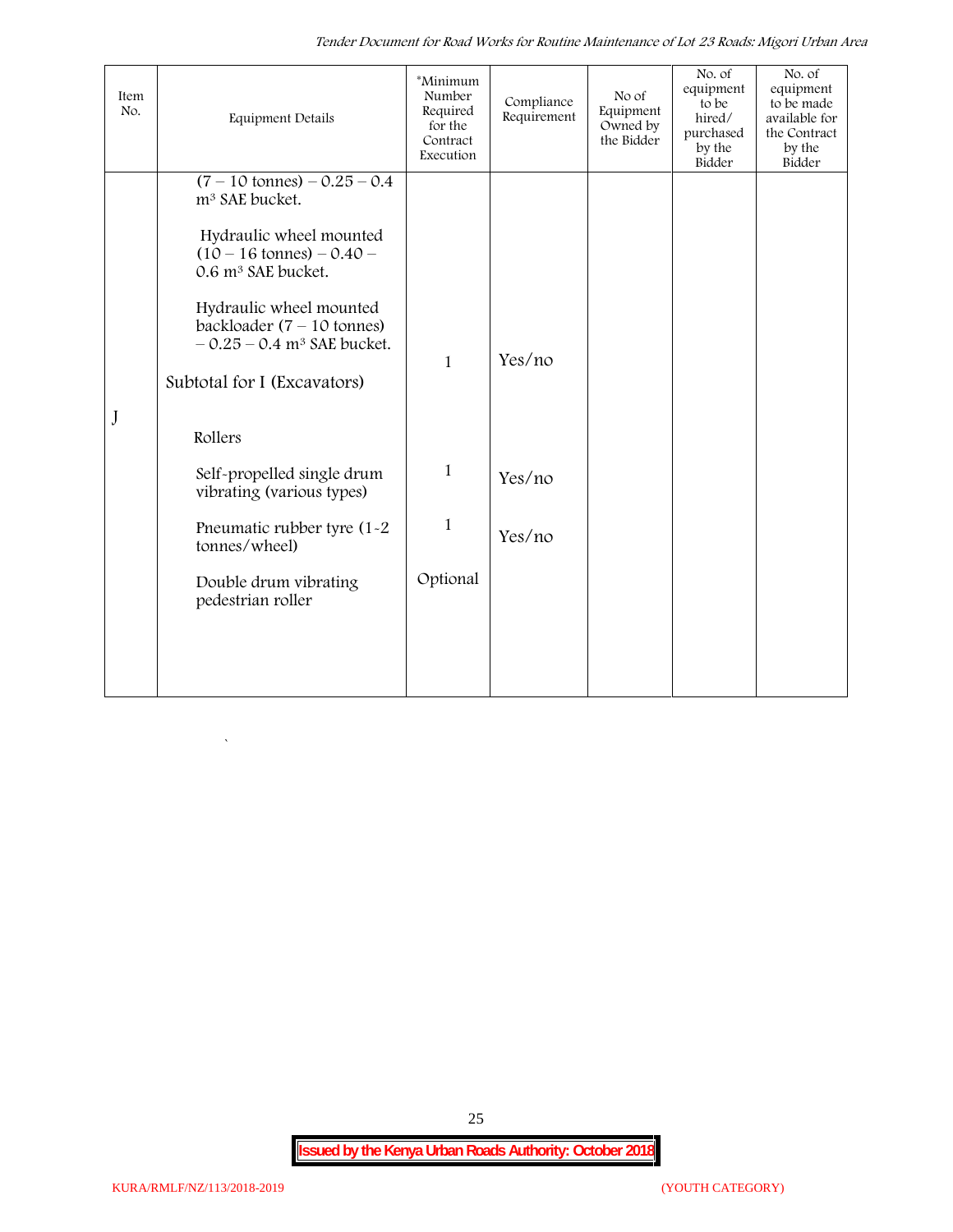# **Appendix to Instruction to Tenderers**

## **Table 1: Pre- Qualification Checklist for Completeness and Responsiveness.**

| S/No. | Completeness and<br>Responsiveness<br>Criteria                | References                                   | Requirement                                                                                                                               |
|-------|---------------------------------------------------------------|----------------------------------------------|-------------------------------------------------------------------------------------------------------------------------------------------|
| 1.    | Form of Bid                                                   | Section II<br>Clause 20.2                    | Amount must be indicated<br>Properly stamped, filled and signed<br>$\tilde{\phantom{a}}$                                                  |
| 2.    | Appendix to Form of<br>Bid                                    | Section II<br>Clause 20.2                    | Properly stamped, filled and signed<br>$\sim$                                                                                             |
| 3.    | <b>Bid Security</b>                                           | Section II<br>Clause 17                      | - The bidder must fill the Bid Securing<br>Declaration Form                                                                               |
| 4.    | <b>Confidential Business</b><br>Questionnaire                 | Section IX;<br>Schedule 1                    | Properly filled, stamped and signed<br>Provide all required information                                                                   |
| 5.    | Form of Power of<br>Attorney                                  | Section IX;<br>Schedule 2<br>Clause $5.1(a)$ | Properly filled, stamped and signed                                                                                                       |
| 6.    | Tax Compliance<br>Certificate                                 | Tender notice                                | - Provide valid tax compliance certificate                                                                                                |
| 7.    | Registration with<br>National Construction<br>Authority (NCA) | Tender notice<br>Item 1.4 of QC              | - Copy of valid certificate and practicing<br>license                                                                                     |
| 8.    | Certificate of<br>Incorporation                               | Tender notice<br>Item 1.4 of QC              | Copy of certificate Certified by<br>Commissioner for Oaths                                                                                |
| 9.    | Certificate of<br>Registration in a<br>target group           | Tender notice                                | - Certified copy of a valid certificate from<br>National or County Treasury for<br>relevant category                                      |
| 10.   | Priced Bill of<br>Quantities                                  | Clause 14.1<br>Section IX                    | Fill all rates, prices and amounts and<br>$\tilde{\phantom{a}}$<br>counter sign any alteration(s)<br>Stamp and initial all pages of BOQ's |
|       | Eligibility                                                   | Section II;<br>Schedule 1<br>Clause 4.1      | Legible copies of National ID or passport<br>for all directors<br>System generated Form CR12 (12<br>$\tilde{}$<br>months)                 |
| 11.   | Conflict of interest                                          | Section II;<br>Schedule 1<br>Clause 4.2      | - to state explicitly                                                                                                                     |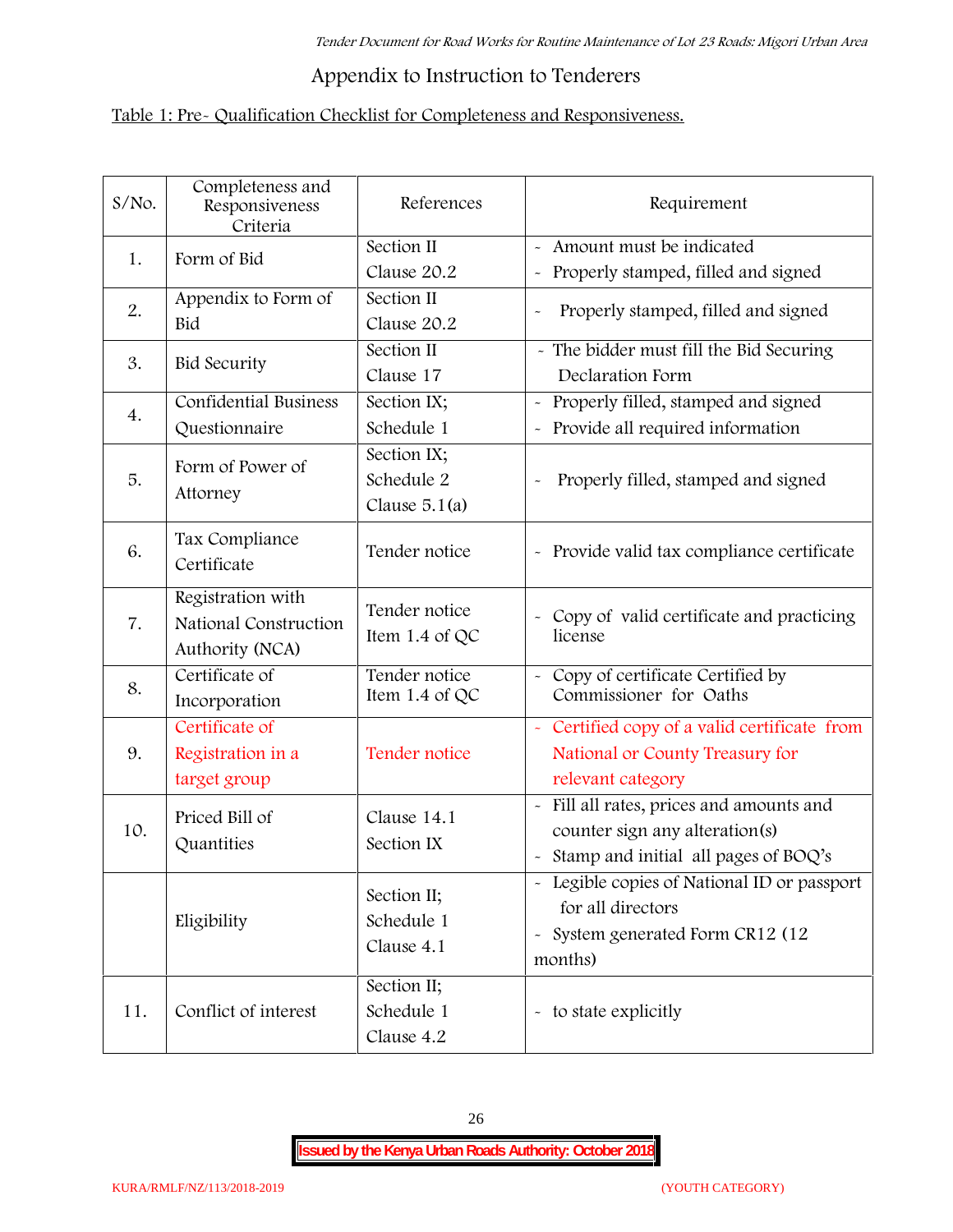| 12. | Debarment                                                                  | Section II<br>Clause 30.4;<br>Schedule 11<br>Item 1.3 of QC | Properly filled, stamped and signed                                                                                                                                                                                                                                                                                                     |
|-----|----------------------------------------------------------------------------|-------------------------------------------------------------|-----------------------------------------------------------------------------------------------------------------------------------------------------------------------------------------------------------------------------------------------------------------------------------------------------------------------------------------|
| 13. | Pending Litigation                                                         | Item 2.2 of QC                                              | Provide original sworn affidavit for the<br>specific tender                                                                                                                                                                                                                                                                             |
| 14. | Litigation History                                                         | Section II Clause<br>31.8; Schedule 10                      | Properly filled, stamped and signed                                                                                                                                                                                                                                                                                                     |
| 15. | History of Non<br>performance                                              | Schedule 6B<br>Item 2.1 of QC                               | - Fill information on non-completed<br>works                                                                                                                                                                                                                                                                                            |
| 16. | Certificate of<br>Tenderers Visit to Site                                  | Section II;<br>Clause 8.3                                   | Attend pre-bid meeting/visit<br>Certificate must be signed and stamped<br>$\widetilde{\phantom{m}}$<br>by the Employer's representative                                                                                                                                                                                                 |
| 17. | Schedule of Major<br>Items of Plant                                        | Section XI<br>Item 5 of QC;<br>Schedule 7                   | Properly filled, stamped and signed                                                                                                                                                                                                                                                                                                     |
| 18. | Schedule of Key<br>Personnel                                               | Section XI<br>Item 6 of QC;<br>Schedule 5                   | Properly filled, stamped and signed                                                                                                                                                                                                                                                                                                     |
| 19. | Roadwork Completed<br>Satisfactorily                                       | Section XI;<br>Item 4 of QC<br>Schedule 6A                  | Properly filled, stamped and signed<br>$\tilde{}$                                                                                                                                                                                                                                                                                       |
| 20. | Schedule of Ongoing<br>Projects                                            | Section XI;<br>Item 5.1 of QC<br>Schedule 7                 | Properly filled, stamped and signed                                                                                                                                                                                                                                                                                                     |
| 21  | Schedule of other<br>Supplementary<br>Information /<br>Financial Standings | Section XI;<br>Item 5.1 of QC<br>Schedule 9                 | Properly filled, stamped and signed                                                                                                                                                                                                                                                                                                     |
| 22  | Declaration form for<br>bankrupt or insolvent                              | Schedule 11                                                 | Properly filled, stamped and signed                                                                                                                                                                                                                                                                                                     |
| 23  | Anti-corruption form                                                       | Schedule 12                                                 | Properly filled, stamped and signed                                                                                                                                                                                                                                                                                                     |
| 24. | Copy of Bid Document                                                       | Clause 20.1                                                 | Replica of the original                                                                                                                                                                                                                                                                                                                 |
| 25. | Bid documents must<br>be serialized                                        | <b>PPDA 2015</b>                                            | -All pages of the tender documents must<br>be serialized. (either the bidder serializes<br>from the first page of the tender<br>documents or serializes as continuity from<br>the KURA tender documents i.e. if the<br>KURA tender documents ends at page 200<br>then the next document of the bidder<br>should continue as $201, 2012$ |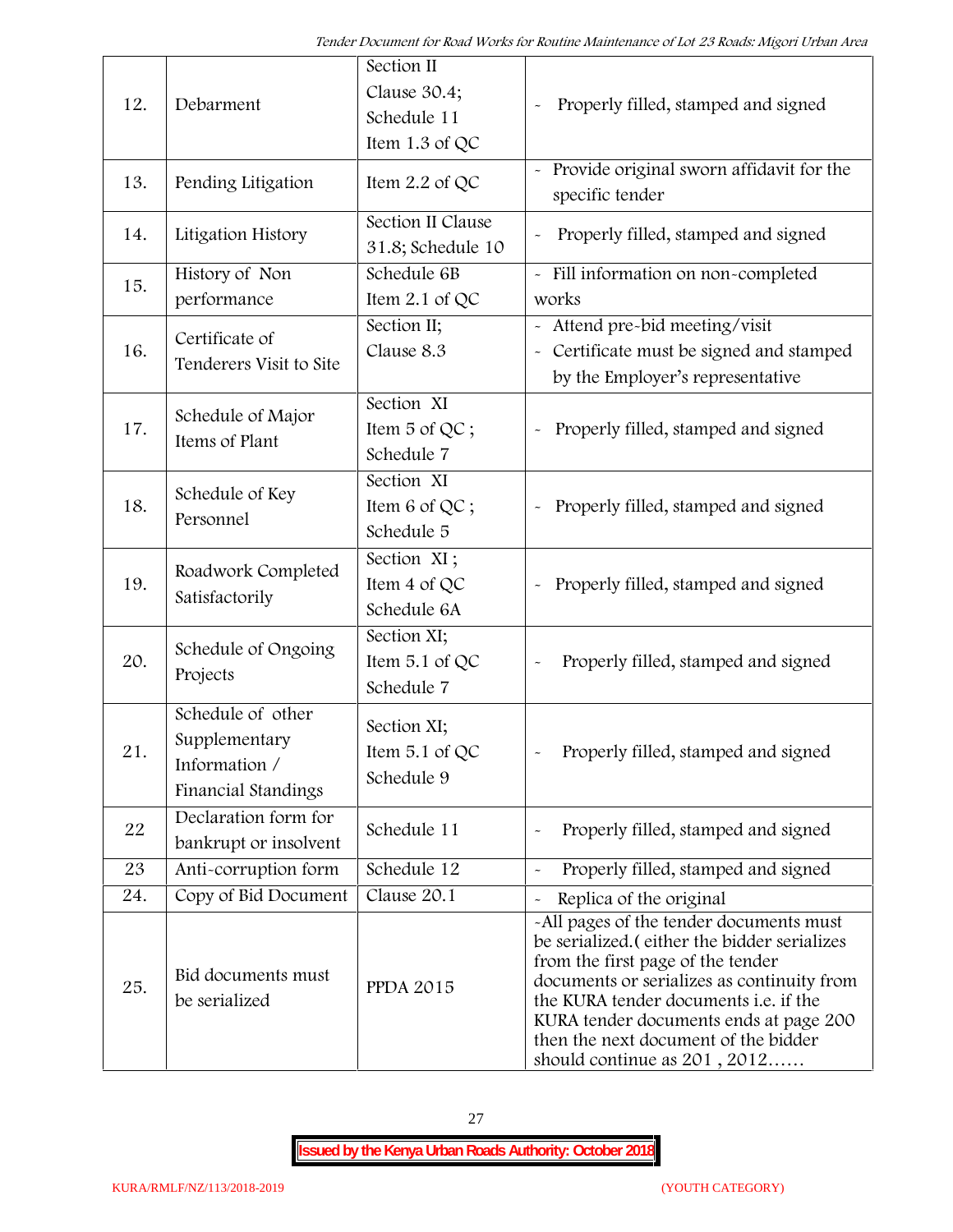| <b>REMARKS</b> | Clause 13.1/20.2 | Bid document to be complete, properly<br>filled and signed. |  |
|----------------|------------------|-------------------------------------------------------------|--|
|                |                  |                                                             |  |

## **Key:** QC – Qualification Criteria

#### **Table 2: Post- qualification Score**

| <b>ITEM</b>    |               | <b>DESCRIPTION</b>                   | <b>MEET</b><br><b>MUST</b><br><b>CRITERIA</b> |
|----------------|---------------|--------------------------------------|-----------------------------------------------|
| 1              |               | <b>FINANCIAL CAPACITY</b>            |                                               |
|                | a             | <b>Audited Statements</b>            | YES/NO                                        |
|                | b             | Cash flow statement (forecasts)      | YES/NO                                        |
|                | $\mathcal{C}$ | Financial position/Ratios            | YES/NO                                        |
|                | d             | Turnover                             | YES/NO                                        |
| $\overline{2}$ |               | <b>EXPERIENCE</b>                    |                                               |
|                |               | General Experience                   | YES/NO                                        |
|                |               | Specific experience in related works | YES/NO                                        |
| 3              |               | <b>CURRENT COMMITMENTS</b>           |                                               |
|                |               | On-going works                       | YES/NO                                        |
| $\overline{4}$ |               | <b>KEY PERSONNEL</b>                 |                                               |
|                |               | HQ Staff                             | YES/NO                                        |
|                |               | Site Agent                           | YES/NO                                        |
|                |               | Surveyor                             | YES/NO                                        |
|                |               | Foreman                              | YES/NO                                        |
| 5              |               | PLANT AND EQUIPMENT                  |                                               |
|                |               | Equipment capabilities               | YES/NO                                        |
| 6              |               | WORK METHODOLOGY                     | YES/NO                                        |
| $\overline{7}$ |               | LITIGATION HISTORY                   | YES/NO                                        |
| 8              |               | Business permit and office location  | YES/NO                                        |
|                |               | <b>REMARKS</b>                       | YES/NO                                        |

Bidders must achieve YES in all the measured parameters to qualify.

 The bidders who pass the technical criteria will be subjected to financial evaluation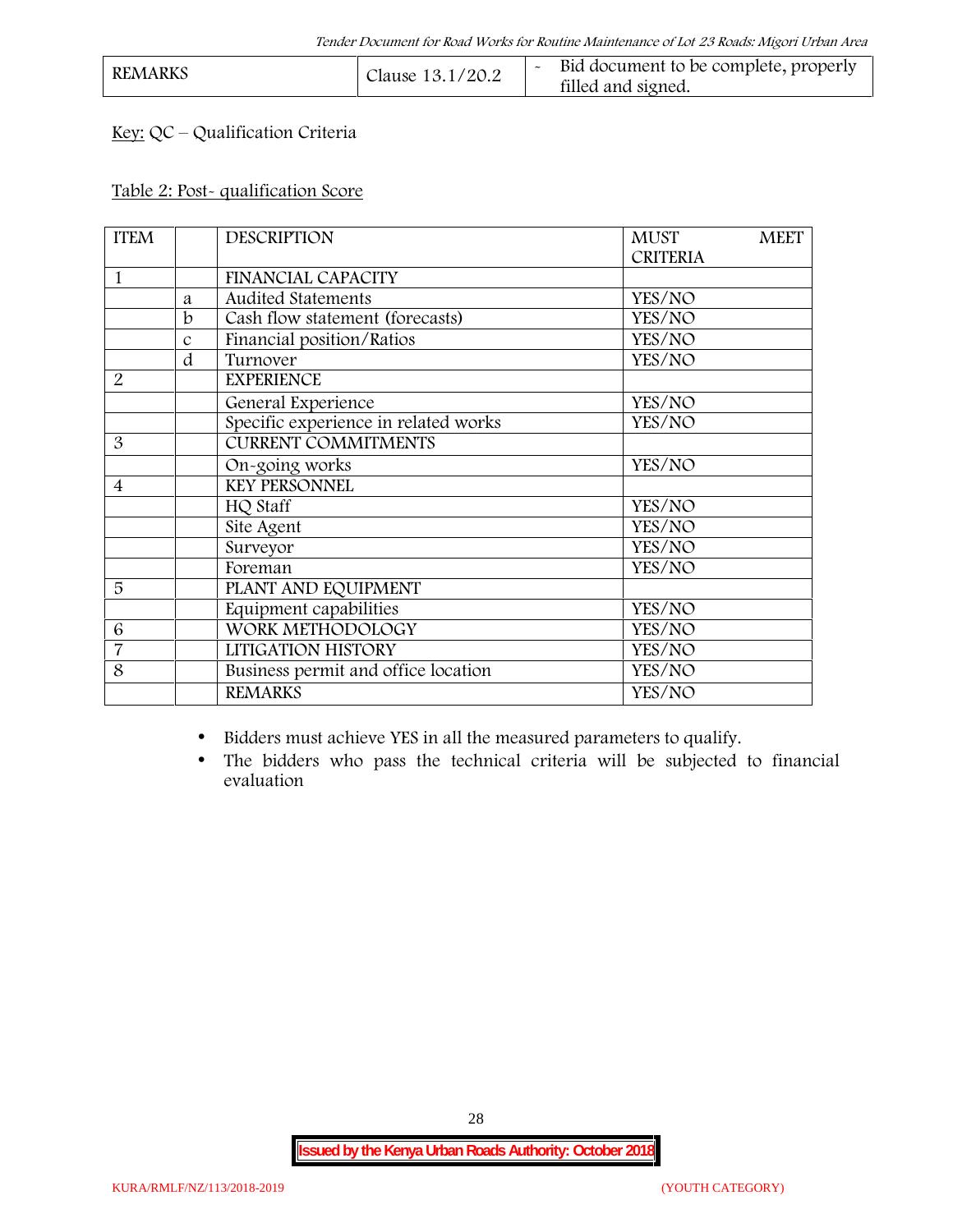### **SECTION IV: CONDITIONS OF CONTRACT**

### **PART I: GENERAL CONDITIONS OF CONTRACT**

The Conditions Of Contract Part 1 – General Conditions shall be those forming Part 1 of the Conditions Of Contract for works of Civil engineering construction Fourth Edition 1987, reprinted in 1992 with further amendments, prepared by the Federation Internationale des Ingenieurs Conseils (FIDIC)

Copies of the FIDIC Conditions of Contract can be obtained from:

FIDIC Secretariat P.O.Box 86 1000 Lausanne 12 **Switzerland** Fax: 41 21 653 5432 Telephone: 41 21 653 5003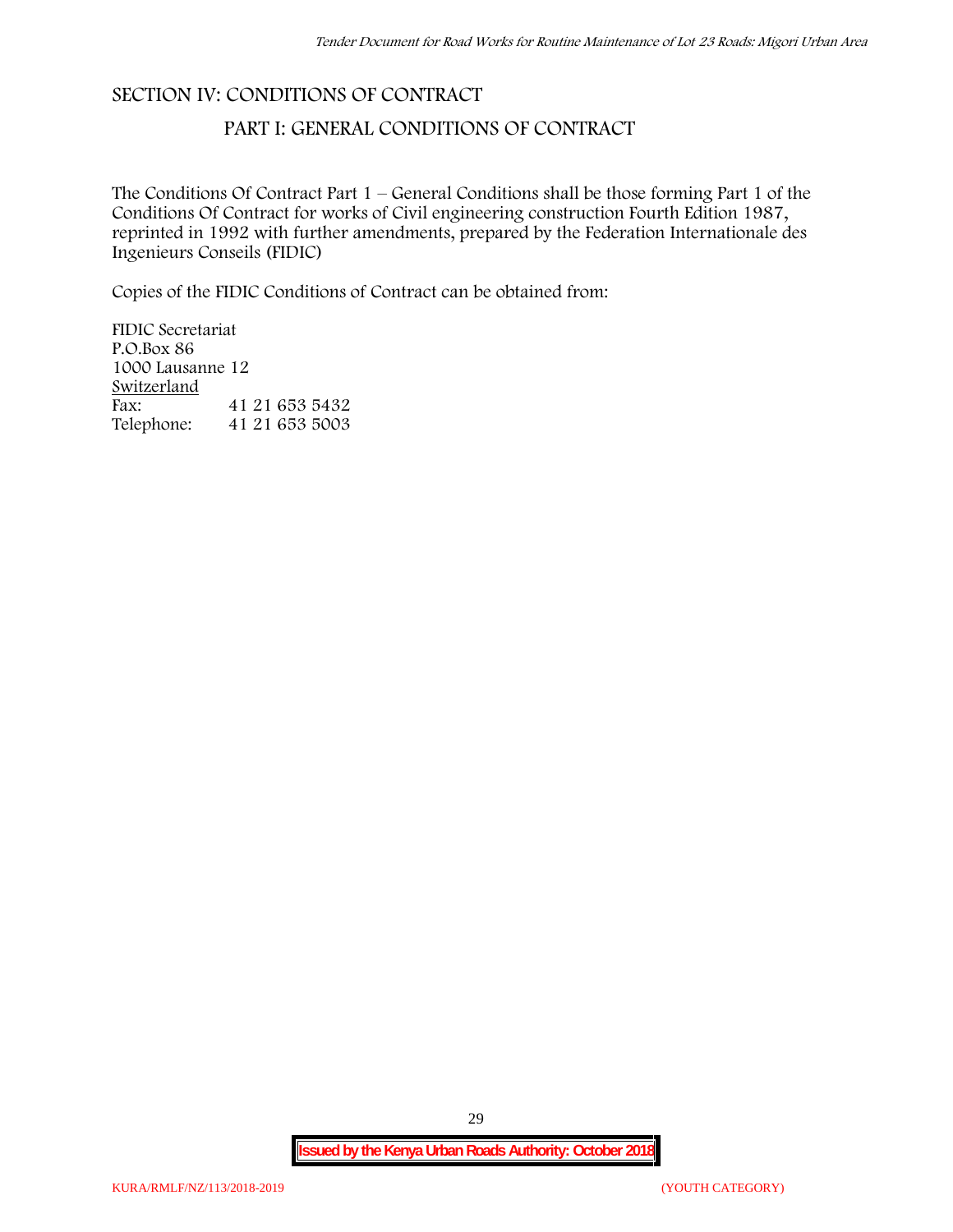## **PART II: CONDITIONS OF PARTICULAR APPLICATION**

The following Conditions of Particular Application shall supplement the General Conditions of Contract. Whenever there is a conflict, the provisions herein shall prevail over those in the General Conditions of Contract. The Particular Condition is preceded by the corresponding clause number of the General Conditions to which it relates.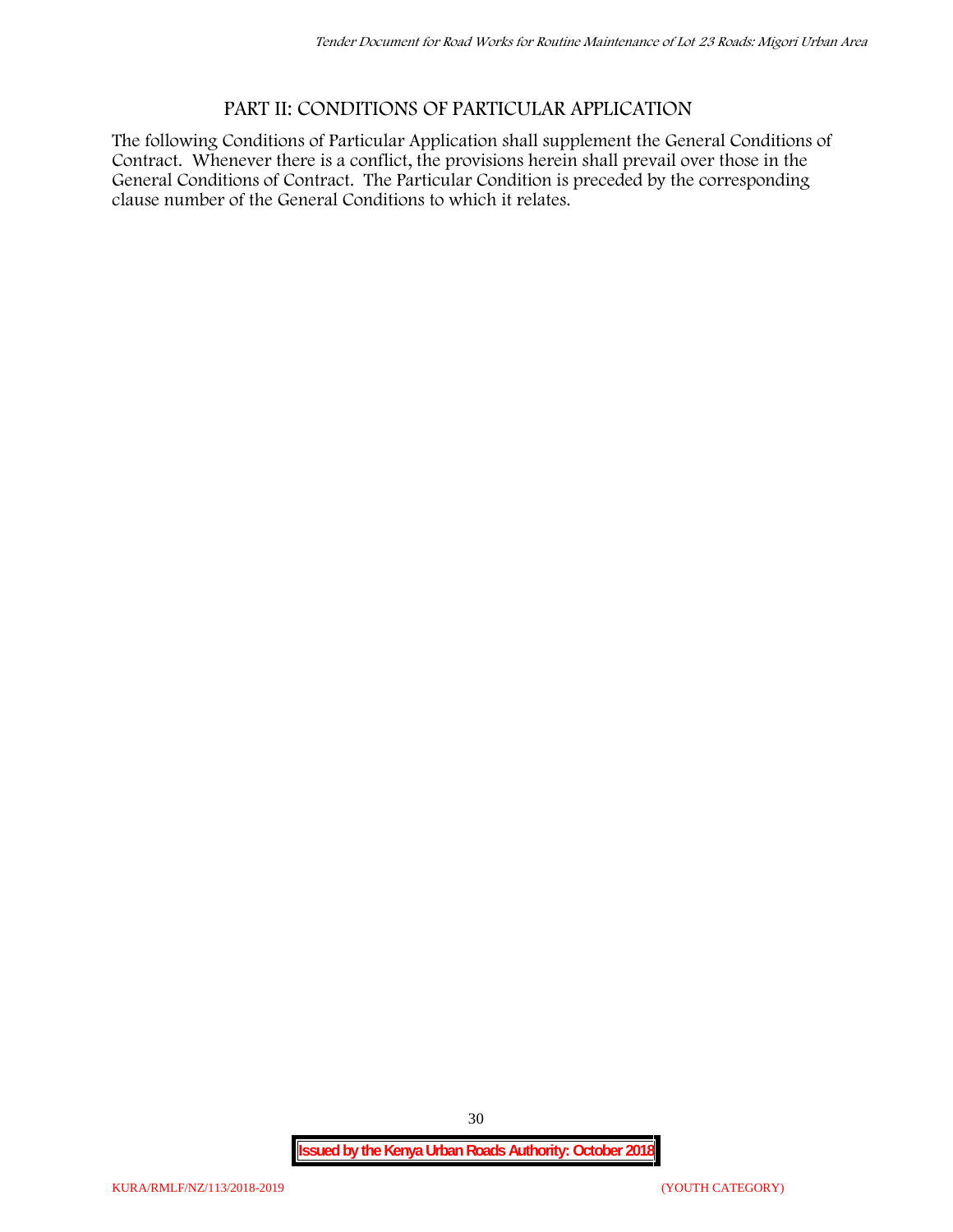#### **CONTENTS**

| SUBCLAUSE 8.2 - SITE OPERATIONS AND METHODS OF CONSTRUCTION 34             |  |
|----------------------------------------------------------------------------|--|
|                                                                            |  |
|                                                                            |  |
|                                                                            |  |
|                                                                            |  |
|                                                                            |  |
|                                                                            |  |
|                                                                            |  |
|                                                                            |  |
| SUBCLAUSE 15.2-LANGUAGE ABILITY AND QUALIFICATIONS OF CONTRACTOR'S         |  |
|                                                                            |  |
|                                                                            |  |
| SUBCLAUSE 16.3~ QUALIFICATION AND LANGUAGE ABILITY OF SUPERINTENDING STAFF |  |
|                                                                            |  |
| SUBCLAUSE 19.1 - SAFETY, SECURITY AND PROTECTION OF THE ENVIRONMENT 37     |  |
|                                                                            |  |
| SUBCLAUSE 21.1 - INSURANCE OF WORKS AND CONTRACTOR 'S EQUIPMENT 38         |  |
|                                                                            |  |
|                                                                            |  |
|                                                                            |  |
|                                                                            |  |
|                                                                            |  |
|                                                                            |  |
|                                                                            |  |
|                                                                            |  |
| SUBCLAUSE 29.2 - REINSTATEMENT AND COMPENSATION FOR DAMAGES TO PERSONS     |  |
|                                                                            |  |
|                                                                            |  |
|                                                                            |  |
|                                                                            |  |
|                                                                            |  |
|                                                                            |  |
|                                                                            |  |
|                                                                            |  |
|                                                                            |  |
|                                                                            |  |
|                                                                            |  |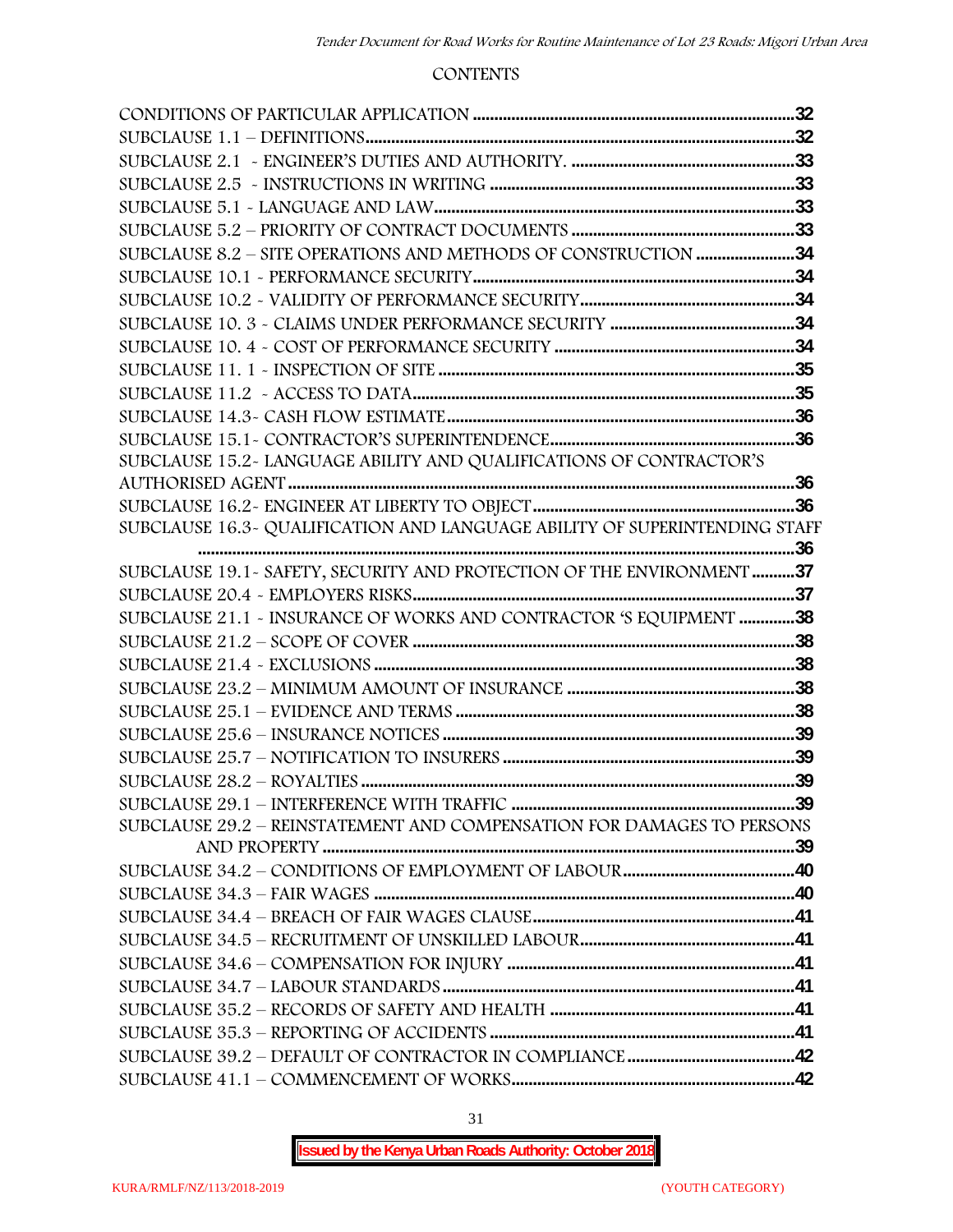| SUBCLAUSE 54.1 - CONTROCTOR'S EQUIPMENT, TEMPORARY WORKS AND MATERIALS |  |
|------------------------------------------------------------------------|--|
|                                                                        |  |
|                                                                        |  |
|                                                                        |  |
|                                                                        |  |
|                                                                        |  |
| SUBCLAUSE 60.3 - RETENTION MONEY AND PAYMENT OF RETENTION MONEY44      |  |
|                                                                        |  |
|                                                                        |  |
|                                                                        |  |
|                                                                        |  |
|                                                                        |  |
|                                                                        |  |
|                                                                        |  |
|                                                                        |  |
|                                                                        |  |
|                                                                        |  |
|                                                                        |  |
|                                                                        |  |
|                                                                        |  |
|                                                                        |  |
|                                                                        |  |
|                                                                        |  |
|                                                                        |  |
|                                                                        |  |
|                                                                        |  |
|                                                                        |  |
|                                                                        |  |
|                                                                        |  |
|                                                                        |  |
|                                                                        |  |
|                                                                        |  |
|                                                                        |  |
|                                                                        |  |
|                                                                        |  |

SUBCLAUSE 1.1 – DEFINITIONS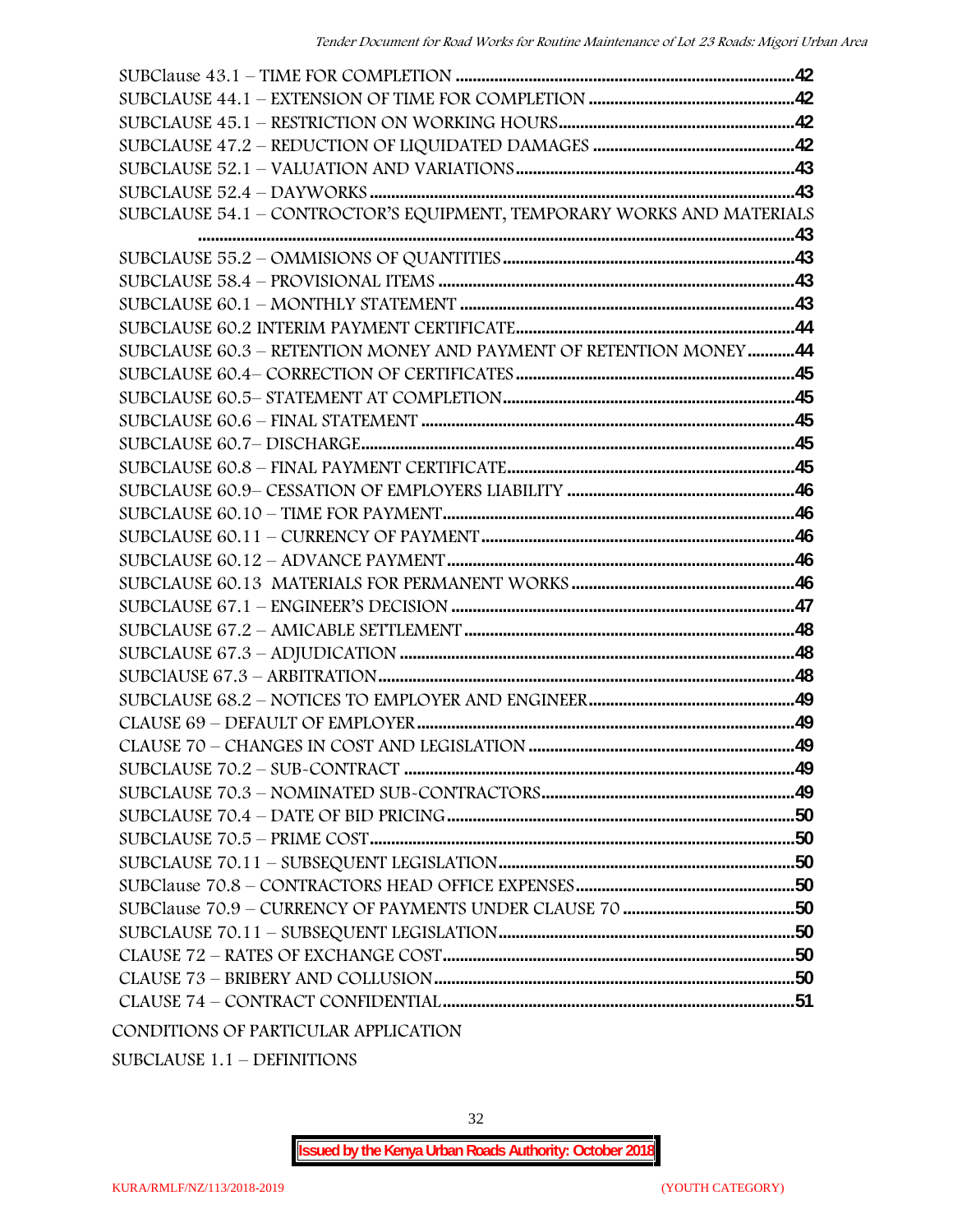Amend this sub-clause as follows:

(a) (i) The "Employer" is the Kenya Urban Roads Authority, represented by the Director General - Kenya Urban Roads Authority.

(ii) The "Engineer" is the Director (Road Asset and Corridor Management) - Kenya Urban Roads Authority.

.(b) (i) Insert in line 2 after the Bills Of Quantities", the following, "the rates entered by the Contractor (whether or not such rate be employed in computation of the Contract Price),"

Amend subparagraph (b) (v) of Sub-Clause 1.1 by adding the following words at the end: The word "BID" is synonymous with "bid" and the word "Appendix to BID" with "Appendix to Bid" and the word "BID documents" with "bidding documents".

Add the following at the end of this sub-clause:

(h) "Materials" means materials and other things intended to form or forming part of the Permanent Works.

(i) "Quantified site instructions" means Site instructions from the Engineer or his representative to the Contractor instructing him to carry out quantified works drawn from the contract to be carried out within a specified period.

SUBCLAUSE 2.1 - ENGINEER'S DUTIES AND AUTHORITY.

With reference to Sub-Clause 2.1 (b), the following shall also apply: The Engineer shall obtain the specific approval of the Employer before taking any of the following actions specified in Part 1:

(a) Consenting to the subletting of any part of the works under Clause 4;

- (b) Certifying additional cost determined under Clause 12;
- (c) Determining an extension of time under Clause 44;
- (d) Issuing a variation under Clause 51;
- (e) Fixing rates or prices under Clause 52

### SUBCLAUSE 2.5 - INSTRUCTIONS IN WRITING

Add at the end of sub-clause 2.5 the following: "The site instructions shall be in the form of quantiffied site instructions and the contractor shall commence execution of the site instructions within three (3) days and complete within the completion period as stipulated in the instructions.

#### SUBCLAUSE 5.1 - LANGUAGE AND LAW

The Contract document shall be drawn up in the ENGLISH LANGUAGE. Communication between the Contractor and the Engineer's Representative shall be in this given language.

The Laws applicable to this Contract shall be the Laws of the Republic of Kenya.

#### SUBCLAUSE 5.2 – PRIORITY OF CONTRACT DOCUMENTS

Delete the documents listed 1-6 and substitute:

- (1) The Contract Agreement (if completed)
- (2) The Letter Of Acceptance;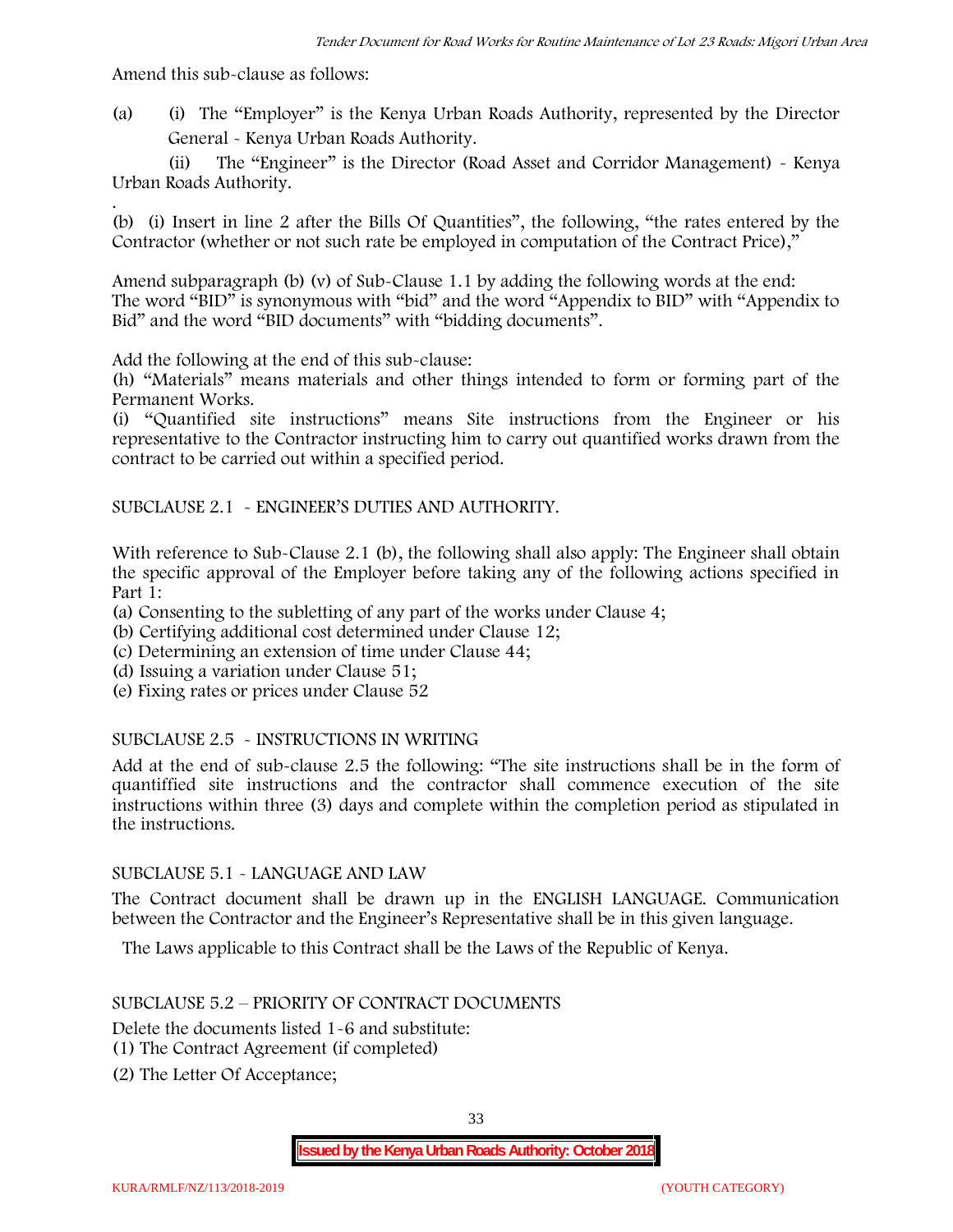- (3) The Bid and Appendix to Bid;
- (4) The Conditions of Contract Part II;
- (5) The Conditions of Contract Part I;
- (6) The Special Specifications;
- (7) The Standard Specification for Road and Bridge Construction, 1986;
- (8) The Drawings;
- (9) The priced Bills of Quantities

(10) Other documents as listed in the Appendix to form of Bid

#### SUBCLAUSE 8.2 – SITE OPERATIONS AND METHODS OF CONSTRUCTION

Add sub- clause 8.2(b) at the end as follows:

"The Contractor shall submit to the Engineer Works Methodology not later than 14 days from the date of award of the contract and general description of his proposed arrangements and methods for the execution of the Works. This shall include inter-alia temporary office, buildings, access roads, construction plant and its intended production output, working shift arrangements, labour strength, skilled and unskilled, and supervision arrangements, power supply arrangements, supply of materials including a materials utilisation programme, stone crushing, aggregate production and storage, cement handling, concrete mixing and handling, methods of excavation, dealing with water, testing methods and facilities."

SUBCLAUSE 10.1 - PERFORMANCE SECURITY

Replace the text of Sub-clause 10.1 with the following:

"The Contractor shall provide security for his proper performance of the Contract within 28 days after receipt of the Letter of Acceptance. The Performance Security shall be in the form of a bank guarantee as stipulated by the Employer in the Appendix to Bid. The Performance Security shall be issued by a bank incorporated in Kenya. The Contractor shall notify the Engineer when providing the Performance Security to the Employer.

"Without limitation to the provisions of the preceding paragraph, whenever the Engineer determines an addition to the Contract Price as a result of a change in cost, the Contractor, at the Engineers written request, shall promptly increase the value of the Performance Security by an equal percentage.

SUBCLAUSE 10.2 - VALIDITY OF PERFORMANCE SECURITY

The Performance Security shall be valid until a date 28 days after the date of issue of the Defects Liability Certificate. The security shall be returned to the Contractor within 14 days of expiration.

SUBCLAUSE 10. 3 - CLAIMS UNDER PERFORMANCE SECURITY

Delete the entire sub-clause 10.3.

SUBCLAUSE 10. 4 - COST OF PERFORMANCE SECURITY

The cost of complying with the requirements of this clause shall be borne by the Contractor.

34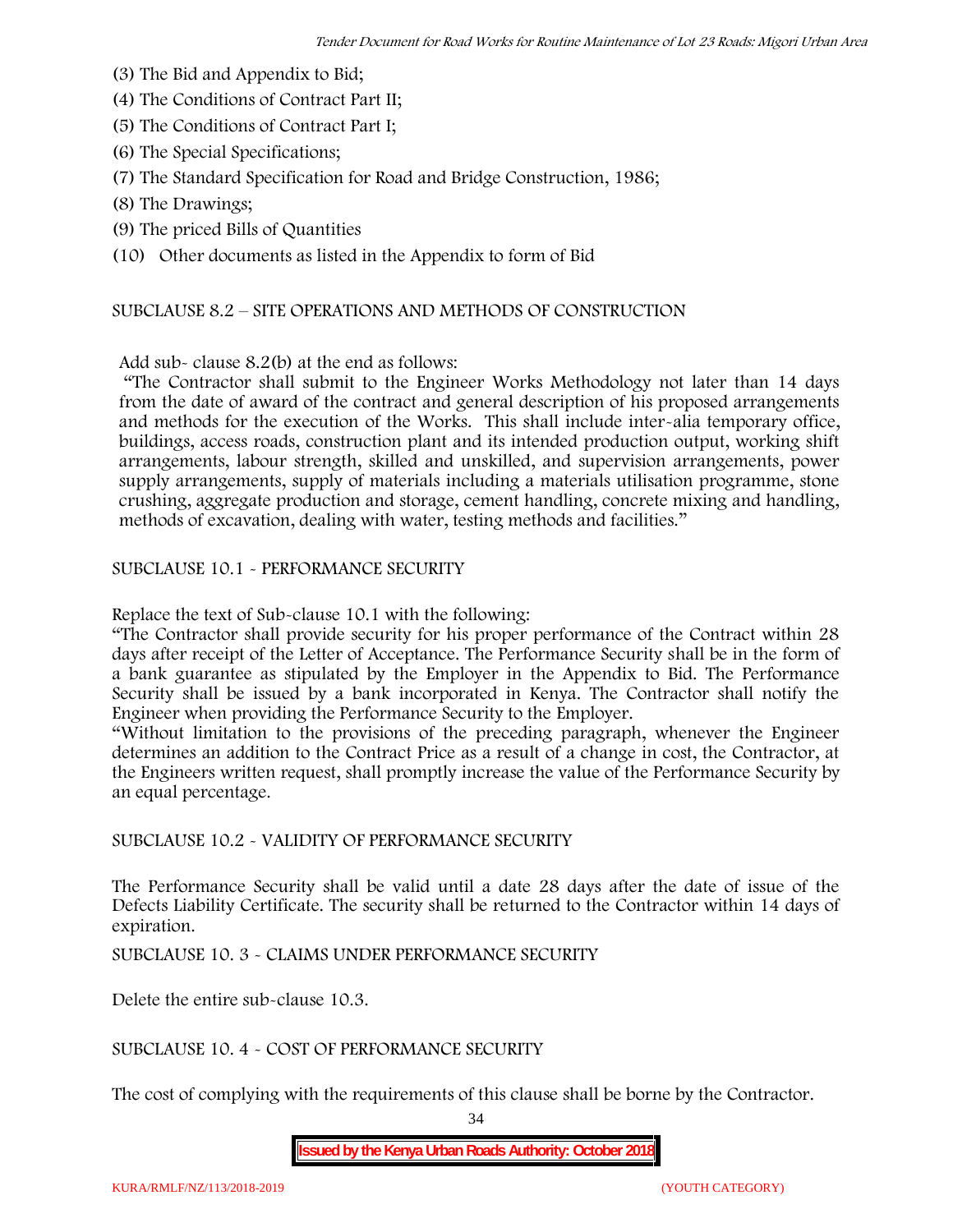#### SUBCLAUSE 11. 1 - INSPECTION OF SITE

#### In line 17 after "affect his BID" add

"and the Contractor shall be deemed to have based his BID on all the aforementioned" Delete the last paragraph completely and replace with the following:

"The Employer in no way guarantees completeness nor accuracy of the soil, materials, subsurface and hydrological information made available to the Contractor at the time of BIDing or at any other time during the period of the Contract, and the Contractor shall be responsible for ascertaining for himself all information as aforesaid for the execution of works and his BID shall be deemed to have been priced accordingly.

#### SUBCLAUSE 11.2 - ACCESS TO DATA

Data made available by the Employer in accordance with Clause 11.1 shall be deemed to include data listed elsewhere in the Contract as open for inspection at the address stipulated in the Appendix to Bid.

#### SUBCLAUSE 14.1 PROGRAM TO BE SUBMITTED

The time within which the program shall be submitted shall be fourteen (14) days from the issuance of order to commence**.**

The programme shall be in the form of a Critical Path Method Network (CPM network) showing the order of procedure and description of the construction methods and arrangements by which he proposes to carry out the works. It should also be supplemented by a time – bar chart of the same programme.

The programme shall be coordinated with climatic, groundwater and other conditions to provide for the completion of the Works in the instruction and by the time specified. The programme shall be revised on demand by the Engineer or his representative.

During the execution of the works, the Contractor shall submit to the Engineer full and detailed particulars of any proposed amendments to the arrangements and methods submitted in accordance with the foregoing. If details of the Contractor's proposals for Temporary Works are required by the Engineer for his own information the Contractor shall submit such details within seven days of being requested to do so.

The various operations pertaining to the works shall be carried out in such a progressive sequence as will achieve a continuous and consecutive output of fully completed road works inclusive of all bridge works and culverts within the time limits specified in the Contract and the instructions. Generally the Contractor shall carry out works within the sections stated in the instructions.

The Contractor shall allow in his programme for the following 10 public holidays per calendar year in Kenya.

- New Years Day (1<sup>st</sup> January)
- Good Friday
- Easter Monday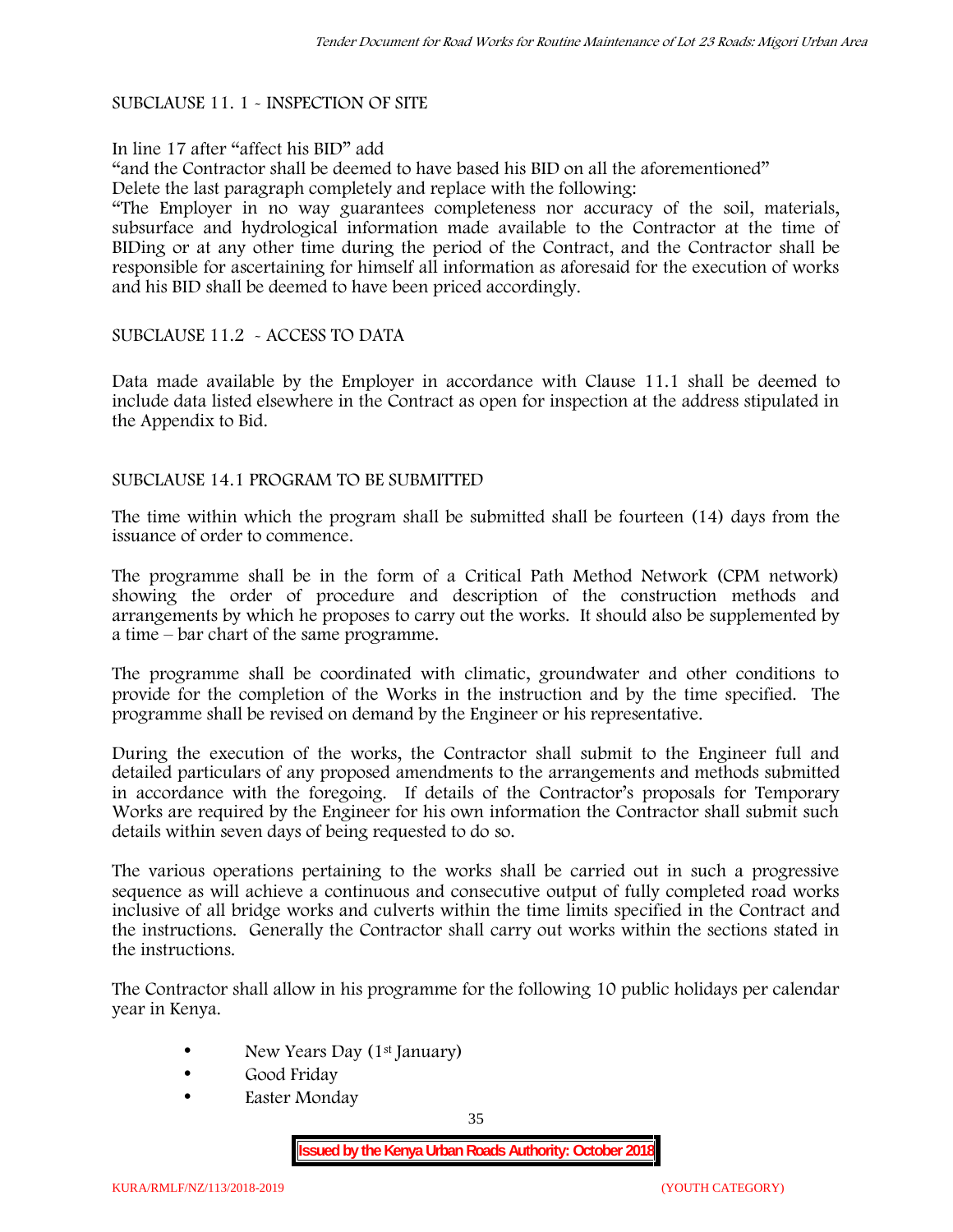- Labour day  $(1<sup>st</sup>$  May)
- Madaraka Day (1<sup>st</sup> June)
- Idd Ul Fitr
- Mashujaa Day (20<sup>th</sup> October)
- $\bullet$  Jamhuri day (12<sup>th</sup> December)
- $\bullet$  Christmas Day (25<sup>th</sup> December)
- Boxing day (26th December)

The Contractor should also allow per calendar year for a further 2 unspecified public holidays which may be announced by the Government of Kenya with no prior notification.

Add the following at the end of this sub-clause: -

The Employer shall have the right to withhold payment at any time if the contractor fails to submit the programme or revised programme due to his negligence, failure or omission.

# SUBCLAUSE 14.3- CASH FLOW ESTIMATE

The cash flow estimates shall be submitted together with the works programme.

# SUBCLAUSE 15.1- CONTRACTOR'S SUPERINTENDENCE

Add the following at the end of the first paragraph of sub-clause 15.1:

"The Contractor shall, within seven (7) days of receipt of the Engineer's order to commence the works inform the Engineer in writing the name of the Contractor's Representative and the anticipated date of his/her arrival on site."

Add the following Sub-clause 15.2

### SUBCLAUSE 15.2- LANGUAGE ABILITY AND QUALIFICATIONS OF CONTRACTOR'S AUTHORISED AGENT

The Contractor's Agent or Representative on the site shall have as a minimum an ordinary diploma in civil Engineering or building construction or have equivalent status approved by the Engineer and shall be able to read and write English fluently.

The Contractor's Agent or Representative shall have at least 3 years related experience.

### SUBCLAUSE 16.2- ENGINEER AT LIBERTY TO OBJECT

At the end of this Clause add

"by a competent substitute approved by the Engineer and at the Contractors own expense." Add the following Sub-Clauses 16.3 and 16.4:

# SUBCLAUSE 16.3- QUALIFICATION AND LANGUAGE ABILITY OF SUPERINTENDING STAFF

The Contractor's superintending staff shall meet the following minimum qualifications: Should have a working knowledge of English or Kiswahili. Should any of the superintending staff not be able to meet this condition, the Contractor shall propose to the Engineer arrangements for provision of a sufficient number of interpreters of approved qualifications. The Engineer, at his discretion, may amend, approve or reject such arrangements or reject deployment of superintending staff not meeting the language requirements. The Engineer may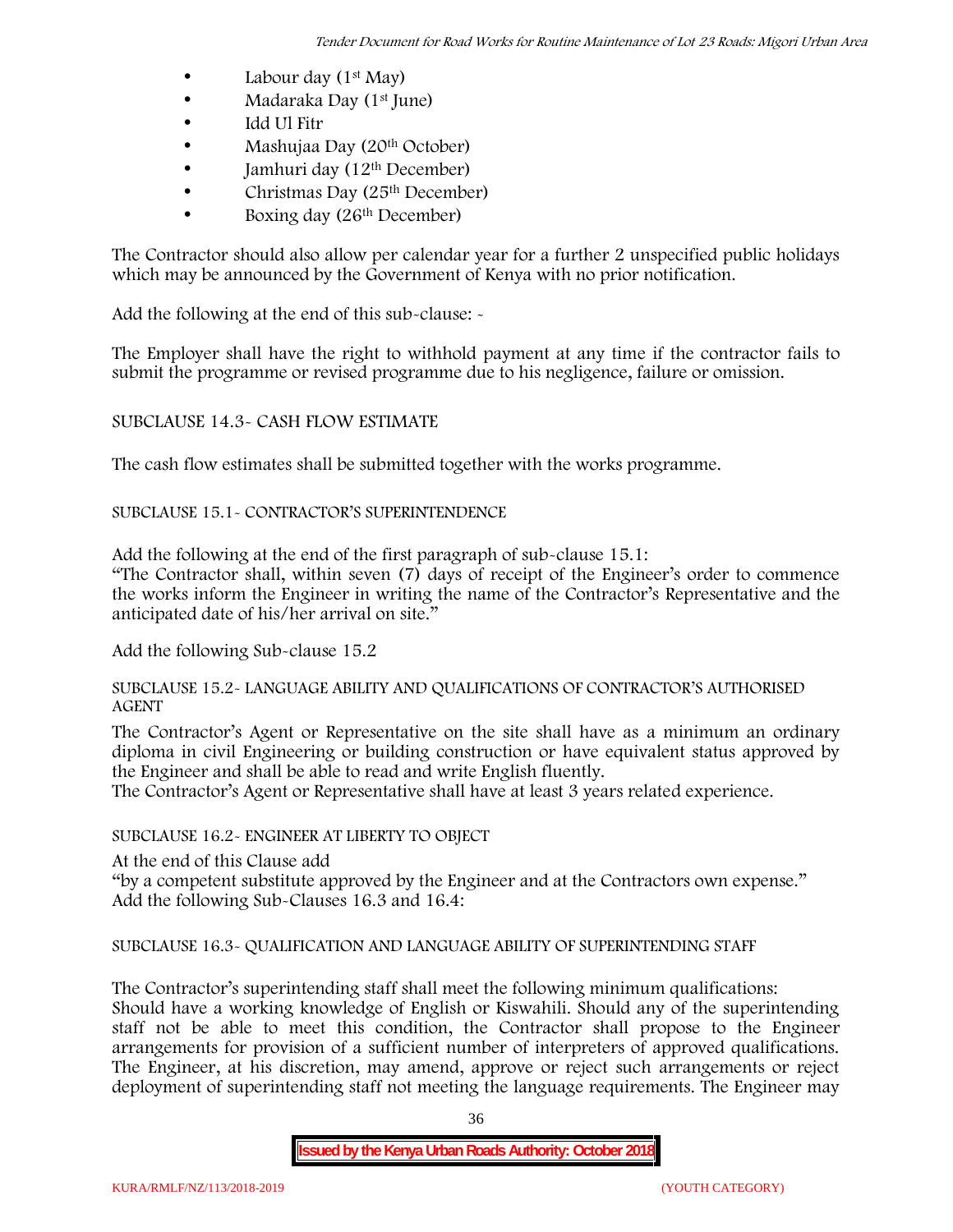at any time during the duration of the Contract amend any approved arrangements made for interpreters, which shall be implemented at the Contractors expense.

The key staff listed below must have academic qualifications from government-recognised institutions or equivalent institutions of the levels set out in Section 5, Part 6.

- Site Agent
- Site Engineer
- Site Surveyor
- Foremen

The key staff listed below must have minimum experience set out in Section 5, Part 6:

- Site Agent
- Site Engineer
- Site Surveyor
- Foremen

Qualifications as above shall be subject to verification and approval on site by the Engineer or his representative on site before commencement of the said works.

### SUBCLAUSE 19.1- SAFETY, SECURITY AND PROTECTION OF THE ENVIRONMENT

Add Sub-Clause-paragraph (d) of Sub-Clause 19 as follows:

Notwithstanding the Contractor's obligation under Sub-Clause-paragraph (a), (b) and 9(c) of Sub-Clause 19.1 of the Conditions Of Contract, the Contractor shall observe the following measures with a view to reducing or elimination adverse environmental effects by the site works:

- (i) All quarries and borrow pits shall be filled and landscaped to their original state after extraction of construction material
- (ii) Soil erosion due to surface runoff or water from culverts or other drainage structures should be avoided by putting in place proper erosion control measures that shall include, but are not limited to grassing and planting if trees
- (iii) Long traffic diversion roads shall be avoided so as to minimize the effect of dust on the surrounding environment. In any case all diversions shall be kept damp and dust free
- (iv) Spillage of oils, fuels and lubricants shall be avoided and if spilt, shall be collected and disposed off in such a way as not to adversely affect the environment
- (v) Rock blasting near settlement areas shall be properly coordinated with the relevant officers of the Government so as to minimize noise pollution and community interference.

SUBCLAUSE 20.4 - EMPLOYERS RISKS

Delete Sub-Clause (h) and substitute with;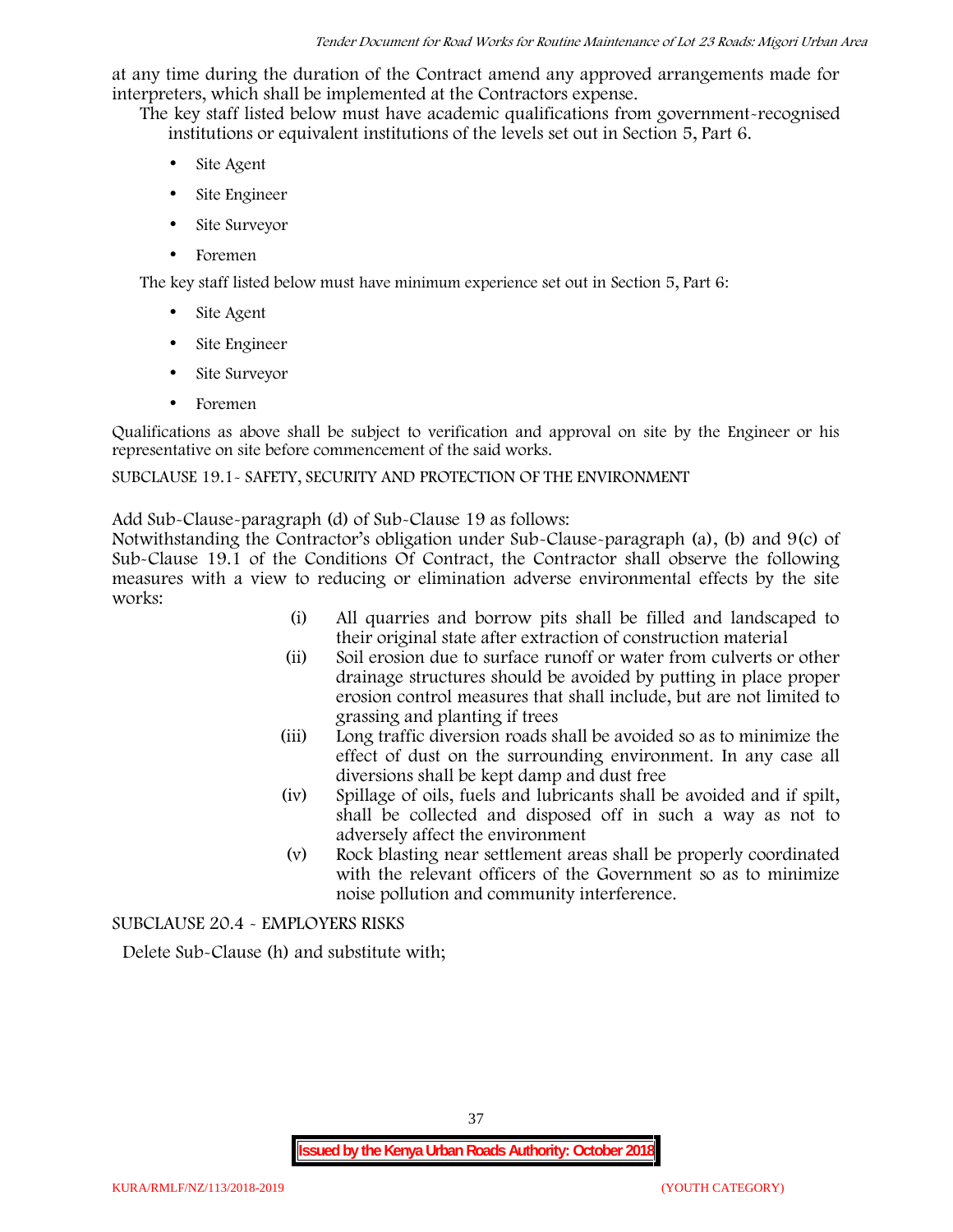- (h) any operation of the forces of nature (insofar as it occurs on site) which an experienced contractor:
	- (i) could not have reasonably foreseen, or
	- (ii) could reasonably have foreseen, but against which he could not reasonably have taken at least one of the following measures:
		- (A) prevent loss or damage to physical property from occurring by taking appropriate measures or
		- (B) insure against such loss or damage

SUBCLAUSE 21.1 - INSURANCE OF WORKS AND CONTRACTOR 'S EQUIPMENT

Add the following words at the end of Sub-paragraph (a) and immediately before the last word of Sub-paragraph (b) of Sub-Clause 21.1:

"It being understood that such insurance shall provide for compensation to be payable in the types and proportions of currencies required to rectify the loss or damage incurred"

Delete the first sentence of this Clause and replace with he following:

"prior to commencement of the Works the Contractor shall, without limiting his or the Employer's obligations and responsibilities under Clause 20, insure to the satisfaction of the Employer:"

SUBCLAUSE 21.2 – SCOPE OF COVER

Amend sub-paragraph (a) of Sub-Clause 21.2 as follows:

Delete words "from the start of work at the site" and substitute the words "from the first working day after the Commencement Date"

Add the following as Sub-Clause (c) under Sub-Clause-Clause 21.2

(c ) It shall be the responsibility of the Contractor to notify the insurance company of any change in the nature and extent of the Works and to ensure the adequacy of the insurance coverage at all times during the period of the Contract.

SUBCLAUSE 21.4 - EXCLUSIONS

Amend Sub-Clause 21.4 to read as follows:

"There shall be no obligation for the insurances in Sub-Clause 21.1 to include loss or damage caused by the risks listed under Sub-Clause 20.4 sub-paragraph (a) (i) to(iv) of the Conditions of Particular Application."

SUBCLAUSE 23.2 – MINIMUM AMOUNT OF INSURANCE

Add the following at the end of this Clause: "... with no limits to the number of occurrences".

SUBCLAUSE 25.1 – EVIDENCE AND TERMS

Amend Sub-Claus OF INSURANCE 25.1 as follows:

Insert the words "as soon as practicable after the respective insurances have been taken out but in any case" before the words "prior to the start of work at the site"

38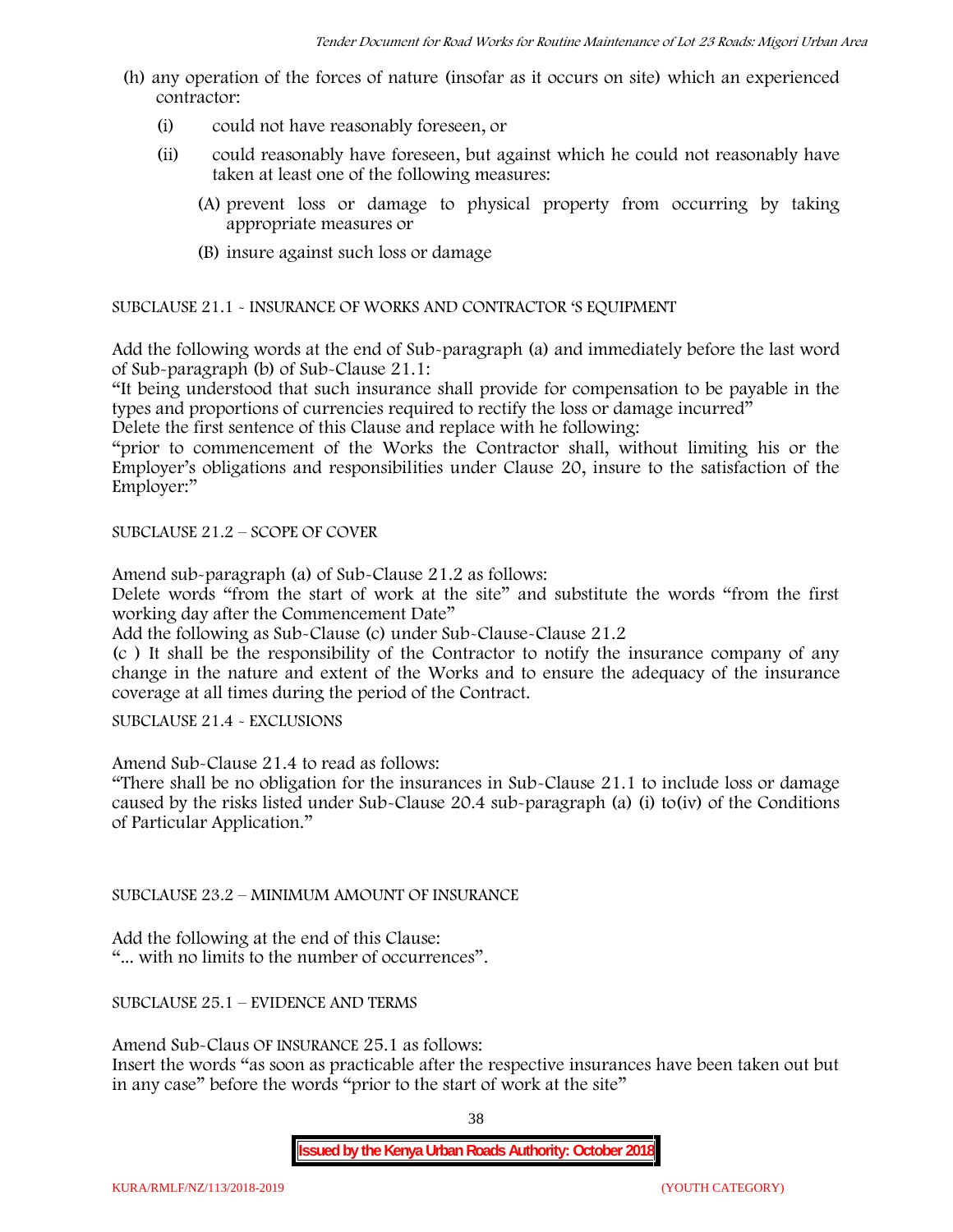Add the following Sub-Clauses 25.6, 25.7

### SUBCLAUSE 25.6 – INSURANCE NOTICES

Each policy of insurance effected by the Contractor for purposes of the Contract shall include a provision to the effect that the Insurer shall have a duty to give notice in writing to the Contractor and Employer of the date when a premium becomes payable. This shall not be more than thirty (30) days before that date and the policy shall remain in force until thirty (30) days after the giving of such notice.

### SUBCLAUSE 25.7 – NOTIFICATION TO INSURERS

It shall be the responsibility of the Contractor to notify insurers under any of the insurance referred to in the preceding clauses 21, 23 and 24 on any matter or event, which by the terms of such insurance are required to be so notified. The Contractor shall indemnify and keep indemnified the Employer against all losses, claims, demands, proceedings, costs, charges and expenses whatsoever arising out of or in consequence of any default by the Contractor in complying with the requirements of this Sub-Clause whether as a result of avoidance of such insurance or otherwise.

### SUBCLAUSE 28.2 – ROYALTIES

Add at the end of this Sub-Clause the following sentence:

"The Contractor shall also be liable for all payments or compensation if any that are levied in connection with the dumping of part or all of any such material."

# SUBCLAUSE 29.1 – INTERFERENCE WITH TRAFFIC

Supplement Sub-Clause 29.1 by adding the following sentence at the end:

"The Contractor will be permitted to use existing public roads for access to the site. The Contractor shall pay vehicle license tax and road maintenance duty in accordance with relevant regulations and shall obtain any necessary permits or licenses from relevant authorities for transporting his equipment."

Add the following sub clause 29.2:

#### SUBCLAUSE 29.2 – REINSTATEMENT AND COMPENSATION FOR DAMAGES TO PERSONS AND PROPERTY

The Contractor shall reinstate all properties whether public or private which are damaged in consequence of the construction and, maintenance of the works to a condition as specified and at least equal to that prevailing before his first entry on them.

If in the opinion of the Engineer the Contractor shall have failed to take reasonable and prompt action to discharge his obligations in the matter of reinstatement, the Engineer will inform the Contractor in writing of his opinion, in which circumstances the Employer reserves the right to employ others to do the necessary work of reinstatement and to deduct the cost thereof from any money due or which shall become due to the Contractor.

The Contractor shall refer to the Employer without delay all claims which may be considered to fall within the provisions of Clause 22.1.

Add the following Sub-Clause 34.2 to 34.8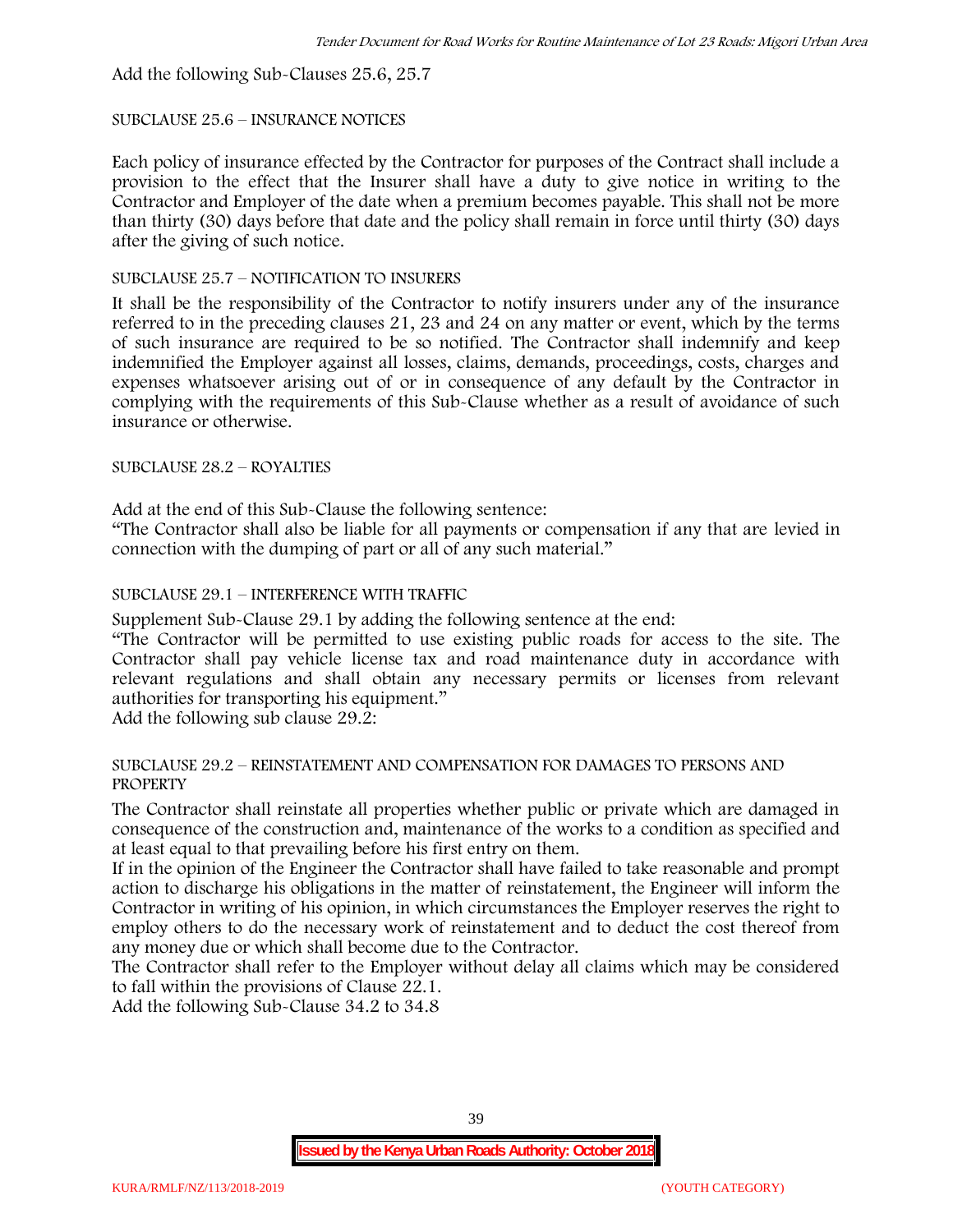### SUBCLAUSE 34.2 – CONDITIONS OF EMPLOYMENT OF LABOUR

The Contractor shall be responsible for making all arrangements for and shall bear all costs relating to recruitment, obtaining of all necessary visas, permits or other official permission for movements of staff and labour.

### SUBCLAUSE 34.3 – FAIR WAGES

The Contractor shall, in respect of all persons employed anywhere by him in the execution of the Contract, and further in respect of all persons employed by him otherwise than in the execution of the Contract in every factory, Workshop or place occupied or used by him for the execution of the Contract, observe and fulfil the following conditions:

- (a) The Contractor shall pay rates of wages, observe hours of labour and provide conditions of labour, housing, amenities and facilities not less favourable than those required by the latest Regulation of Wages (Building and Construction Industry) Order as of the time of bid submission, and subsequent amendments thereto, or in any wage scales, hours of work or conditions agreed by the Ministry of Labour or other Government Department in consultation with the appropriate wage fixing authority and generally recognized by other employees in the district whose general circumstances in the trade or industry in which the Contractor is engaged are similar.
- (b) In the absence of any rates of wages, hours or conditions of labour so established the Contractor shall pay rates of wages and observe hours and conditions of labour which are not less favourable than the general level of wages, hours and conditions observed by other Employers whose general circumstances in the trade or industry in which the Contractor is engaged are similar.
- (c) Where the absence of established rates of wages, hours and conditions of labour or the dissimilarity of the general circumstances in the trade of industry in which the Contractor is engaged prevent the Contractor from observing rates of wages, hours and conditions of labour ascertained under sub-paragraph (a) and (b) above the Contractor in fixing the rates of wages, hours and conditions of labour of his employees shall be guided by the advice of the Labour Department.
- (d) The Contractor shall recognize the freedom of his employees to be members of trade unions.
- (e) The Contractor shall maintain records in English of the time worked by, and the wages paid to, his employees. The Contractor shall furnish to the Engineer or Employer, if called upon to do so, such particulars of the rates, wages and conditions of labour as the Employer or Engineer may direct.
- (f) The Contractor shall at all times during the continuance of the contract display, for the information of his employees in every factory, workshop or place occupied or used by him for the execution of the Contract, a copy of this clause together with a notice setting out the general rates of wages, hours and conditions of labour of his employees.
- (g) The Contractor shall be responsible for the observance of this clause by sub-Contractors employed in the execution of the works.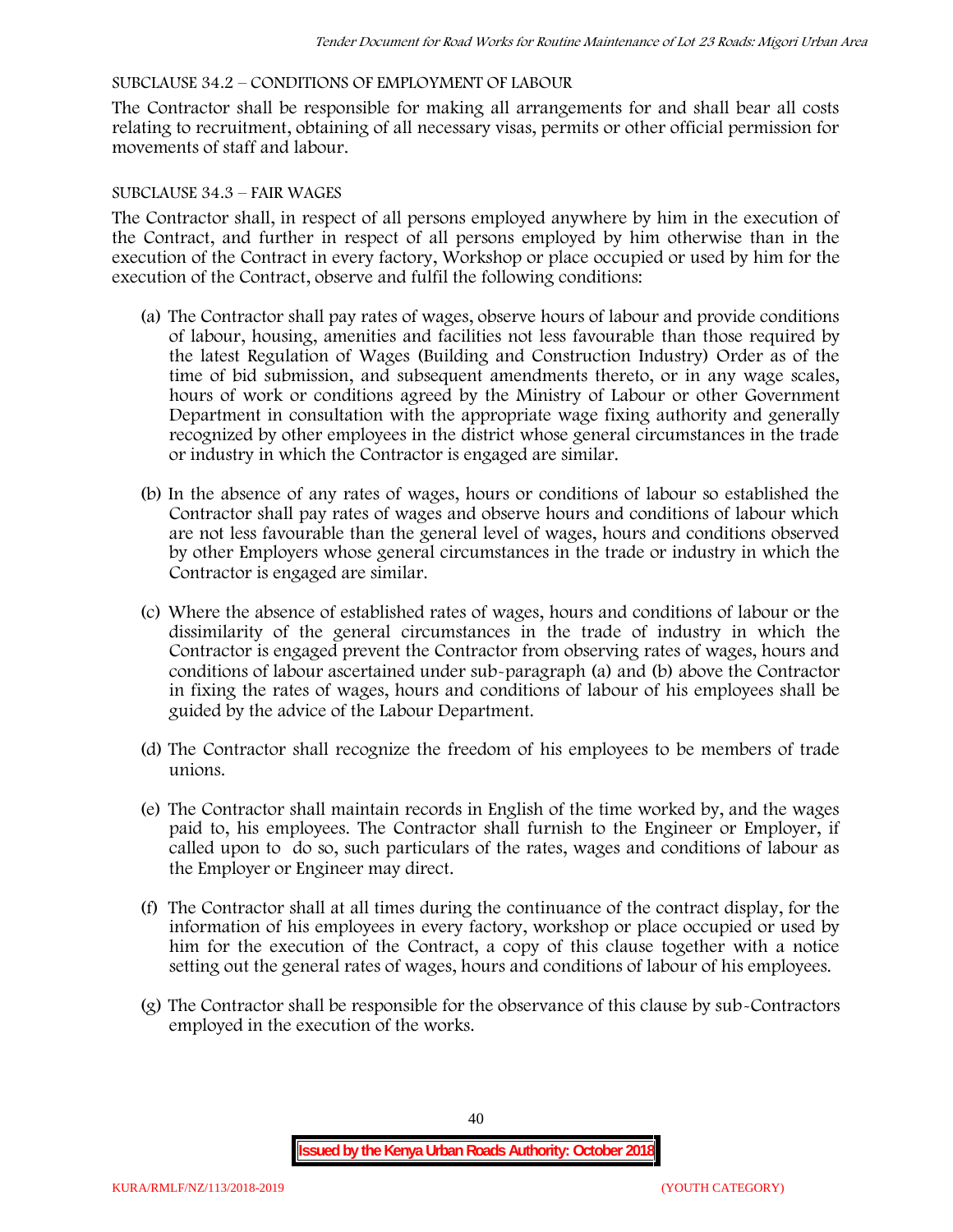#### SUBCLAUSE 34.4 – BREACH OF FAIR WAGES CLAUSE

Any Contractor or Sub-Contractor who is found to be in breach of Fair Wages Clause shall cease to be approved as a Contractor or Sub-Contractor for such period as the Permanent Secretary for the Ministry of Roads may determine.

Should a claim be made to the Employer alleging the Contractor's default in payment of Fair Wages of any workman employed on the Contract and if proof thereof satisfactory to the Employer is furnished by the Labour Authority, the Employer may, failing payment by the Contractor, pay the claims out of any monies due or which may become due to the Contractor under the Contract.

### SUBCLAUSE 34.5 – RECRUITMENT OF UNSKILLED LABOUR

Any additional unskilled labour which is required by the Contractor for the works and which is not in his employment at the time of the acceptance of the BID shall be recruited by the Contractor from the Labour Exchange or Exchange or Exchanges nearest to the site or sites of the work.

### SUBCLAUSE 34.6 – COMPENSATION FOR INJURY

The Contractor shall in accordance with the Workmen's Compensation Act of the Laws of Kenya and any other regulations in force from time to time pay compensation for loss or damage suffered in consequence of any accident or injury or disease resulting from his work to any workman or other person in the employment of the Contractor or any Subcontractor.

### SUBCLAUSE 34.7 – LABOUR STANDARDS

(a) the Contractor shall comply with the existing local labour laws, regulations and labour standards

(b) the Contractor shall formulate and enforce an adequate safety program with respect to all work under his contract, whether performed by the Contractor or subcontractor. The Contractor has assurance from the Employer of cooperation where the implementation of these safety measures requires joint cooperation.

(c) Upon written request of the Employer the Contractor shall remove or replace any of his employees employed under this Contract.

Add the following Sub-Clause 35.2 and 35.3.

# SUBCLAUSE 35.2 – RECORDS OF SAFETY AND HEALTH

The Contractor shall maintain such records and make such reports concerning safety, health and welfare of persons and damage to property as the Engineer may from time to time prescribe.

#### SUBCLAUSE 35.3 – REPORTING OF ACCIDENTS

The Contractor shall report to the Engineer details of any accident as soon as possible after its occurrence. In the case of any fatality or serious accident, the Contractor shall, in addition, notify the Engineer immediately by the quickest available means. The Contractor shall also notify the relevant authority whenever the Laws of Kenya require such a report.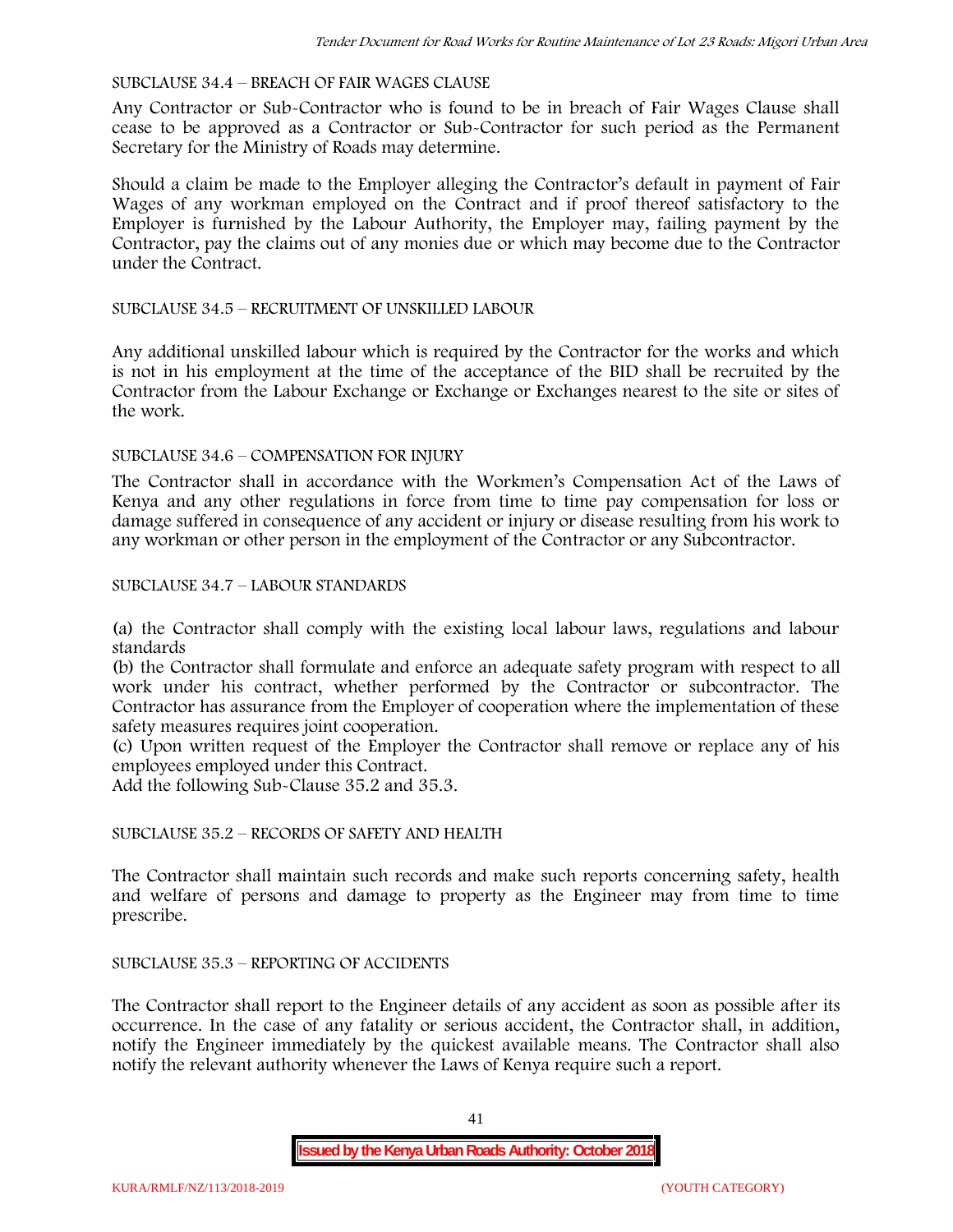SUBCLAUSE 39.2 – DEFAULT OF CONTRACTOR IN COMPLIANCE

Add at the end of Sub-Clause 39.2 the following: "Where the contractor has no pending payments with the employer and the retention funds are less than the value of works to be carried out by the employer, the employer shall apply funds as per clause 10.3". The contract shall then stand determined clause 63 not withstanding.

# SUBCLAUSE 41.1 – COMMENCEMENT OF WORKS

Amend Sub-Clause 41.1 as follows:

Delete the words "as soon as is reasonably possible" in the first sentence and replace with "within the period stated in the Appendix to Bid".

For the purposes of this clause the quantified site instructions shall be treated as the works and delay in commencement in the instructed works shall constitute breach of contract that will lead to institution of remedies under clause 63 of these conditions.

### SUBCLAUSE 43.1 – TIME FOR COMPLETION

Amend Sub-Clause 43.1 as follows:

Delete the words "within the time" to "such extended time" and substitute "by the date or dates stated or implied in Clause 14 of these Conditions of Particular Application.

SUBCLAUSE 44.1 – EXTENSION OF TIME FOR COMPLETION

Add at the end of Sub-Clause 44.1 the following:

"Neither rains falling within the rainy seasons as occurs in Kenya nor floods caused by such rains shall be deemed exceptional weather conditions such as may fairly entitle the Contractor to an extension of time for the completion of the work."

#### SUBCLAUSE 45.1 – RESTRICTION ON WORKING HOURS

Add at the end of Sub-Clause 45.1 the following:

"If the Contractor requests permission to work by night as well as by day, then if the Engineer shall grant such permission the Contractor shall not be entitled to any additional payments for so doing. All such work at night shall be carried out without unreasonable noise or other disturbance and the Contractor shall indemnify the Employer from and against any liability for damages on account of noise or other disturbance created while or in carrying out night work and from and against all claims, demands, proceedings, costs, charges and expenses whatsoever in regard or in relation to such liability.

"In addition the Contractor will be required to provide, for any work carried out at night or recognized days of rest, adequate lighting and other facilities so that the work is carried out safely and properly.

"In the event of the Engineer granting permission to the Contractor to work double or rotary shifts or on Sundays, the Contractor shall be required to meet any additional costs to the Employer in the administration and supervision of the Contract arising from the granting of this permission."

SUBCLAUSE 47.2 – REDUCTION OF LIQUIDATED DAMAGES

Add the following paragraphs at the end of this Sub-Clause:

42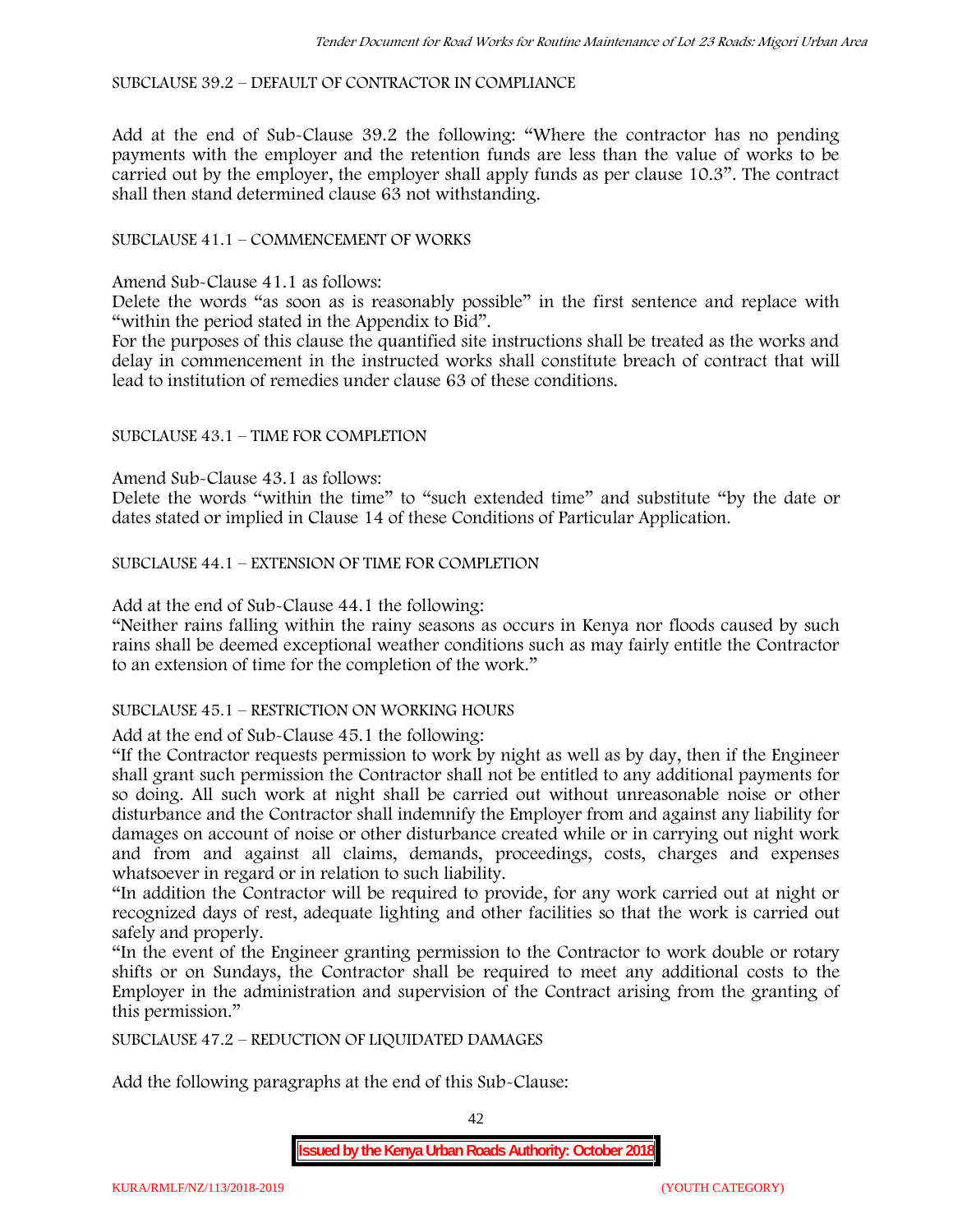"There shall be no reduction in the amount of liquidated damages in the event that a part or a section of the Works within the Contract is certified as completed before the whole of the Works comprising that Contract.

The Employer shall pay no bonus for early completion of the Works to the Contractor.

SUBCLAUSE 52.1 – VALUATION AND VARIATIONS

Add new Clause 52.2(c )

No change in the unit rates or prices quoted shall be considered for items included in the schedule of Dayworks rates, or Provisional Sums and items, or for any item in the BOQ.

SUBCLAUSE 52.4 – DAYWORKS

Add the following at the end of Sub-Clause 52.4:

The work so ordered shall immediately become part of the works under the contract. The Contractor shall, as soon as practicable after receiving the Dayworks order from the Engineer undertake the necessary steps for due execution such work. Prior to commencement of any work to be done on a Dayworks basis, the Contractor shall give an advance notice to the Engineer stating the exact time of such commencement.

# SUBCLAUSE 54.1 – CONTROCTOR'S EQUIPMENT, TEMPORARY WORKS AND MATERIALS

: Exclusive use for the works

Amend Sub-Clause 54.1 as follows: Line 5: add "written" between "the" and "consent". Delete Sub-Clauses 54.2 and 54.5.

SUBCLAUSE 55.2 – OMMISIONS OF QUANTITIES

Items of Works described in the Bills of Quantities for which no rate or price has been entered in the Contract shall be considered as included in other rates and prices in the Contract and will not be paid for separately by the Employer.

Add the following Sub-Clause 58:

Add the words "or Engineer's representative" where the word "Engineer" appears in clause 58.

SUBCLAUSE 58.4 – PROVISIONAL ITEMS

Provisional items shall be read as Provisional Sums and shall be operated as such in accordance with Sub-Clauses 58.1 to 58.3.

Clause 60 of the General Conditions is deleted and substituted with the following:-

### SUBCLAUSE 60.1 – MONTHLY STATEMENT

The Contractor shall submit a statement to the Engineer at the end of each month, in a tabulated form approved by the Engineer, showing the amounts to which the Contractor considers himself to be entitled. The statement shall include the following items, as applicable;

- the value of the Permanent Work executed up to the end of previous month

43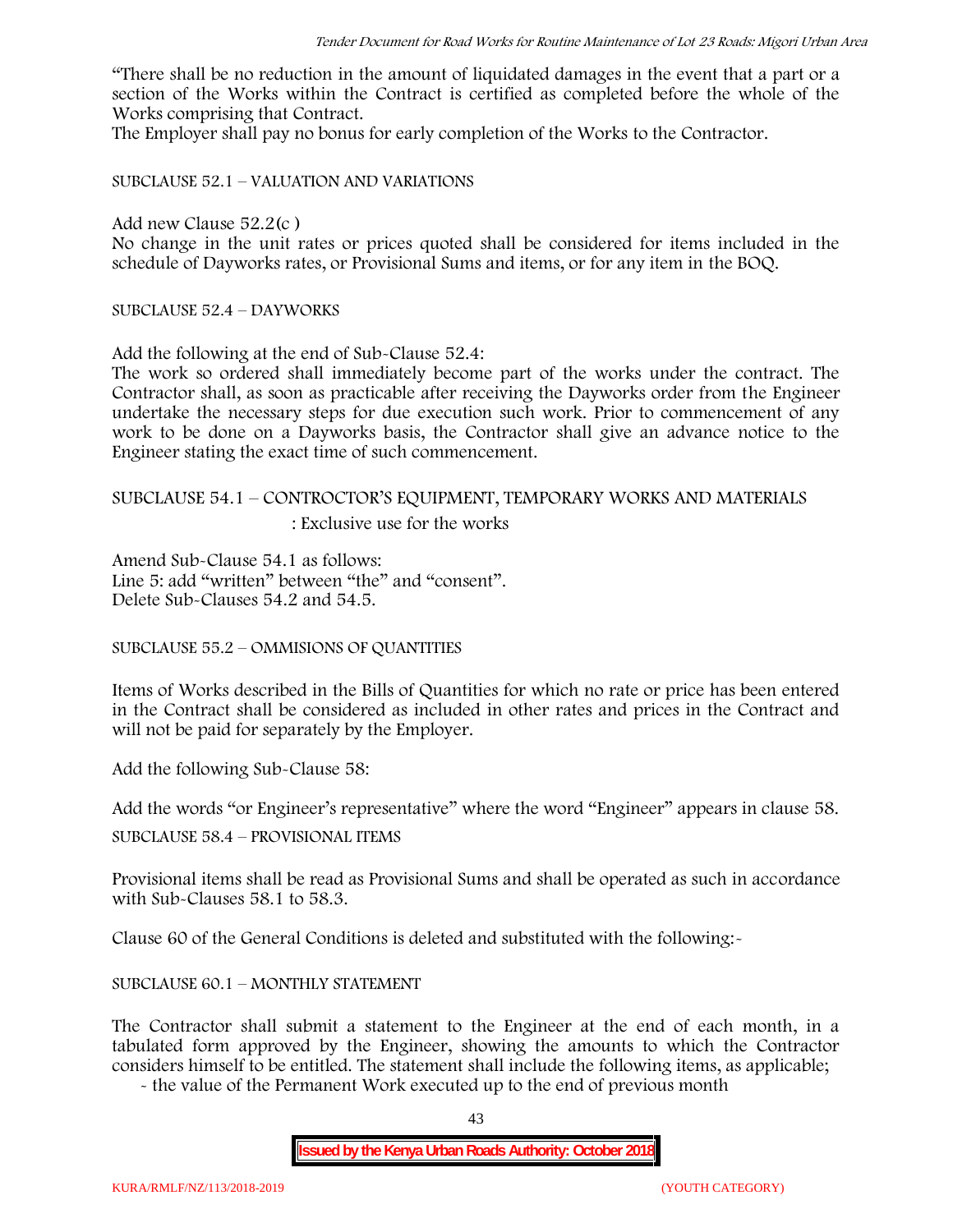- such amount as the Engineer may consider fair and reasonable for any Temporary Works for which separate amounts are provided in the Bill of Quantities

- any amount to be withheld under retention provisions of Sub-clause 60.3
- any other sum to which the Contractor may be entitled under the Contract

If the Engineer disagrees with or cannot verify any part of the statement, the Contractor shall submit such further information as the Engineer may reasonably require and shall make such changes and corrections in the statement as may be directed by the Engineer. In cases where there is difference in opinion as to the value of any item, the Engineer's view shall prevail.

#### SUBCLAUSE 60.2 INTERIM PAYMENT CERTIFICATE

The Contractor shall forward to the Engineer an Interim Payment Certificate based on the statement as corrected above and, should it be necessary in the Engineers opinion, shall promptly make any further amendments and corrections to the Interim Payment Certificate.

The Engineer shall not unreasonably withhold certifying an Interim Payment Certificate and in case of likely delay in establishing the value of an item, such item may be set aside and the remainder certified for payment.

Within 14 days after receipt of the Interim Payment Certificate and subject to the Contractor having made such further amendments and corrections as the Engineer may require, the Engineer will forward to the Employer the certified Interim Payment Certificate.

Provided that the Engineer shall not be bound to certify any payment under this Clause if the net amount thereof, after all retentions and deductions, would be less than the minimum amount of Interim Payment Certificate's stated in the Appendix to Form of Bid. However in such a case, the uncertified amount will be added to the next interim payment, and the cumulative unpaid certified amount will be compared to the minimum amount of interim payment.

SUBCLAUSE 60.3 – RETENTION MONEY AND PAYMENT OF RETENTION MONEY

A retention amounting to the percentage stipulated in the Appendix to Bid shall be made by the Engineer in the first and following Interim Payment Certificates until the amount retained shall reach the "Limit of Retention Money" named in the Appendix to Form of BID.

Upon the issue of the Taking-Over Certificate, with respect to the whole of the works one half of the retention money shall become due and shall be paid to the Contractor when the Engineer shall certify in writing that the last section of the whole works has been substantially completed.

Upon expiration of the Defects Liability Period for the works, the other half of the Retention Money shall be certified by the Engineer for payment to the Contractor.

Provided that in the event of different Defects Liability Periods being applicable to different Sections of the Permanent Works pursuant to Clause 48, the expression "expiration of the Defects Liability Period " shall, for the purpose of this sub-clause, be deemed to mean the expiration of the latest of such periods.

Provided also that if at such time, there remain to be executed by the Contractor any work instructed, pursuant to Clause 49 and 50, in respect of the works, the Engineer shall be entitled to withhold certification until completion of any such work or so much of the balance of the Retention money as shall in the opinion of the Engineer, represents the cost of the remaining work to be executed.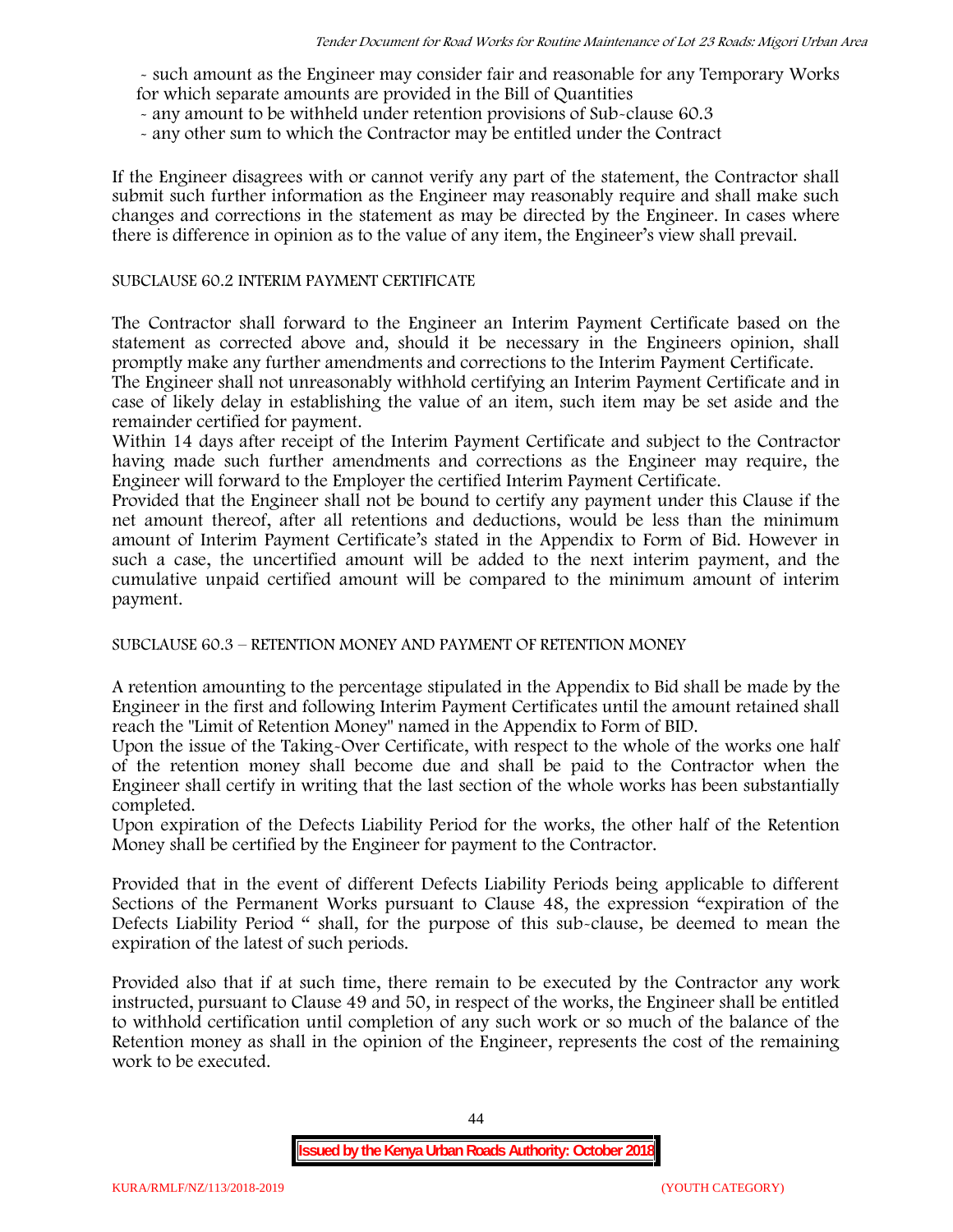#### SUBCLAUSE 60.4– CORRECTION OF CERTIFICATES

The Engineer may in any Interim Payment Certificate make any correction or modification to any previous Interim Payment Certificate signed by him and shall have authority, if any work is not being carried out to his satisfaction to omit or reduce the value of such work in any Interim Payment Certificate.

### SUBCLAUSE 60.5– STATEMENT AT COMPLETION

Not later than 84 days after the issue of the Taking-Over Certificate in respect of the whole of the works, the Contractor shall submit to the Engineer a statement at completion showing in detail, in a form approved by the Engineer;

The final value of all work done in accordance with the Contract up to the date stated in such Taking-Over Certificate.

Any further sums which the Contractor considers to be due; and

An estimate of amounts that the Contractor considers will become due to him under the Contract.

Estimate amounts shall be shown separately in the Statement at Completion. The Contractor shall amend and correct the Statement as directed by the Engineer and submit a Certificate at Completion to be processed as in Sub-Clause 60.2.

### SUBCLAUSE 60.6 – FINAL STATEMENT

Not later than 56 days after the issue of the Defects Liability Certificate pursuant to Sub-Clause 62.1, the Contractor shall submit to the Engineer for consideration a draft final statement with supporting documents showing in detail, in the form approved by the Engineer; The final value of all work done in accordance with the Contract;

Any further sums which the Contractor considers to be due to him.

If the Engineer disagrees with or cannot verify any part of the draft final statement, the Contractor shall submit such further information as the Engineer may reasonable require and shall make such changes in the draft as may be required.

SUBCLAUSE 60.7– DISCHARGE

Upon submission of the Final Statement, the Contractor shall give to the Employer, with a copy to the Engineer, a written discharge confirming that the total of the Final statement represents full and final settlement of all monies due to the Contractor arising out of or in respect of the Contract. Provided that such discharge shall become effective only after payment under the Final Payment Certificate issued pursuant to Sub-Clause 60.8 has been made and the Performance Security referred to in Sub-Clause 10.1 has been returned to the Contractor.

### SUBCLAUSE 60.8 – FINAL PAYMENT CERTIFICATE

Upon acceptance of the Final Statement as given in Sub-Clause 60.6, the Engineer shall prepare a Final Payment Certificate which shall be delivered to the Contractor's authorized agent or representative for his signature. The Final Payment Certificate shall state:

The final value of all work done in accordance with the Contract;

45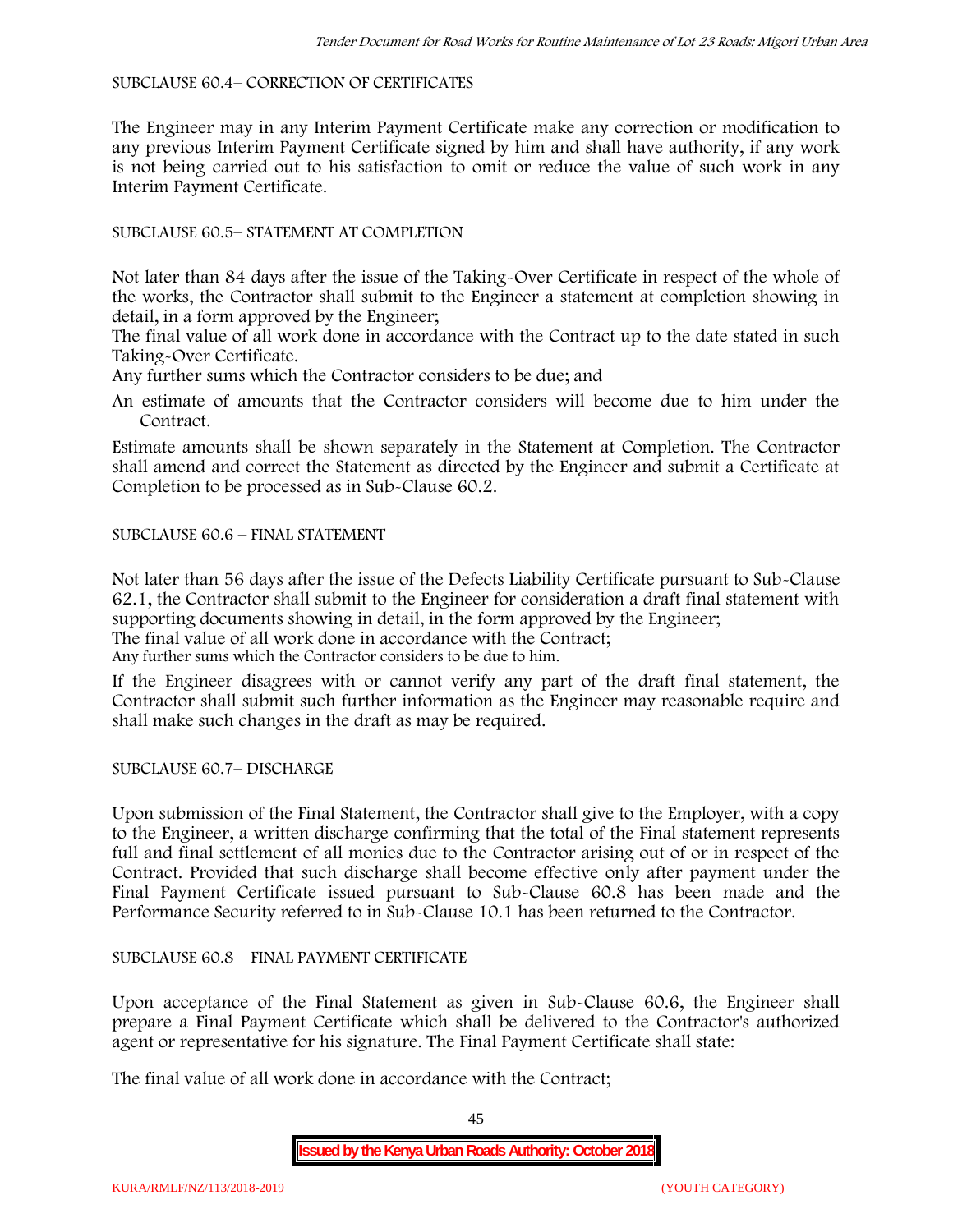After giving credit to the Employer for all amounts previously paid by the Employer, the balance, if any, due from the Employer to the Contractor or the Contractor to the Employer.

Final Certificate shall be issued for any sum due to the Contractor even if such is less than the sum named in the Appendix to the Form of BID.

### SUBCLAUSE 60.9– CESSATION OF EMPLOYERS LIABILITY

unless the Contractor notifies the Engineer of his objection to the Final Certificate within fourteen days of delivery thereof he shall be deemed to have agreed that he accepts the total Contract Price as set out in the Final Certificate as full settlement for all Work Done under the Contract including any variations and omissions thereof but excluding any variations and claims previously made in writing.

### SUBCLAUSE 60.10 – TIME FOR PAYMENT

The amount due to the Contractor under any Interim Payment Certificate or Final Payment Certificate issued pursuant to this Clause or to any other term of the Contract, shall, subject to Clause 47, be paid by the Employer to the Contractor as follows:

- (i) In the case of Interim Payment Certificate, within the time stated in the Appendix to Form of Bid, after the Engineer has signed the Interim Payment Certificate.
- (i) In the case of the Final Payment Certificate pursuant to Sub clause 60.8, within the time stated in the Appendix to Form Of Bid, after the Engineer has signed the Final Payment Certificate.
- (ii) In the event of the failure of the Employer to make payment within the times stated, the Employer shall make payment to the Contractor of simple interest at a rate equal to two percentage points above the averaged Base Lending Rate of three leading banks namely Kenya Commercial Bank, Standard Chartered Bank and Barclays Bank for the time being or as shall be the case from the time to time obtained from the Central Bank of Kenya. The provisions of this Sub clause are without prejudice to the Contractor's entitlements under Clause 69 or otherwise.

SUBCLAUSE 60.11 – CURRENCY OF PAYMENT

The Contract Price shall be designated in Kenyan Currency.

All work performed by the Contractor under the Contract shall be valued in Kenya Shillings using the rates and prices entered in the Bills of Quantities together with such other increases to the Contract Price, except for variation of price payments in accordance with Clause 70.1.

SUBCLAUSE 60.12 – ADVANCE PAYMENT

Advance payment shall not be offered in this Contract.

SUBCLAUSE 60.13 MATERIALS FOR PERMANENT WORKS

With respect to materials brought by the Contractor to the site for incorporation into the permanent works, the Contractor shall,

-Receive a credit in the month in which these materials are brought to site,

-Be charged a debit in the month in which these materials are incorporated in the permanent works.

46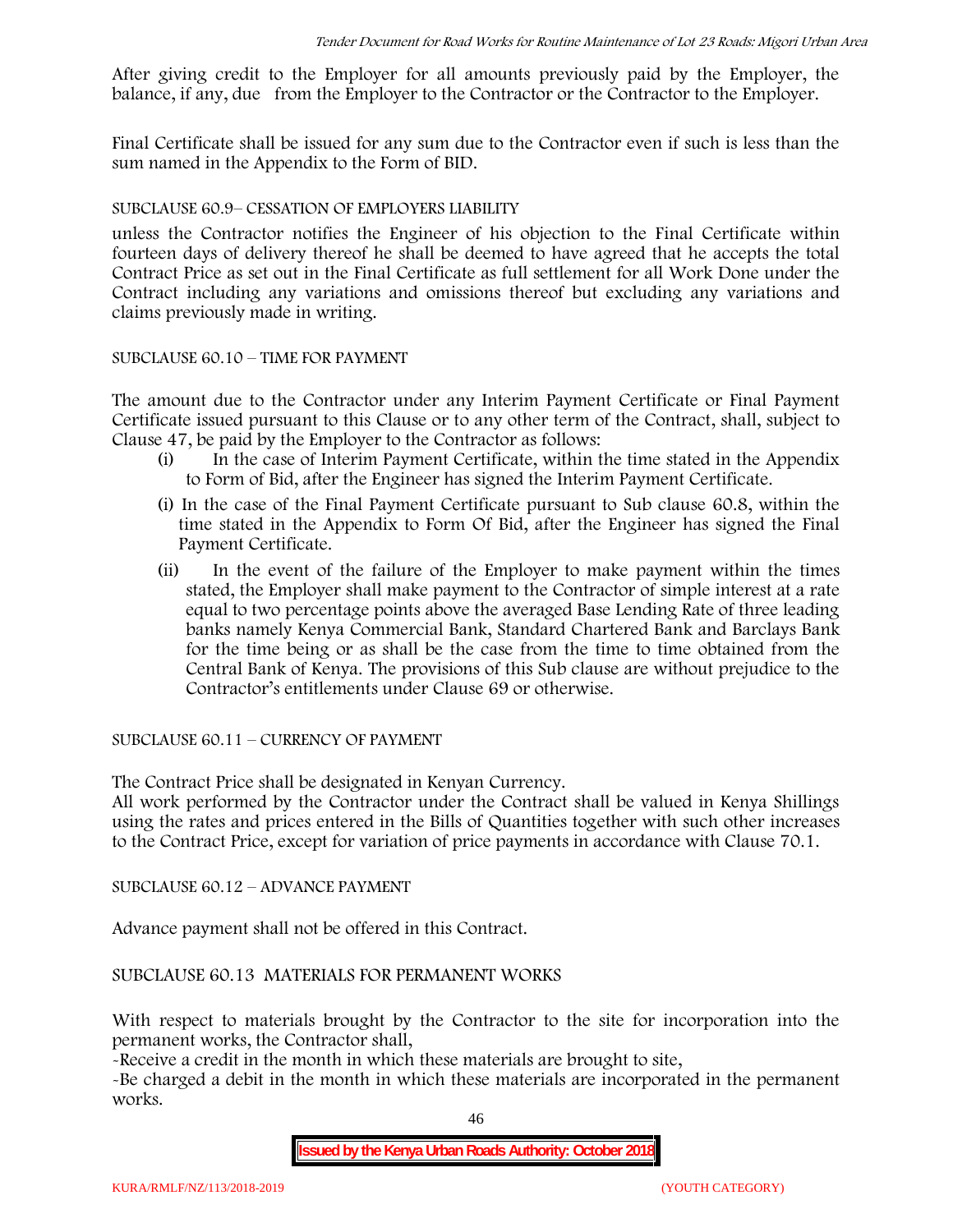Both such credit and debit to be determined by the Engineer in accordance with the following provisions.

No credit shall be given unless the following conditions shall have been met to the Engineers satisfaction

- The materials are in accordance with the specifications for the works;
- The materials have been delivered to site and are properly stored and protected against loss, damage or deterioration;
- The Contractors record of the requirements, orders receipts and use of materials are kept in a form approved by the Engineer, and such records are available for inspection by the Engineer;
- The Contractor has submitted a statement of his cost of acquiring and delivering the materials and plant to the Site, together with such documents as may be required for the purpose of evidencing such cost;
- The materials are to be used within a reasonable time.
- The amount to be credited to the Contractor shall not be more than 75% of the Contractor's reasonable cost of the materials delivered to site, as determined by the Engineer after review of the documents listed in subparagraphs (a) (iv) above;
- The amount to be debited to the Contractor for any materials incorporated into the works shall be equivalent to the credit previously granted to the Contractor for such materials pursuant to Clause (b) above as determined by the Engineer.

SUBCLAUSE 63.1 – DEFAULT OF THE CONTRACTOR

### SUBCLAUSE 67.1 – ENGINEER'S DECISION

Delete the entire Sub clause 67.1 and add the following;

"If a dispute of any kind whatsoever arises between the Employer and the Contractor in any connection with, or arising out of, the Contract or the execution of the works, whether during the execution of the works or after their completion and whether before or after repudiation or other termination of the Contract including any dispute as to any opinion, instruction, determination, certificate or valuation of the Engineer, the matter in dispute shall, in the first place, be referred in writing to the Engineer, with a copy to the other party. Such reference shall state it is made pursuant to this clause. No later than 28 (twenty eight) day after the day on which he received such reference the Engineer shall give notice of his decision to the Employer and the Contractor. Such decision shall state it is made pursuant to this clause.

Unless the Contract has already been repudiated or terminated, the Contractor shall, in every case, continue to proceed with the works with all due diligence and the Contractor and the Employer shall give effect forthwith to every such decision of the Engineer unless and until the same shall be revised, as hereinafter provided, in an Amicable Settlement, Adjudicator's or Arbitrator's award.

If either the Employer or the Contractor be dissatisfied with the any decision of the Engineer, or if the Engineer fails to give notice of his decision on or before the 28th (twenty eighth) after the day on which he received the reference, then either the Employer or the Contractor may, on or before the 28th (twenty eighth) day after the day the day on which he received notice of such decision, or on or before the 28th (twenty eighth) day after the day the day on which the

**Issued by the Kenya Urban Roads Authority: October 2018**

47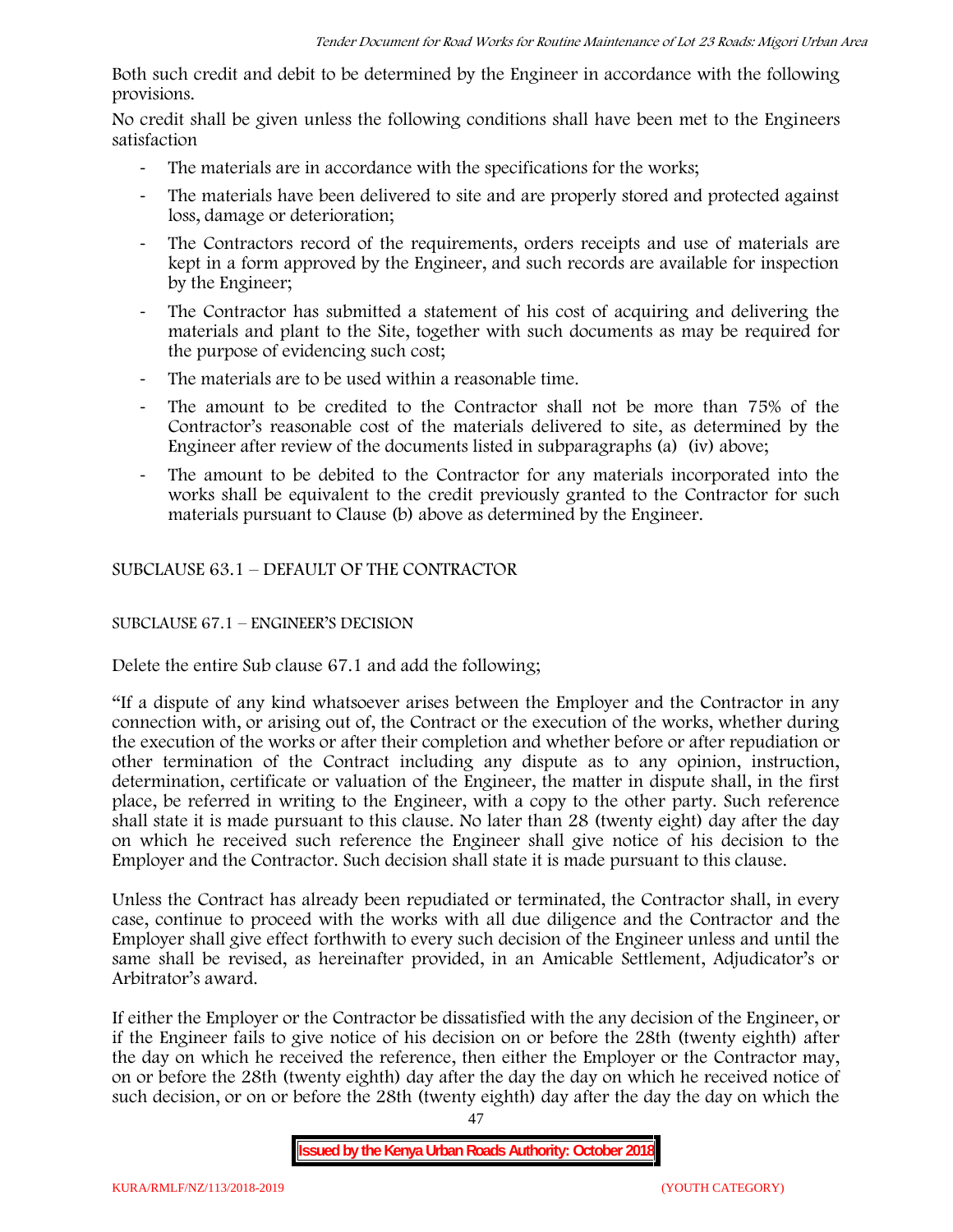said period of 28 days expired, as the case may be, give notice to the other party, with a copy for information to the Engineer, of his intention to commence Adjudication, as hereinafter provided, as to the matter in dispute. Such notice shall establish the entitlement of the party giving the same to commence Adjudication, as hereinafter provided, as to such dispute; no adjudication in respect thereof may be commenced unless such notice is given.

If the Engineer has given notice of his decision as to a matter in dispute to the Employer and the Contractor and no notice of intention to commence adjudication as to such dispute has been given by either the Employer or the Contractor on or before the twenty eighth day after the day on which the parties received notice as to such decision from the Engineer, the said decision shall become final and binding upon the Employer and the Contractor. "

SUBCLAUSE 67.2 – AMICABLE SETTLEMENT

Delete the entire subclause 67.2 and add the following;

"Where notice to of intention to commence adjudication as to a dispute has been in accordance with subclause 67.1, the parties shall attempt to settle such dispute in amicably before the commencement of Adjudication; provided that, unless the parties otherwise agree, Adjudication may be commenced on or after the 14th (fourteenth) day after the day on which notice of intention to commence adjudication of such dispute was given, even if an attempt at amicable settlement thereto has been made."

SUBCLAUSE 67.3 – ADJUDICATION

Delete the entire subclause 67.3 and add the following;

"The Adjudicator shall be appointed by the Chartered Institute of Arbitrators (Kenya) unless the appointment is agreed by the parties within 7 (seven) days of the notice to adjudication.

The adjudication process shall be conducted according to the Laws of Kenya and the Rules of the Chartered Institute of Arbitrators (Kenya)."

SUBCLAUSE 67.3 – ARBITRATION

Delete the entire subclause 67.3 and add the following;

"Any dispute in respect of which:

The decision, if any, of the Adjudicator has not become final and binding pursuant to subclause 67.1, and Amicable settlement has not been reached within the period stated in subclause 67.2,

shall be finally settled, under the Laws of Kenya and the Arbitration Rules of the Chartered Institute of Arbitrators (Kenya Branch) by one or more arbitrators appointed by the Chartered Institute of Arbitrators (Kenya Branch).

Neither party shall be limited in the in the proceedings before such arbitrator/s to the evidence or arguments put before the Adjudicator for the purpose of obtaining his said decision pursuant to subclause 67.1.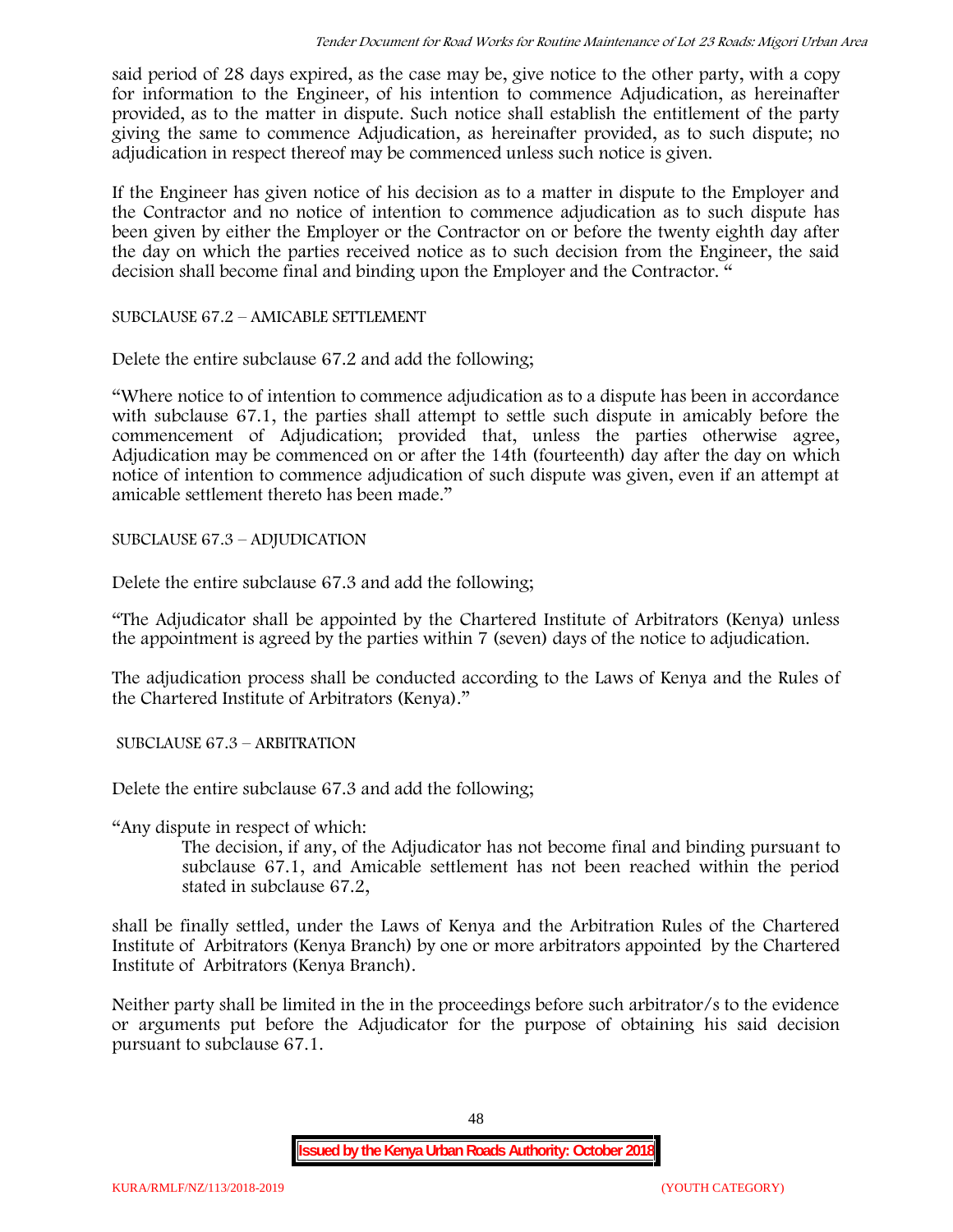Arbitration may be commenced prior to or after completion of the works, provided that the obligations of the Employer, the Engineer and the Contractor shall not be altered by reason of the arbitration being conducted during the progress of the works.

SUBCLAUSE 68.2 – NOTICES TO EMPLOYER AND ENGINEER

Delete in Sub-Clause 68.2 the words "nominated for that purpose in Part II of these conditions".

- a. The Employer's address is: The Director General, Kenya Urban Roads Authority (KURA), P.O. Box 41727 - 00100 **NAIROBI**
- b. The Engineer's address is: Director (Road Asset and Corridor Management), Kenya Urban Roads Authority (KURA), P.O. Box 41727 - 00100 **NAIROBI**

SUBCLAUSE 68.4 – All letters and notices from the Contractor to the Employer and/Engineer must be signed by the Managing Director or the person given written power of Attorney.

CLAUSE 69 – DEFAULT OF EMPLOYER

Delete Sub-Clause 69.1 (c)

In Sub-Clause 69.4 add at the end of first paragraph the following "the period of such suspension shall be as agreed upon by both parties and in any case not more than six (6) months".

In Subclause 69.4 of General Conditions of Contract Part I, insert at the end -----"The amounts of such costs which shall be added to the Contrct Price shall exclude any cost due to idle time for equipment, plant and labour."

CLAUSE 70 – CHANGES IN COST AND LEGISLATION

There shall be no claims of payments for Variation of Prices (VOP) or changes in cost for legislation.

SUBCLAUSE 70.2 – SUB-CONTRACT

(a) If the Contractor shall decide subject to Clause 4 thereof to sub-let any portion of the work he shall incorporate in the sub-contract provisions to the like effect as those contained in sub clause (1) of this Clause;

(b) If the price payable under a sub-contract as aforesaid is increased above or decreased below the price in such sub-contract by reason of the operation of the incorporated provisions of sub- clause (1) of this clause then the net amount of such increase or decrease shall as the case may be, be paid to or allowed by the Contractor under this contract.

SUBCLAUSE 70.3 – NOMINATED SUB-CONTRACTORS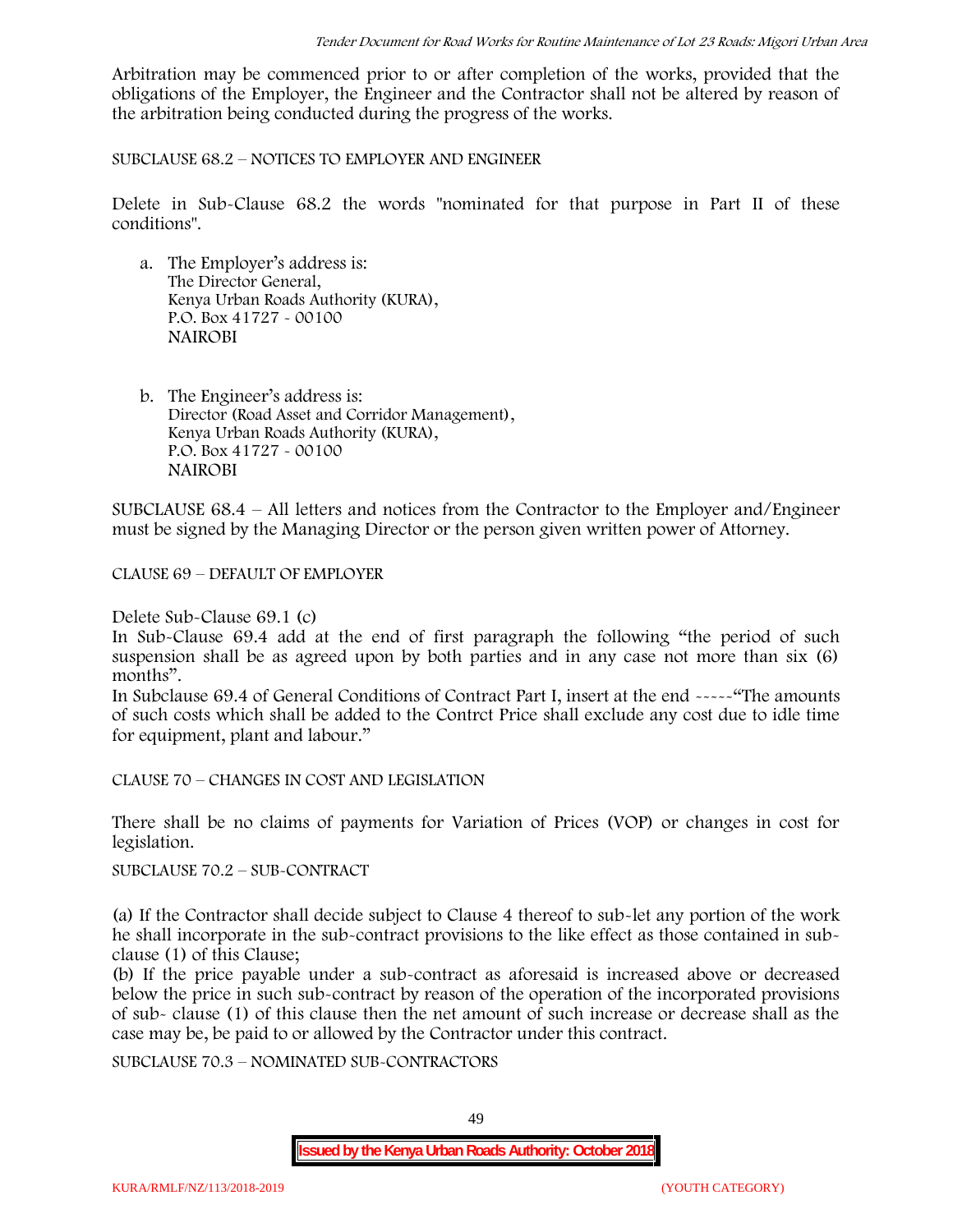This clause shall not apply in respect of work executed by any nominated sub-Contractor (fluctuation in relation to nominated sub-Contractors shall be dealt with under provisions in relation thereto which may be included in the appropriate sub-contract or contract of sale).

SUBCLAUSE 70.4 – DATE OF BID PRICING

The expression "the date of BID pricing" as used in this Clause means the date 30 days prior to the final date for submission of BIDs as determined by the Employer in the BID documents

SUBCLAUSE 70.5 – PRIME COST

For imported materials, the supplier's/ manufacturer's Prime costs shall be C.I.F. cost at point of entry by the same means of transport as determined by the Contractor's Basic Rate. For locally produced materials, the supplier's or manufacturer's prime costs shall be at their nearest depot or the nearest railway station relevant to the works.

For materials that are subject to Government Price Control, payments for price variations will be determined from the difference between the control price in force at a date 30 days prior to the final date for submission of BIDs and the price in force on the date of purchase.

SUBCLAUSE 70.11 – SUBSEQUENT LEGISLATION

No payment shall be paid for changes in the prices of the materials and labour.

SUBCLAUSE 70.8 – CONTRACTORS HEAD OFFICE EXPENSES

No payments will be made for price variation related to expenses incurred by the Contractor in his Head Office in Kenya, or overseas.

SUBCLAUSE 70.9 – CURRENCY OF PAYMENTS UNDER CLAUSE 70

All payments made pursuant to Clause 70 shall be in Kenya Shillings.

SUBCLAUSE 70.11 – SUBSEQUENT LEGISLATION

Renumber sub-clause 70(2) of part I as sub-clause 70.11 and add the following:

"Notwithstanding the foregoing, such additional or reduced cost shall not be separately paid or credited as aforesaid if the same shall already have been taken into account in accordance with the provisions of sub-clause 70.1 through 70.10 of this clause.

CLAUSE 72 – RATES OF EXCHANGE COST

Delete clause 72 in its entirety and substitute the following: The currency of BID and payment is Kenya Shillings and rates of exchange requirements are not applicable.

CLAUSE 73 – BRIBERY AND COLLUSION

Add new Clause 73.1: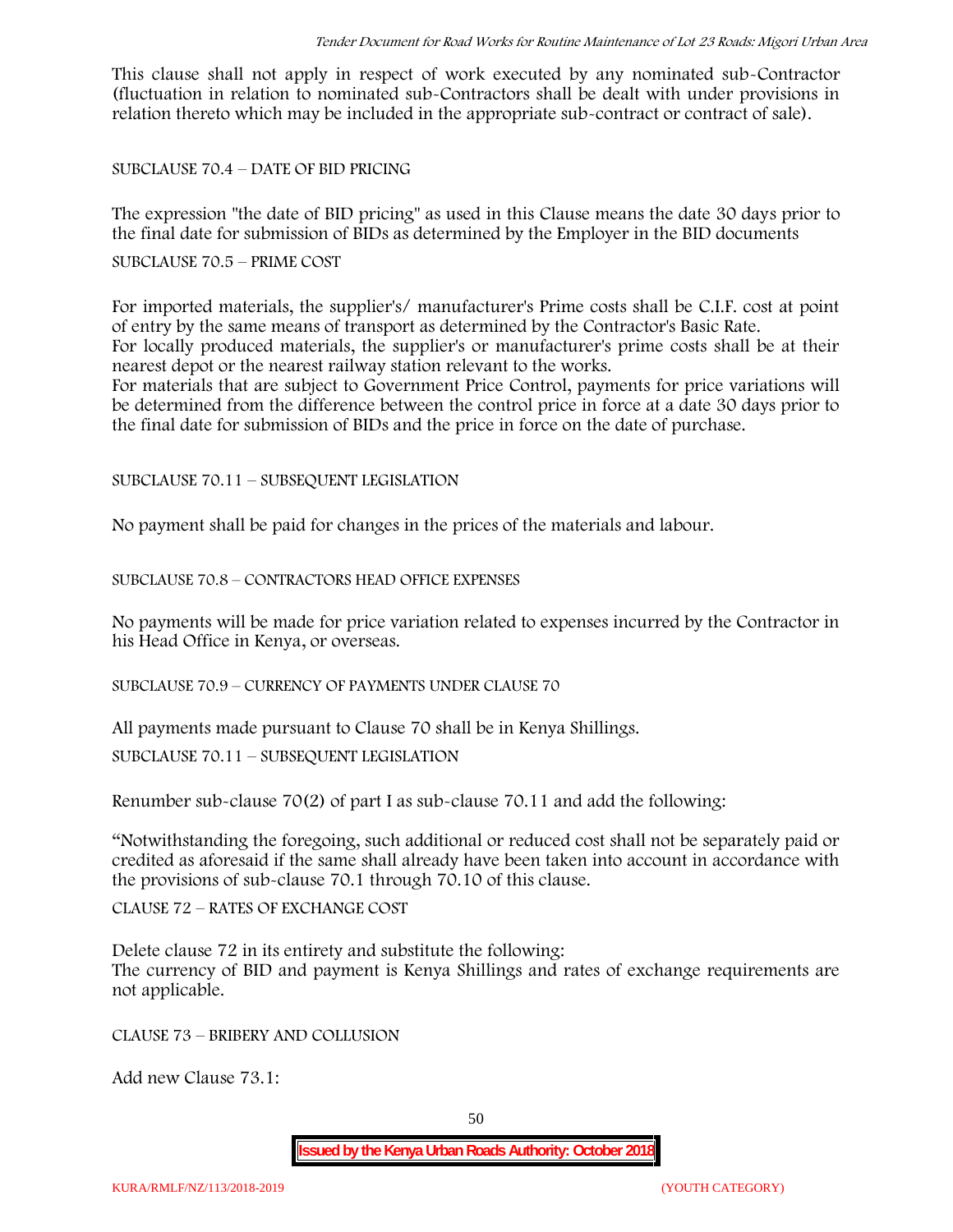"The Contractor shall not:

(a) Offer or give or agree to give to any person in the service of the Government of Kenya any gift or consideration or any kind as an inducement or reward for doing or forbearing to do or for having done or forborne to do any act in relation to the obtaining or execution of this or any other contract to which the Government of Kenya is a party or for showing or forbearing to show favour or disfavour to any person in relation to this or any other contract for the Government of Kenya.

(b) Enter into this or any other contract with the Government of Kenya in connection with which commission has been paid or agreed to be paid by or on his behalf or to his knowledge, unless before the contract is made particulars of any such commission and of the terms and conditions of any agreement for the payment thereof have been disclosed in writing to the Employer.

Any breach of this condition by the Contractor or by anyone employed by him or acting on his behalf (whether with or without the knowledge of the Contractor) or the commission of any offence by the Contractor or by anyone employed by him or acting on his behalf in relation to this or any other contract to which the Government of Kenya is a party shall entitle the Employer to determine the Contract (See Condition 63 hereof) and/ or to recover from the Contractor the amount or value of any such gift, consideration or commission.

Any dispute or difference of opinion arising in respect of either the interpretation, effect or application of this condition or of the amount recoverable hereunder by the Employer from the Contractor shall be decided by the Employer, whose decision shall be final and conclusive.

CLAUSE 74 – CONTRACT CONFIDENTIAL

Add new Clause 74.1:

The Contractor shall treat the details of this Contract as Private and Confidential and shall not publish or disclose the same or any particulars thereof in any trade or technical paper or elsewhere (save in so far as may be necessary for the purpose thereof) without the previous consent in writing of the Government. If any dispute arises as to the necessity of any publication or disclosures for the purposes of this Contract the same shall be referred to the decision of the Engineer mentioned in the said Conditions of Contract whose award shall be final.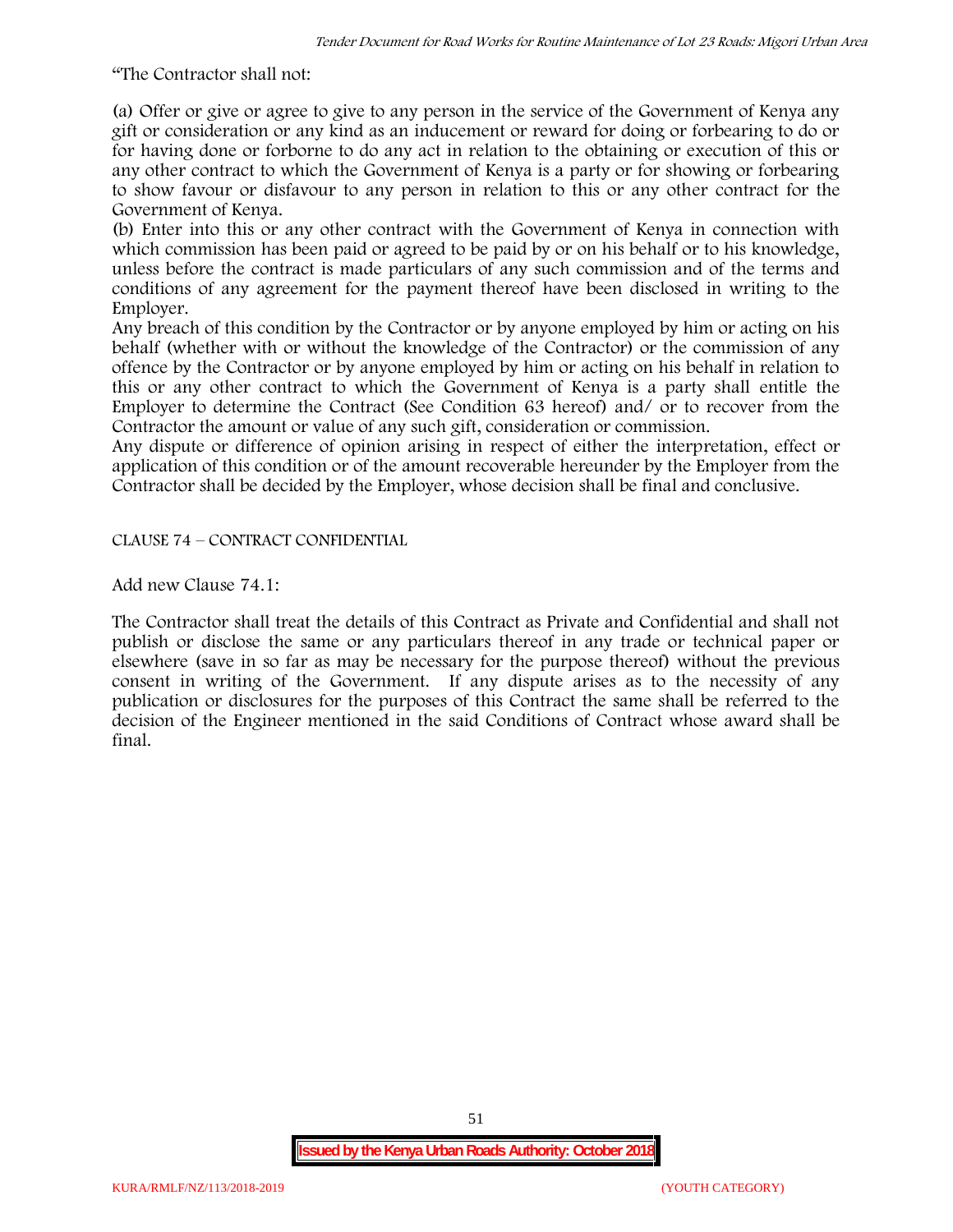# **SECTION V: SPECIFICATIONS**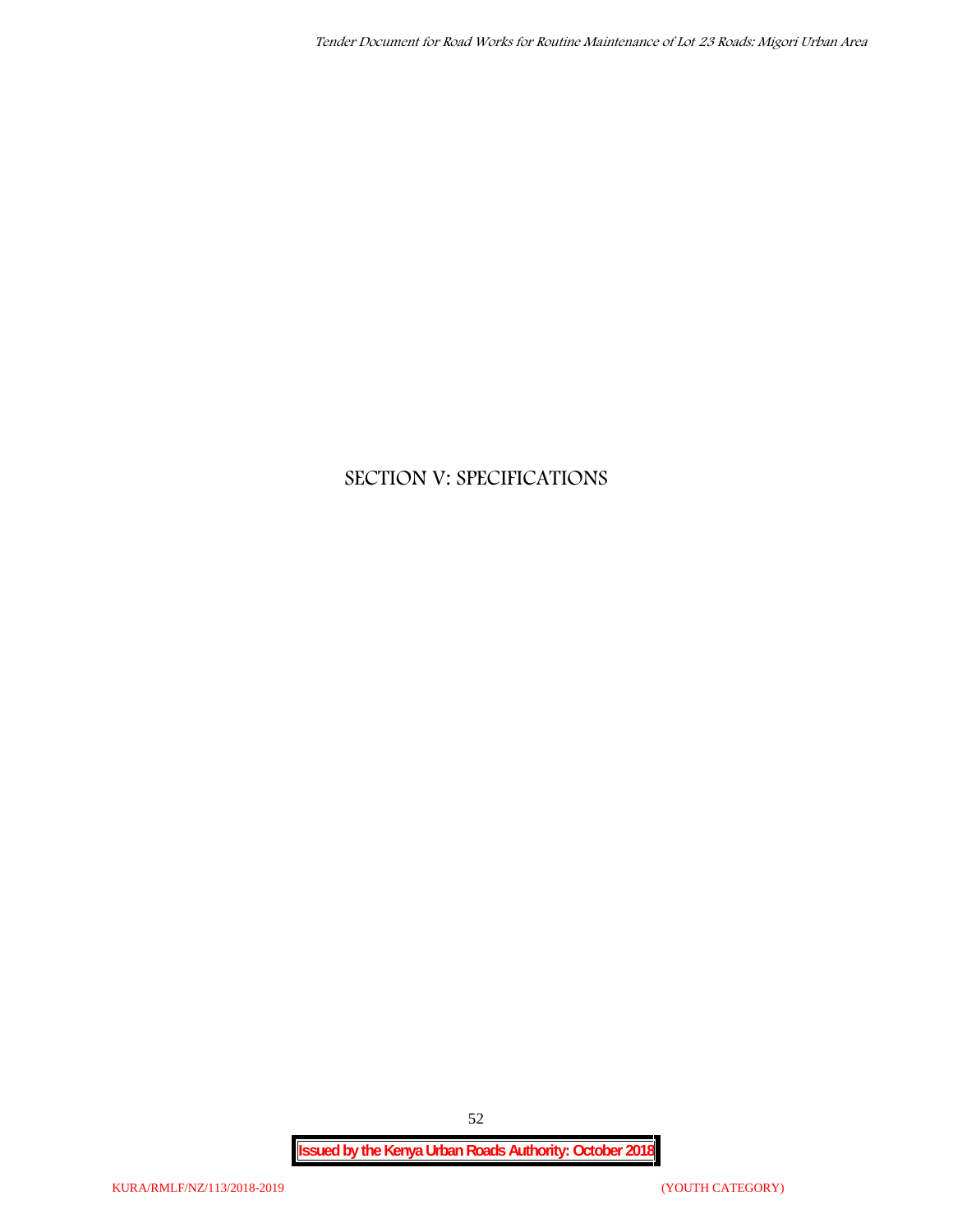### **PART I: STANDARD SPECIFICATIONS**

Standard Specifications refers to the Standard Specifications for Road and Bridge Construction, 1986 Edition.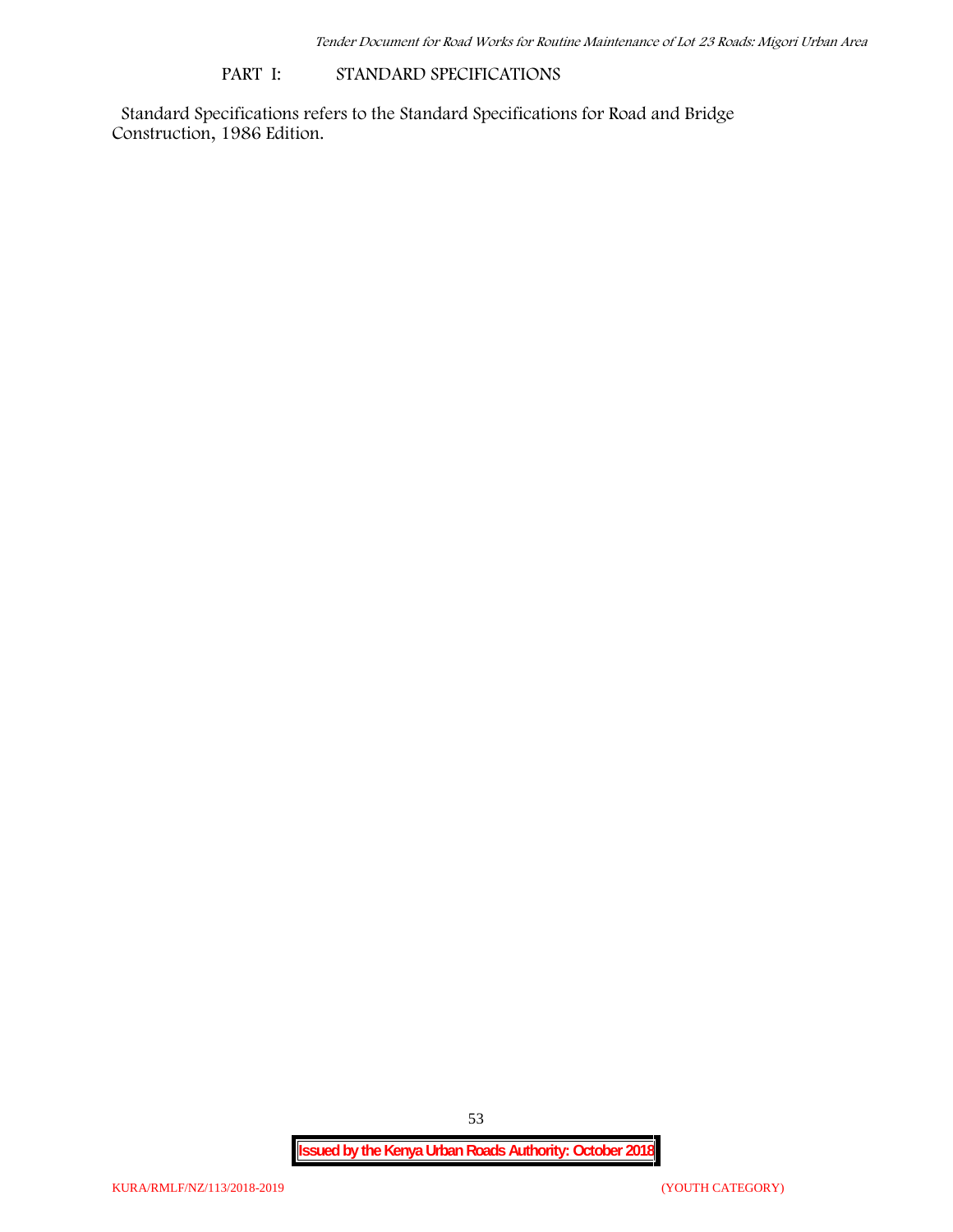**PART II: SPECIAL SPECIFICATIONS**

**SECTION 1 – GENERAL**

**101 SPECIAL SPECIFICATIONS**

Special specification is supplementary to the Standard Specifications and the two must be read in conjunction. In any case where there appears to be conflict between the two then the Special Specifications will take precedence.

**102 LOCATION OF CONTRACT.**

The works are located in Nyanza Region within Migori Municipality.

The roads contained in Lot 23 are as detailed below:

| S/N <sub>O</sub> | Road                                         | Length (Km) |
|------------------|----------------------------------------------|-------------|
|                  | Kababu-Migori                                | 3.50        |
|                  | Nyikendo (Milimani) - Migori                 | 2.00        |
| 3                | Oruba Mixed Primary - Migori Institute Medic | 2.70        |
|                  | Total                                        | 8 20        |

# **103 EXTENT OF CONTRACT**

The works to be executed under the Contract comprise mainly of but not limited to the following: -

- **1. Road Works**
- Light bush clearing
- Light grading
- Providing, placing, spreading, watering and compaction of gravel wearing course – spot gravelling
- **2. Drainage Works**
- Installation of 600mm pipe culverts
- Drain cleaning
- Culvert cleaning
- Ditch excavation
- **3. Maintenance of passage of traffic through and around the works.**
- **4. Relocation of services.**
- **5. Maintenance of works during Contract Period – Defect Liability Period shall be 1 month.**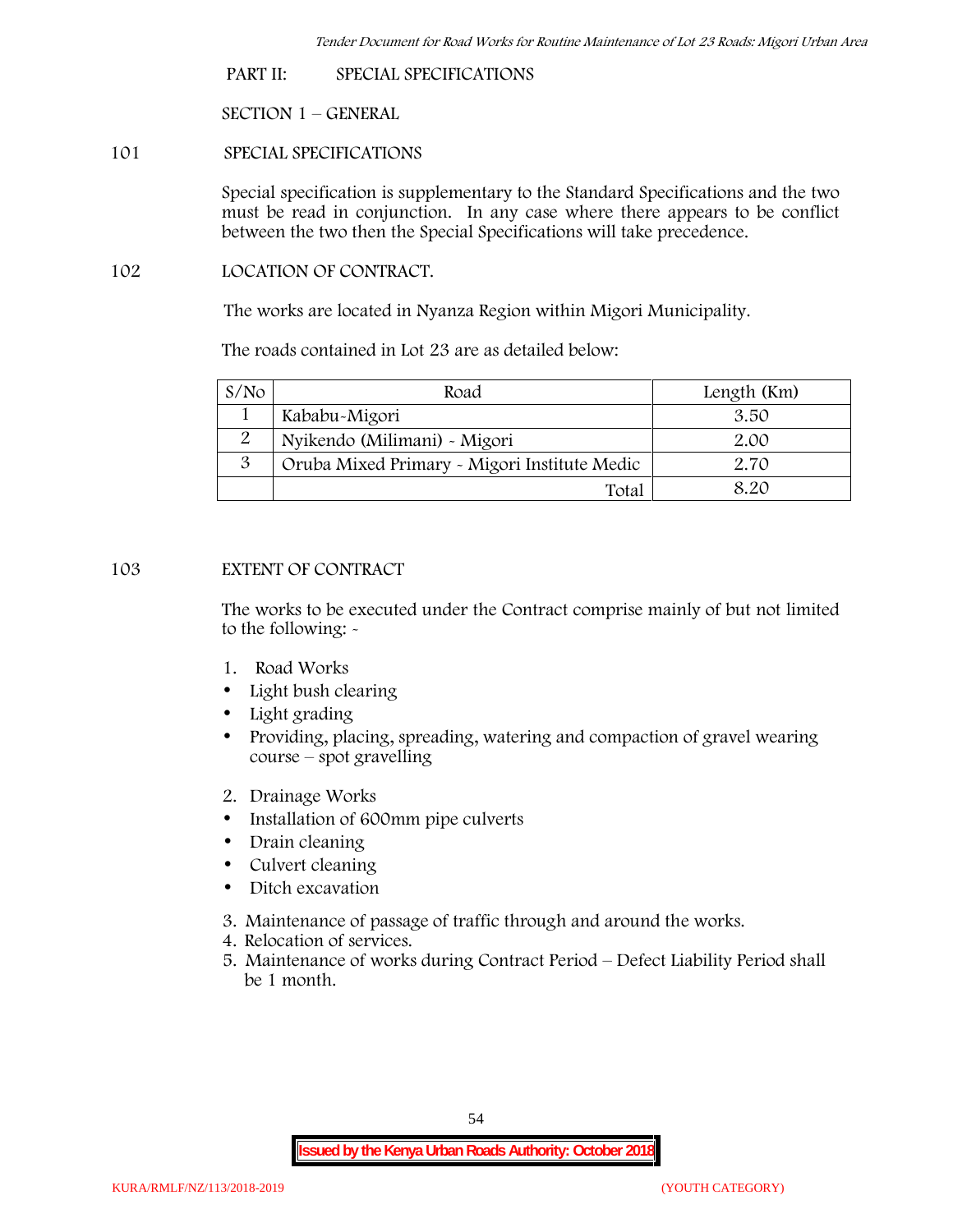Any other activity not listed above in either category but deemed to be necessary by the Engineer, shall be subject to the Engineer's formal instructions within the mode of payment stipulated either by day works or on a measured basis.

# **105 ORDER OF EXECUTION OF WORKS**

In addition to Clause 105 of the Standard Specification the Contractor shall carry out the Works such that a continuous and consecutive output of fully completed work is achieved.

## **107 TAKING OVER CERTIFICATE**

The minimum length of the road for which a certificate will be issued under clause 48 of the conditions of Contract shall be the whole length of each section of the road substantially completed.

### **109 NOTICE OF OPERATIONS**

Add the following sub- Clause.

### Notification Terms

It shall be the Contractor's responsibility to notify the Engineer when any item of works scheduled are completed and ready for approval, and the contractor shall give sufficient notice to allow control tests to be performed.

### Explosive and Blasting

- (a) The requirements of the Laws of Kenya governing explosives and other requirements and regulations of Government of Kenya and other authorities shall be complied with.
- (b) No explosives of any kind shall be used without prior written consent of the Engineer.

The Contractor shall be solely responsible for the provision, handling, storage and transporting of all explosives, ancillary materials and all other items of related kind whatsoever required for blasting.

### **117 HEALTH, SAFETY AND ACCIDENTS**

Add the following:

In addition to providing, equipping and maintaining adequate first aid stations throughout the works in accordance with the laws of Kenya, the contractor shall provide and maintain on site during the duration of the Contract, a fully equipped dispensary. This shall be with a qualified Clinical Officer / Nurse who shall offer the necessary medical advice on HIV and related diseases to the Engineer's and Contractor's Site staff. The Contractor shall allow for this in the rates and be responsible for all site welfare arrangements at his own cost.

### **120 PROTECTION OF EXISTING WORKS AND SERVICES**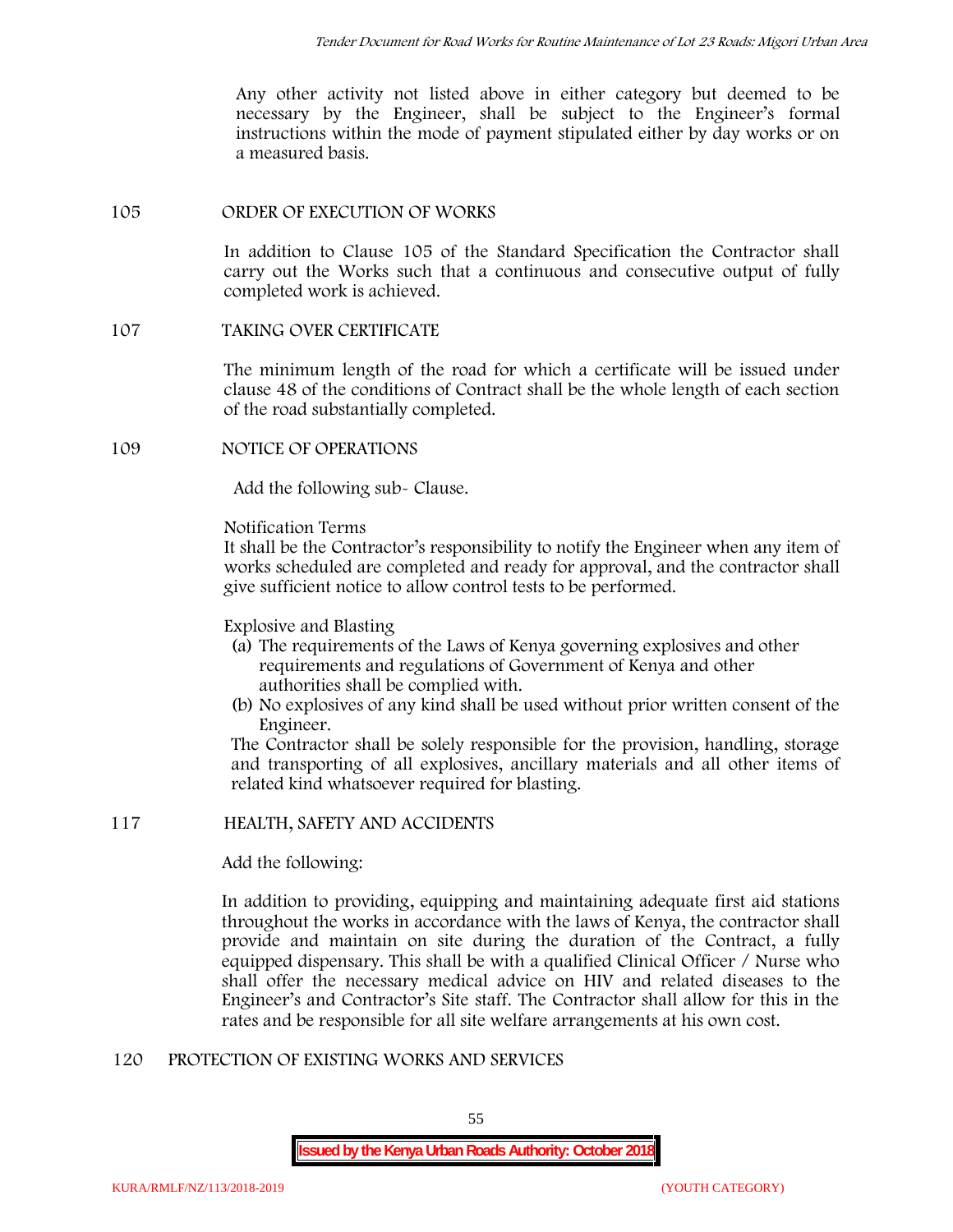The Contractor shall acquaint himself with the position of all existing services such as sewers, water drains, cables for electricity and telephone, lighting and telephone poles, water mains, etc., before commencing any excavation or other work likely to affect the existing services.

The cost of all plant, equipment and materials, labour, technical and professional staff, transport and the like necessary for determining the locations of existing services, including the making good of any damage caused to such services all to the satisfaction of the Engineer, shall be deemed to be included in the tender rates. No other payment shall be made for the costs of such operations, nor for the making good of damage caused thereby to the existing services.

The Contractor shall be held responsible for injury to existing structures, works or services and shall indemnify and keep indemnified the Employer against any claims in this respect (including consequential damages).

### **121 DIVERSION OF SERVICES**

- (a) The Contractor shall acquaint himself with the location of all existing services such as telephone lines, electricity cables, water pipes, sewers etc., before execution of any works that may affect the services. The cost of determining the location of the existing services together with making good or repairing of any damage caused all to the satisfaction of the Engineer shall be included in the BID rates.
- (b) Subject to the agreement with the Engineer, the Contractor shall be responsible for removal of alteration and relocation of existing services.
- (c) The Contractor shall indemnify the Employer against claims originating from damage to existing services or works.

#### **123 LIAISON WITH GOVERNMENT AND POLICE OFFICIALS**

The Contractor shall keep in close touch with the Police and the other Government officials of the area regarding their requirements in the control of traffic or other matters, and shall provide all assistance or facilities, which may be required by such officials in the execution of their duties.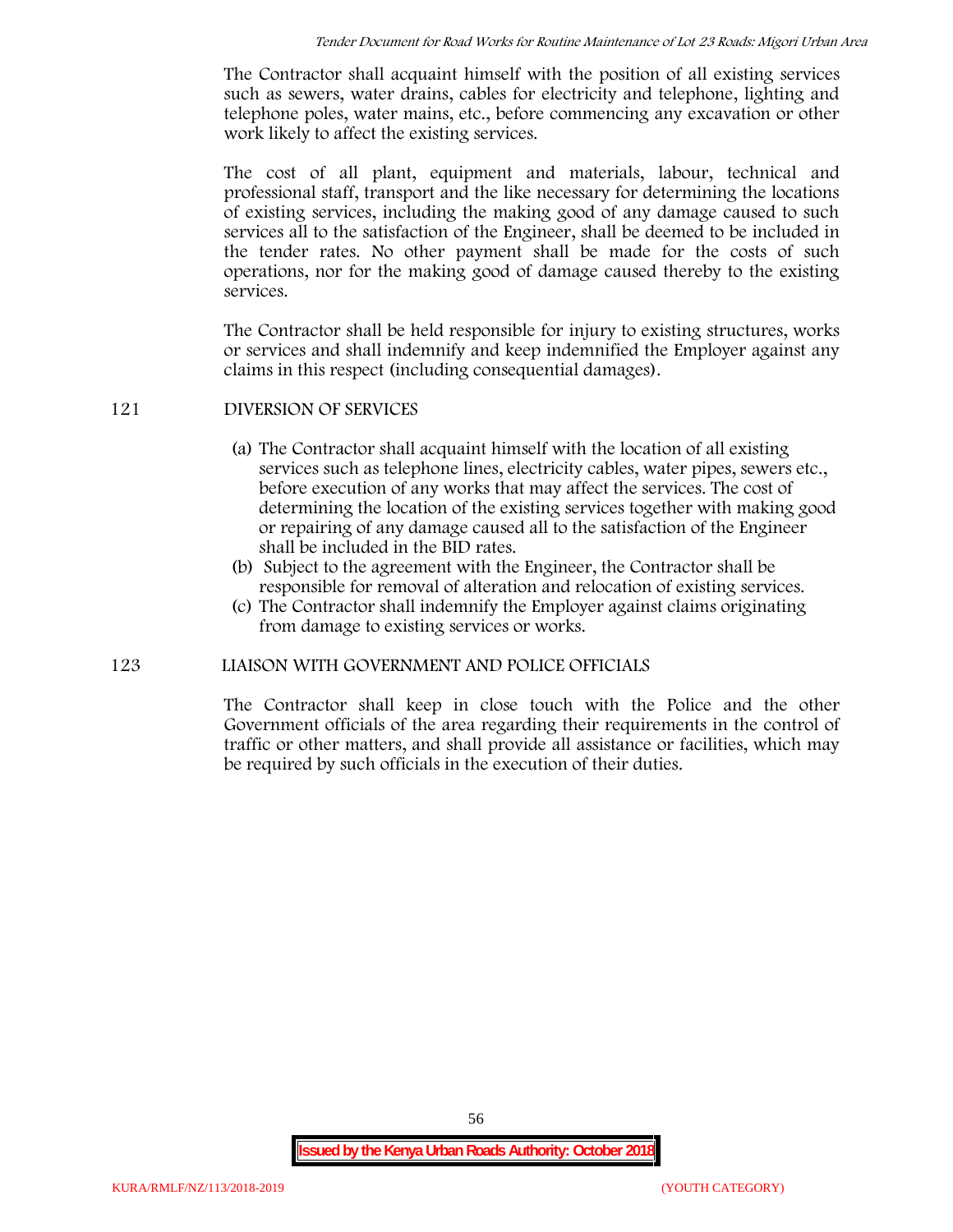#### **124 LAND FOR ALL CAMPS SITES AND FOR THE CONTRACTOR'S OWN PURPOSES, INCLUDING TEMPORARY WORKS.**

Notwithstanding Clause 124 of the Standard Specification all requirements of land for temporary works and construction purposes shall be to the approval of the Engineer but the Contractor will make all necessary arrangements with the property owners concerned and pay all charges arising therefrom. On or before completion of the Contract, the Contractor shall remove all temporary works and shall restore all such land to the condition in which it was immediately prior to the occupation thereof as far as is reasonable and practicable. No separate payment will be made to the Contractor on account of these items and the Contractor must make due allowance for them in his rates.

Notwithstanding Clause 120 of the Standard Specifications, the Contractor shall be required to appoint competent surveyors who will liaise with the Engineer on matters related to the demarcation of the existing road reserve, site measurements, removal and reinstatement of existing services.

### **128 STORAGE OF MATERIALS**

All materials shall be stored on Site in a manner approved by the Engineer and the Contractor shall carefully protect from the weather all work and materials which may be affected thereby.

### **129 TEST CERTIFICATES**

When instructed by the Engineer the Contractor shall submit certificates of test from the suppliers of materials and goods required in connection with the works as the Engineer may require.

Such certificates shall certify that the materials or goods concerned have been tested in accordance with the requirements of the specifications and shall give the results of all the tests carried out. The Contractor shall provide adequate means of identifying the materials and goods delivered to the site with the corresponding certificates.

#### **131 SIGNBOARDS**

The Contractor shall provide and erect two (2) publicity signs on the site as directed. The Engineer shall, as shown in the Drawings, direct the minimum dimensions and thickness of the steel framework and sheet. The framework and sheet shall be prepared and painted black, while the ring at the top of the supporting frames shall be painted white. The wordings and KURA's logo shall be printed on backlit sticker paper resistant to the effects of weather using reflectorised paint or material approved by the Engineer. The sticker shall be placed on both sides of the board. The colours, fonts and heights of the letters shall be as indicated on the typical drawings and as directed by the Engineer.

#### **132 OFFICE FOR THE RESIDENT ENGINEER, SURVEY EQUIPMENT AND FURNITURE**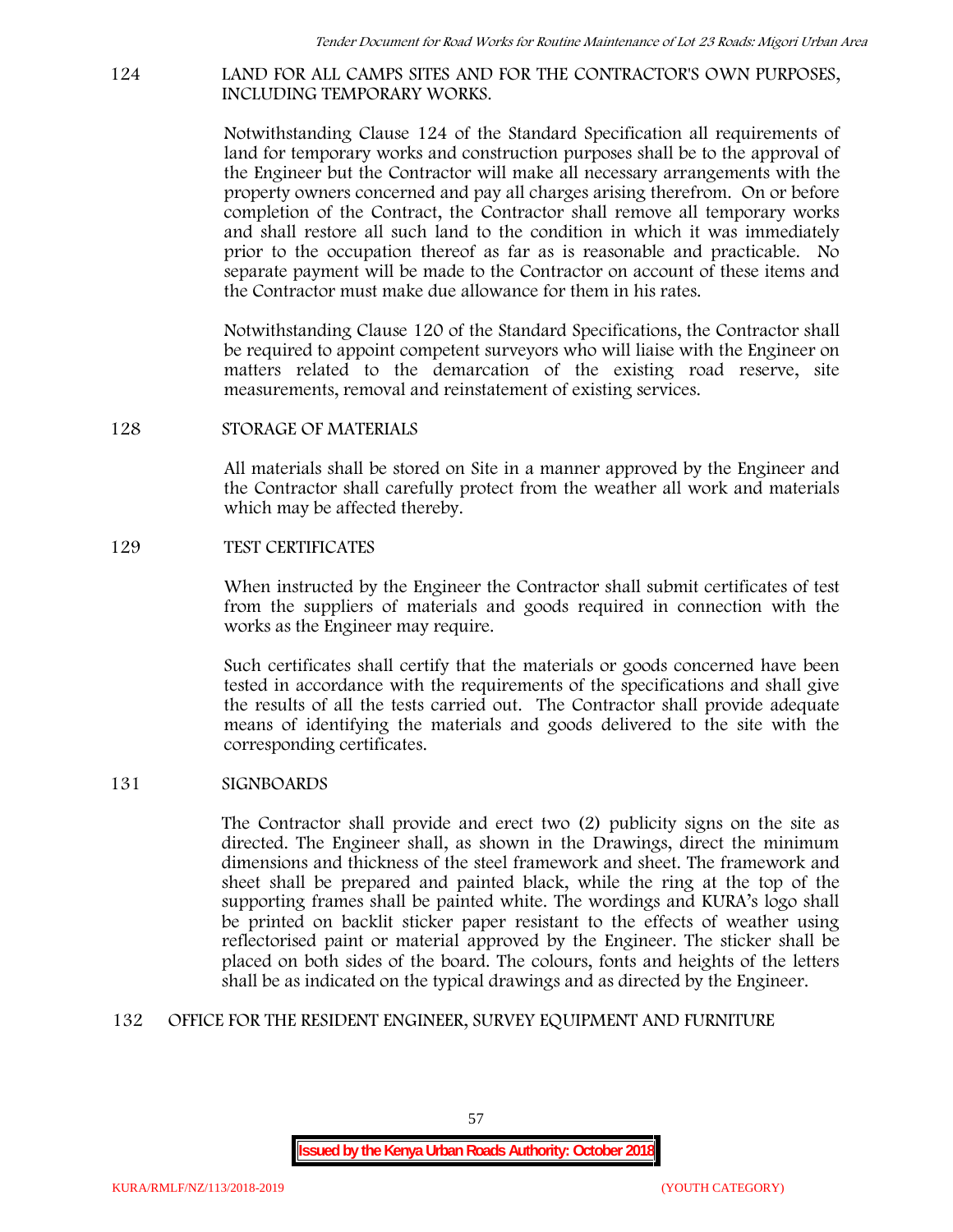# **132.1 ENGINEER'S REPRESENTATIVE OFFICE**

The contractor, when instructed, shall for the duration of the Contract, furnish and equip Resident engineer's office located at the KURA's Regional offices. The room to be occupied by the Engineer's Representative and its front office shall be provided with a floor carpet to be approved by the Engineer. The windows shall be fitted with curtains and blinders.

A telephone shall also be provided for the Resident Engineer's office for his exclusive use. All the charges and fees related to the installation and maintenance of the telephone shall be deemed to have been included in the rates for providing and maintaining the Office. The Contractor will be reimbursed, separately, the cost of operating the telephone under appropriate bill item in the BoQ.

The offices shall be provided with day and night watchmen and security lights, the cost of which shall be deemed to have been included in the rates for the offices.

The Contractor may be instructed by the Engineer under clause 58 of the General Conditions of Contract to make payments of general receipted accounts for such items as stationery, stores, furniture and equipment, claims and allowances for supervision personnel and any miscellaneous claims or the Engineer may direct the Contractor to purchase or pay for the above. The Contractor will, on provision of receipts, be paid under appropriate bill items in the BoQ.

**The survey equipment to be provided would include:**

| 1. Engineer's automatic level Wild NAK 2 or similar                                                      | 2N <sub>O</sub> |
|----------------------------------------------------------------------------------------------------------|-----------------|
| 2. Total station reading 1" with tripod and setting on                                                   |                 |
| pole with datalogger and survey software to match                                                        |                 |
| Total Station Datalogger. Include data transfer program,<br>and plotting modes, setting out calculations |                 |
| and Cogo facilities                                                                                      | 1No             |
| 3. Levelling staff 5m. with levelling bubble Wild GNLE                                                   |                 |
| or similar                                                                                               | 4No             |
| 4. 50m. steel band measuring tape                                                                        | 2N <sub>O</sub> |
| 5. 30 m. linen measuring tape                                                                            | 2No.            |
| 6. 3m. aluminium straight edge                                                                           | 2N <sub>O</sub> |
| 7. 1m. stainless steel straight edge                                                                     | 1No             |
| 8. 100m. steel band tape                                                                                 | 2No.            |
| 9. Draughtsman's stool                                                                                   | 3No.            |
| 10. Complete set of highway curves                                                                       | 1No             |
| 11. Programmable scientific calculators FX 880P or                                                       |                 |
| equivalent                                                                                               | 4No             |
| 12. Survey umbrella                                                                                      | 2No.            |
| 13. Roll of tracing paper                                                                                | 10No            |
| 14. Protractor 360                                                                                       | 2No             |
| 15. Graph paper A3 size                                                                                  | 100No           |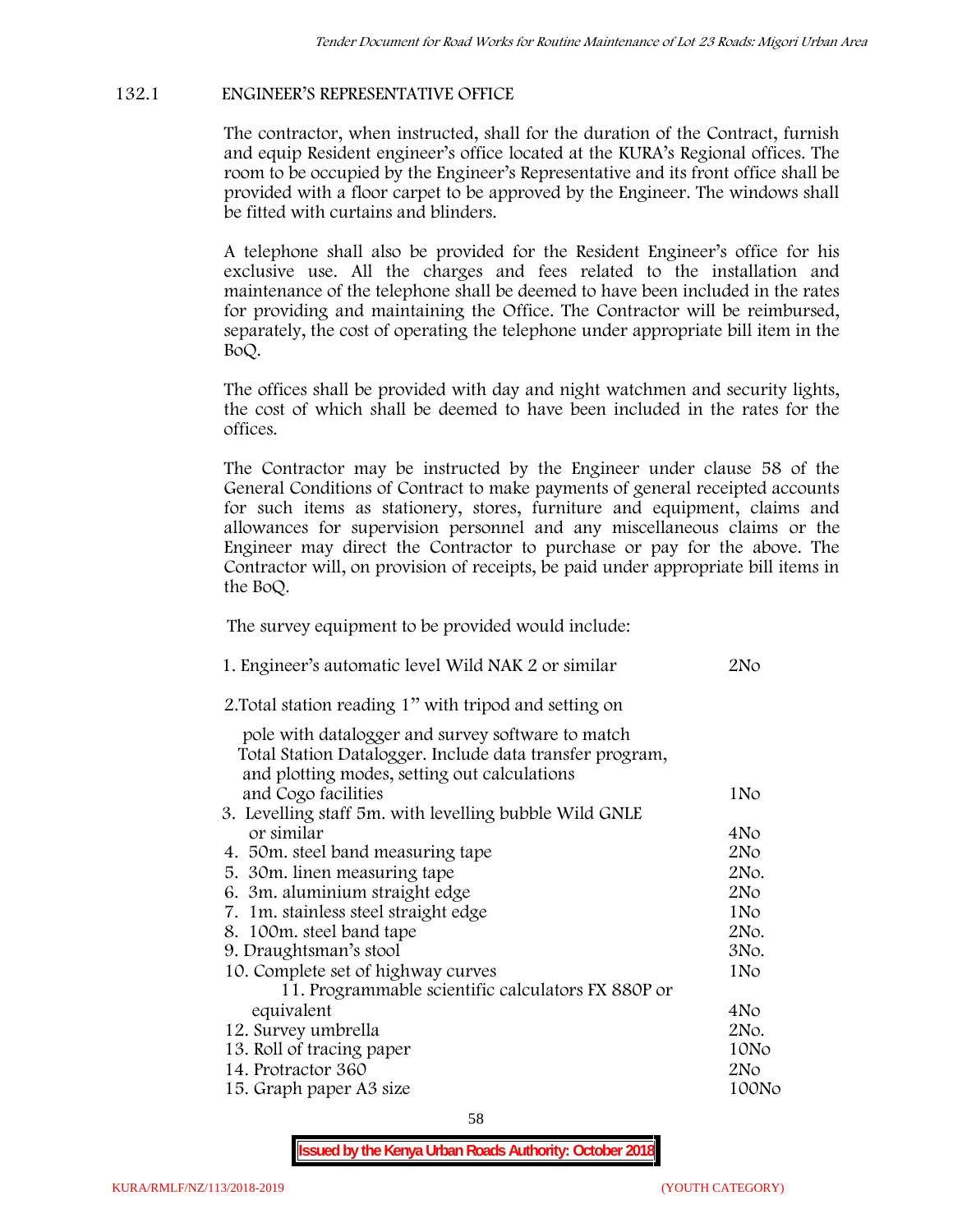| 16. Drawing table    | 2No.            |
|----------------------|-----------------|
| 17. Erasing shield   | 4No.            |
| 18. 3m. ranging rods | 9N <sub>O</sub> |
| 19. Marker pens      | 30No.           |

The contractor may be directed to pay for stationery, equipment or reagents that are foresaid and also pay for servicing and repair of the laboratory equipment being used on the project.

The Contractor shall provide, install and maintain in a good state of repair, such survey and other equipment as listed for the duration of the contract.

Such equipment shall be of approved manufacture, and shall be made available to the Engineer for the Engineer's exclusive use throughout the Contract, not later than three (3) weeks after the Engineer's order to supply. All equipment shall be ready to use and complete to perform the tests. The equipment shall revert to the Employer on completion of the Contract.

Any delays to the Contractor or the Contractor's activities caused by the Engineer being unable to perform survey work, field or laboratory tests due to the contractor's failure to supply and/or maintain the said equipment shall be deemed to have been caused entirely by the Contractors own actions, and any consequences of such delays shall be interpreted as such.

The payment to comply with this requirement is provided in the Bill of Quantities and ownership of all equipment paid for as instructed above shall revert to the Employer after the completion of the Works.

Failure by the Contractor to provide or maintain the equipment shall make him responsible to bear all costs that may be incurred as a result of the Engineer's staff using alternative means of communication, including delays in supervision and approval of Works by the Engineer.

# **132.3 COMMUNICATION FOR THE ENGINEEER**

### **(a) Mobile phones**

The Contractor shall provide, connect and maintain mobile phones for the exclusive use by the Engineer for the duration of the contract. The Contractor shall include for the cost of providing the mobile units complete with charger unit, "hands free" headset for each unit, connection to the network and all service charges applicable all as directed by the Engineer. The Contractor shall provide air-time with each mobile phone which shall be paid for under prime cost sum allowed for in the bills of quantities. The mobile telephones shall be WAP enabled with e-mail capabilities and integrated camera of a minimum of 3.0 mega pixels. Payment for these mobiles and associated costs is included in the Bill of Quantities, and ownership of mobile phones will revert to the Employer after completion of the Works.

### **(b) Internet and e-mail services**

Where directed, the contractor shall provide 24 hours terrestrial or wireless internet connectivity with minimum throughput speed of 128kilobytes per second for the exclusive use by the Engineer, including all accessories and Terminal Equipment and pay for all associated installation, maintenance and usage charges throughout the duration of the contract.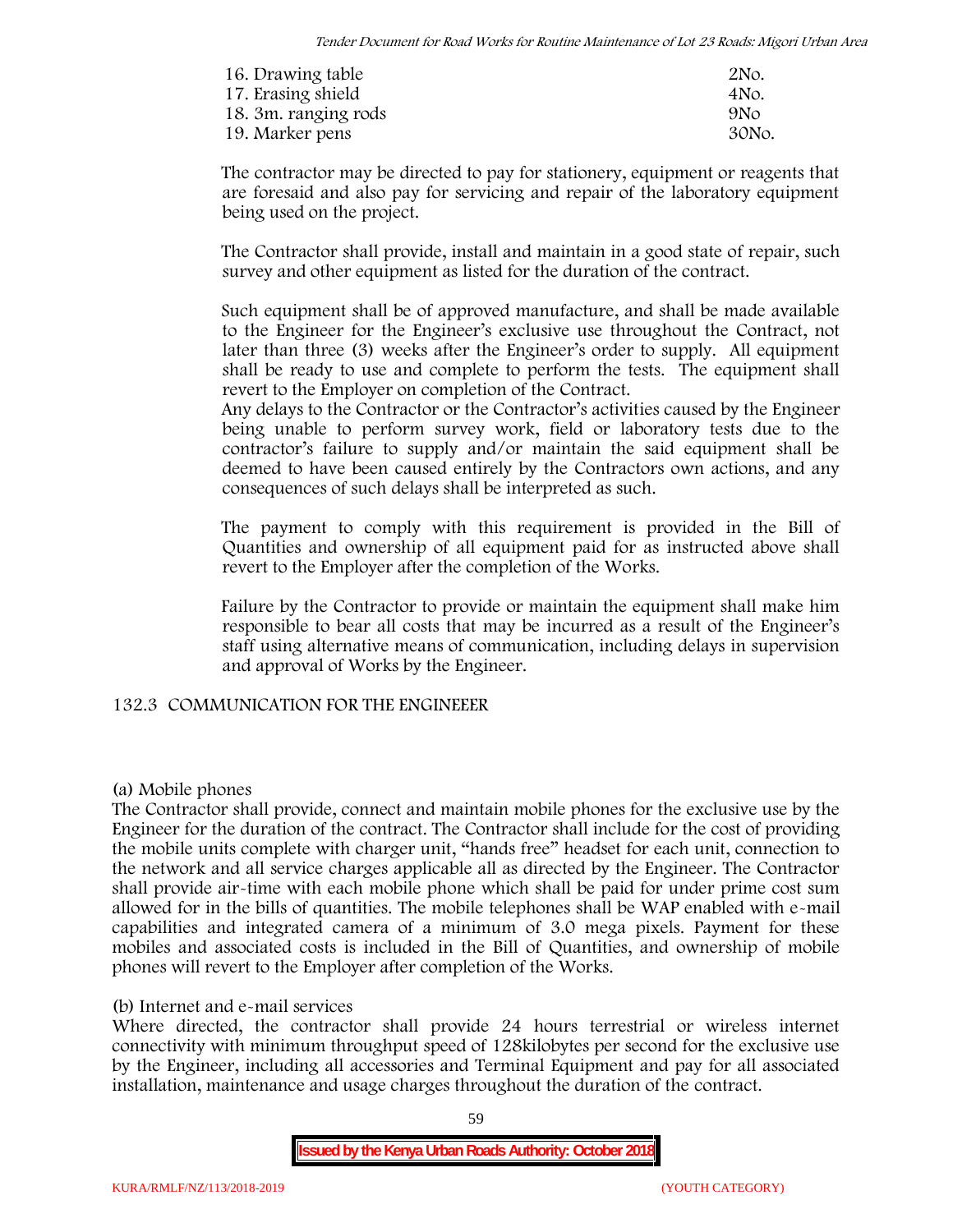The contractor shall allow for the provision and maintenance of internet connectivity and associated costs as per Appendix to item 1.17 of the Bills of Quantities.

# **137 ATTENDANCE UPON THE ENGINEER AND HIS STAFF**

In addition to the staff stated in Clause 135, the following staff will be provided for the supervision of work: 1No. Artisans, 2No. Labourers, 1No. Office assistants, 2No. Lab attendants. Additional attendant staff, as required by the Engineer, shall be paid for under Item 01-80-030 of the Bill of Quantities.

# **138 VEHICLES AND DRIVERS FOR THE ENGINEER AND HIS STAFF AND METHOD OF PAYMENT**

In addition to provisions of the Clause 138 of the Standard Specification, the Contractor shall when instructed, provide and maintain in good working condition for the exclusive use of the Engineer and his staff throughout the Contract, the following types and numbers of brand new vehicles or as specified. The Engineer shall approve the type of vehicles and confirm the number of each type to be provided. The Contractor shall insure the vehicles comprehensively for any licensed drivers and shall provide competent drivers during normal working hours and whenever required by the Engineer. The cost of provision of the vehicle shall be inclusive of the first 4,000 kilometers travelled in any month.

.Should any vehicle supplied not be in roadworthy condition, the Contractor shall provide an acceptable equivalent replacement vehicle until such a time as the original vehicle is repaired to the satisfaction of the Engineer and returned for use.

### **(a) Type 1 Vehicles (Double Cabin 4WD Pick up)**

Type 1 Vehicles should be four Wheel Drive (4WD), with power assisted steering, Double wishbone independent suspension at front axle and rigid axle with leaf springs at rear, diesel propelled engine maximum 2,500 cc. The starting mileage of the vehicles shall not exceed 60,000km odometer reading. The vehicles should be fitted with other accessories below:

- (a) Spare tyre and wheel jack;
- (b) FM radio and CD player;
- (c) Power Windows;
- (d) Full Air-conditioning;
- (e) Immobilizer and antitheft security system;
- (e) Driver and passenger SRS Airbags;
- (f) Canvas cover over the carrying deck at the back.

At the end of the contract, all type 1 vehicles shall revert to the Contractor.

### **(c) Type 2 Vehicles (station wagon/saloon)**

Specifications for Type 2 Vehicles shall be station wagon/saloon vehicles; petrol propelled engine maximum 1,800 cc. The starting mileage of the vehicles shall not exceed 60,000km odometer reading. shall in addition be fitted with a fibre glass body or similar and two columns of sitting benches on the carting deck at the back.

The Contractor shall insure comprehensively the vehicles for any licensed drivers and shall provide competent drivers during normal working hours and whenever required by the Engineer.

At the end of the contract, all type 2 vehicles shall revert to the Contractor.

60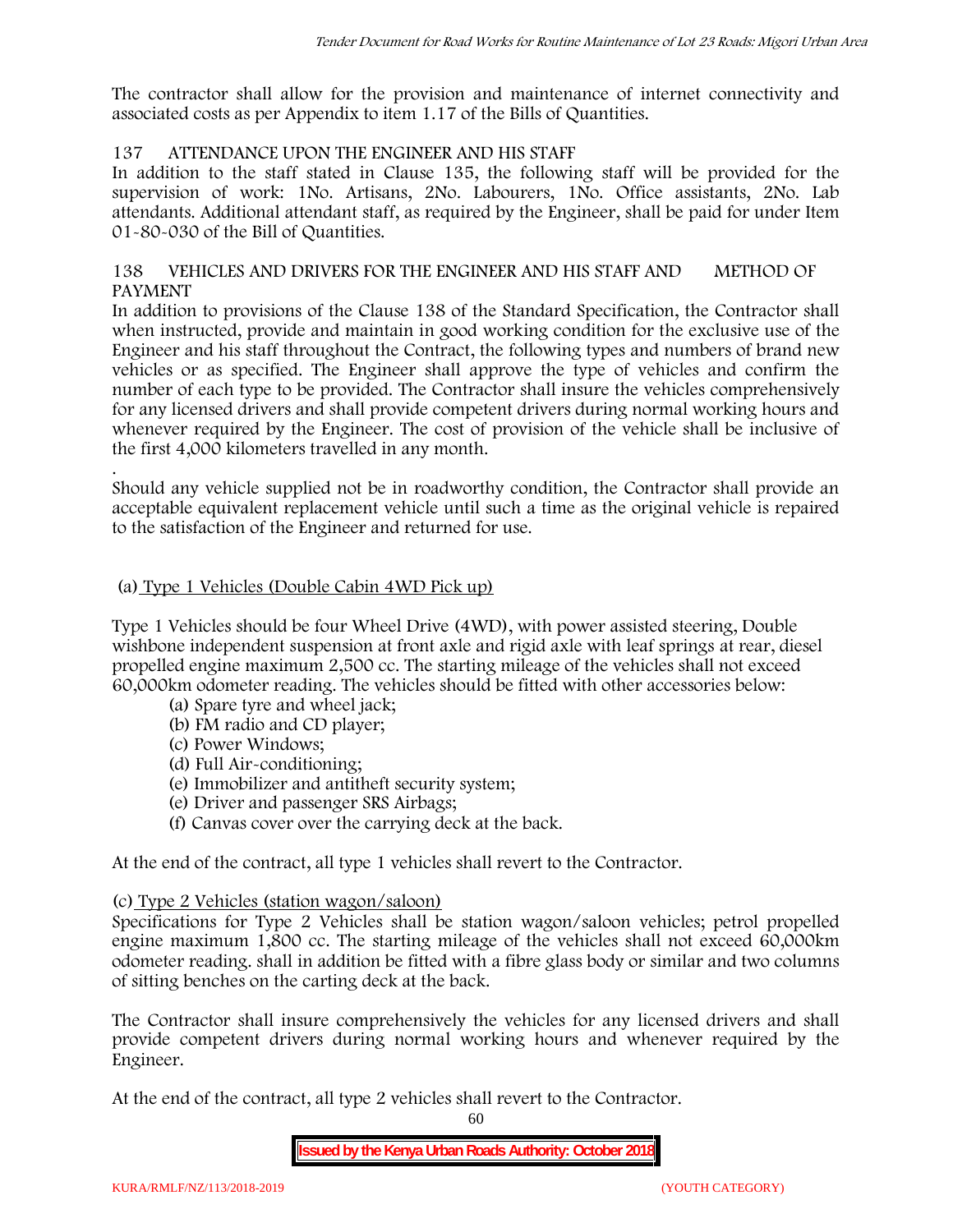Payment of vehicle shall be per vehicle month in item 01-80-017/18 of the BOQ.

# **139 MISCELLANEOUS ACCOUNTS**

The Contractor maybe instructed by the Engineer to make payments of general miscellaneous accounts for such items as stationary, stores and equipment and miscellaneous supervision personnel and claims or the Engineer may direct the Contractor to purchase or pay for the above. The Contractor will be paid on a prime cost basis plus a percentage for overheads and profits under appropriate items in the Bills of Quantities.

# **142 ENVIRONMENTAL PROTECTION**

The Contractor shall comply with the Statutory Regulations in force in Kenya regarding environmental protection and waste disposal, and shall liaise with the National Environmental Management Agency (NEMA).

The Contractor shall ensure so far as is reasonably practicable and to the satisfaction of the Engineer; that the impact of the construction on the environment shall be kept to a minimum and that appropriate measures are taken to mitigate any adverse effects during the construction.

- (a) The Contractor shall exercise care to preserve the natural landscape and shall conduct his construction operations so as to prevent any unnecessary destruction, scarring, or defacing of the natural surroundings in the vicinity of the work. Except where clearing is required for permanent works, all trees, native shrubbery, and vegetation shall be preserved and shall be protected from damage by the Contractor's construction operations and equipment. All unnecessary destruction, scarring, damage or defacing resulting from the Contractor's operations shall be repaired, replanted, reseeded or otherwise corrected as directed by the Engineer, and at the Contractor's expense.
- (b) The Contractor shall ensure that measures are in place to control soil erosion and water pollution, by use of berms, dykes, silt fences, brush barriers, dams, sediment basins, filter mats, netting, gravel, mulches, grasses, slope drains, contour banks, and other erosion control devices and methods. Temporary erosion control provisions shall be coordinated with permanent erosion control features to assure economical, effective and continuous measures throughout the period of the works. The Contractor's attention is drawn to the requirements of Clause 502, in that works need to be progressively finished so that permanent vegetation can establish quickly to mitigate soil erosion and erosion of drains.
- (c) The Contractor shall provide all the labour, equipment, materials, and means required and shall carry out proper and efficient measures wherever and as often as necessary to minimise the dust nuisance.
- (d) The Contractor shall comply with all applicable Kenyan laws, orders and regulations concerning the prevention, control and abatement of excessive noise. Blasting, use of jackhammers, pile driving, rock crushing, or any other activities producing highintensity impact noise may be performed at night only upon approval of the Engineer.
- (e) Immediately after extraction of materials, all borrows pits shall be backfilled to the satisfaction of the Engineer. In particular borrow pits near the project road shall be backfilled in such a way that no water collects in them.

61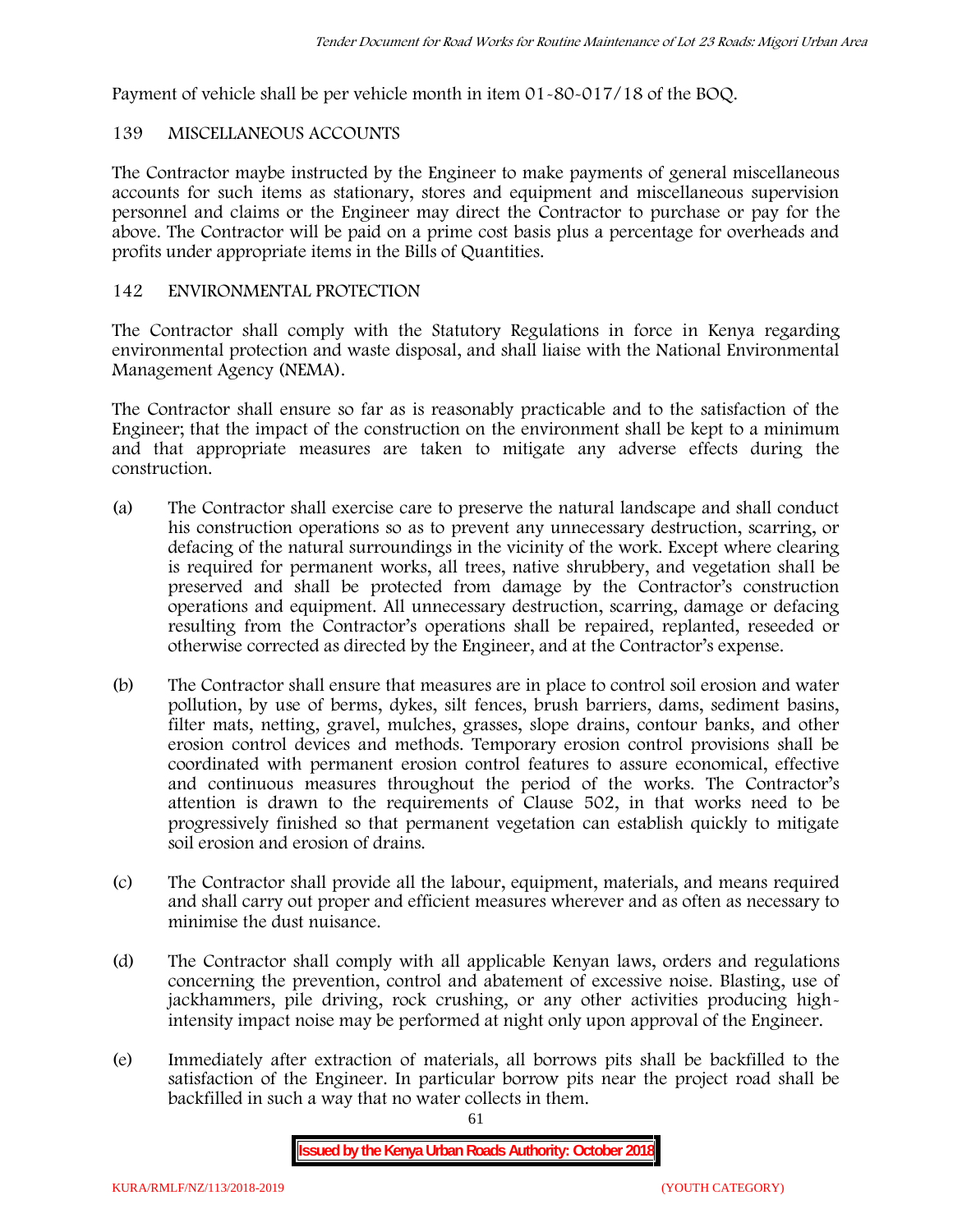- (f) Spilling of bitumen fuels Oils and other pollutants shall be cleared up.
- (g) The Contractor's attention is drawn to the requirements of the Standard Specification in regard to the environment and in particular to the following clauses: Clause 115: Construction Generally

| Clause 110. Construction denerally                                  |  |  |
|---------------------------------------------------------------------|--|--|
| Clause 116: Protection from Water                                   |  |  |
| Clause 136: Removal of Camps                                        |  |  |
| Clause 605: Safety and Public Health Requirements Clause            |  |  |
| Clause 607: Site Clearance and Removal of Topsoil and<br>Overburden |  |  |

(h) No additional payment will be made to the Contractor to cover costs arising from the requirements for this Clause and the Contractor must include these costs in the rates inserted into the Bills of Quantities.

### **143 STAFF TRAINING**

The Contractor shall allow for training of engineers, technicians and other support staff as may be instructed by the Engineer.

The payment of the allowances of such staff shall be made as instructed by the Engineer under the relevant provisions in the Bills of Quantities.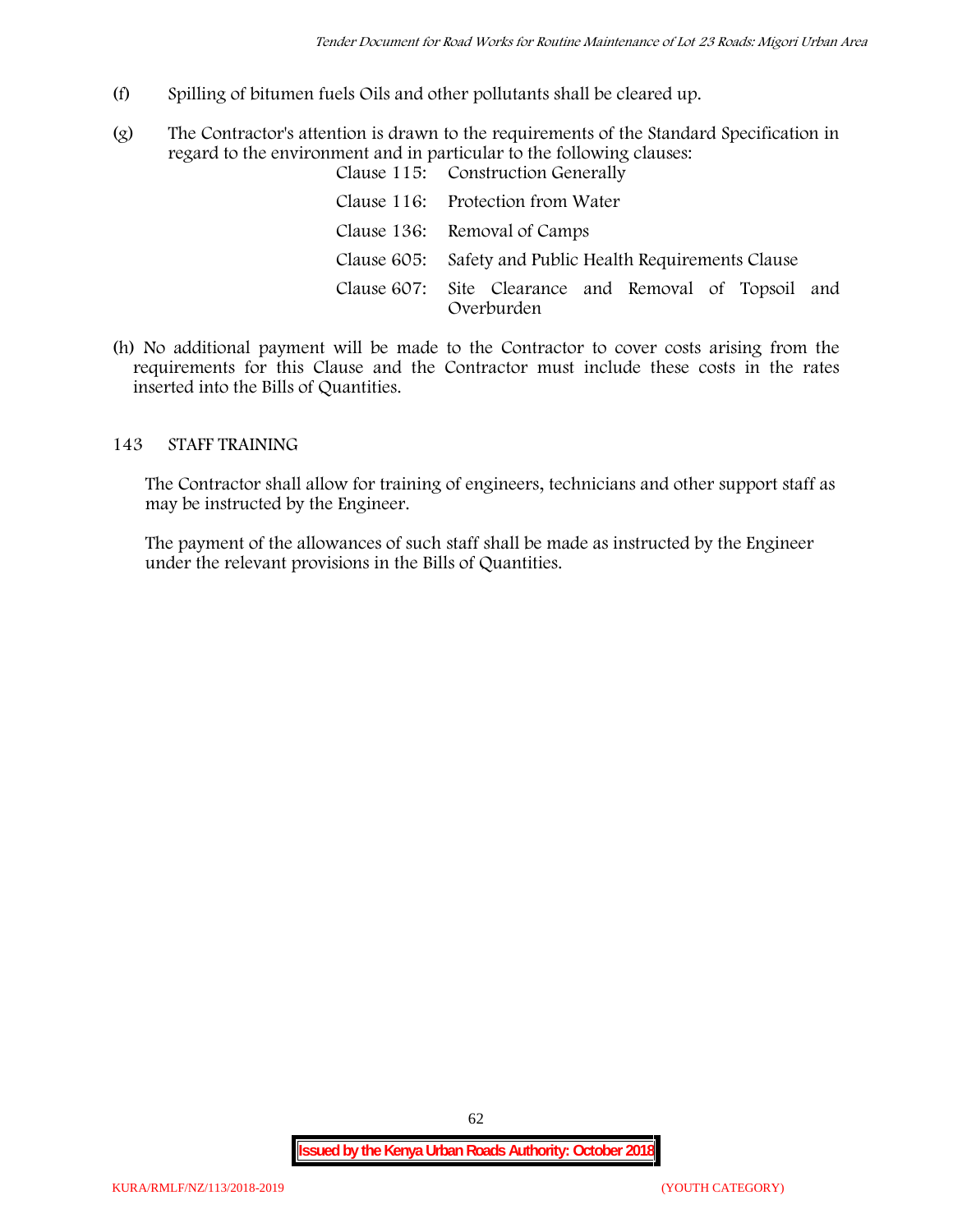### **SECTION 2 - MATERIALS AND TESTING OF MATERIALS**

All materials testing shall be in accordance with Section 2 of the Standard Specifications.

#### **SECTION 3 - SETTING OUT & TOLERANCES**

### **301 SETTING OUT**

a) In addition to the provisions of clause 3.01(a) if the traverse points to be used for the setting out are close to the existing carriageway and interfere with construction works then the Contractor will have to relocate them to a location where they will not be disturbed. The co ordinates and heights of all traverse points so located shall be listed and provided to the Engineer for checking and/or approval. Contractor shall also monument the new centreline every 200m along straight and all salient points along curves by a pin in the concrete beacon before commencement of any works.

The road reserve boundary posts shall have 12mm diameter steel pins embedded in concrete, 200mm long with 25mm exposed to the air, sticking out form its top surface. This pin shall be co-ordinated and heighted and result of the same shall be provided to the Engineer for approval. Cost of these works shall be included in the rates as no separate item has been provided.

Commencement of the works shall not be permitted until this basic survey data has been provided and approved by the Engineer for at least 2 Kms of the road.

b) Detailed Setting Out

Reference pegs shall be 50mm by 50mm in section 600mm long driven 400mm firmly into ground and painted white above the ground. The offset from centre line shall be indicated by small nail 20mm to 25mm long with its head driven flush with the top of the peg.

Chainages, offset and reference elevation shall be clearly indicated to the sides of the peg to the satisfaction of the Engineer.

After cutting of benches and prior to commencement of earthworks or subgrade works, Contractor shall take cross-sections again and submit the copy of the same to Engineer for agreement. These cross-sections shall then be used as basis of measurement for all subsequent layers, unless otherwise stated.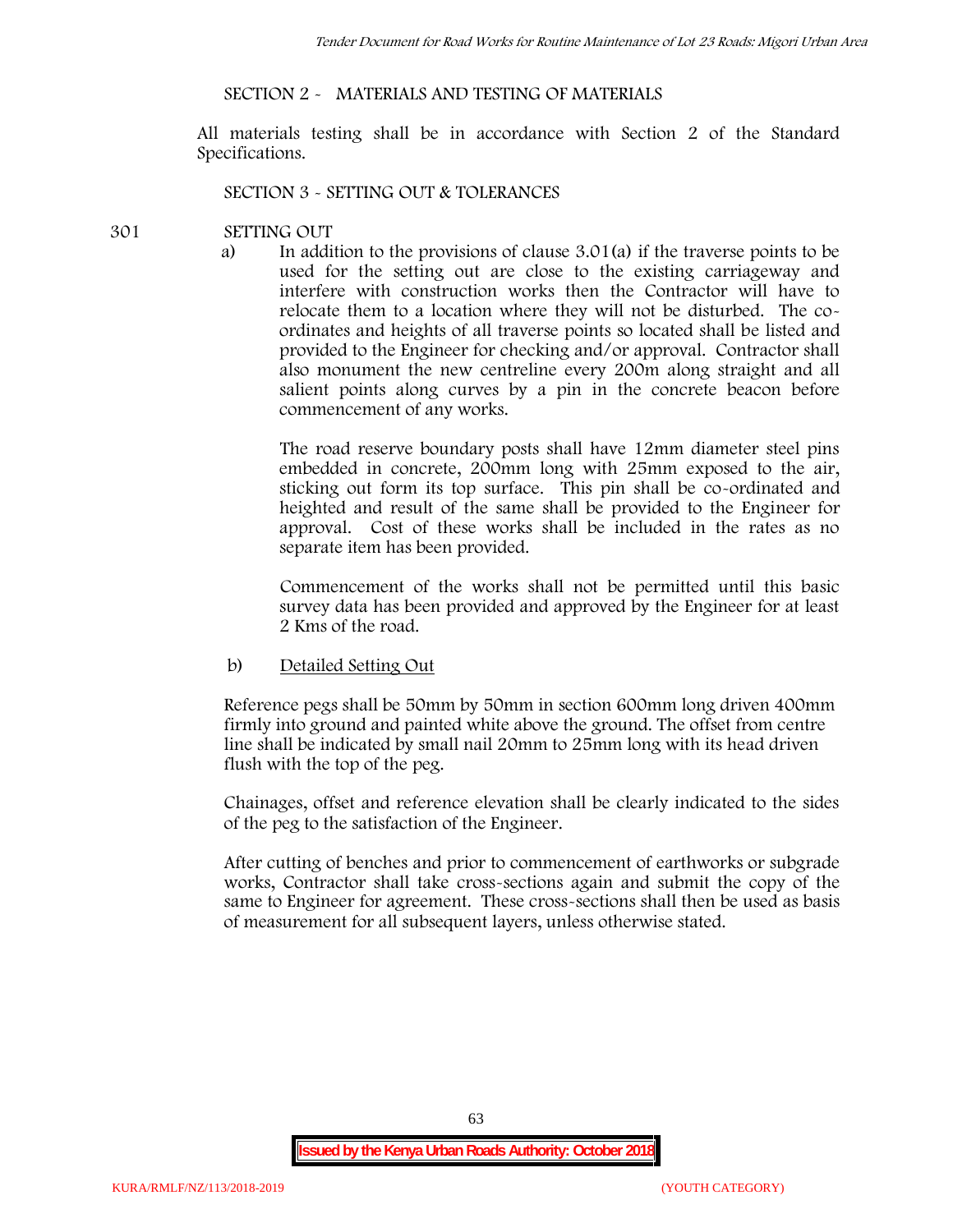**SECTION 4- SITE CLEARANCE AND TOP SOIL STRIPPING**

# **401 SITE CLEARANCE**

Site Clearance shall be carried out as directed by the Engineer.

**402 REMOVAL OF TOPSOIL**

Topsoil shall include up to 200mm depth of any unsuitable material encountered in existing or newly constructed drains, drainage channels, and accesses.

**403 REMOVAL OF STRUCTURES, FENCES AND OBSTRUCTIONS**

When instructed by the Engineer, the Contractor shall demolish or remove any structure and payment for this shall be made on day works basis.

**SECTION 5 - EARTHWORKS**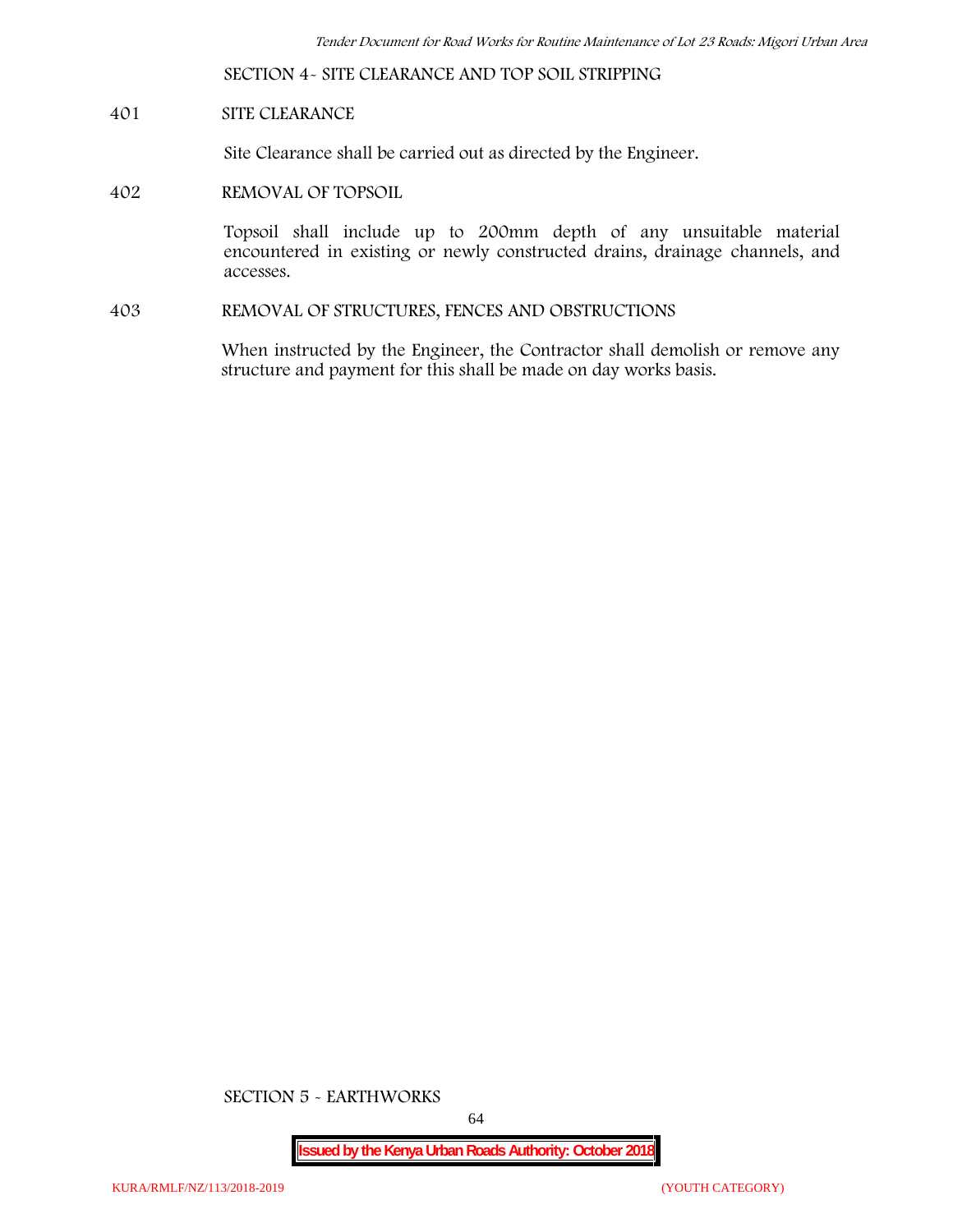# **504 PREPARATION PRIOR TO FORMING EMBANKMENT**

Where benching is required for existing pavement to accommodate earthworks subgrade or subbase for widening the road, the rate for compaction of existing ground shall be deemed to cover this activity.

Excavation in the pavement of the existing road shall be kept dry. In the event of water penetrating the underlying layer, construction of the subsequent layers shall be postponed until the underlying layers are dry enough to accommodate the construction plant without deforming or otherwise showing distress.

Step construction shall be carried out per layer at the joint where excavating both vertically and perpendicular to the direction of the travel. The step shall be 500mm perpendicular to the direction of the travel and 150mm vertical unless otherwise instructed by the Engineer.

Special care shall be taken when compacting the new material at the joint ensuring that specified density is achieved.

### **505 CONSTRUCTION OF EMBANKMENTS**

Only material approved by the Engineer shall be used for fill in embankments. Material with high swelling characteristics or high organic matter content and any other undesirable material shall not be used, unless specifically directed by the Engineer. Unsuitable material shall include:

- (i) All material containing more than 5% by weight or organic matter (such as topsoil, material from swamps, mud, logs, stumps and other perishable material)
- (ii) All material with a swell of more than 3% (such as black cotton soil)
- (iii) All clay of plasticity index exceeding 50.
- (iv) All material having moisture content greater than 105% of optimum moisture content (Standard Compaction)

Subgrade: Shall mean upper 300mm of earthworks either insitu or in fill and subgrade shall be provided for as part of earthworks operation and payment shall be made as "fill". The material for subgrade shall have a CBR of not less than 8% measured after a 4 day soak in a laboratory mix compacted to a dry density of 100% MDD (AASHTO T99) and a swell of less than 1%.

Subgrade repair: Where directed by the Engineer, any localized failure in the subgrade shall be repaired by filling in selected soft, hard or natural of minimum CBR 30% and compacted in accordance with clauses in the specifications applying to normal subgrade.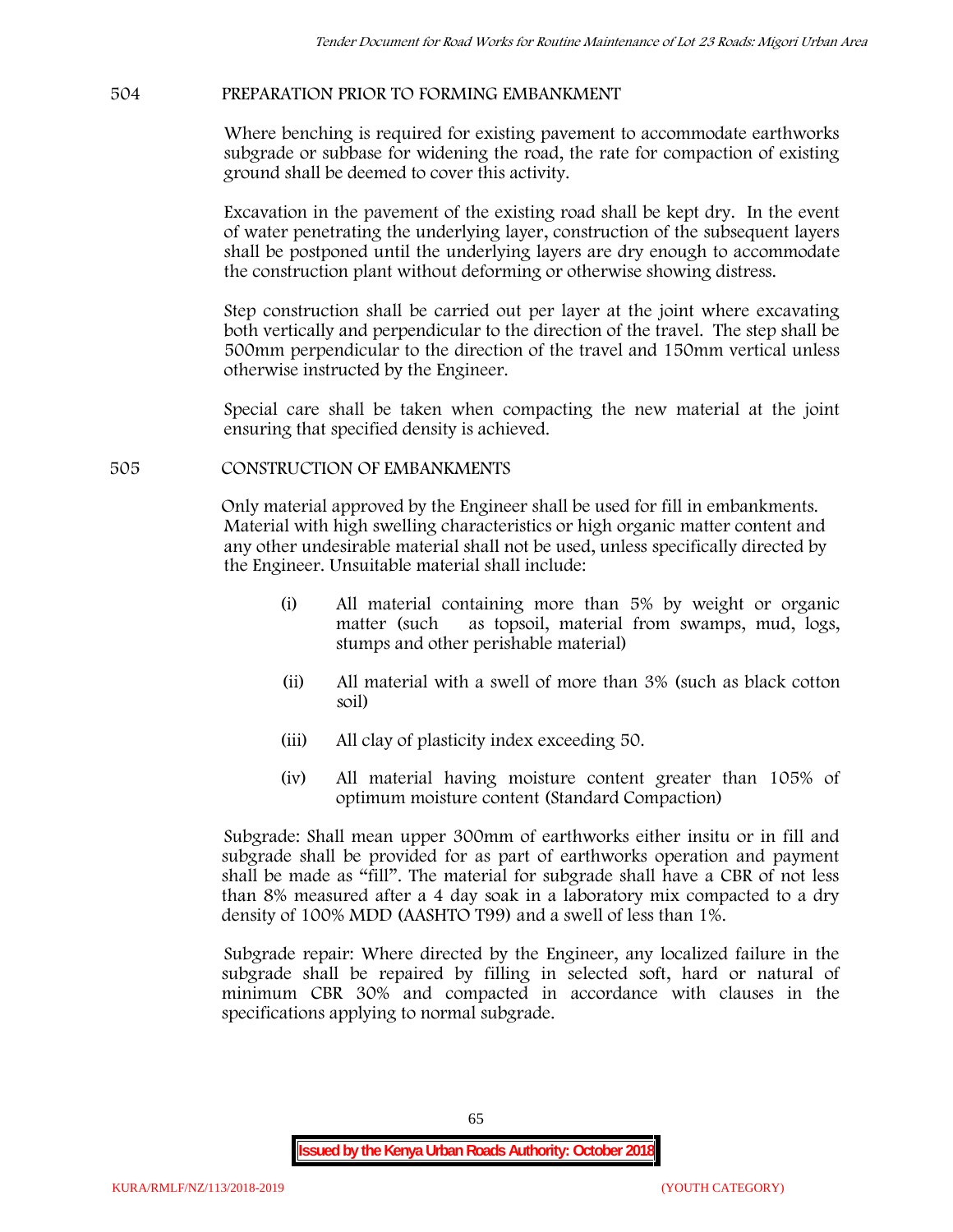Embankment repair: Where directed by the Engineer, any localized filling in soft, hard or natural; selected material requirements shall be executed in accordance with Clause 505.

#### **508 COMPACTION OF EARTHWORKS**

At pipe culverts, all fill above ground level around the culverts shall be compacted to density of 100% MDD (AASHTO T.99) up to the level of the top of the pipes or top of the surround(s), if any and for a width equal to the internal diameter of the pipe on either side of the pipe(s) or surround(s) as applicable.

At locations adjacent to structures, all fill above ground level upto the underside of the subgrade shall be compacted to density of 105% MDD (AASHTO T.99). In case of fill around box culverts this should be carried out for the full width of the fill and for a length bounded by the vertical plane passing through the ends of the wingwalls.

Notwithstanding the provision of clause 503 of the standard Specification, Compaction of subgrade material (i.e. material immediately below formation) in cut areas shall not be carried out by the contractor in areas where the formation is formed in hard material, unless specific instructions to the contrary are issued by the Engineer.

Where improved sub-grade material shall be required, this shall be compacted and finished to the same standards and tolerances as those required for normal subgrade and clauses in the specifications applying to normal subgrade shall also apply.

#### **511 BORROW PITS**

The first part of the Standard Specification is amended as follows:-

Fill material which is required in addition to that provided by excavation shall be obtained from borrow pits to be located and provided by the Contractor but to the approval of the Engineer contrary to what has been stated.

#### **517 MEASUREMENT AND PAYMENT**

Notwithstanding the provisions of clause 517 of the standard specifications, the rate for compaction of fill in soft material shall allow for the requirements of clause 508 of the special specification and no extra payment shall be made for compaction around pipe culverts (100% MDD AASHTO T.99).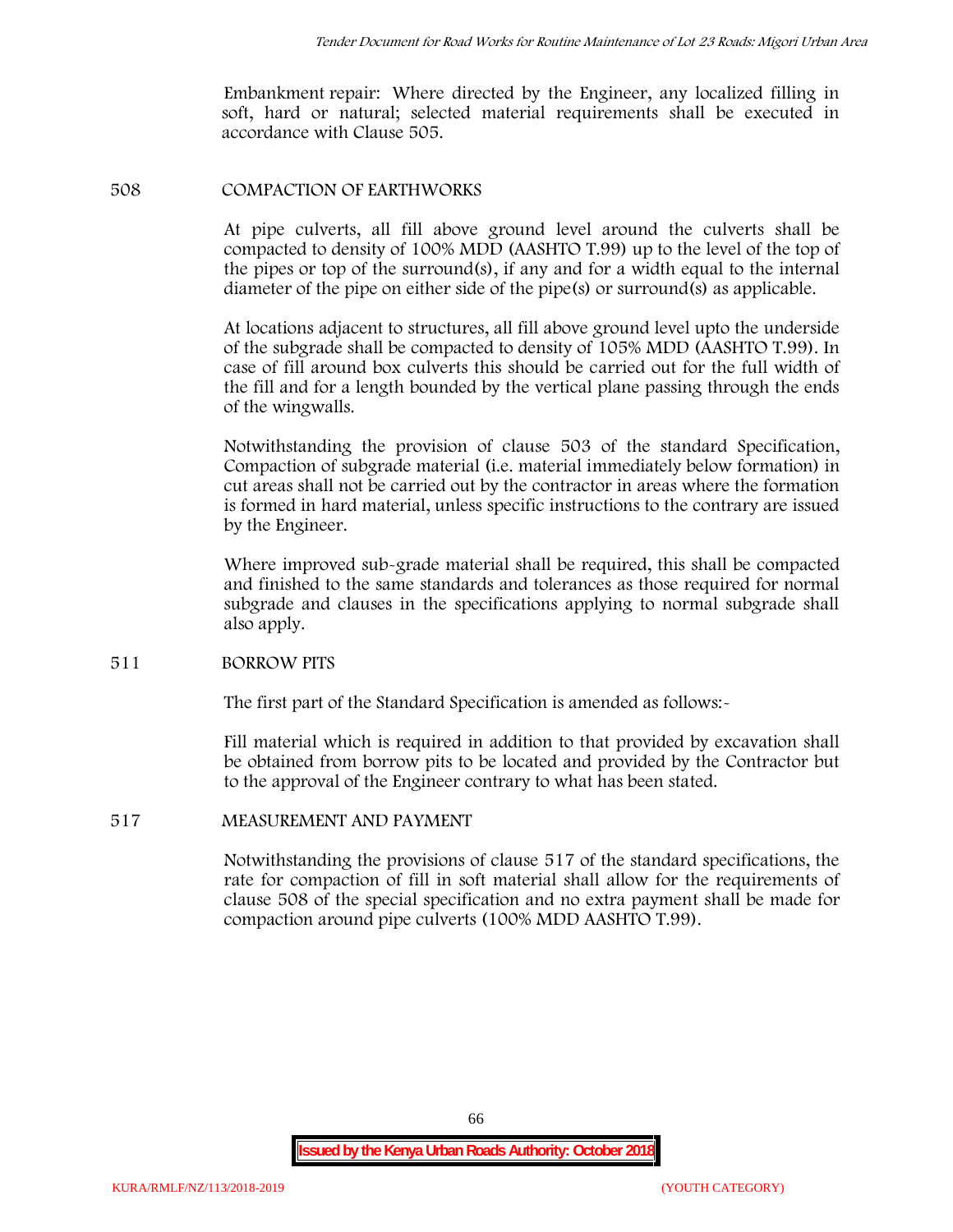**SECTION 6 - QUARRIES, BORROW PITS, STOCKPILES AND SPOIL AREAS**

#### **601 GENERAL**

Notwithstanding any indications to the contrary in the Standard specification the Engineer will not make available to the Contractor any land for quarries, borrow pits, stockpiles and spoil areas, except for those areas in road reserves specifically approved by him.

The contractor will be entirely responsible for locating suitable sources of materials complying with the Standard and Special Specifications, and for the procurement, Wining, haulage to site of these materials and all costs involved therein. Similarly the contractor will be responsible for the provision and costs involved in providing suitable areas for stockpiling materials and spoil dumps. Should there be suitable sites for spoil dumps or stockpiles within the road reserve forming the site of the works the Contractor may utilise these subject to the approval of the Engineer.

No additional payment will be made to the Contractor to cover costs arising from the requirements for this Clause and the Contractor must include these costs in the rates inserted into the Bills of Quantities.

### **602 MATERIAL SITES**

The information on possible material sites is given for the general guidance of bidders. Bidders are however advised to conduct their own investigation as the information contained therein is neither guaranteed nor warranted

#### **603 PROVISION OF LAND**

Notwithstanding any indications to the contrary in the Standard specification the Engineer will not make available to the Contractor any land for quarries, borrow pits, stockpiles and spoil areas, except for those areas in road reserves specifically approved by him.

The contractor will be entirely responsible for locating suitable sources of materials complying with the Standard and Special Specifications, and for the procurement, Wining, haulage to site of these materials and all costs involved therein. Similarly the contractor will be responsible for the provision and costs involved in providing suitable areas for stockpiling materials and spoil dumps. Should there be suitable sites for spoil dumps or stockpiles within the road reserve forming the site of the works the Contractor may utilise these subject to the approval of the Engineer.

No additional payment will be made to the Contractor to cover costs arising from the requirements for this Clause and the Contractor must include these costs in the rates inserted into the Bills of Quantities.

#### **605 SAFETY AND PUBLIC HEALTH REQUIREMENTS**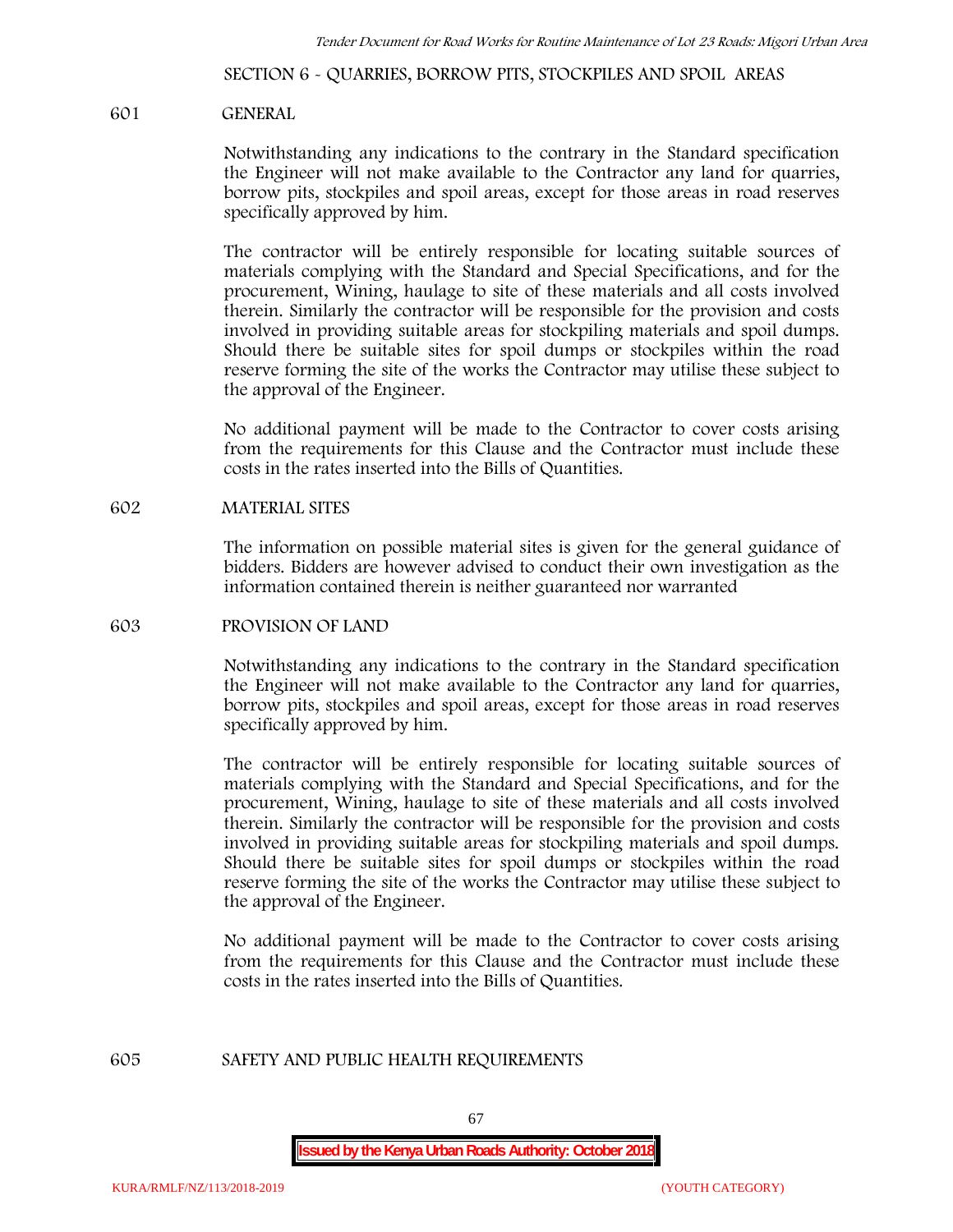In addition to clause 605, the contractor shall allow for professionals to conduct lectures to the workers regarding the spread of HIV/Aids.

**SECTION 7 - EXCAVATION AND FILLING FOR STRUCTURES**

#### **703 EXCAVATION OF FOUNDATIONS FOR STRUCTURES**

Unless otherwise instructed by the Engineer, all excavated surfaces in material other than hard material, on which foundations for structures shall be placed, shall be compacted to 100% MDD (AASHTO T.99) immediately before structures are constructed.

Paragraph 4, last line: - Replace "95%" with "100%".

#### **707 BACKFILLING FOR STRUCTURES**

Unless otherwise instructed by the Engineer, all backfilling material shall be compacted to a minimum of 100% MDD (AASHTO T.99).

### **709 EXCAVATIONS FOR RIVER TRAINING AND NEW WATER COURSES**

Payments for river training and establishment of new watercourses shall only be made where such work constitute permanent works. Works done for road deviation or other temporary works shall not qualify for payment.

#### **710 STONE PITCHING**

Stone pitching to drains, inlets and outlets of culverts to embankments and around structure shall consist of sound unweathered rock approved by the Engineer.

The stone as dressed shall be roughly cubical in shape with minimum dimensions of 150 x 150mm for normal thickness of stone pitching.

The surface to receive the pitching shall be compacted and trimmed to slope and the stone laid, interlocked and rammed into the material to give an even finished surface.

In areas where stone pitching has been damaged, the Contractor shall identify such areas and notify the Engineer for his agreement of the extent of the Works required and his approval and instructions to proceed with the Works. Stone Pitching Repair and Reconstruction shall be carried out in accordance with Clause 710 of the Standard Specifications.

The Works shall involve removal of the damaged stone pitching and reconstruction of the said areas in accordance with Clause 710 of the Standard Specifications by use of the sound salvaged material together with any necessary additional material where all such materials shall comply with Section 7 of the Standard Specifications.

Contrary to clause 713 of the standard specifications, the rates inserted for stone pitching shall allow for grouting.

68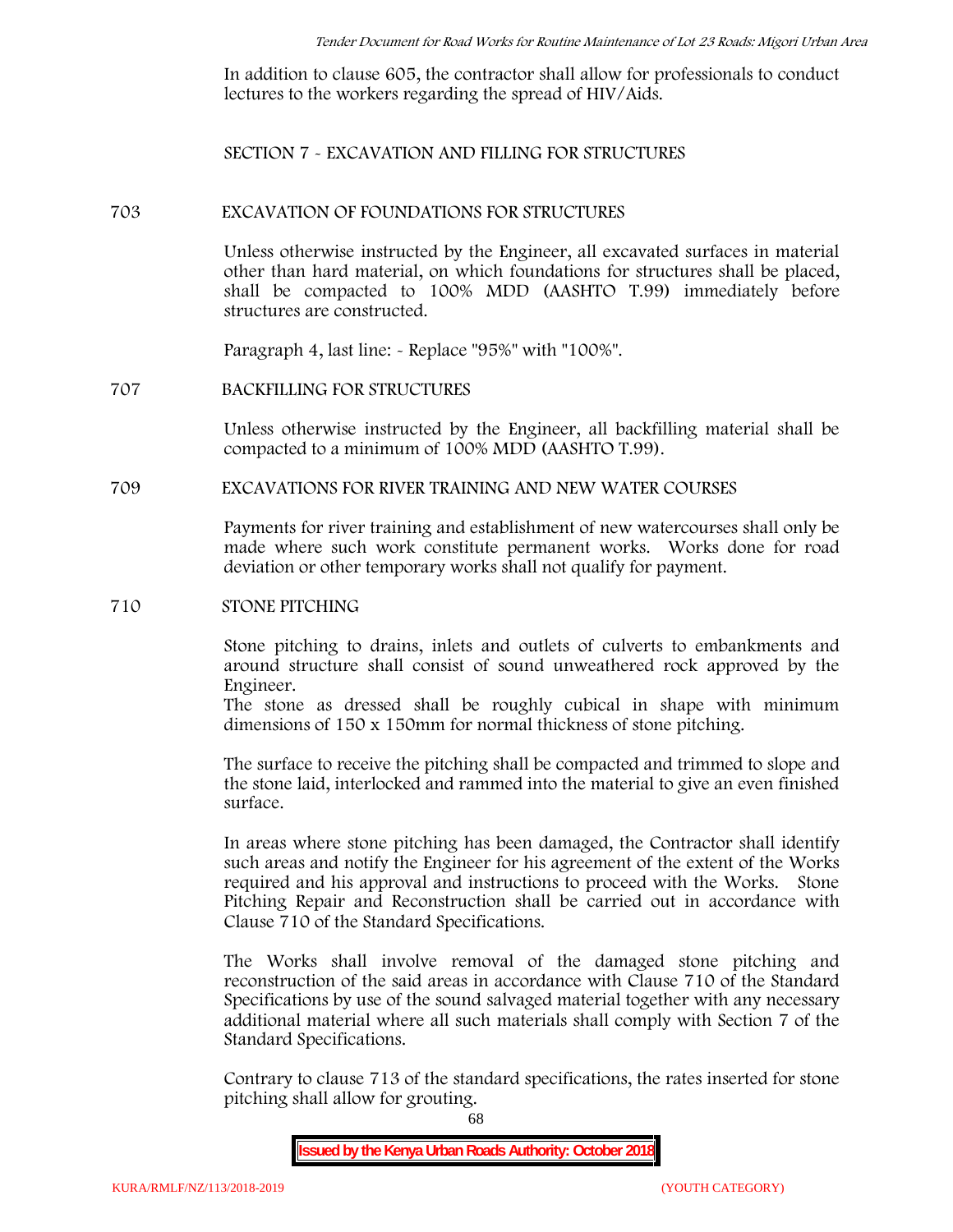# **711 GABIONS**

Where instructed by the Engineer the Contractor will install gabions as protection works to washout areas or bridge Piers and or Abutments. Gabions shall be constructed in accordance with Clause 711 of the Standard Specification.

I n cases where existing gabions have been damaged, the Contractor shall identify them and notify the Engineer for his agreement of the extent of the Work required and his approval and instructions to proceed with the Works.

The Works shall involve removal of the damaged gabions / rocks, excavation to the correct levels and grades as directed by the Engineer, and in accordance with Clause 711 of the Standard Specifications and reconstruction with new gabions and other necessary materials as necessary. The damaged gabions shall be recovered and transported to the nearest KURA'S Yard or M.O. R &P.W Department depot.

### **712 RIP-RAP PROTECTION WORK**

Quarry waste or similar approved material shall be used to backfill scoured and eroded side, outfall and cut-off drain. The material shall be compacted to form a flat or curved surface preparatory to stone [pitching of drainage channels, existing and new scour checks as directed by the Engineer.

The surface to receive the pitching shall be compacted and trimmed to slope and the stone hand laid, interlocked and rammed into the material to give an even finished surface. The interstices of the Pitching shall be rammed with insitu material. The insitu material immediately behind the pitching shall be compacted to minimum density of 100% MDD compaction (AASHTO T.99)

### **714 BACKFILL BELOW STRUCTRURES**

Where instructed this shall be carried out in compliance with the requirements of Clause 507 and 804 of the Standard Specification.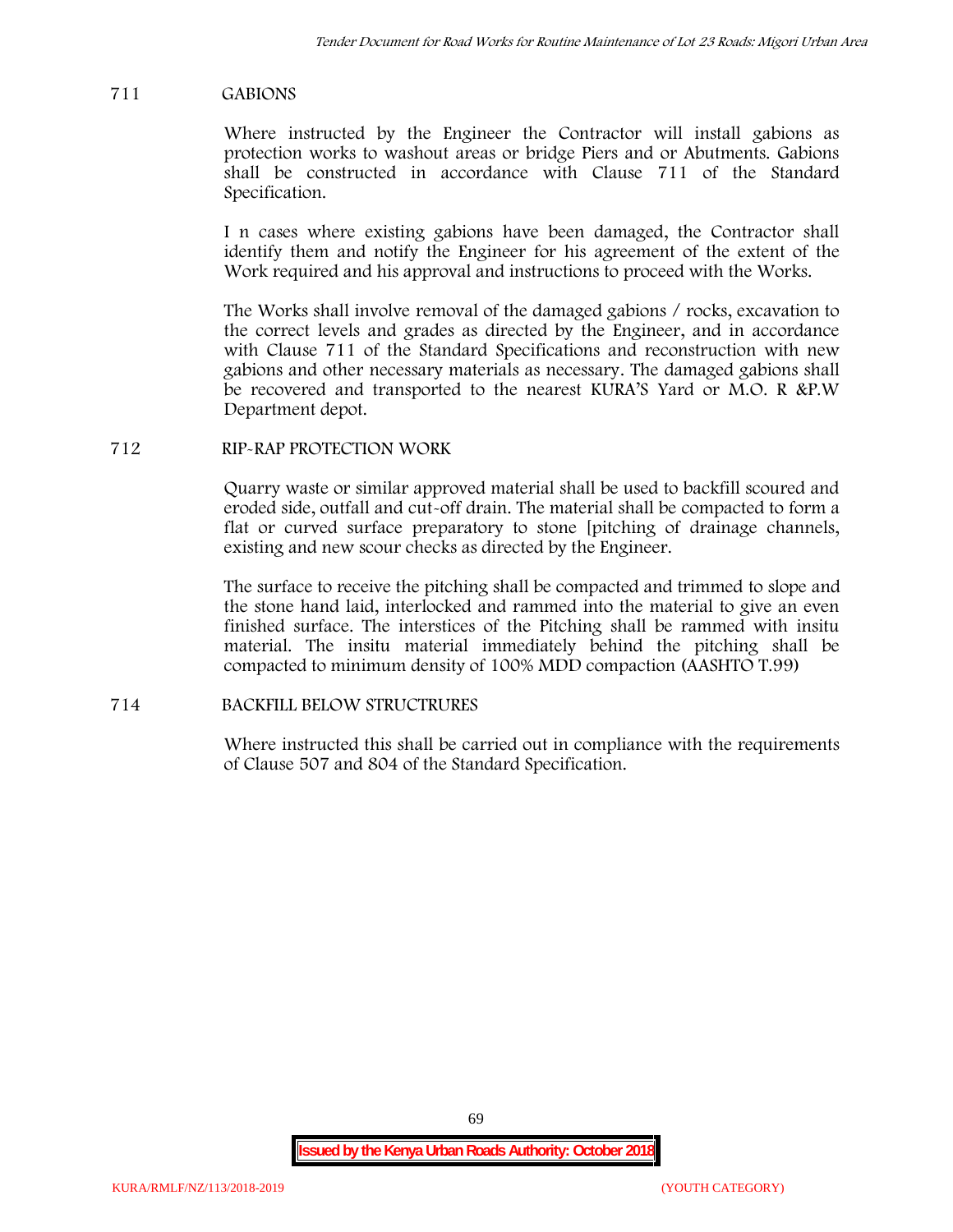**SECTION 8 - CULVERTS AND DRAINAGE WORKS**

### **801 SCOPE OF SECTION**

The operations specified in this section apply to the installation of drainage works and reinstatement and improvement of the same.

In addition, this Section covers: -

- Extending of existing 450mm, 600mm and 900mm diameter pipes to be compatible with the increased road width or access.
- Desilting and cleaning of existing pipes and outfall drains to make them free flowing.

**804 EXCAVATION FOR CULVERTS AND DRAINAGE WORKS**

In the Standard Specifications, make the following amendments: -

culverts as shall be directed by the Engineer.

- (a) In paragraph 6, line 3, and in paragraph 7, line 5 and in paragraph 11, line 6, delete "95%" and insert "100%".
- (b) Removal of Existing Pipe Culverts

Where instructed by the Engineer, the Contractor shall excavate and remove all existing blocked or collapsed culvert pipes of 450mm, 600mm and 900mm diameter including concrete surround, bedding, inlet and outlet structure.

The void left after removal of culvert pipes shall be widened as necessary to accommodate new concrete bedding, pipe and haunching. The payment of this work shall be per linear metre of pipes removed, and the volume in m<sup>3</sup> of inlet/outlet structure removed. The void left by removal of these pipes shall be carefully preserved in order to accommodate replacement of 450mm, 600mm or 900mm diameter pipe

- (c) Removal of Other Existing Drainage Structures When instructed by the Engineer, the Contractor shall demolish or remove any other structure and payment for this shall be made on day work basis.
- (d) Excavation for Culverts and Drainage Works The Contractor shall carry out all excavations for new culverts and drainage works to the lines, levels, inclinations, and dimensions shown on the drawings or as instructed by the Engineer.

#### **805 EXCAVATION IN HARD MATERIAL**

In the Standard Specifications, Sub-clauses 805(a) and 805 (b) delete "95%" and insert "100%".

In sub-clause 809(a), paragraph 1, line 1, substitute "95%" with "100%".

70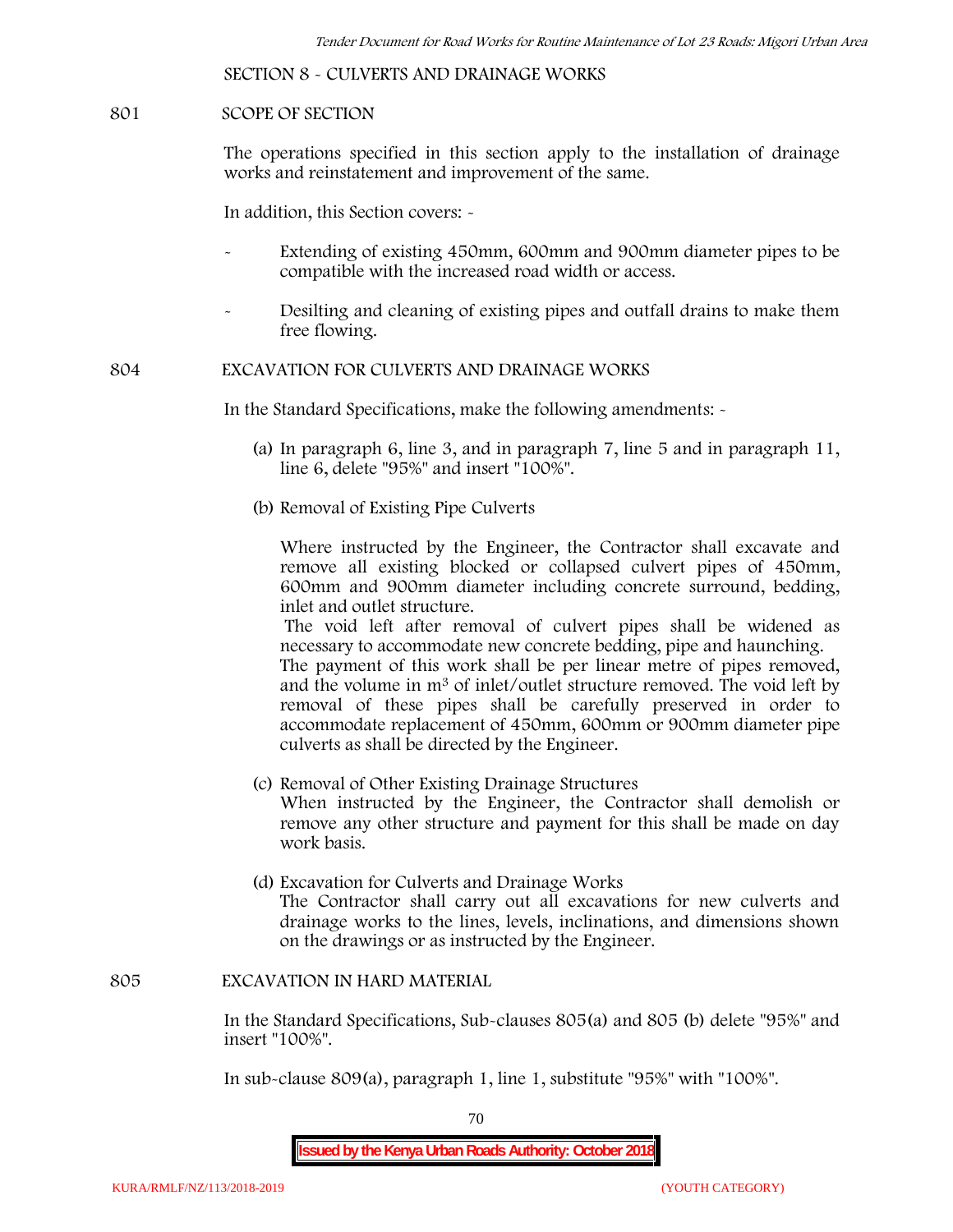In sub-clause 809(c), paragraph 2, line 4, between the words "compacted" and "and shaped" insert the words "to 100% MDD (AASHTO T.99)".

Hard material is material that can be excavated only after blasting with explosives or barring and wedging or the use of a mechanical breaker fitted with a rock point in good condition and operated correctly. Boulders of more than 0.2m<sup>3</sup> occurring in soft material shall be classified as hard material.

#### **809 BEDDING AND LAYING OF PIPE CULVERTS**

Concrete pipes shall be laid on a 150mm thick concrete bed of class 15/20 and the pipes shall be bedded on a 1:3 cement: sand mortar at least 50mm thick, 150mm wide and extending the full length of the barrel.

The rates inserted shall allow for compaction of the bottom of excavation to 100% MDD (AASHTO T.99).

### **810 JOINTING CONCRETE PIPES**

The concrete pipes for the culverts shall have ogee joints and will be jointed by 1:2 cement: sand mortar and provided with fillets on the outside as described in clause 810 of the Standard Specification.

### **812 BACKFILLING OVER PIPE CULVERTS**

In the Standard Specifications, clause 812

a) Wherever the expression "dry density of 95% MDD (AASHTO T. 99)" occurs delete and replace with "dry density of 100% MDD (AASHTO T.99)".

The rates entered for laying of pipe culverts shall allow for backfilling to pipe culverts and compacting to 100% MDD (AASHTO T.99) and these works shall not be measured and paid for separately.

### **814 SUBSOIL DRAINS**

In the event of excavation for repairs exposing local seepage, springs or unacceptably high water table, the Engineer may instruct the provision of counter fort or French drains.

These drains shall consist of a trench excavated to the alignment, width, depth and gradient instructed by the Engineer, and backfilled with approved compacted clean hard crushed rock material as specified in clause 815 of the standard specification. Where these drains lie within the carriageway the carriageway shall be reinstated with compacted stabilised gravel and surfaced with hot asphalt or a surface dressing as instructed by the Engineer.

#### **815 INVERT BLOCK DRAINS AND HALF ROUND CHANNELS**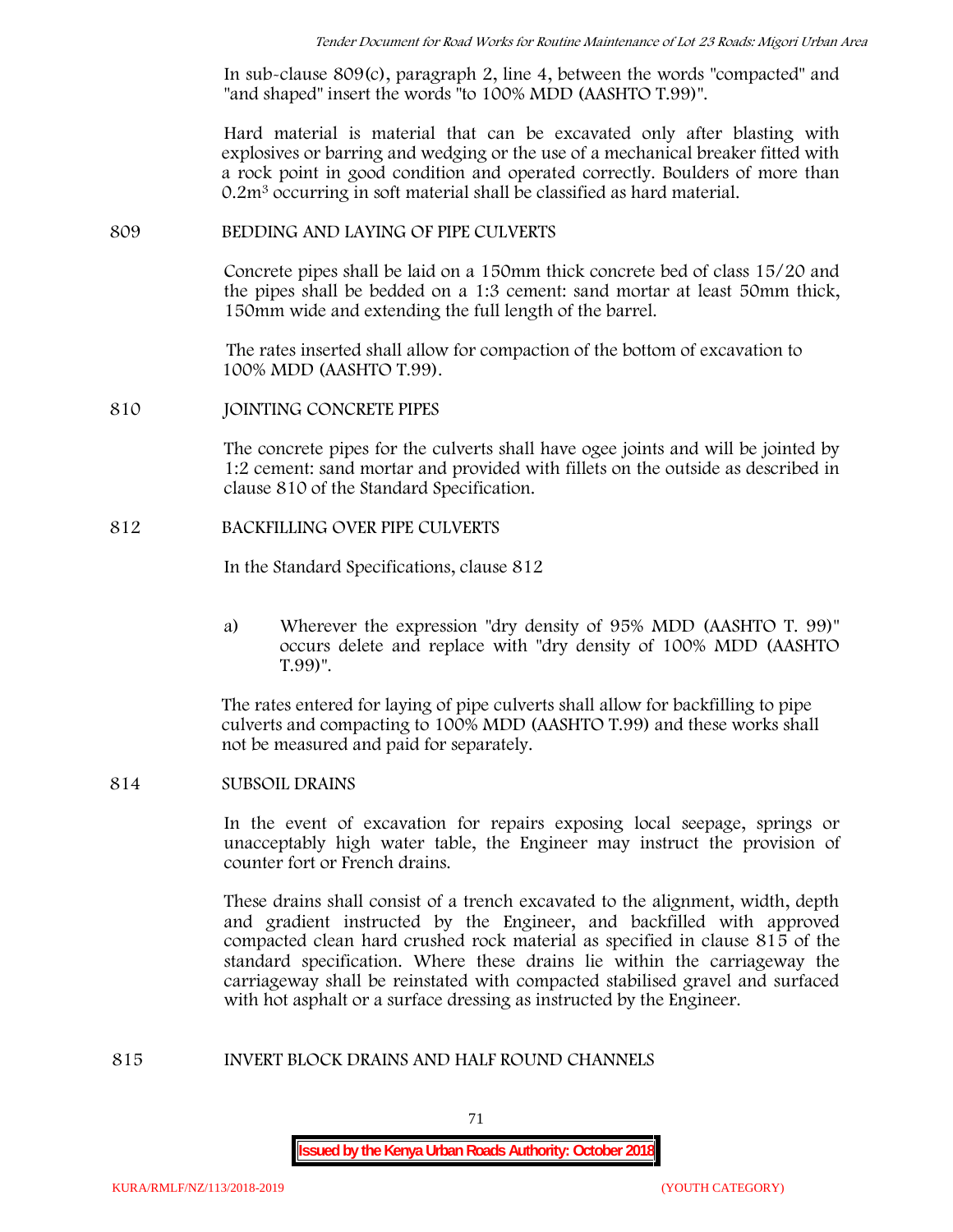Invert Block Drains and Half Round Channels shall be constructed as shown in the drawings provided in accordance with the Standard Specifications where directed by the Engineer.

### **817 REPAIRS TO DRAINS**

**817.1 Cleaning and Repair of Existing Drains**

In areas of existing side drains, mitre or outfall drains where such are blocked, the Engineer shall instruct the Contractor to clean and clear the drains to free flowing condition.

The work shall consist of:

- (a) Stripping and removal of any extraneous material to spoil including vegetation and roots in the drains to the satisfaction of the engineer.
- (b) Spreading of any spoil to the satisfaction of the Engineer.

Shaping the drains to free flowing condition as directed by the Engineer. Removing any broken side slabs for inverted block drains and replacing with a new removing any broken inverted block drains and replacing with a new one well jointed.

Measurement and Payment for cleaning drains shall be by linear metre of drain cleaned measured as the product of plan area and vertical depth of extraneous material instructed to be removed. No extra payment will be made for removal of vegetation and roots.

**817.2 Channels**

The Engineer may instruct that the Contractor provides open channels in place of existing subdrains where the latter may be damaged or in any other place. The rates entered by the Contractor in the bills of quantities must include for removal and disposal of any subdrain material, excavation to line and level, backfilling and compaction as directed by the engineer. The channels shall be constructed of precast class 20/20 concrete of minimum 80mm thickness and lengths or widths not exceeding 1000mm. Joints shall be at least 15mm wide filled with 1:2 cement sand mortar.

**817.3 Rubble fills for protection work**

Quarry waste or similar approved material shall be used to back fill scoured and eroded side, outfall and cut-off drains. The material shall be compacted to form a flat or curved surface preparatory to stone pitching of drainage channels, existing and new scour checks as directed by the Engineer.

# **817.4 Stone Pitching**

Stone pitching shall be constructed in accordance with clause 710 of the standard Specification.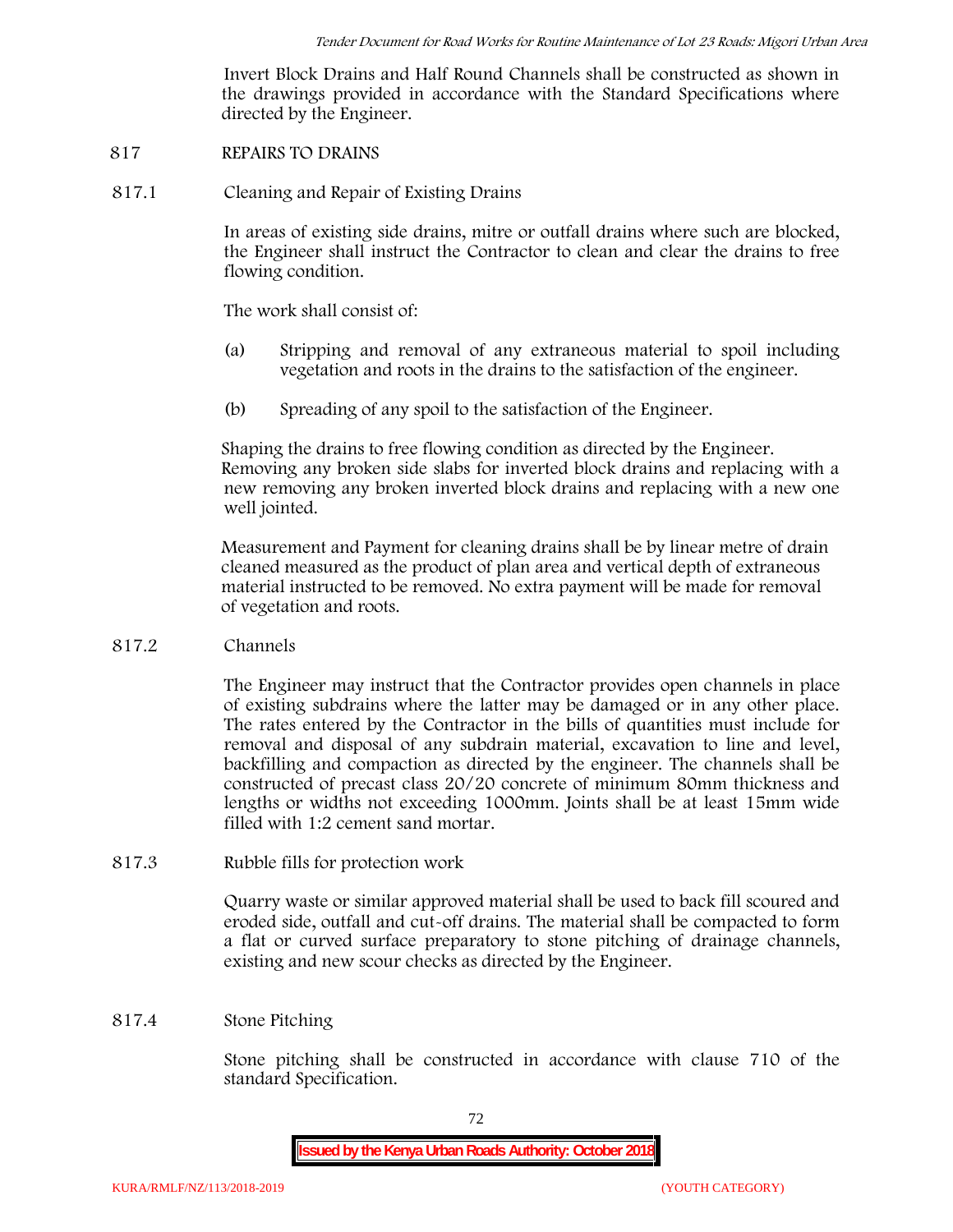**817.5 Gabions**

Gabions shall be constructed in accordance with clause 711 of the standard Specification.

### **817.6 Spoil Material**

The Contractor shall be responsible for removal from site of all materials excavated in the course of undertaking works in this section of the specifications, unless suitable for re-use, and deposit of the material in a spoil dump to be approved by the Engineer.

### **818 SCOUR CHECKS**

Scour checks are to be constructed in mass concrete in accordance with clause 818 of the standard Specifications and the drawings as shall be provided.

**819 CLEANING AND MAINTENANCE**

## **819.1 Desilting of Pipe Culverts**

Where instructed, Contractor shall desilt the existing pipe culverts by removing all the material from the pipe to make them clean and free flowing.

Measurement and payment shall be by the linear metres of pipes de-silted, regardless of diameter size.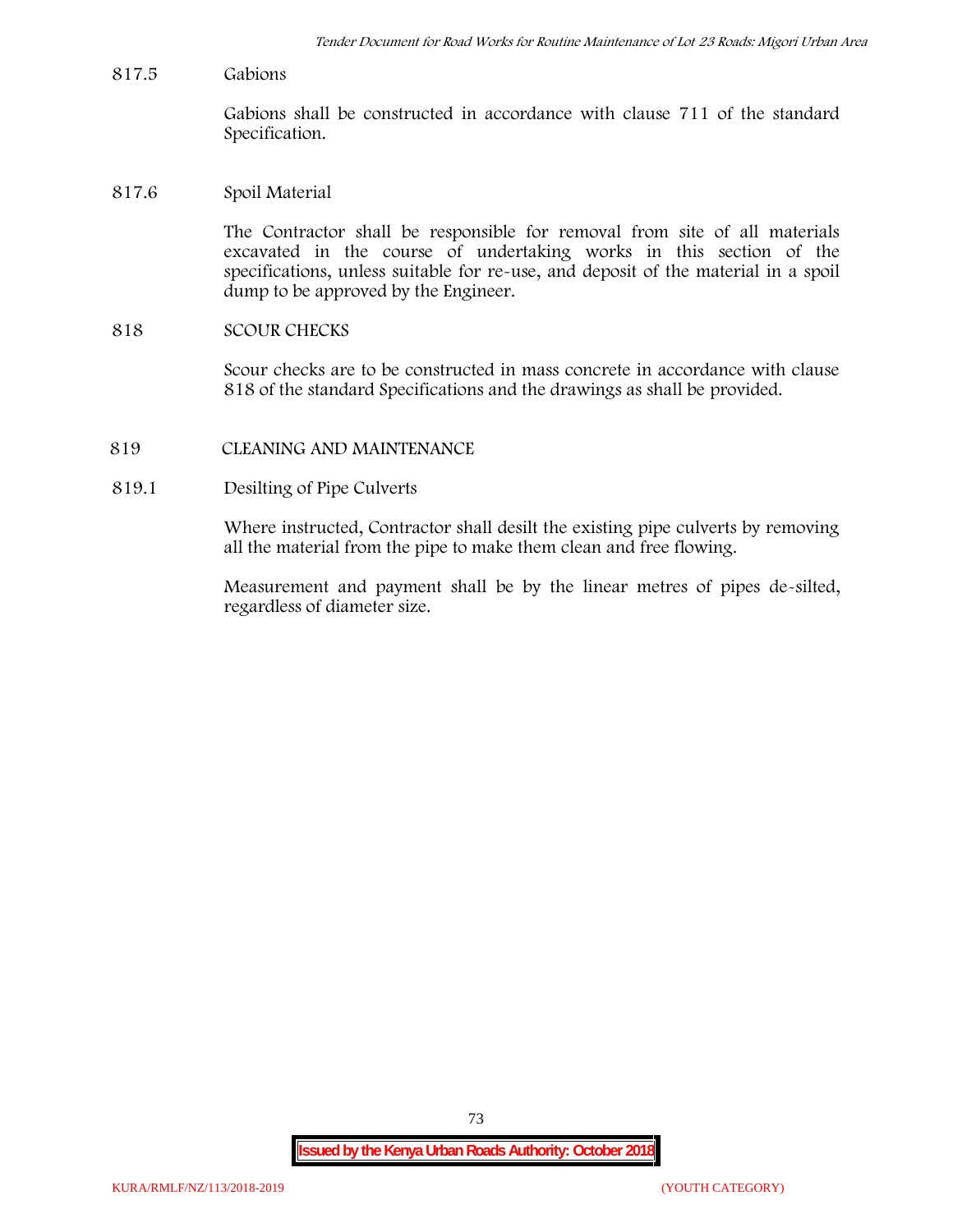**SECTION 9 - PASSAGE OF TRAFFIC**

#### **901 SCOPE OF THE SECTION**

The Contractor shall so arrange his work to ensure the safe passage of the Traffic at all times and if necessary construct and maintain an adequate diversion for traffic complete with all the necessary road traffic signs.

The contractor shall provide to the satisfaction of the Engineer adequate warning signs, temporary restriction signs, advance warning signs, barriers, temporary bumps and any other device and personnel equipped with two way radios to ensure the safe passage of traffic through the works.

When carrying out the Works the Contractor shall have full regard for the safety of all road users.

The Contractor shall also provide sign posts and maintain to the satisfaction of the Engineer all deviations necessary to complete the works. The contractor should allow for the costs of complying with the requirements of this clause in his rates.

The contractor will be deemed to have inspected the site and satisfied himself as to the adequacy of his bid for these works and no additional payments will be made to the contractor for any expenditure on traffic control or the provision of deviations. The employer shall not be liable for inadequate prior investigations of this nature by the contractor.

### **903 MAINTENANCE OF EXISTING ROADS**

The Contractor shall when instructed, maintain the existing project road ahead of works using compacted asphalt concrete type I in accordance with the provisions in clause 1601B – 1607B of the Special Specifications or gravel material depending on the nature of the wearing course surface.

### **904 CONSTRUCTION OF DEVIATIONS**

(a) **General**

In addition to requirement of this clause, the Contractor shall when instructed construct and complete deviations to the satisfaction of the Engineer before commencing any permanent work on the existing road. Also during these works the contractor is supposed to provide a detour of adequate pipe culverts for pedestrian and traffic crossing where there is bridge works.

Subject to the approval by the Employer, the Contractor may maintain and use existing roads for deviation. Payment for this, made in accordance with clause 912 (a) (i), shall be by the Kilometre used depending on the type of road used, whether bituminous or earth/gravel. The rates shall include for the provision of materials and the works involved.

b) **Geometry**

74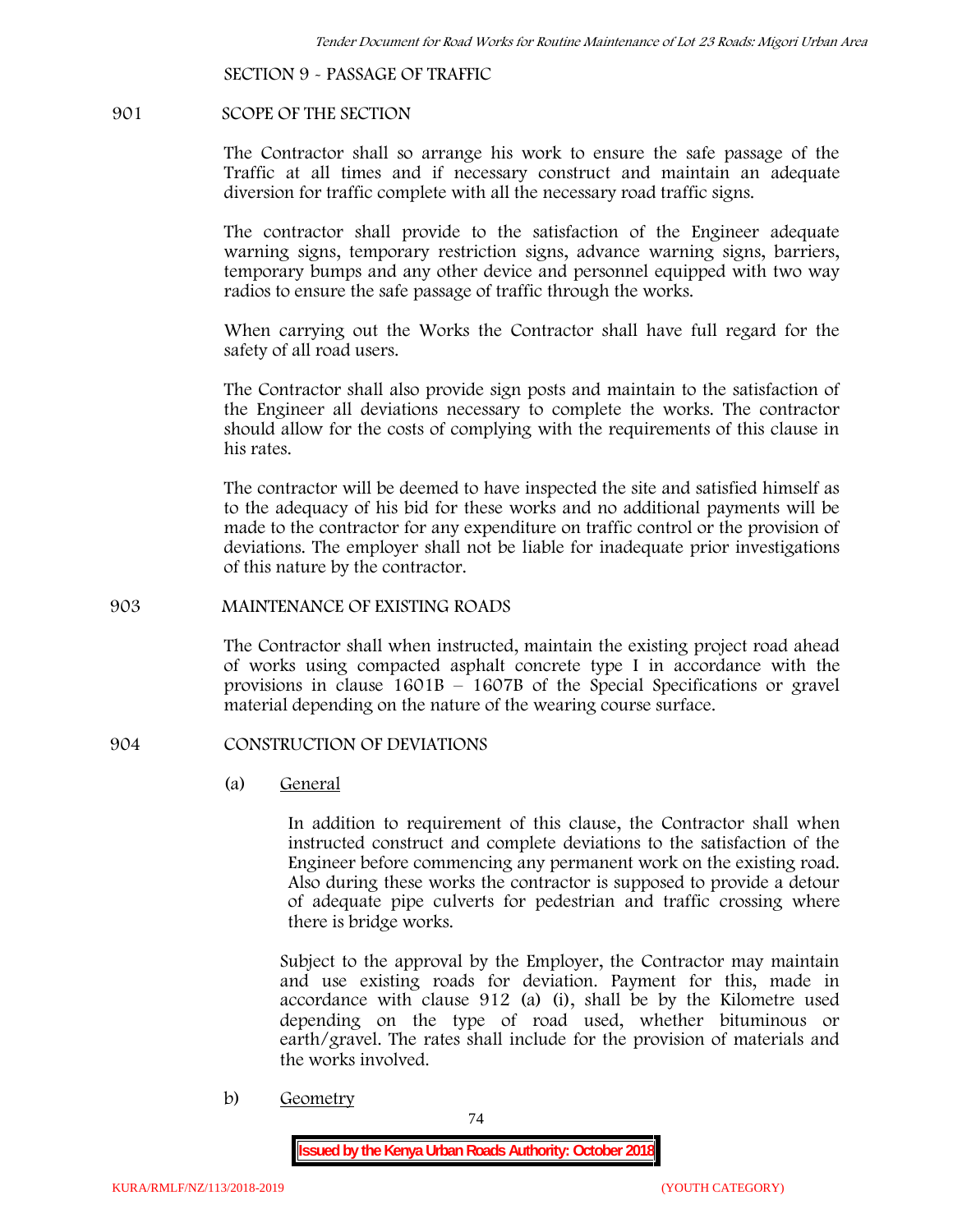The carriageway width of the deviations shall not be less than 6m wide and suitable for 2-way lorry traffic unless otherwise specified.

c) **Construction**

Unless otherwise instructed gravel wearing course for the deviation shall be 150mm compacted thickness complying with section 10 of the Standard Specification. The Contractor shall allow in his rate for removal of any unsuitable material before placing of gravel wearing course, as this will not be paid for separately.

In addition to provision of this clause, Contractor is required to sprinkle water at least 4 times a day at the rate of 1 to 1.4 litres/M<sup>2</sup> in regular interval to minimise the effects of dust. Latest sprinkling time shall be one hour before the sunset.

Where existing neighbouring roads are used as deviation, Contractor shall carry out repairs and maintenance in parent materials used for the existing base and surfacing of the road being used.

# **906 PASSAGE OF TRAFFIC THROUGH THE WORKS**

The Contractor shall arrange for passage of traffic through the works during construction whenever it is not practicable to make deviations.

Any damage caused by passing traffic through the works shall be made good at the contractor's own cost.

# **907 SIGNS, BARRIERS AND LIGHTS**

Contractor shall provide signs, barriers and lights as shown in the drawing in Book of Drawings at the locations where the traffic is being carried off the existing road to the deviation and back again to existing road. The Contractor shall provide ramps and carry out any other measures as instructed by the Engineer to safely carry traffic from the road to deviation.

Contrary to what has been specified in this clause the road signs provided shall be fully reflectorised and in conformity with clause 9.1 of the "Manual for Traffic Signs in Kenya Part II".

# **909 ASSISTANCE TO PUBLIC**

In addition to provision of clause 909, Contractor shall maintain close liaison with the relevant authorities to clear any broken down or accident vehicles from the deviations and the main road, in order to maintain smooth and safe flow of the traffic. Further, the Contractor shall provide a traffic management plan to be approved by the Engineer before the commencement of any construction works and execute the same, to the satisfaction of the Engineer, during the entire period of project implementation. A draft traffic management plan shall be submitted with Bid.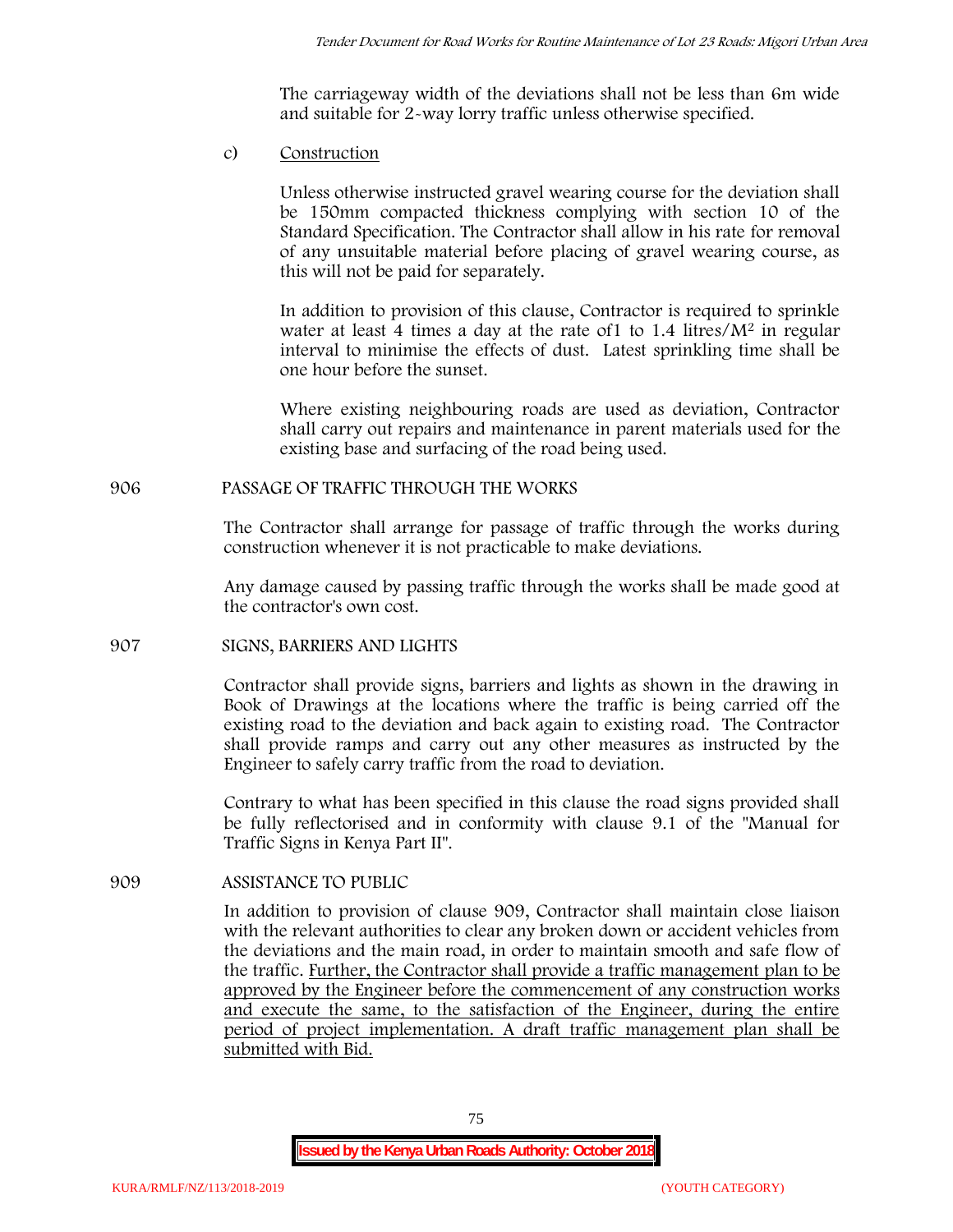# **912 MEASUREMENT AND PAYMENT**

### **Construct Deviation**

#### **Road Deviation**

The Contractor shall be paid only 50% of the rate for this when he completes deviation road to the satisfaction of the Engineer. The balance shall be paid in equal monthly instalments over the contract period, as he satisfactorily maintains the deviation (as per clause 904 and 905 above) when it is in operation.

Where existing neighbouring road has been used as deviation, payment shall be by the kilometre rate and shall include the cost of repairs and maintenance of the road carried out in parent base and subbase materials.

#### **Deviation using Pipe Culverts**

The Contractor shall be paid only 50% of the rate for this when he completes deviation to the satisfaction of the Engineer. The balance shall be paid in equal monthly instalments over the contract period, as he satisfactorily maintains the deviation when it is in operation. The Contractor shall be paid full amount when the bridge under construction will be in use.

### **Maintain existing road**

Asphalt Concrete or gravel for maintaining the existing road shall be measured by the cubic metre placed and compacted upon the road

#### **Passage of traffic through the works**

Payment shall be made on Lump Sum basis.

#### **Assistance to Public**

The Contractor will be deemed to have included cost of this item in other items and no separate payment shall be made.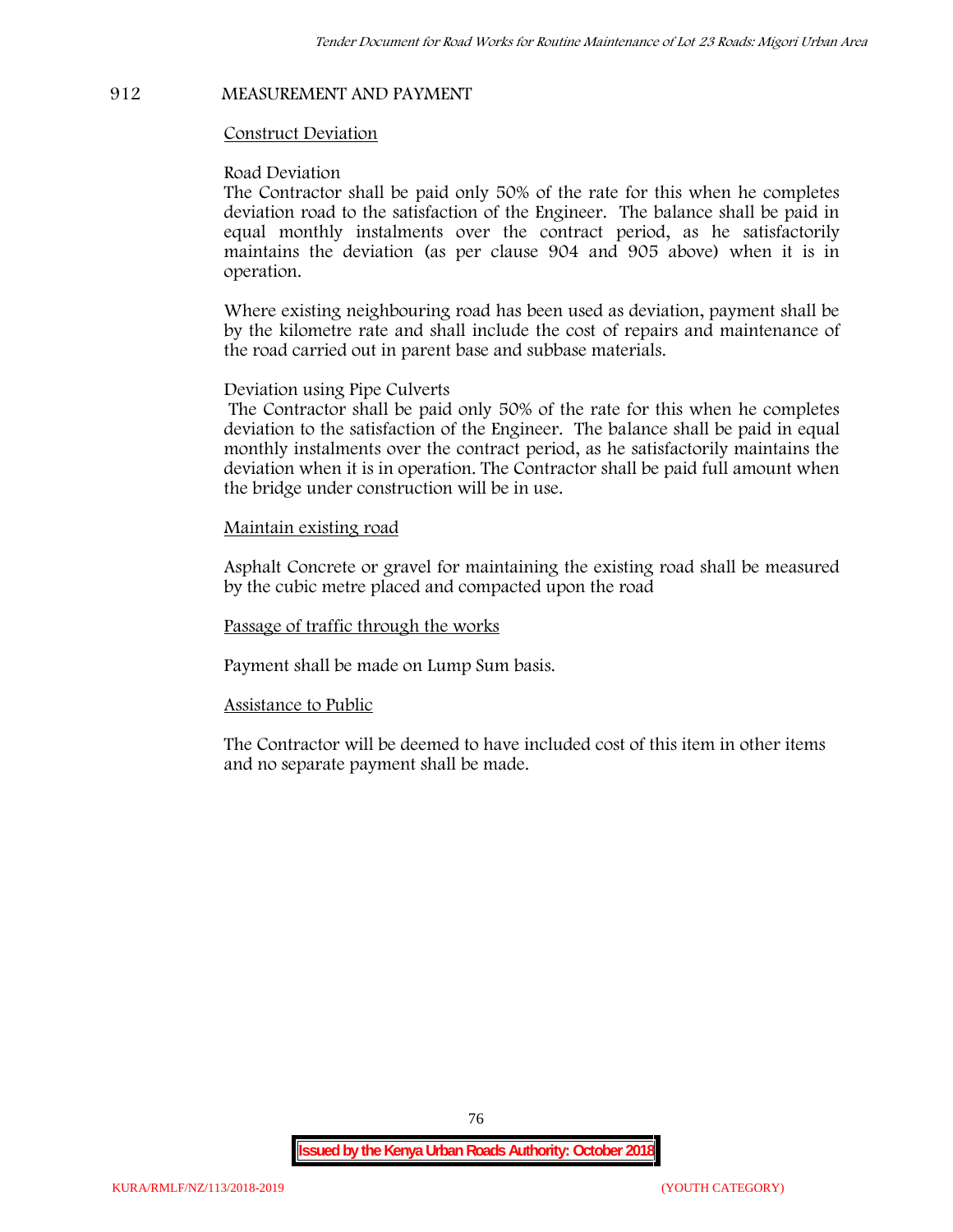# **SECTION 10 – GRADING AND GRAVELLING**

# **1001 GENERAL**

Grading covers the works involved in the reinstatement of the road carriageway to the camber by removing the high points and filling up gullies, corrugations and wheel ruts to restore smooth running surface. Gravelling consists of excavation, loading, hauling, spreading, watering and compaction of gravel or softstone wearing course material on the formation of the road carriageway.

# Ditch and Shoulder grading

The activity consists of cutting of a  $V$  – ditch and reinstating or reforming of the shoulders of road using either Towed or Motor grader.

# Carriageway grading

# **(i) Light grading**

This consists of trimming of the carriageway to control roughness and corrugations using either a towed grader or a motorized grader.

# **(ii) Heavy grading**

This consists of scarifying the existing carriageway surface, cutting high spots and moving materials to fill potholes, corrugations and wheel ruts and reshaping of the surface to the specified camber, using either a towed grader or a motorized grader. All loose rocks, roots, grasses shall be removed and disposed well clear off the drains.

Heavy grading will be considered if 70% of the road has potholes, corrugations and wheel ruts of over 200mm deep.

The material shall be bladed toward the center of the road starting from both edges until the specified camber is achieved.

# **1002 MATERIALS**

Gravel shall include lateritic gravel, quartzitic gravel, calcareous gravel, decomposed rock, softstone/quarry waste material, clayey sand and crushed rock.

# **1003 MATERIAL REQUIREMENTS**

Gravel material shall conform to the requirements given below: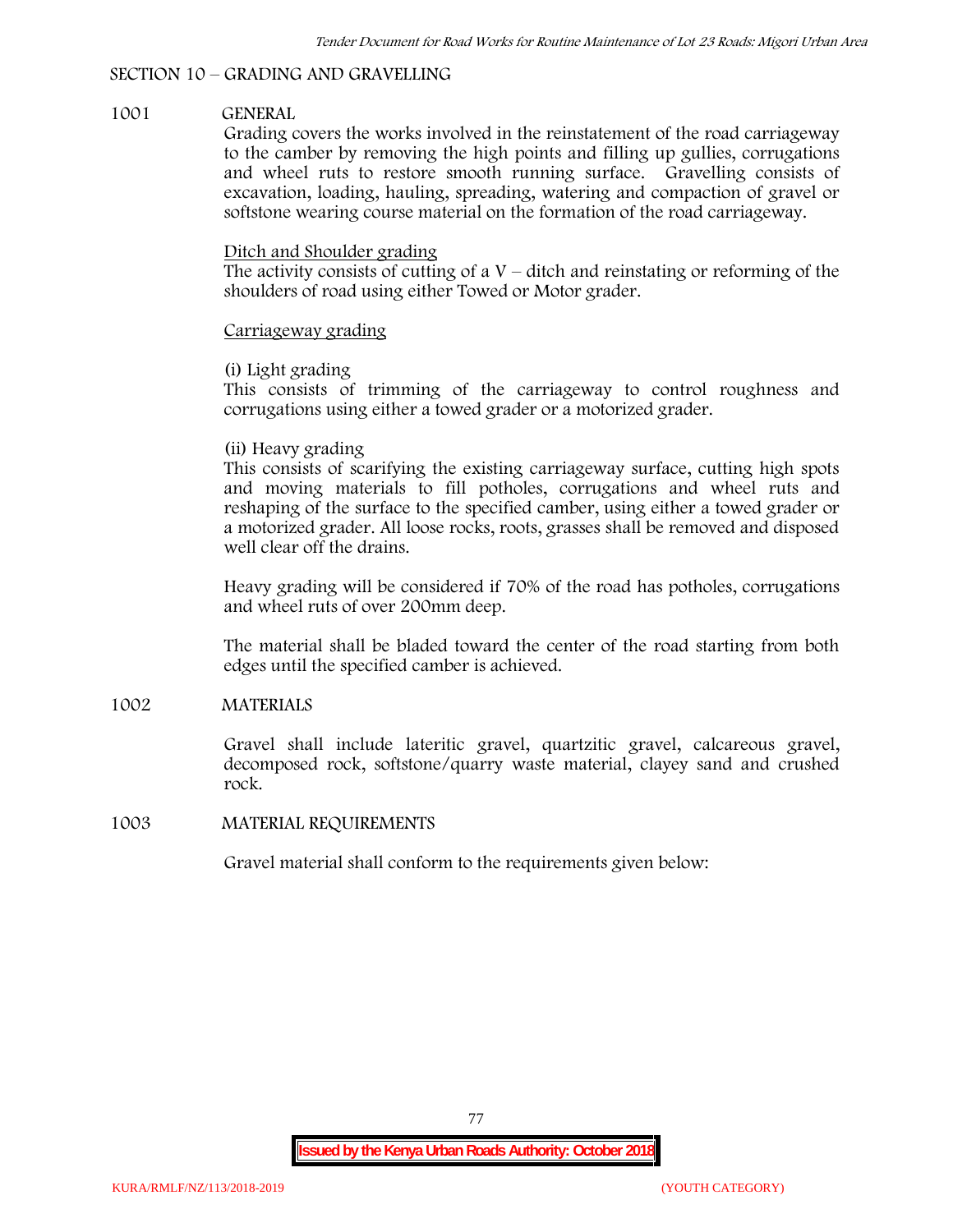| <b>GRADING REQUIREMENTS</b> |                                  |     |
|-----------------------------|----------------------------------|-----|
| <b>AFTER COMPACTION</b>     |                                  |     |
| Sieve                       | % by weight                      |     |
| (mm)                        | passing                          |     |
| 40                          | 100                              |     |
| 28                          | $95 - 100$                       |     |
| 20                          | $85 - 100$                       |     |
| 14                          | $65 - 100$                       |     |
| 10                          | $55 - 100$                       |     |
| 5                           | $35 - 92$                        |     |
| $\overline{2}$              | $23 - 77$                        |     |
| 1                           | $18 - 62$                        |     |
| 0.425                       | $14 - 50$                        |     |
| 0.075                       | $10 - 40$                        |     |
|                             | PLASTICITY INDEX REQUIREMENTS PI |     |
| Zone                        | Min                              | Max |
| <b>WET</b>                  | 5.                               | 15  |
| DRY                         | 10                               | 25  |

| BEARING STRENGTH REQUIREMENTS                   |            |                |  |  |
|-------------------------------------------------|------------|----------------|--|--|
| Traffic                                         | <b>CBR</b> | DCP Equivalent |  |  |
| Commercial                                      |            | mm/Blow        |  |  |
| VPD                                             |            |                |  |  |
| Greater than                                    | 20         | 11             |  |  |
| 15                                              |            |                |  |  |
| Less than 15                                    | 15         | 14             |  |  |
| CBR at 95% at MDD, Modified AASHTO and 4        |            |                |  |  |
| days soak                                       |            |                |  |  |
| Lower quality material (CBR 15) may be accepted |            |                |  |  |
| if no better material can be found              |            |                |  |  |

NB: Wet Zone – mean annual rainfall greater than 500mm Dry Zone – mean annual rainfall less than 500mm

78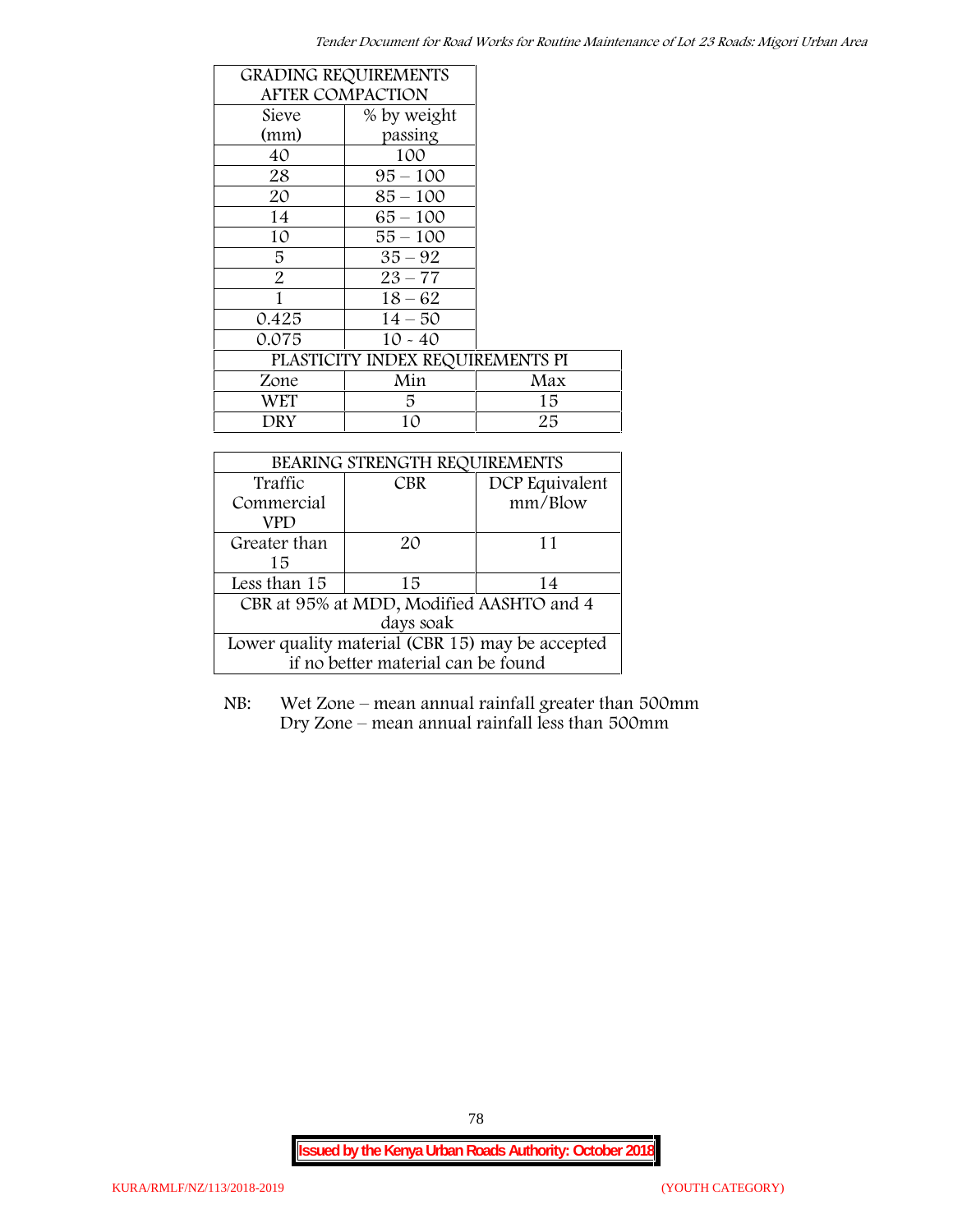#### **SECTION 11 – SHOULDERS TO PAVEMENT**

#### **1101 GENERAL**

Shoulders shall be constructed in accordance with guidelines given in 1102 and as directed by the Engineer.

For sections where shoulders are extremely low and requires fill material before the shoulder is reconstructed, the construction of fill embankment shall be in accordance with Section 5 of this specification.

#### **1102 MATERIAL FOR CONSTRUCTION OF SHOULDERS**

The shoulders shall be 1.0m wide both sides and shall be formed of 150mm thick well compacted soft stone material and topsoiled with red coffee soil and planted with grass.

Low shoulder shall be reconstructed by cutting benches, filling and compacting approved fill material to form the formation to the shoulders.

Shoulder reconstruction shall be same in all sections including the slip roads.

## **1105 SURFACE TREATMENT OF SHOULDERS**

The shoulders shall be planted with creeping type kikuyu grass.

#### **1106 MEASUREMENT AND PAYMENT**

Payment for shoulder construction shall be in accordance with the relevant clauses in sections 11, 12, 14, 15 and 23 of the relevant Specifications. Payment for fill material on shoulder shall be in accordance with Section 5 of this specification.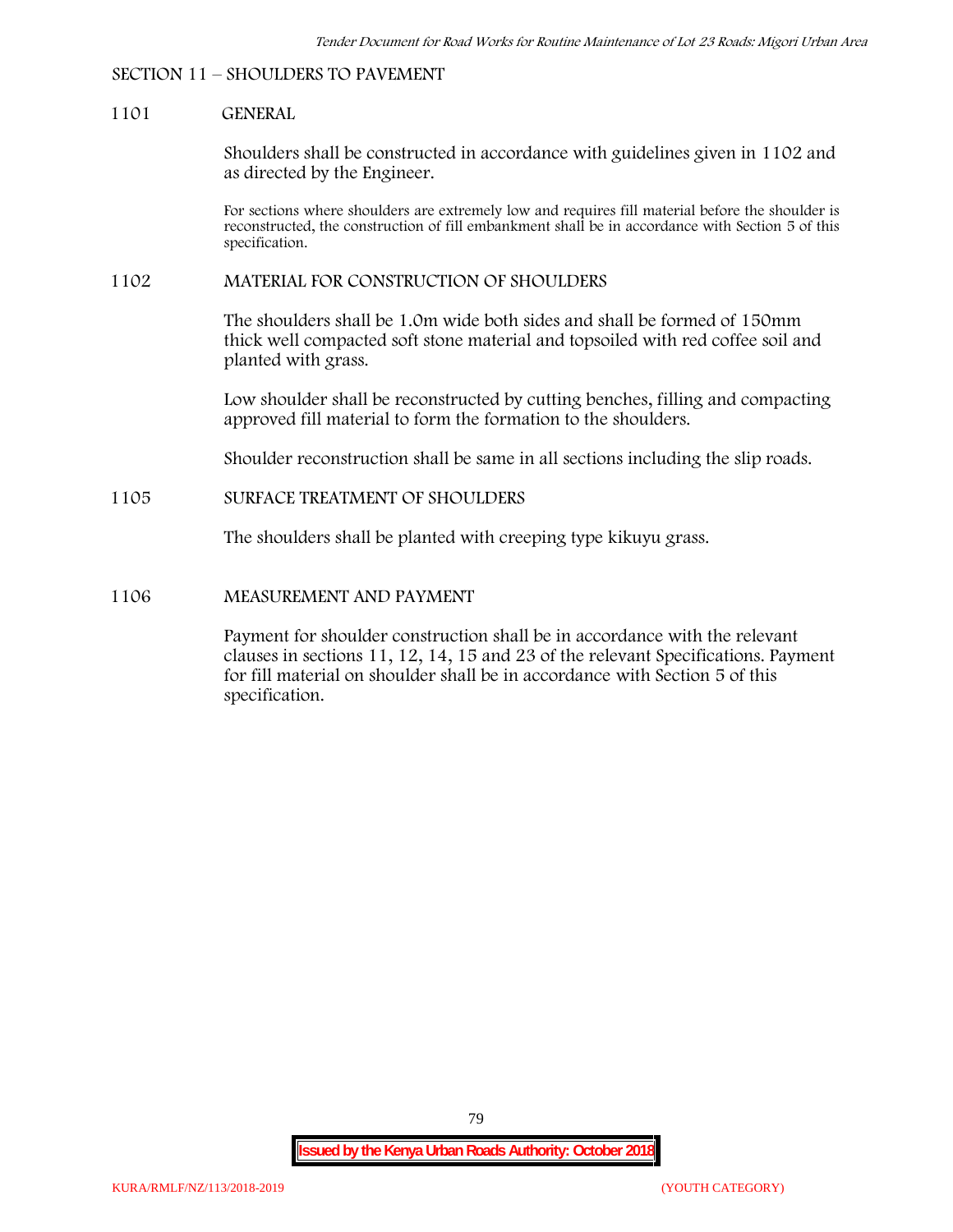#### **SECTION 12 - NATURAL MATERIAL SUBBASE AND BASE**

#### **1201 GENERAL**

Where instructed by the Engineer, the Contractor shall undertake repairs, widening and reprocessing to the existing carriageway and shoulders in accordance with sections 12 and 14 of the Special Specifications.

**a) Areas to be scarified and reprocessed**

The contractor will scarify, add new material and reprocess sections as determined by the Engineer.

**b) Pavement repairs**

The Contractor will carry out repairs to base and subbase as directed by the Engineer and according to Specifications given in Sections 12 and 14 of the Standard Specifications.

**c) Pavement widening**

The Contractor shall, as directed by the Engineer, bench and compact the subgrade to 100% MDD (AASHTO T99), provide lay and compact material for subbase and base as directed by the Engineer and in accordance with Sections 5 and 12 of the Standard Specifications.

#### **1203 MATERIAL REQUIREMENTS**

Natural materials for base and subbase shall conform to the specifications given in Section 12 of the Standard Specifications for Road and Bridge Construction for cement and lime improved base and subbase.

**1209 MEASUREMENT AND PAYMENT**

Natural material for subbase and base shall be measured by the cubic metre placed and compacted upon the road calculated as the product of the compacted sectional area laid and the length.

#### **1210 HAND PACKED STONE**

Hand packed stone base is a layer of hand laid stone of defined size and durable in nature, laid in a manner such that when proof rolled and compacted it forms a stable and dense matrix as a road base.

**a) Material for Hand Packed Stone Base**

This shall consist of durable stone with nominal base dimensions of 75 mm square and minimum height of 150 mm or when compacted to give a layer of 150 mm. The stone shall be class C with the following requirements: **LAA 45 max ACV 32 max SSS 12 max**

80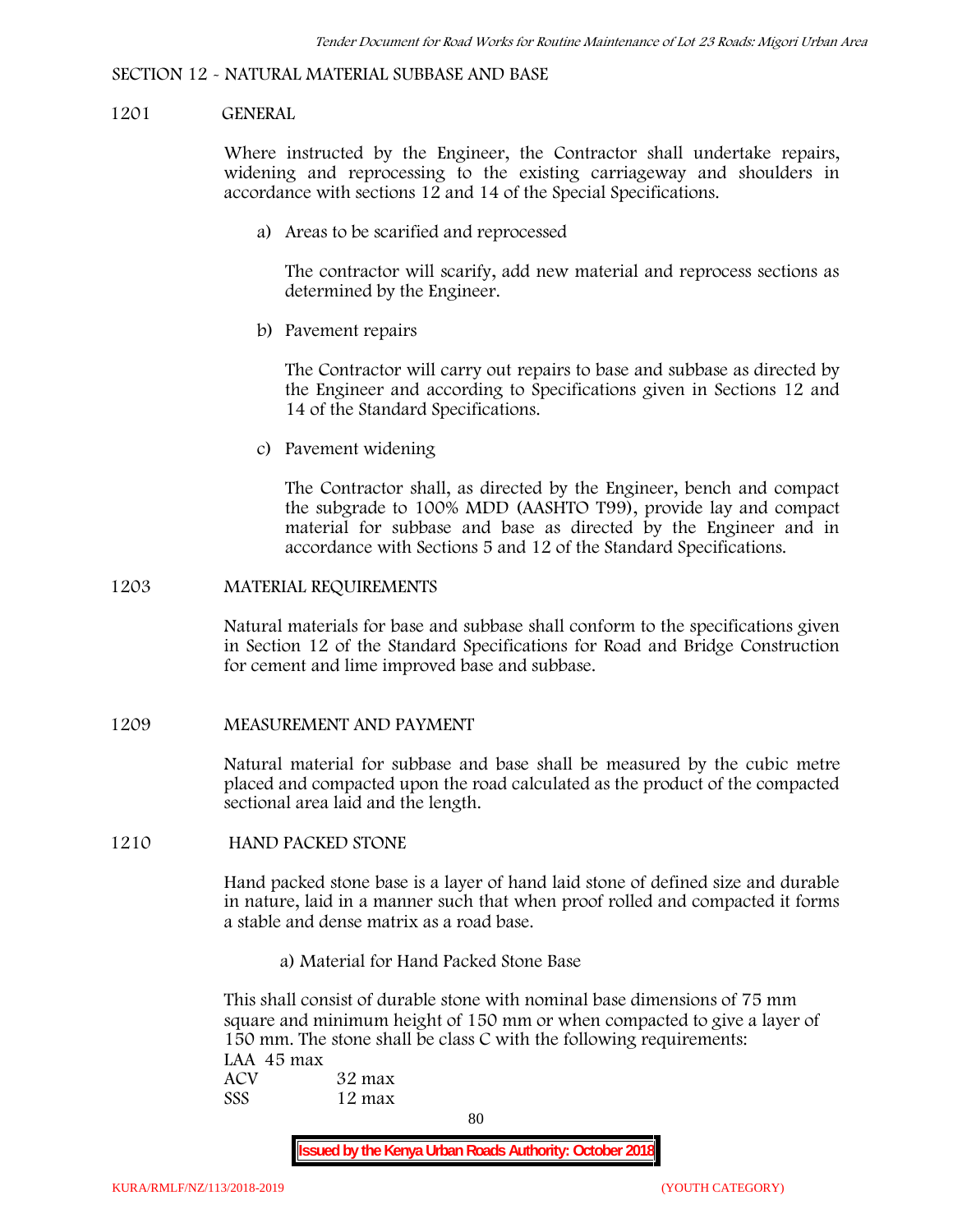| FI | 30 max  |
|----|---------|
| CR | 60 min. |

It shall be free from foreign matter. The fines passing 0.425 mm sieve shall be **NONPLASTIC**

#### **b) Laying**

The stone shall be laid by hand closely together. The stone shall be carefully bedded and tightly wedged with suitable spalls. The base of the stone shall alternate with the apex in all directions or as directed by the Engineer. The layer shall be proof rolled with a loaded scrapper or truck with a minimum axle load of 8 tonnes in the presence of the Engineer who shall approve of its stability before compaction.

## **c) Compaction**

This shall be by a steel wheeled roller of at least five tonnes per metre width of roll. It shall consist of four static runs or until there is no movement under the roller. There shall follow vibratory compaction until an average dry density of 85% minimum of specific gravity of stone has been achieved. No result shall be below 82% of specific gravity. The surface of the compacted layer shall then be levelled by quarry dust (0/6 mm). The dust shall have the following specifications:

| <b>Grading</b> |            |  |  |  |  |
|----------------|------------|--|--|--|--|
| Sieve Size     | % Passing  |  |  |  |  |
| 10             | 100        |  |  |  |  |
| 6.3            | $90 - 100$ |  |  |  |  |
|                | 75-95      |  |  |  |  |
| 2              | 50-70      |  |  |  |  |
|                | $33 - 50$  |  |  |  |  |
| 0.425          | 20-33      |  |  |  |  |
| 0.300          | 16-28      |  |  |  |  |
| 0.150          | $10 - 20$  |  |  |  |  |
| 0.075          | $6 - 12$   |  |  |  |  |

The stone shall be class C

The dust shall be free from foreign matter and fines passing 0.425 mm sieve shall be **NON-PLASTIC**. The maximum layer shall be 40 mm or as directed by the Engineer

# **d) Measurement and Payment**

Payment shall be by the cubic metre laid  $(m<sup>3</sup>)$ . Measurement of volume shall be determined as the product of length and compacted thickness laid. The rate quoted for this item should include the cost for laying the levelling quarry dust layer, as no extra payment shall be made for this layer.

# **1211 REPROCESSING EXISTING PAVEMENT LAYERS**

**(b) General**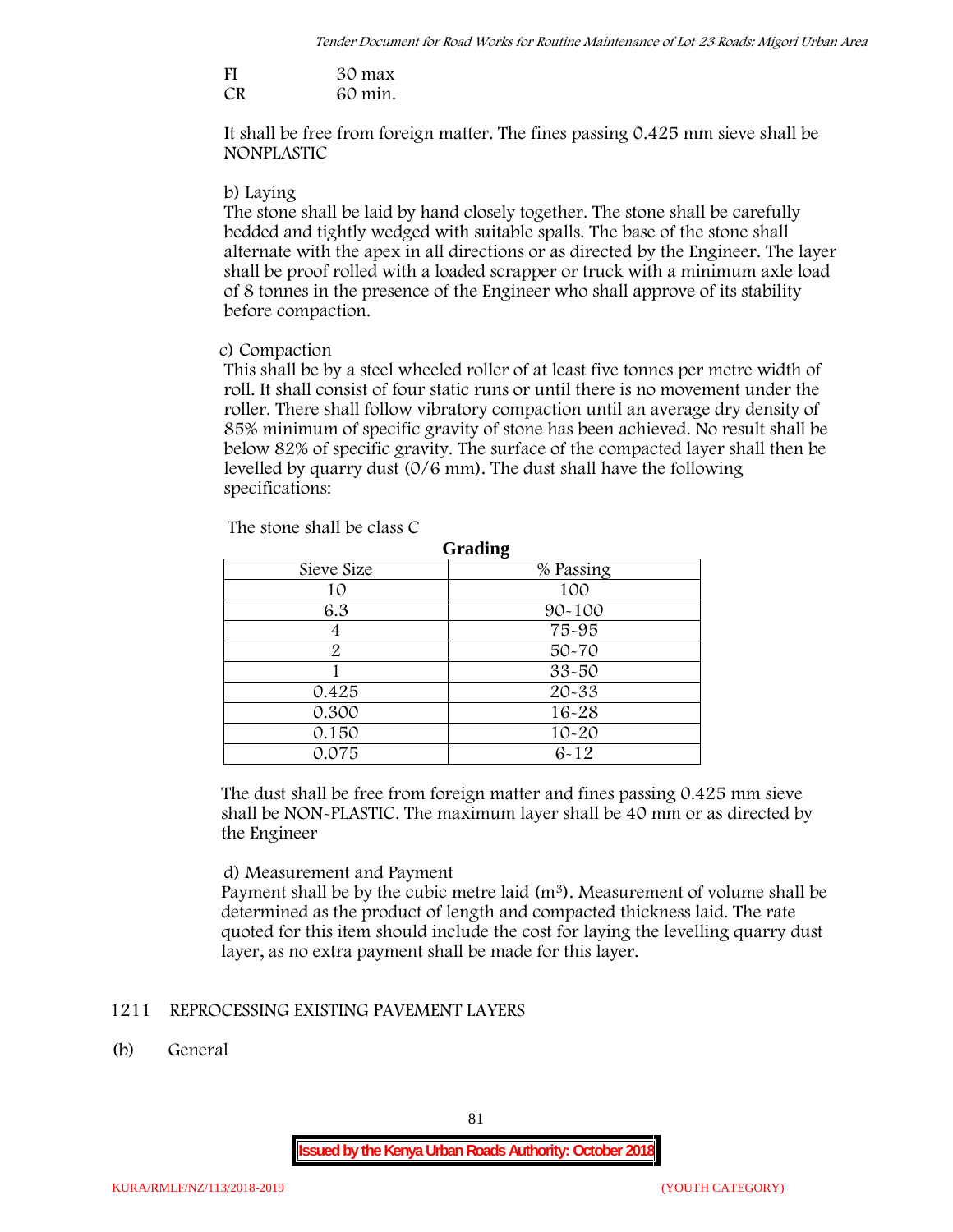The existing surfacing and the base shall be reprocessed with additional material and the composite mixture shall be compacted to form the subbase layer.

Before commencement of the work the Contractor shall propose plants and equipments he proposes to use for this activity.

The Contractor after approval of his proposal shall carry out test section in accordance with Section 3 of the Standard Specifications.

- (c) The existing surfacing and base course shall be broken up to specified depth and reprocessed in place, where required. The underlying layers shall not be damaged, and material from one layer may normally not be mixed with that of another layer. Where unauthorized mixing occurs or where the material is contaminated in any way by the actions of the Contractor, and the contaminated material does not meet the specified requirements of for the particular layer, he shall remove such material and replace it with other approved material, all at his own expense.
- (d) Any mixture composition of the new layer must not contain more than 30% of the bituminous material by volume. The mixture must not contain pieces of bound bituminous material larger than 37.5mm, and any such material shall be removed at the Contractor's cost.
- (e) The requirements for imported material used in the respective pavement layers shall comply with the limitations, norms, sizes and strengths specified in the Standard Specifications clause 1203(b) and (d) and shall be worked as per Section 14 of the Standard Specification.
- (f) Material reworked in-situ or that obtained from existing pavement is not expected to comply with the material requirements but the reworking should achieve the specified requirements.
- (g) Where the thickness of any existing pavement layer requires to be supplemented within reprocessing and the thickness of the additional material after compaction will be less than 100mm, the existing layer shall be scarified to a depth that will give a layer thickness of at least 100mm after compacting the loosened existing and the additional material.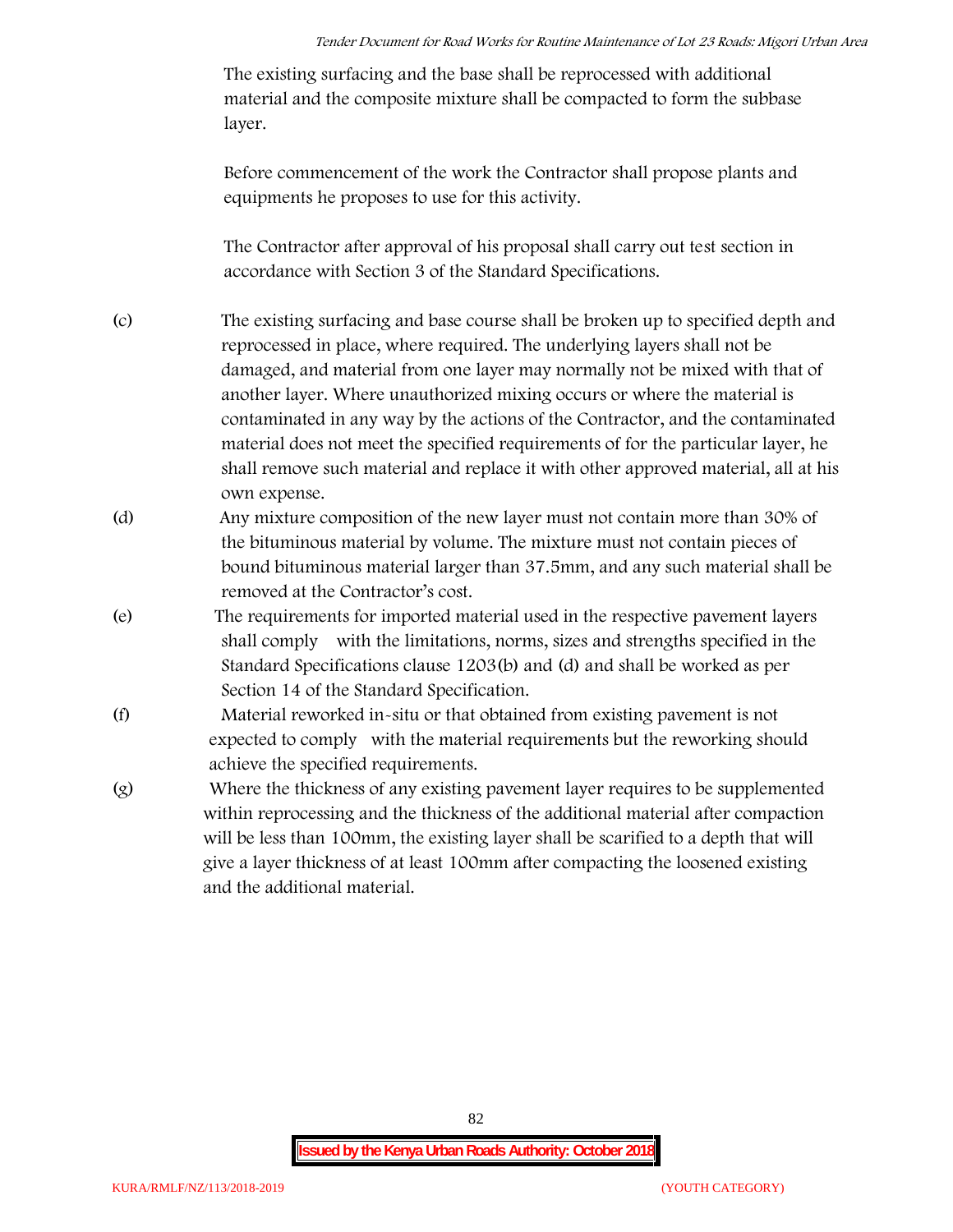# **Controlling the Reworked Depth**

The Contractor shall submit a proven method to method to control the depth of excavation, or layer to be reworked, to the Engineer for approval. The Engineer may order a trial section to be reprocessed before any major length of the road is rehabilitated.

# **Excavations**

Excavations in the pavement shall be kept dry. In the event of water penetrating the underlying layers, construction of the consecutive layers shall be postponed until the underlying layers are dry enough to accommodate the construction plant without deforming or otherwise showing distress.

Step construction shall be carried out per layer at the joint when excavating, both longitudinally (if appropriate) and perpendicular to the direction of travel. The step width shall be 500mm perpendicular to the direction of travel, and 150mm long longitudinally, unless otherwise instructed by the Engineer.

Special care shall be taken when compacting the new material at the joint, ensuring that the specified density is achieved.

# **Measurement and Payment**

(a) Item: In-situ reprocessing of existing pavement layers as subbase compacted to specified density (95% MDD AASHTO T180) and thickness.

# Unit: M<sup>3</sup>

The tendered rate shall include full compensation for breaking up the existing pavement layer to specified depth, breaking down and preparing the material and the spreading and mixing in of any additional material

(b)Item: The addition of extra gravel to subbase.

Unit: M<sup>3</sup>

The tendered rate shall include full compensation for procuring and addition of the material to the in-situ scarified layers and the transportation of the material over unlimited free-haul distance. The tendered rates will also include full compensation for prospecting for materials and any payments necessary to acquire the specified quality material.

(c) Excavation of existing bituminous pavement materials including unlimited free-haul.

Unit: M<sup>3</sup>

The tendered rates shall include full compensation for excavating the existing bituminous material from the pavement layers and for loading, transporting the material for unlimited free-haul, off-loading and disposing of the materials as specified.

(d) Excavation of the existing pavement

Unit:  $M^3$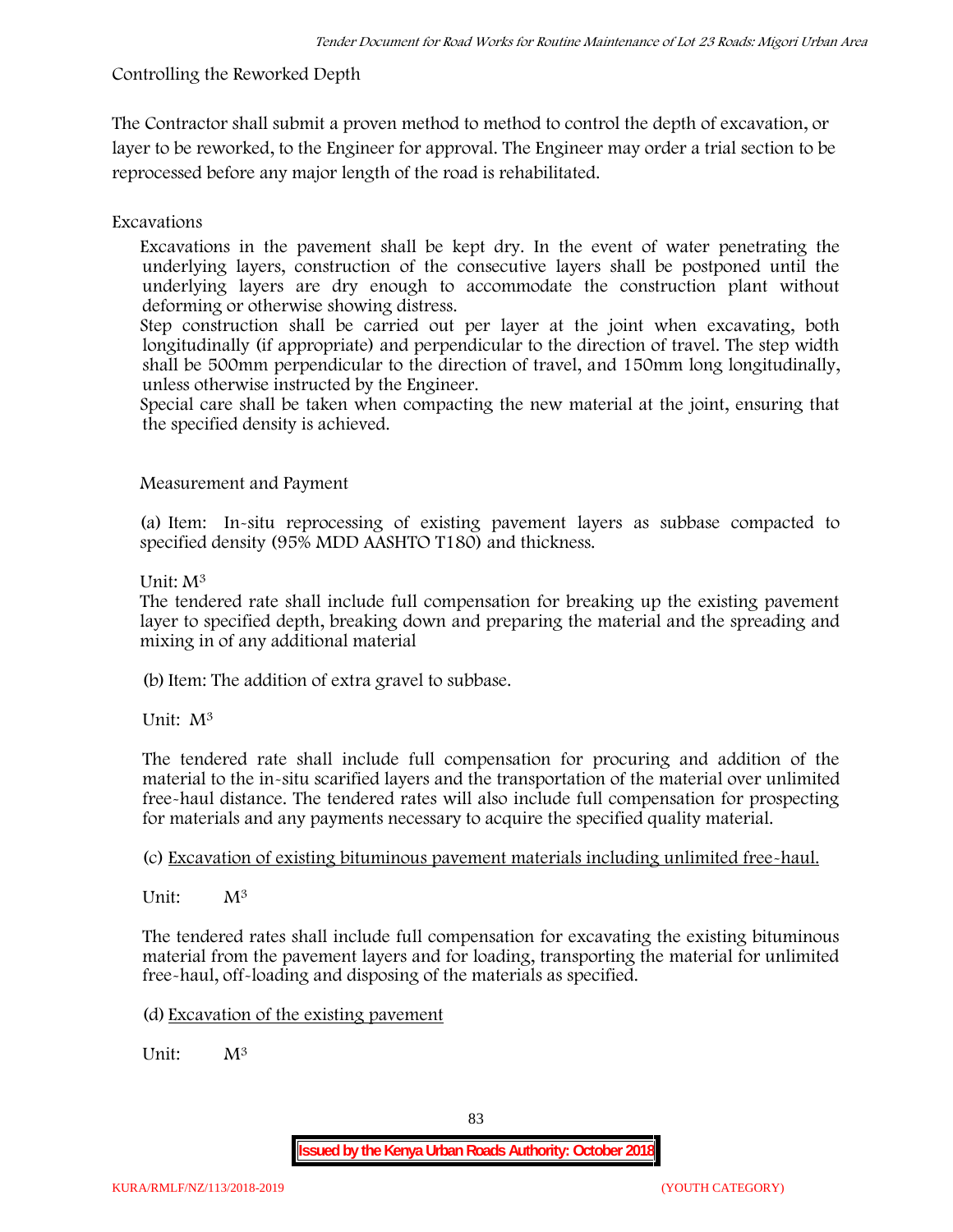The tendered rate shall include full compensation for excavating the existing material from the pavement layers and for loading, transporting the material for unlimited free-haul distance, off-loading and disposing of the material as specified.

Payment will only be made for breaking up and excavating existing pavement layers to the specified depth if the material is to be removed to spoil.

## **SECTION 15 - BITUMINOUS SURFACE TREATMENTS**

#### **1501B PREPARATION OF SURFACE**

In addition to requirements of Clause 1503B of the Standard Specifications, the contractor shall prepare and Repair Cracks, Edges, Potholes and Other Failures as follows: **-**

a) **Cracks 3.0mm or less in width**

The entire crack area shall be cleaned by brushing with a wire brush and then blowing with a compressed air jet and the crack sealed with 80/100 cutback bitumen using a pouring pot or pressure lance and hand squeegee. The surface shall then de dusted with sand or crushed dust.

b) **Cracks greater than 3.0mm in width**

Before these cracks are filled a steel wire brush or router shall be used to clean them and then a compressed air jet shall be used to clean and remove any foreign or lose material in the crack until the entire crack area is clean.

When the crack and surrounding area have been thoroughly cleaned, dry sand shall be forced into the crack until it is sealed in the manner specified for cracks less than 3.0mm width.

c) **Potholes, edges and other repair areas**

Where instructed, the Contractor shall prepare areas for the repair of potholes, road edges and other repair areas by excavating off unsuitable or failed material and debris, trimming off excavated edges, cleaning and compacting the resulting surfaces and applying MC 30 or MC 70 cut-back bitumen prime coat at a rate of  $0.8-1.2$  litres/m<sup>2</sup>, all as directed by the Engineer. Measurement and payment shall be made under the relevant item of Bill No 15. Where the surface repair on potholes and edges are to be carried out, Asphalt Concrete Type I (0/14gradation) shall be used. Bituminous material for repair of failures and other repair areas shall be paid for under the relevant item of Bill No 16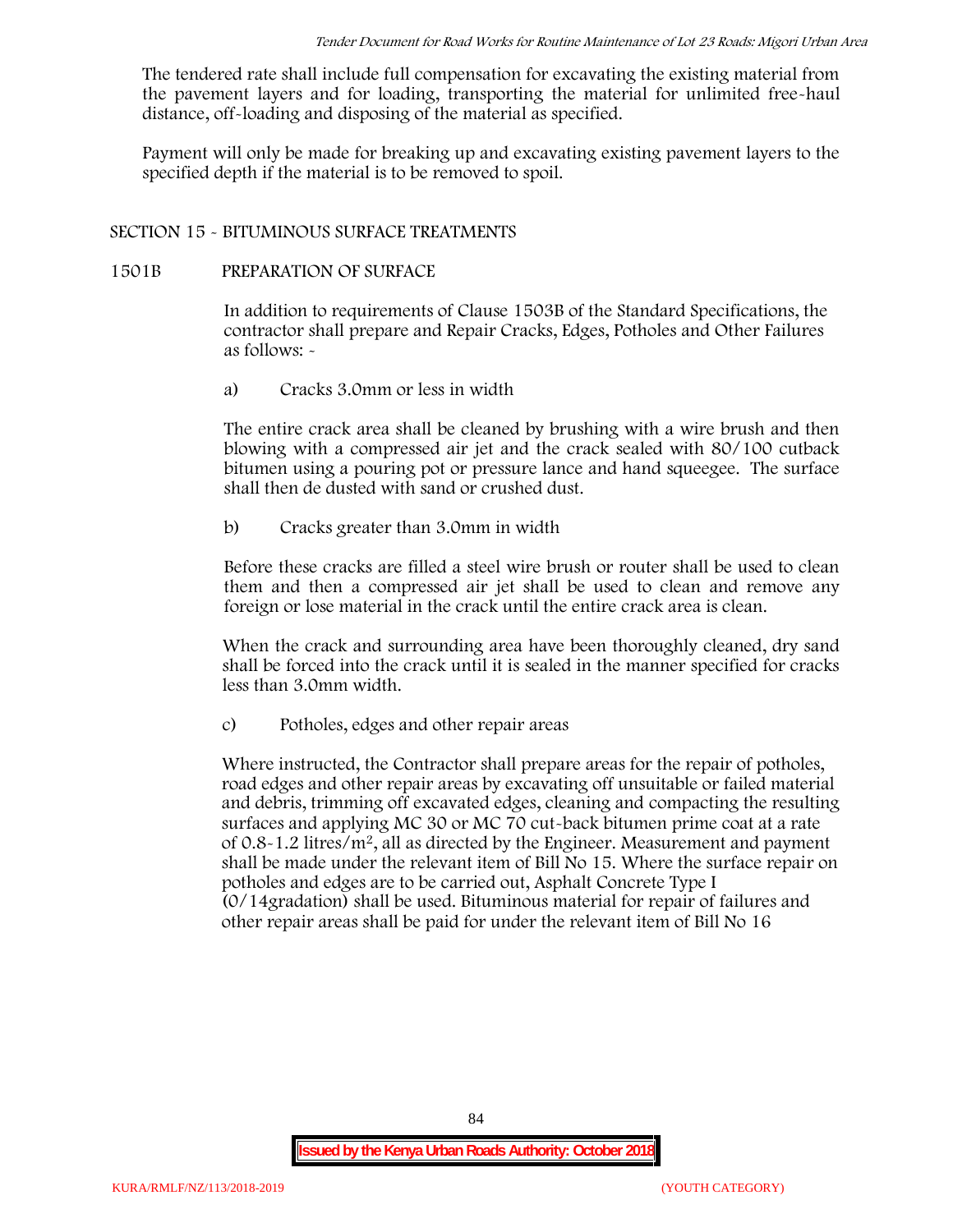#### **PART B - PRIME COAT**

## **1502B MATERIALS FOR PRIME COAT AND TACK COAT.**

For prime coat, the binder shall be a medium-curing cutback MC 70 unless otherwise directed by the Engineer.

The rate of spray of bituminous prime coat refers to the gross volume of the cutback bitumen, that is to say the volume of the bitumen plus dilatants.

Prime coat shall be applied to gravel areas that are to receive bituminous mixes as directed by the Engineer.

The tack coat shall consist of bitumen emulsion KI-60 unless otherwise directed by the Engineer.

The rates of spray of the binder shall be as instructed by the Engineer and shall generally be within the range 0.8-1.2 litres/square metre.

## **1511C MEASUREMENT AND PAYMENT**

(a) Seal coat

Seal coats shall be measured by the litre, for each type of bituminous binder for each seal coat, calculated as the product of the area in square metres sprayed and the rate of application in litres/square metres, corrected to 15.6  $\circ$  C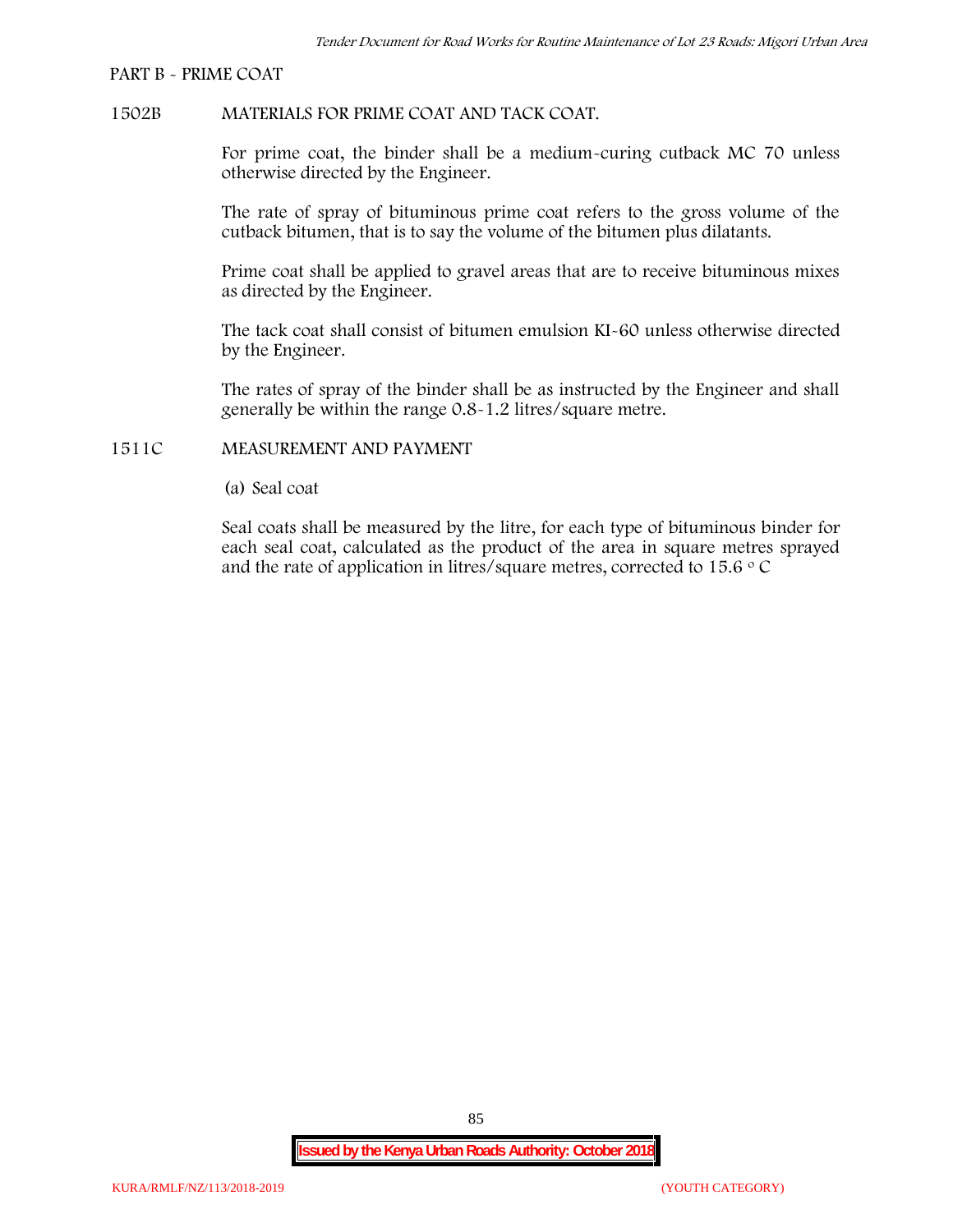**SECTION 16 - BITUMINOUS MIX BASES, BINDER COURSES AND WEARING COURSES**

This section covers different types of bituminous mixes for base and surface (wearing and binder courses) and is divided into the following parts: -

Part A General

Part B Asphalt Concrete for carriageway

# **PART A –GENERAL**

# **1601A SCOPE OF PART A**

Part A comprises all the general requirements for bituminous mixes, which apply to Part B as well.

### **1602A REQUIREMENTS FROM OTHER SECTIONS**

The following sections of this Specification apply to Part B of this section and shall be read in conjunction therewith:-

| Materials and Testing of Materials                 |
|----------------------------------------------------|
| Setting Out and Tolerances                         |
| Quarries, Borrow Pits, Stockpile and Spoil Areas   |
| Bituminous Surface Treatments and Surface Dressing |
|                                                    |

# **1603A CONSTRUCTION PLANT**

(a) **General**

The Contractor shall submit to the Engineer in accordance with Section 1 of its Specification, full details of the construction plant he proposes to use and the procedures he proposes to adopt for carrying out the permanent Works.

The Engineer shall have access at all times to construction plant for the purposes of inspection. The Contractor shall carry out regular calibration checks in the presence of the Engineer and shall correct forthwith any faults that are found.

All construction plant used in the mixing, laying and compacting of bituminous mixes shall be of adequate rated capacity, in good working condition, and shall be acceptable to the Engineer. Obsolete or worn-out plant will not be allowed on the work.

# (b) **Mixing Plant**

Bituminous materials shall be mixed in a plant complying with ASTM Designation D995 and shall be located on the Site unless otherwise agreed by the Engineer. It shall be equipped with at least three bins for the storage of heated aggregates and a separate bin for filler. All bins shall be covered to prevent the ingress of moisture.

86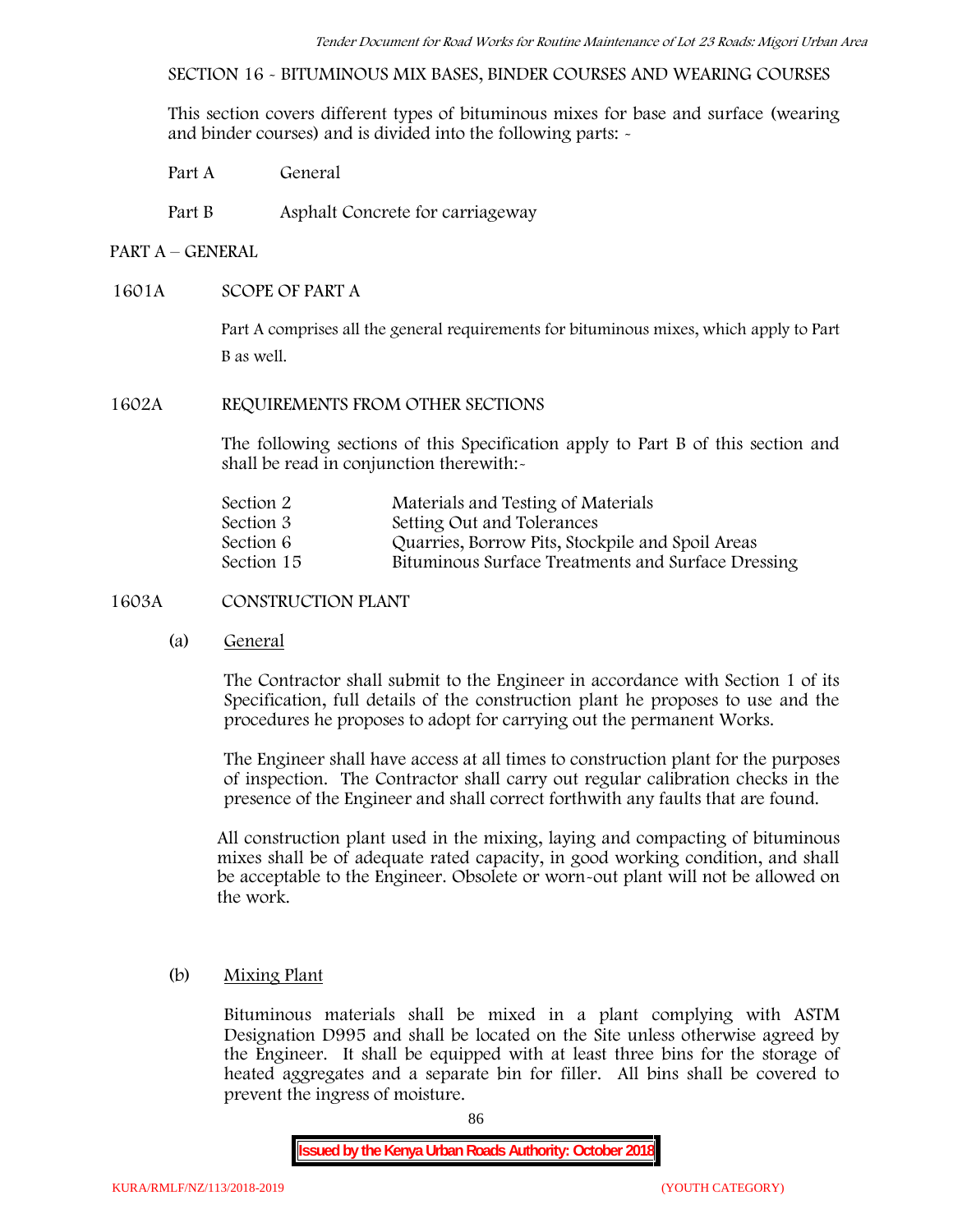The plant may be either the batch-mix type or the continuous-mix type and shall be capable of regulating the composition of the mixture to within the tolerances specified in Clause 1614A of this Specification.

The bitumen tank shall be capable of maintaining its contents at the specified temperature within a tolerance of  $5^{\circ}$ C and a fixed thermometer easily read from outside the tank. Any bitumen that has been heated above  $180^{\circ}$ C or has suffered carbonisation from prolonged heating shall be removed from the plant and disposed of.

# (c) **Laying Plant**

Bituminous materials shall be laid by a self-propelled spreader finisher equipped with a hopper, delivery augers and a heated adjustable vibrating screed. It shall be capable of laying bituminous materials with no segregation, dragging, burning or other defects and within the specified level and surface regularity tolerance. Delivery augers shall terminate not more than 200mm from the edge plates.

# (d) **Compaction Plant**

The Contractor shall provide sufficient rollers of adequate size and weight to achieve the specified compaction. Prior to commencing the laying of bituminous mixes in the permanent Works the Contractor shall carry out site trials in accordance with Section 2 of this Specification to demonstrate the adequacy of his plant and to determine the optimum method of use and sequence of operation of the rollers.

It is important to achieve as high a density as possible at the time of construction and it is expected that vibrating rollers will be required to produce the best results. However, it is essential that thorough pre-construction trials are carried out to ensure that:-

- (a) The roller is set up to have the optimum amplitude and frequency of vibration for the particular material being laid
- (b) That the roller does not cause breakdown of the aggregate particles.
- (c) That the optimum compaction temperatures are established which allow compaction without causing ripple effects or other distortions of the surfacing.

# **1604A PREPARATION OF SURFACE**

Immediately before placing the bituminous mix in the pavement, the existing surface shall be cleaned of all material and foreign matter with mechanical brooms or by other approved methods. The debris shall be deposited well clear of the surface to be covered.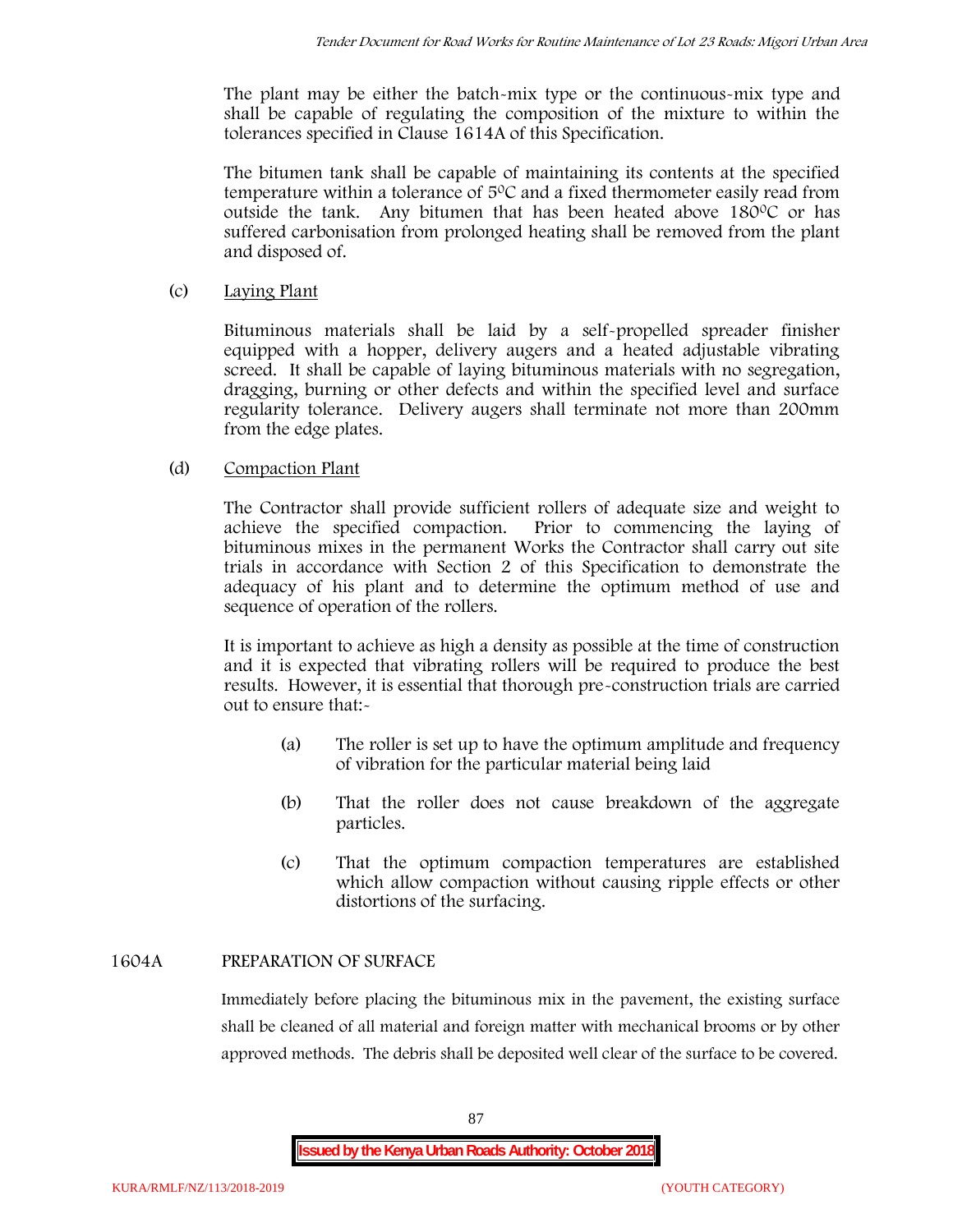Any defect of the surface shall be made good and no bituminous mix shall be laid until the Engineer has approved the surface.

A tack coat shall be applied in accordance with Section 15 of this Specification. If the Engineer considers a tack coat is required prior to laying the bituminous mix or between layers of the bituminous mix, due solely to the

Contractor's method of working, then such tack coat shall be at the Contractor's expense.

### **1605A DESIGN AND WORKING MIXES**

At least two months prior to commencing work using a bituminous mix, the Contractor shall, having demonstrated that he can produce aggregates meeting the grading requirements of the Specification, submit samples of each constituent of the mix to the Engineer. The Engineer will then carry out laboratory tests in order to decide upon the proportion of each constituent of the initial design mix or mixes to be used for site trials to be carried out in accordance with Clause 1606A of this Specification.

Should the Engineer conclude from the site trials that the mix proportion or aggregate grading are to be changed, the Contractor shall submit further samples of the constituents and carry out further site trials all as directed by the Engineer.

The Engineer may instruct the alteration of the composition of the -75 micron fraction of the aggregates by the addition or substitution of mineral filler. The Engineer may also instruct the alteration of all or part of the -6.3mm fraction of the aggregates by the addition or substitution of natural sand.

The Contractor shall make the necessary adjustments to his plant to enable the revised mix to be produced.

Following laboratory and site trials the Engineer will determine the proportions of the working mix and the Contractor shall maintain this composition within the tolerances given in Clause 1614A.

Should any changes occur in the nature or source of the constituent materials, the Contractor shall advise the Engineer accordingly. The procedure set out above shall be followed in establishing the new mix design.

# **1606A SITE TRIALS**

Full scale laying and compaction site trials shall be carried out by the Contractor on all asphalt pavement materials proposed for the Works using the construction plant and methods proposed by the Contractor for constructing the Works. The trials shall be carried out with the agreement, and in the presence of the Engineer, at a location approved by the Engineer.

The trials shall be carried out to: -

a) Test materials, designed in the laboratory, so that a workable mix that satisfies the specification requirements can be selected.

88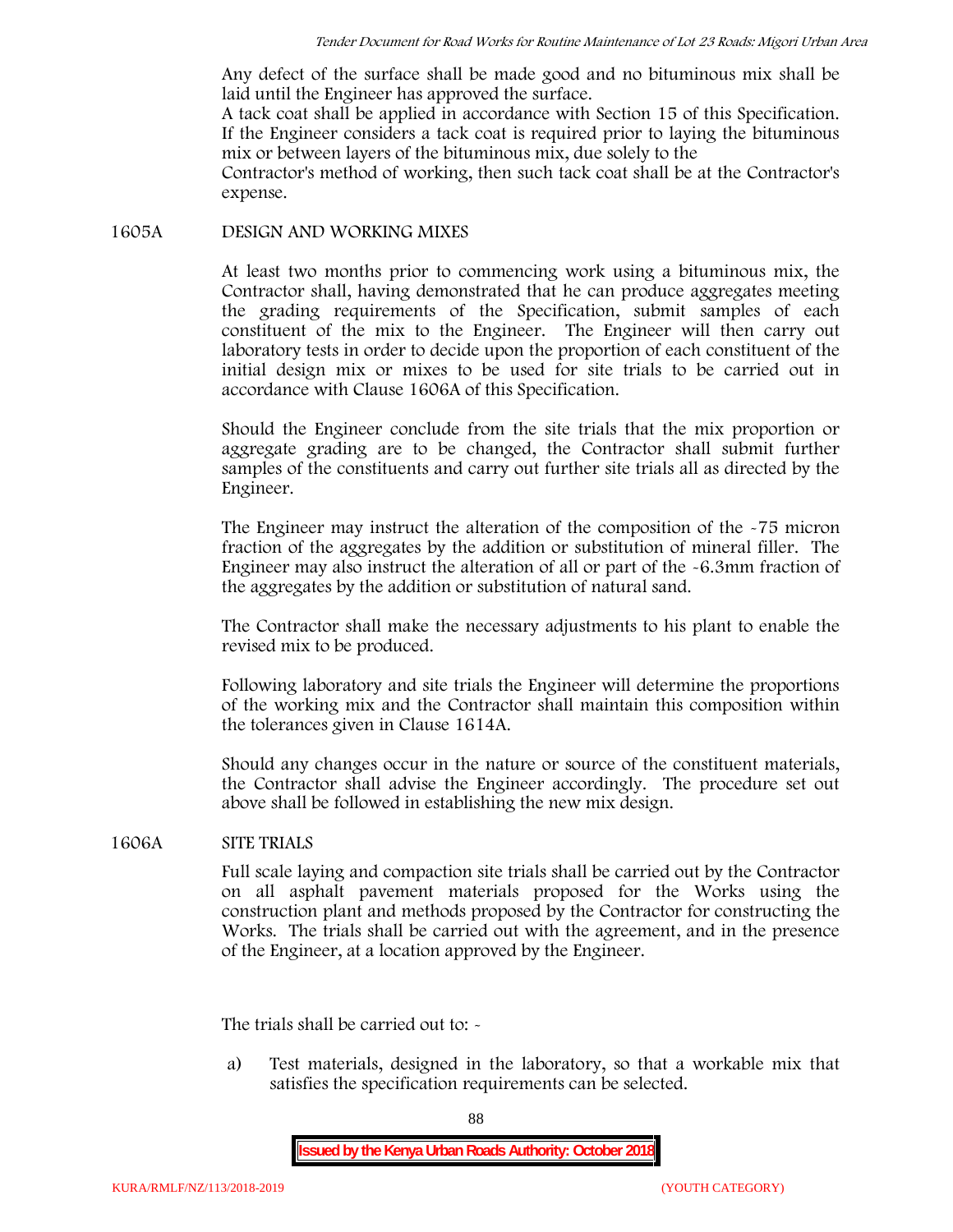b) To enable the Contractor to demonstrate the suitability of his mixing and compaction equipment to provide and compact the material to the specified density and to confirm that the other specified requirements of the completed asphalt pavement layer can be achieved.

Each trial area shall be at least 100 metres long and to the full construction width and depth for the material. It may form part of the Works provided it complies with this Specification. Any areas that do not comply with this Specification shall be removed.

The Contractor shall allow in his programme for conducting site trials and for carrying out the appropriate tests on them. The trial on any pavement layer shall be undertaken at least 21 days ahead of the Contractor proposing to commence full-scale work on that layer.

The Contractor shall compact each section of trial over the range of compactive effort the Contractor is proposing and the following data shall be recorded for each level of compactive effort at each site trial:  $\sim$ 

- i. The composition and grading of the material including the bitumen content and type and grade of bitumen used.
- ii. The moisture content of aggregate in the asphalt plant hot bins.
- iii. The temperature of the bitumen and aggregate immediately prior to entering the mixer, the temperature of the mix on discharge from the mixer and the temperature of the mix on commencement of laying, on commencement of compaction and on completion of compaction. The temperature of the mixture is to be measured in accordance with BS 598, Part 3, Appendix A.
- iv. The type, size, mass, width of roll, number of wheels, wheel load, tyre pressures, frequency of vibration and the number of passes of the compaction equipment, as appropriate for the type of roller.
- v. The target voids and other target properties of the mix together with the results of the laboratory tests on the mix.
- vi. The density and voids achieved.
- vii. The compacted thickness of the layer.
- viii. Any other relevant information as directed by the Engineer.

At least eight sets of tests shall be made by the Contractor and the Engineer on each 100 metres of trial for each level of compactive effort and provided all eight sets of results over

the range of compactive effort proposed by the Contractor meet the specified requirements for the material then the site trial shall be deemed successful. The above data recorded in the trial shall become the agreed basis on which the particular material shall be provided and processed to achieve the specified requirements.

# **1607A MIXING OF AGGREGATES AND BITUMEN**

The bitumen shall be heated so that it can be distributed uniformly and care shall be taken not to overheat it. The temperature shall never exceed 170 $\degree$ C for 80/100-penetration grade bitumen.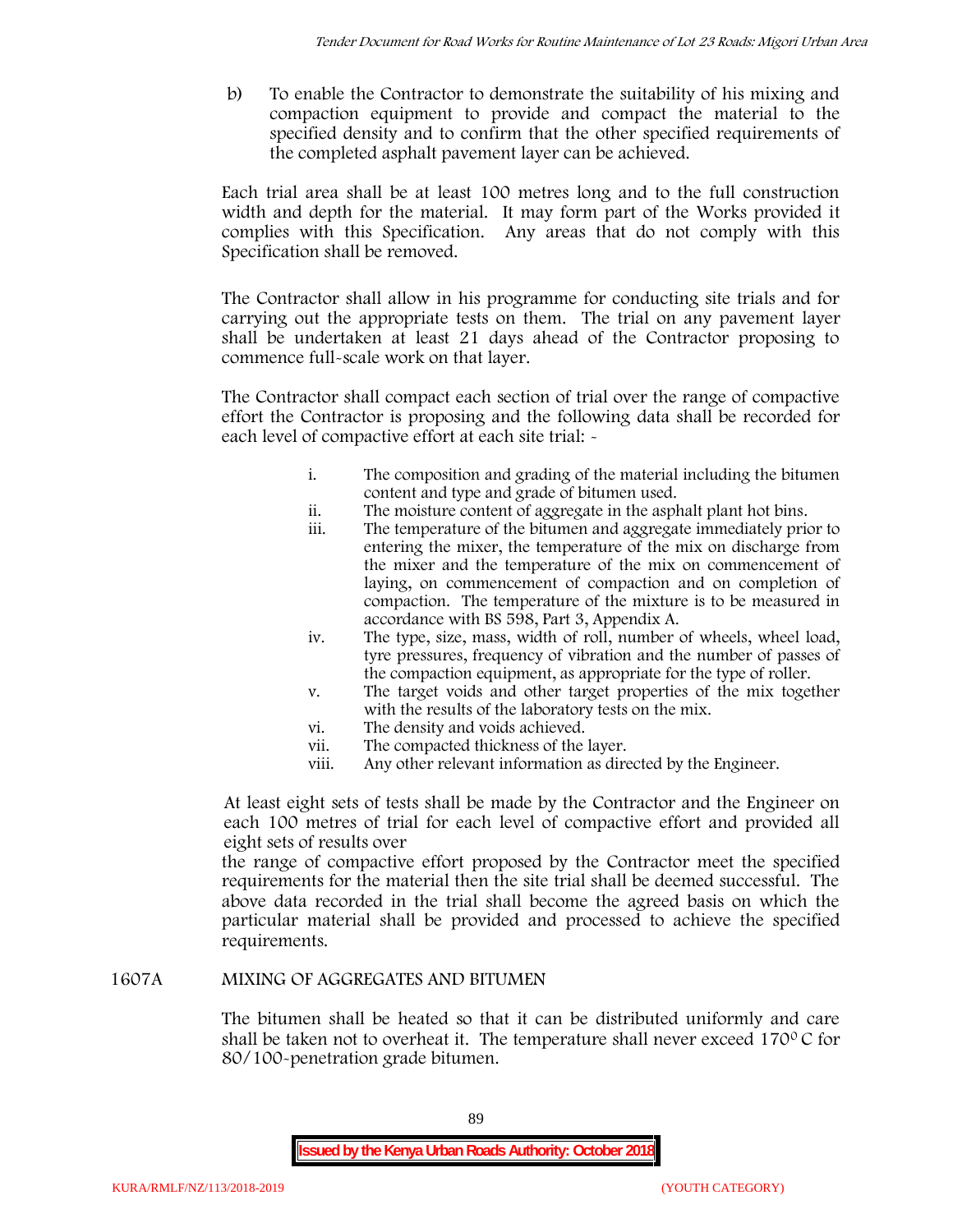The aggregates shall be dried and heated so that they are mixed at the following temperatures: -

#### 125-1650C when 80/100 bitumen is used

The dried aggregates shall be combined in the mixer in the amount of each fraction instructed by the Engineer and the bitumen shall then be introduced into the mixer in the amount specified. The materials shall then be mixed until a complete and uniform coating of the aggregate is obtained.

The mixing time shall be the shortest required to obtain a uniform mix and thorough coating. The wet mixing time shall be determined by the Contractor and agreed by the Engineer for each plant and for each type of aggregate used. It shall normally not exceed 60 seconds.

#### **1608A TRANSPORTING THE MIXTURE**

The bituminous mix shall be kept free of contamination and segregation during transportation. Each load shall be covered with canvas or similar covering to protect it from the weather and dust.

### **1609A LAYING THE MIXTURE**

Immediately after the surface has been prepared and approved, the mixture shall be spread to line and level by the laying plant without segregation and dragging.

The mixture shall be placed in widths of one traffic lane at a time, unless otherwise agreed by the Engineer. The compacted thickness of any layer shall be at least 2.5 times the maximum size of the aggregate for wearing course and at least 2 times for binder course. The minimum thickness shall be 25mm.

Only on areas where irregularities or unavoidable obstacles make the use of mechanical laying impracticable, may the mixture be spread and compacted by hand.

#### **1610A COMPACTION**

Immediately after the bituminous mixture has been spread, it shall be thoroughly and uniformly compacted by rolling.

The layer shall be rolled when the mixture is in such a condition that rolling does not cause undue displacement or shoving.

The number, weight and type of rollers furnished shall be sufficient to obtain the required compaction while the mixture is in a workable condition. The sequence of rolling operations shall be as agreed with the Engineer and proved during site trials. Initial rolling

with steel tandem or three-wheeled roller shall follow the laying plant as closely as possible. The rollers shall be operated with the drive roll nearest the laying plant, at a slow and uniform speed (not exceeding 5 Km/Hr).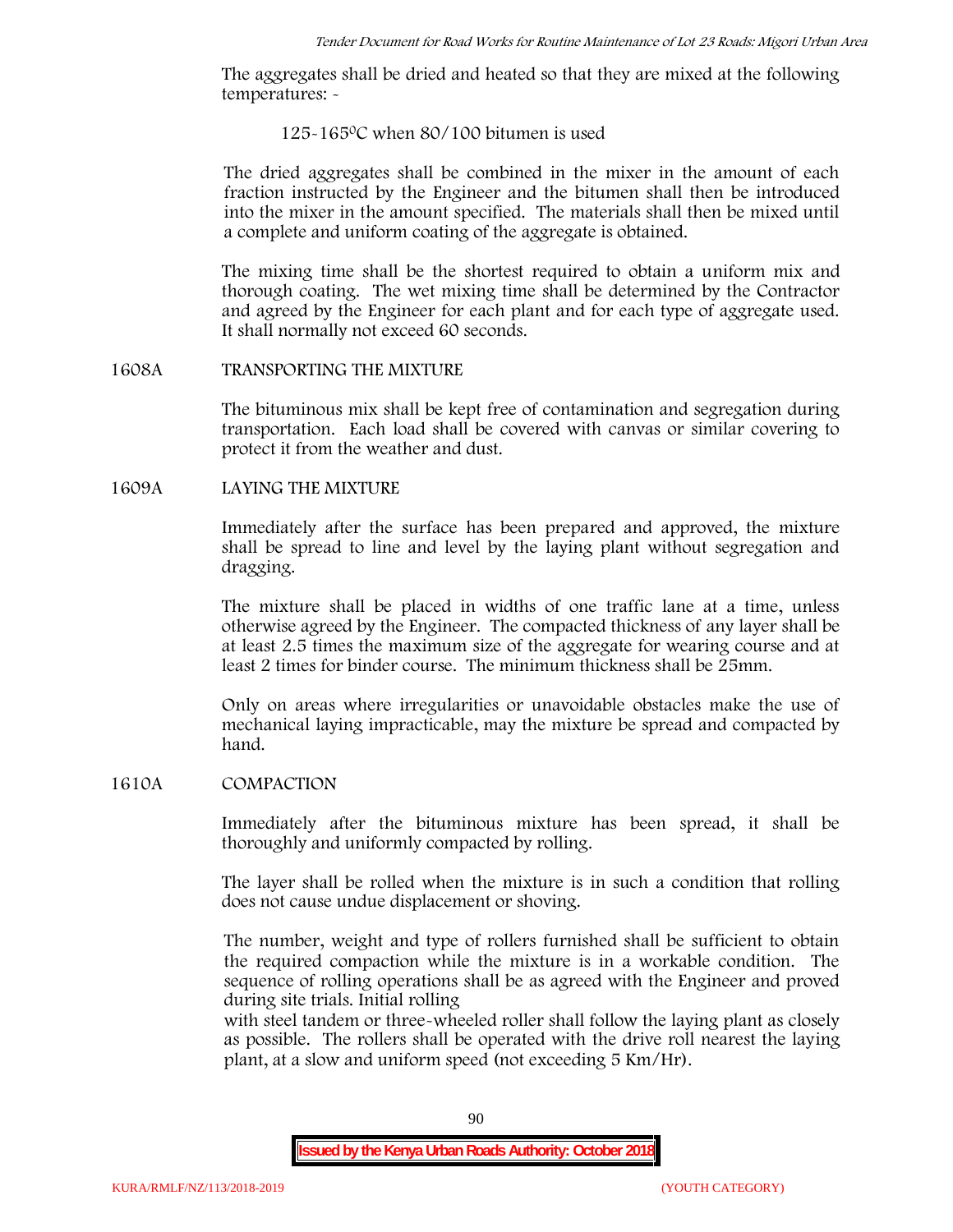Rolling shall normally commence from the outer edge and proceed longitudinally parallel to the centreline, each trip overlapping one half of the roller width. On super elevated curves, rolling shall begin at the low side and progress to the high side. Where laying is carried out in lanes care must be taken to prevent water entrapment.

Intermediate rolling with a pneumatic-tyred or vibratory roller shall follow immediately. Final rolling with a steel-wheeled roller shall be used to eliminate marks from previous rolling.

To prevent adhesion of the mixture to the rollers, the wheels shall be kept lightly moistened with water.

In areas too small for the roller, a vibrating plate compactor or a hand tamper shall be used to achieve the specified compaction.

### **1611A FINISHING, JOINTS AND EDGES**

Any mixture that becomes loose and broken, mixed with dirt or foreign matter or is in any way defective, shall be removed and replaced with fresh hot mixture, which shall be compacted to conform to the surrounding area.

Spreading of the mixture shall be as continuous as possible. Transverse joints shall be formed by cutting neatly in a straight line across the previous run to expose the full depth of the course. The vertical face so formed shall be painted lightly with hot 80/100 penetration grade bitumen just before the additional mixture is placed against it.

Longitudinal joints shall be rolled directly behind the paving operation. The first lane shall be placed true to line and level and have an approximately vertical face. The mixture placed in the abutting lane shall then be tightly crowded against the face of the previously placed lane. The paver shall be positioned to spread material overlapping the joint face by 20-30mm. Before rolling, the excess mixture shall be raked off and discarded.

When the abutting lane is not placed in the same day, or the joint is destroyed by traffic, the edge of the lane shall be cut back as necessary, trimmed to line and painted lightly with hot 80/100 penetration grade bitumen just before the abutting lane is placed.

Any fresh mixture spread accidentally on the existing work at a joint shall be carefully removed by brooming it back on to uncompacted work, so as to avoid formation of irregularities at the joint. The finish at joints shall comply with the surface requirements and shall present the same uniformity of finish, texture and density as other sections of the work.

The edges of the course shall be rolled concurrently with or immediately after the longitudinal joint. In rolling the edges, roller wheels shall extend 50 to 100mm beyond the edge.

#### **1612A SAMPLING AND TESTING OF BITUMINOUS MIXTURES**

The sampling of bituminous mixtures shall be carried out in accordance with AASHTO T168 (ASTM Designation D979).

91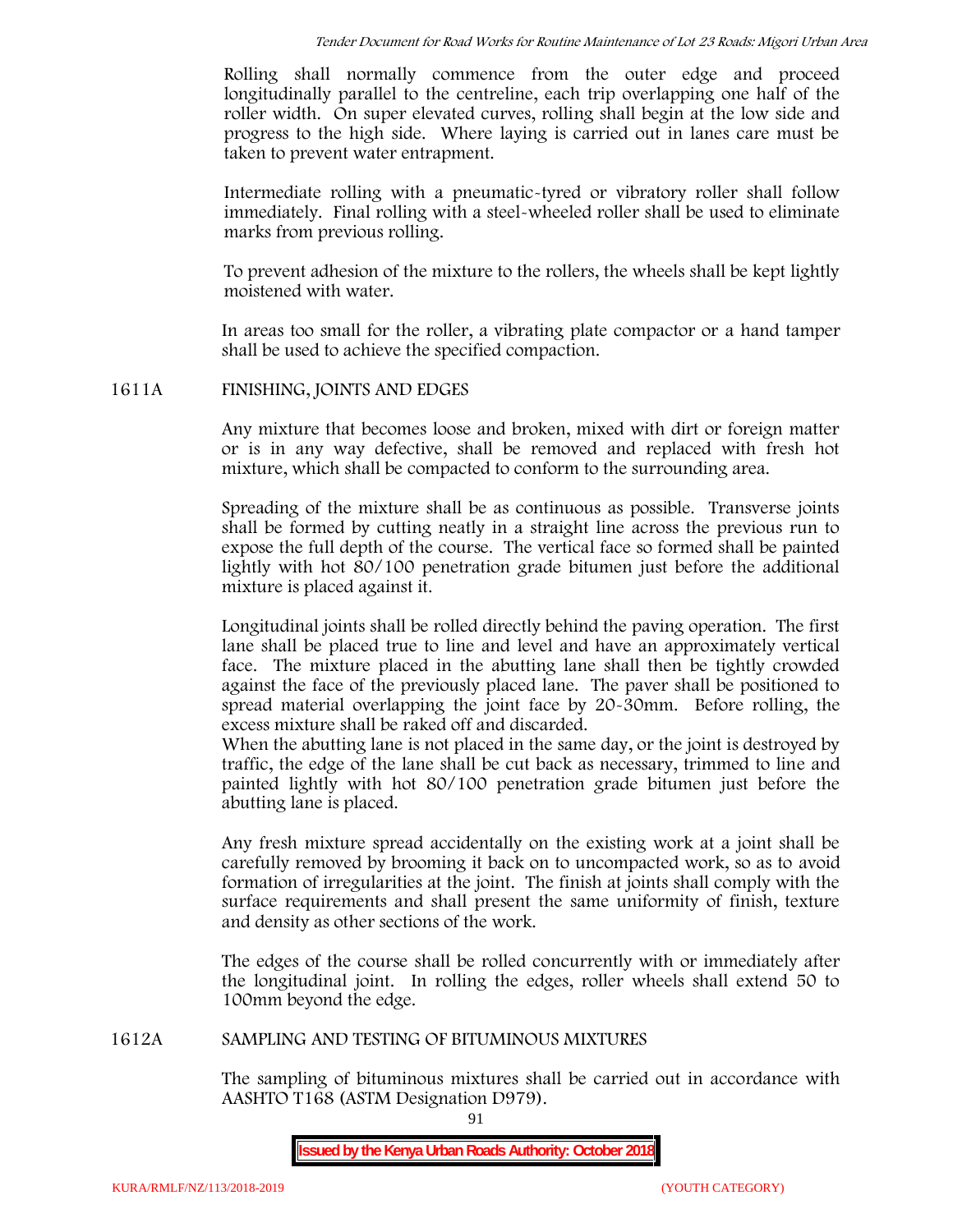# **1613A QUALITY CONTROL TESTING**

During mixing and laying of bituminous mixtures, control tests on the constituents and on the mixed material shall be carried out in accordance with Clause 1612A and Section 2 of this Specification.

If the results of any tests show that any of the constituent materials fail to comply with this Specification, the Contractor shall carry out whatever changes may be necessary to the materials or the source of supply to ensure compliance.

If the results of more than one test in ten on the mixed material show that the material fails to comply with this Specification, laying shall forthwith cease until the reason for the failure has been found and corrected. The Contractor shall remove any faulty material laid and replace it with material complying with this Specification all at his own expense.

### **1614A TOLERANCES**

Surfacing courses and base shall be constructed within the geometric tolerances specified in Section 3 of this Specification.

The Contractor shall maintain the composition of the mixture as determined from the laboratory and site trials within the following tolerances, per single test: -

| Bitumen Content         | 0.3% (by total weight of total mix)                               |
|-------------------------|-------------------------------------------------------------------|
| Passing 10mm sieve      | 6% (by total weight of dry aggregate                              |
| and larger sieves       | including mineral filler)                                         |
| Passing sieves between  | 4% (by total weight of dry aggregate                              |
| 10mm and 1.0mm sieves   | including mineral filler)                                         |
| Passing sieves between  | 3% (by total weight of dry aggregate                              |
| 1.0mm and 0.075mm sieve | including mineral filler)                                         |
| Passing 0.075mm sieve   | 2% (by total weight of dry aggregate<br>including mineral filler) |

The average amount of bitumen in any length of any layer, calculated as the product of the bitumen contents obtained from single tests and the weight of mixture represented by each test, shall not be less than the amount ordered.

The average amount of bitumen for each day's production calculated from the checked weights of mixes shall not be less than the amount ordered.

The average amount of bitumen in any length of any layer, calculated as the product of the bitumen contents obtained from single tests and the weight of mixture represented by each test, shall not be less than the amount ordered.

The average amount of bitumen for each day's production calculated from the checked weights of mixes shall not be less than the amount ordered.

92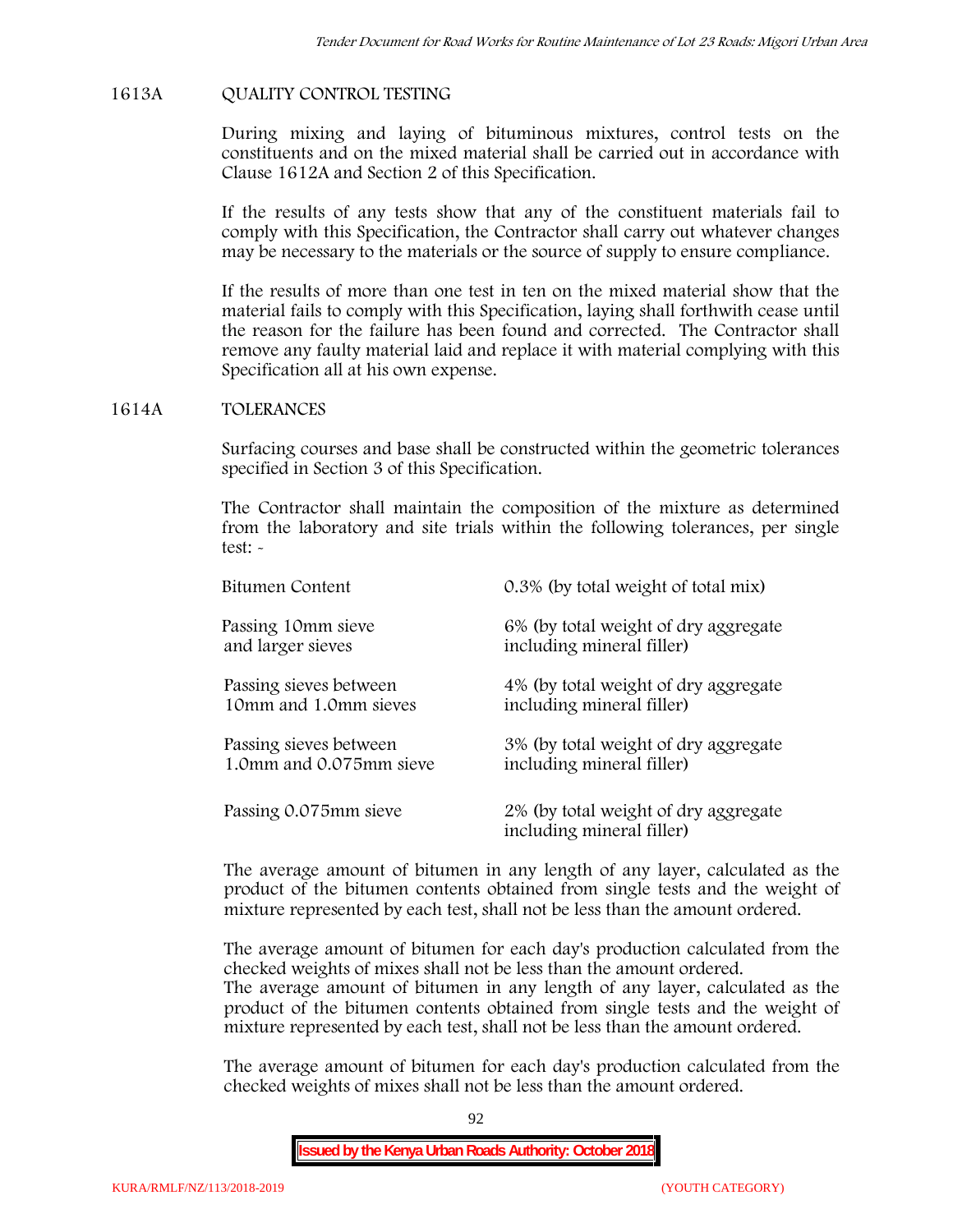The final average overall width of the upper surface of a bituminous mix layer measured at six equidistant points over a length of 100m shall be at least equal to the width specified. At no point shall the distance between the centreline of the road and the edge of the upper surface of a bituminous mix layer be narrower than that specified by more than 13mm.

# **1615A MEASUREMENT AND PAYMENT**

No separate measurement and payment shall be made for complying with the requirements of Clauses 1601A to 1614A inclusive and the Contractor shall be deemed to have allowed in his rates in Parts B and C of Section 16 of this Specification for the costs of complying with the requirements of Part A of Section 16 of this Specification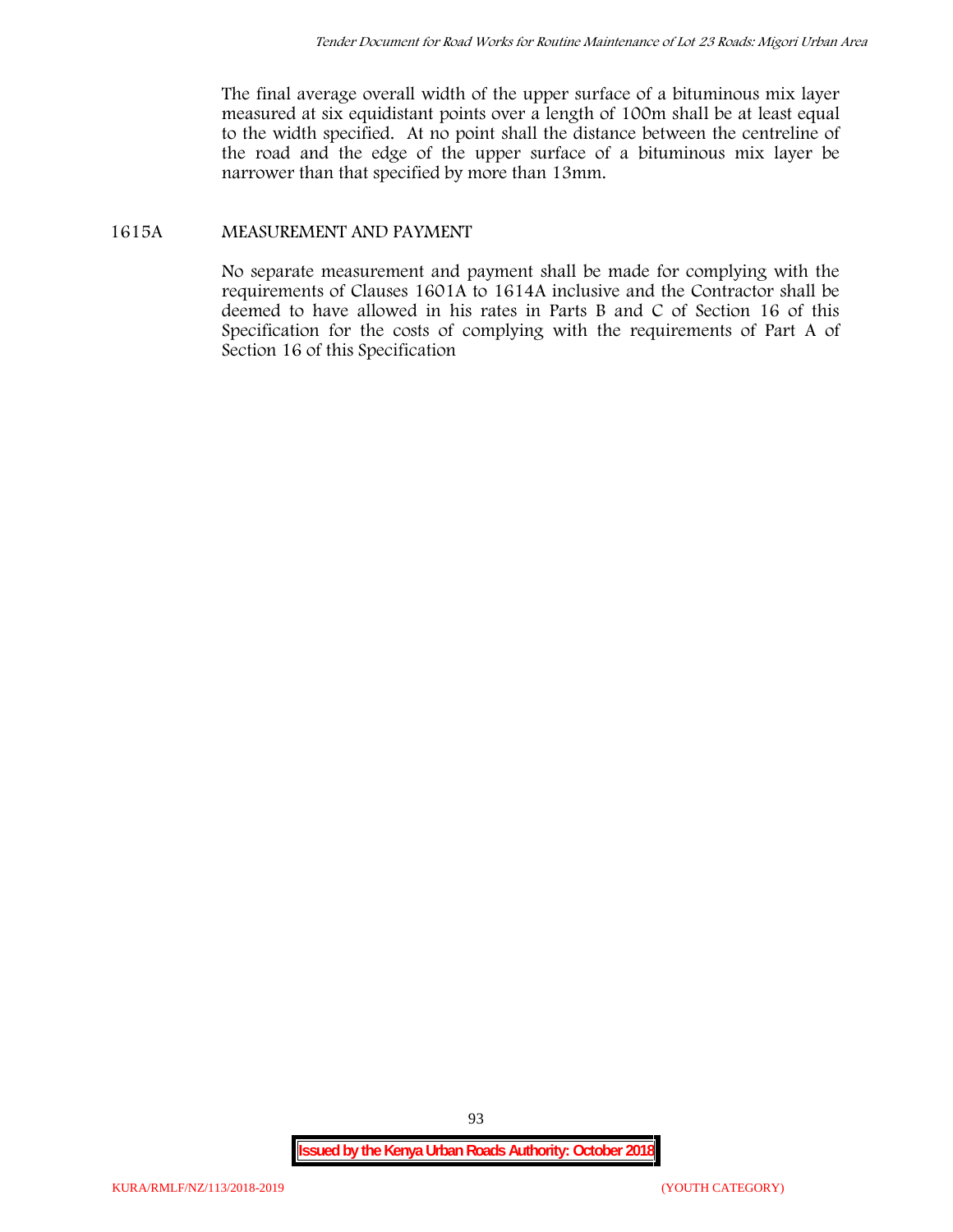# **PART B - ASPHALT CONCRETE FOR SURFACING**

#### **1601B DEFINITION**

Asphalt concrete means a thoroughly controlled, hot-mixed, hot-laid, plant mixture of well-graded dried aggregate and penetration grade bitumen, which, when compacted forms a dense material.

A distinction is drawn between asphalt concrete Type I (High Stability) and asphalt concrete Type II (Flexible). The asphalt concrete type to be used will be Type I.

## **1602B MATERIALS FOR ASPHALT CONCRETE TYPE 1**

a) **Type of bituminous material**

The type of material to be used on severe sites will be of the continuously graded type similar to Asphaltic Concrete or Close Graded Macadam. It is essential that these materials are sealed with a single or double surface dressing or a Cape seal.

b) **Penetration Grade Bitumen**

Bitumen shall be 80/100 penetration grade since material is being laid at an altitude of more than 2,500m.

c) **Aggregate**

Coarse aggregate (retained on a 6.3mm sieve) shall consist of crushed stone free from clay, silt, organic matter and other deleterious substances. The aggregate class will be specified in the Special Specification and it shall comply with the requirements given in Table 16B-1(b). The grading for 0/20 mm for carriageway and 0/14mm for shoulders for binder course is as specified below:

| <b>Sieve size</b> | 0/20       | 0/14       |  |  |  |
|-------------------|------------|------------|--|--|--|
| 28                | 100        |            |  |  |  |
| 20                | $90 - 100$ | 100        |  |  |  |
| 14                | 75-95      | $90 - 100$ |  |  |  |
| 10                | 60-82      | 70-90      |  |  |  |
| 6.3               | $47 - 68$  | $52 - 75$  |  |  |  |
| 4                 | $37 - 57$  | $40 - 60$  |  |  |  |
| $\overline{2}$    | 25-43      | $30 - 45$  |  |  |  |
|                   | 18-32      | $20 - 35$  |  |  |  |
| 0.425             | $11 - 22$  | $12 - 24$  |  |  |  |
| 0.300             | $9 - 17$   | $10 - 20$  |  |  |  |
| 0.150             | $5 - 12$   | $6 - 14$   |  |  |  |
| 0.075             | $3 - 7$    | $4 - 8$    |  |  |  |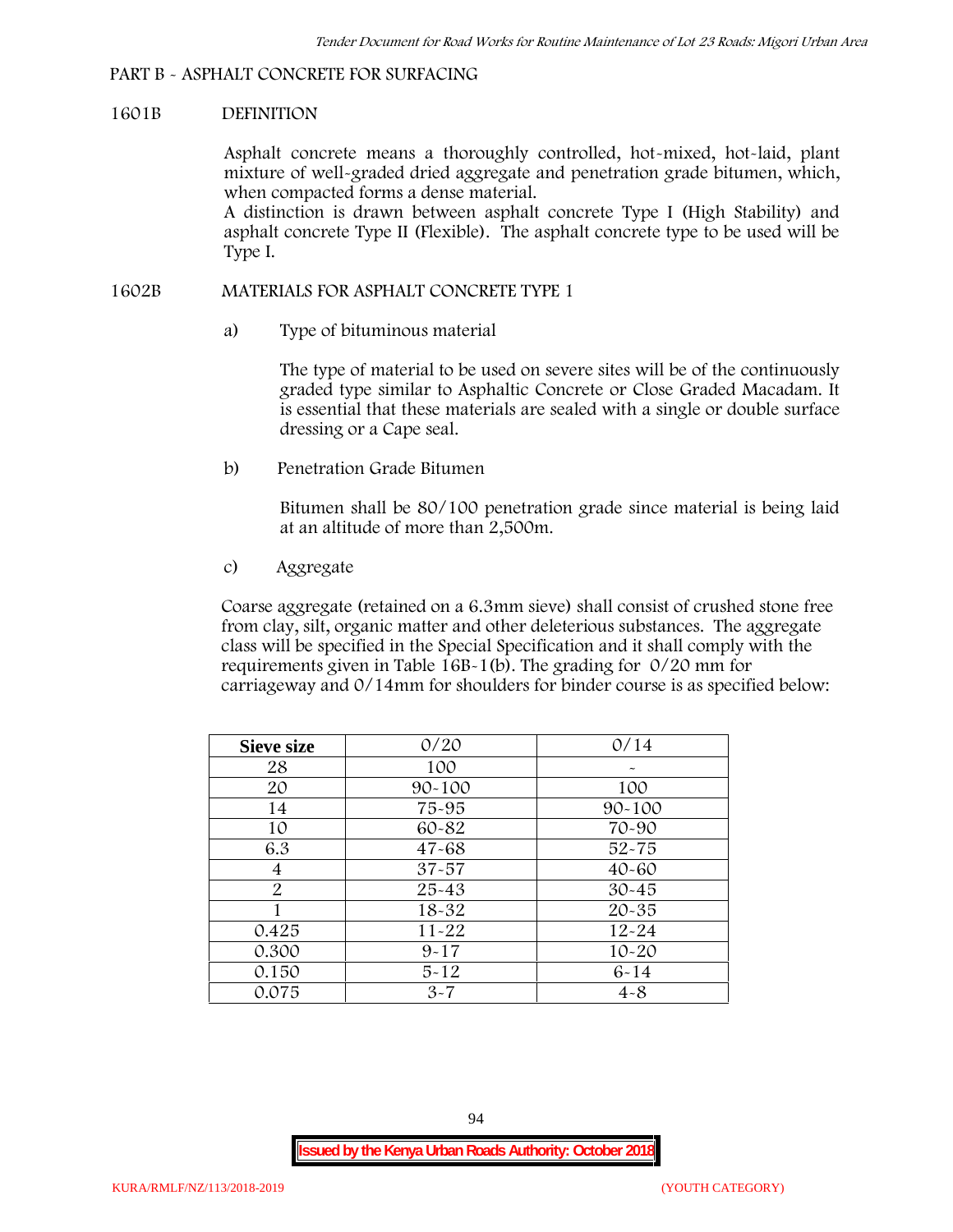## **TABLE 16B-1(b) - REQUIREMENTS FOR COARSE AGGREGATE**

| Coarse Aggregate<br>(Retained on a 6.3mm Sieve) |                      |  |  |  |  |
|-------------------------------------------------|----------------------|--|--|--|--|
| Test                                            | Maximum Value        |  |  |  |  |
| LAA<br><b>ACV</b><br>SSS                        | 30<br>25<br>12<br>25 |  |  |  |  |

Fine aggregate (passing a 6.3mm sieve) shall be free from clay, silt, organic and other deleterious matter and shall be non-plastic. Unless otherwise specified in the Special Specification it shall consist of entirely crushed rock produced from stone having a Los Angeles Abrasion of not more than 40. The Sand Equivalent of the fine aggregate shall not be less than 40 and the SSS not more than 12.

### **b) Mineral Filler**

Mineral Filler shall consist of ordinary Portland Cement

### **1603B GRADING REQUIREMENTS**

The grading of the mixture of coarse and fine aggregate shall be within and approximately parallel to the grading envelopes given in Table 16B-1(b), for 0/14mm as specified for binder course, as described below.

# **GRADING REQUIREMENTS**

To arrive at a suitable design it is necessary to investigate a number of gradings so that a workable mix, which also retains a minimum of 3 % voids at refusal density, is identified.

The largest particle size used should not be more than 25mm so that the requirements of the Marshall test method can be complied with.

Although the complete range of nominal maximum particle sizes is shown in the Tables, the total thickness of material laid should not be more than 75mm.

#### **1604B REQUIREMENTS FOR ASPHALT CONCRETE TYPE 1**

The mixture shall comply with the requirements given in Table 16B-2 as specified in the Specification. In addition, minimum Marshall Stability for 2 x 75 blows shall be 9 kN and maximum 18 kN and at compaction to refusal shall have 3% VIM.

The proportion, by weight of total mixture, of bitumen shall be  $5.0 - 6.5 %$  for  $0/14$  mm and  $4.5 - 6.5$  % for  $0/20$ mm. This shall be termed the nominal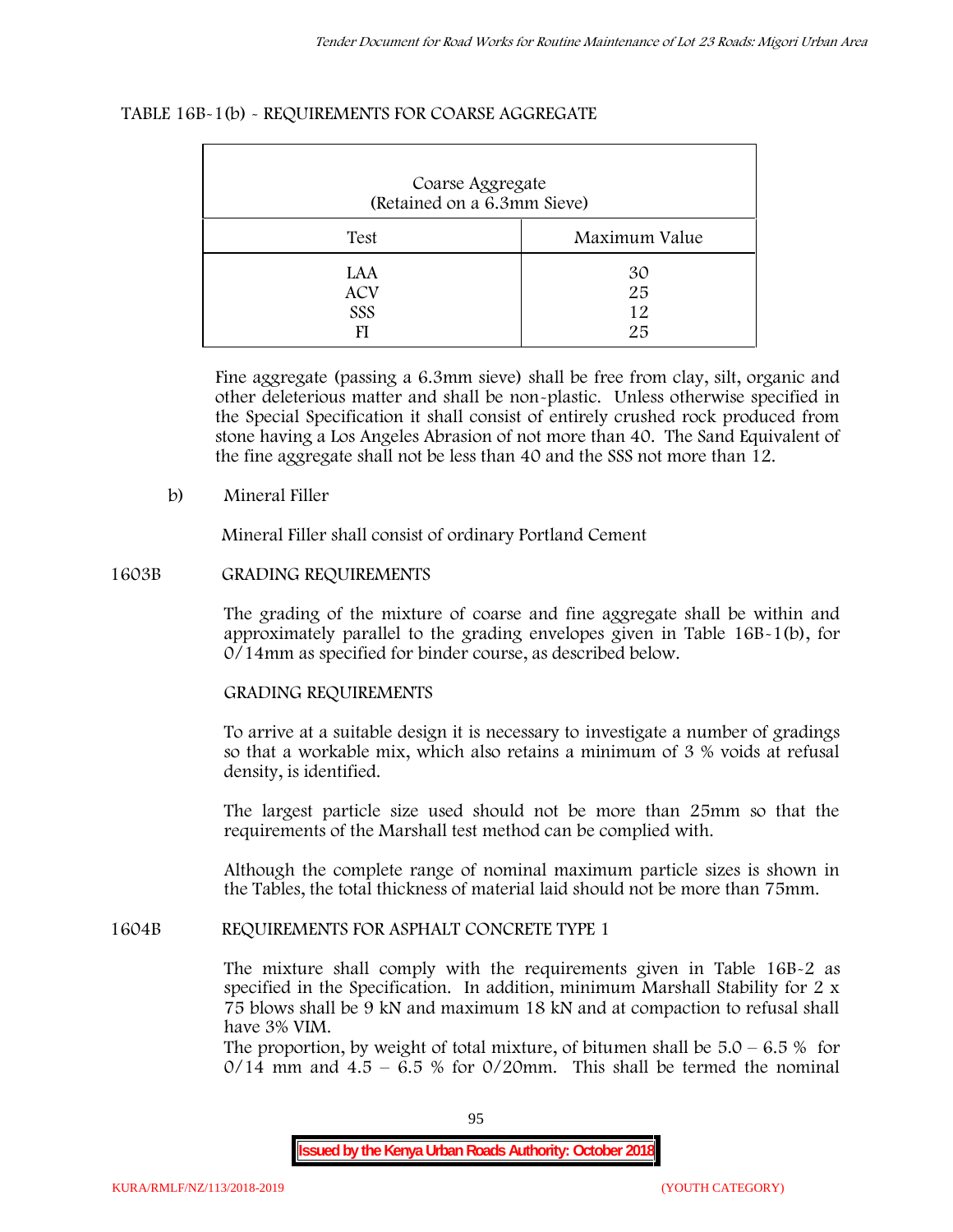binder content. The binder content of the working mix will be instructed by the Engineer following laboratory and site trials.

In order to determine the suitability of a coarse aggregate source a Marshall test programme shall be carried out. It will be advantageous to use a crushed rock which is known from past experience to give good results in this test procedure. A grading conforming to the Type I Binder Course detailed in Table 16B-1(a) 0/20 of this Specification should be tested (but with 100% passing the 25mm sieve) and it shall meet the requirements of Table 16B-2 of this Specification.

Having established the suitability of the aggregate source several grading shall be tested in the laboratory, including that used for the Marshall test, to establish relationships between bitumen content and VIM at refusal density. For each mix, samples will be made up to a range of bitumen contents and compacted to refusal using a gyratory compactor and a vibratory hammer in accordance with the procedure described in BS 598 (Part 104 : 1989), with one revision.

It should first be confirmed that compaction on one face of the sample gives the same refusal density as when the same compaction cycle is applied to both faces of the same sample. The procedure, which gives the highest density, must be used.

From the bitumen content-VIM relationship it will be possible to identify a bitumen content which corresponds to a VIM of 3 - 7%. If it is considered that the workability of the mix may be difficult then compaction trials should be undertaken. It is advisable to establish two or more gradings for compaction trials.

The mixes identified for compaction trials should be manufactured to the laboratory design bitumen content and to two other bitumen contents of +0.5% and +1% additional bitumen. Cores will be cut to determine the density of the compacted material, having completed this the core will then be reheated to  $145+/5$  C in the appropriate mould and compacted torefusal in the vibrating hammer test. To be acceptable the cores cut from the compaction trial must have a density equivalent to at least 95% of refusal density.

The compaction trials will identify a workable mix which can be made to a bitumen content which gives 3% VIM at refusal density.

#### **1605B MIXING AND LAYING HEAVY DUTY ASPHALT**

The temperature of the bitumen and aggregates when mixed shall be  $110+/$ 3C above the softening point (R&B) of the bitumen.

Compaction should commence as soon as the mix can support the roller without undue displacement of material and completed before the temperature of the mix falls below 900C.

The minimum thickness of individual layers should be as follows:-

| a) | For the 37.5mm mix | 65mm |  |
|----|--------------------|------|--|
| b) | For the 25.0mm mix | 60mm |  |
| C) | For the 19.0mm mix | 50mm |  |
| d) | For the 12.5mm mix | 40mm |  |
|    |                    |      |  |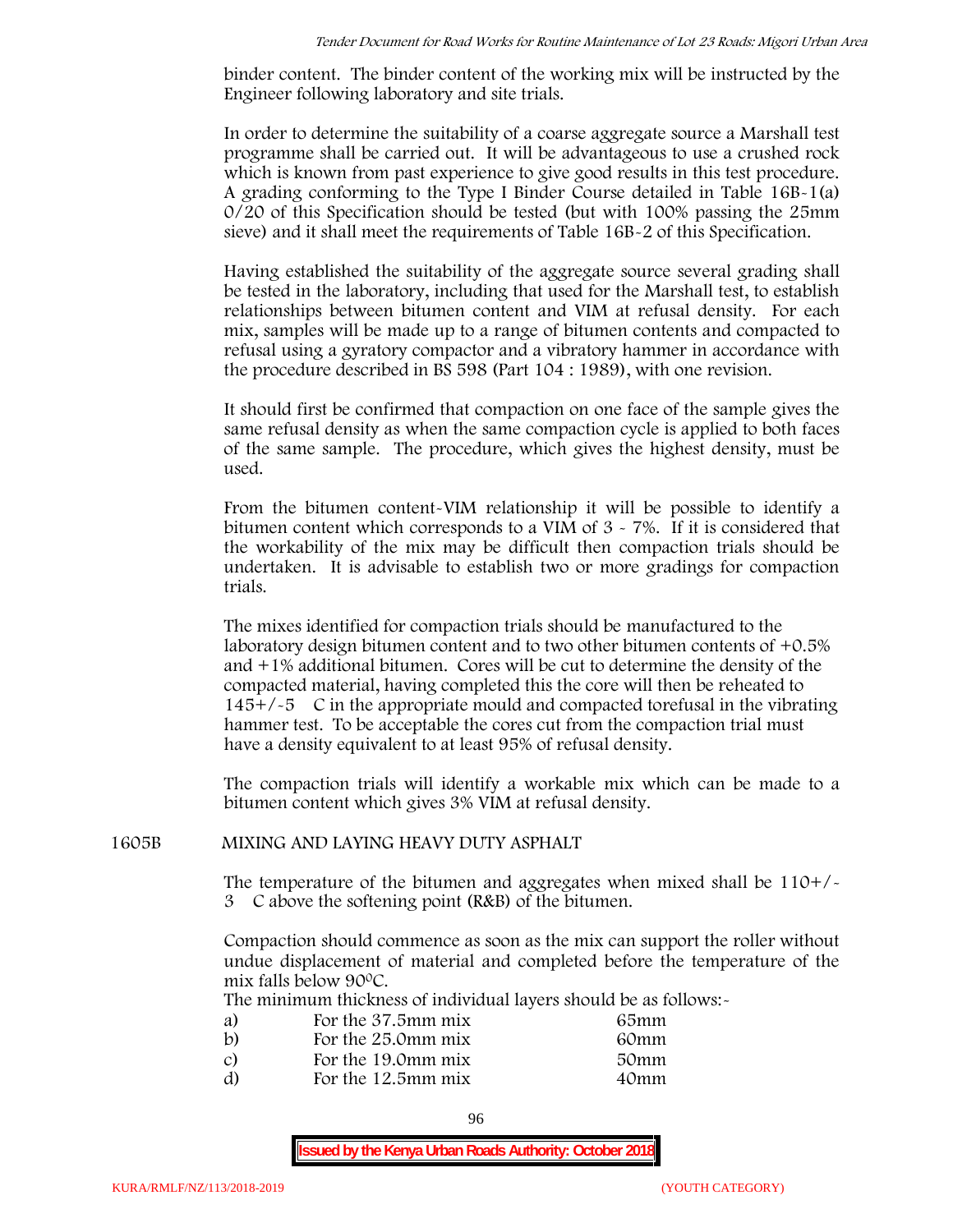### **1606B COMPACTION**

Rolling shall be continued until the voids measured in the completed layer are in accordance with the requirement for a minimum density of 98% of Marshall optimum, or, a minimum mean value of 95% of refusal density (no value less than 93%) as appropriate.

#### **1607B MEASUREMENT AND PAYMENT**

a) Item : Asphalt Concrete

Unit : m<sup>3</sup> of Asphalt Concrete Used

Asphalt concrete shall be measured by the cubic metre compacted on the road calculated as the product of the length instructed to be laid an the compacted cross-sectional area shown on the Drawings or instructed by the Engineer.

The rate for asphalt concrete shall include for the cost of providing, transporting, laying and compacting the mix with the nominal binder content and complying with the requirements of Parts A and B of Section 16 of this Specification.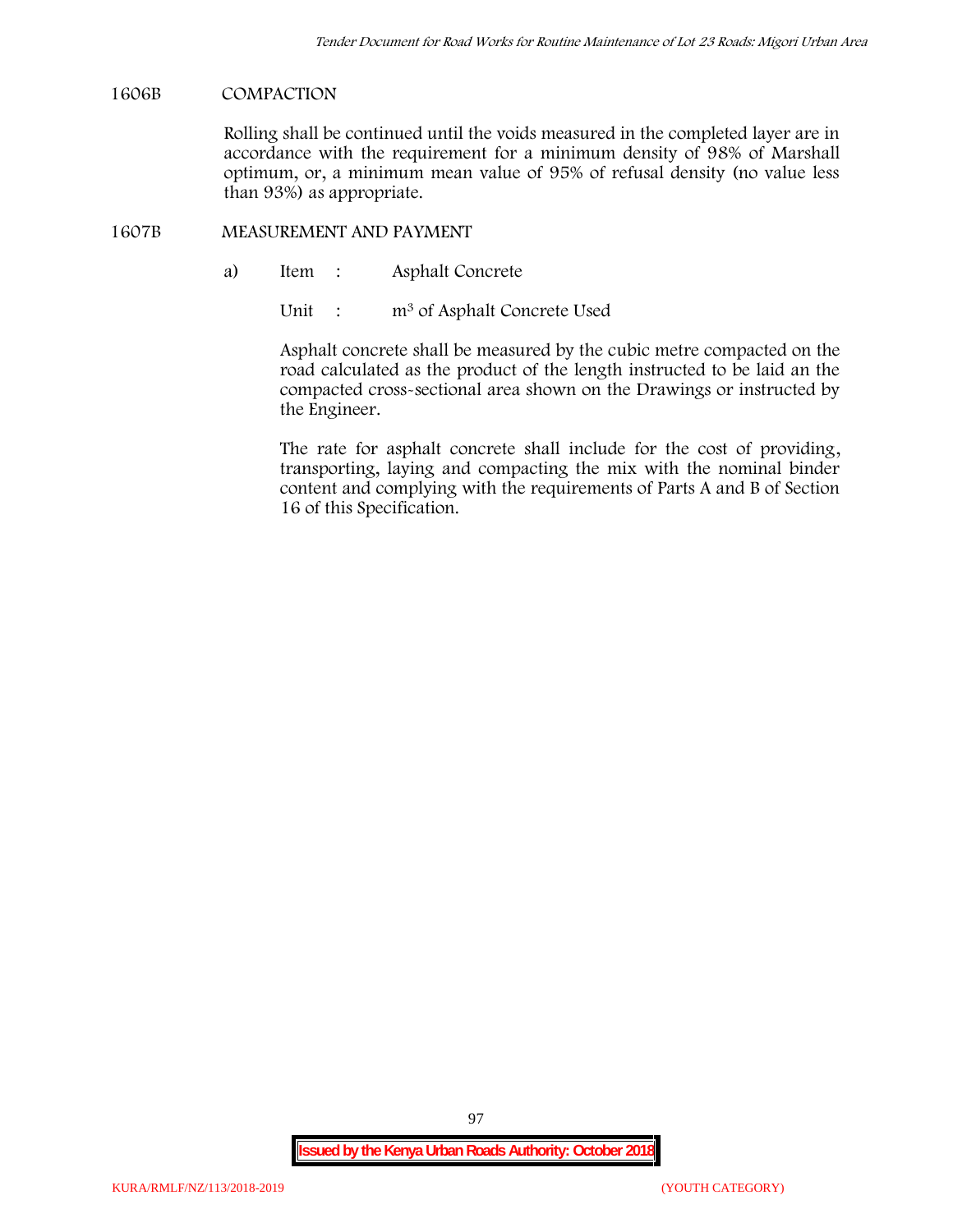# **SECTION 17 - CONCRETE WORKS**

# **1703 MATERIALS FOR CONCRETE**

This work shall consist of placing selected approved material of 250mm minimum diameter on the foundation put after excavation to receive levelling concrete in accordance with these specifications and in conformity with the lines, grades and cross sections shown on the Drawings as directed by the Engineer.

(a) **Materials**

Selected rock: The selected rock builders to be placed for this work shall be hard, sound, durable quarry stones as approved by the Engineer. Samples of the stone to be used shall be submitted to and approved by the Engineer before any stone is placed.

The maximum size of the stone boulders shall be 300mm.

(b) **Construction Method**

After completion of the structural excavation the surface of the loose soil shall be levelled and compacted. Then the stone of the above sizes shall be placed in one layer of 250mm over the compacted bed where the bottom slab will rest. Coarse sand shall be spread to fill up the voids in the stone boulders, and compaction with vibratory compactors should be performed to make this layer dense whereon a concrete of levelling course shall be placed.

(c) **Measurement and payment**

Measurement for the bedding materials shall be made in cubic metres for the completed and accepted work, measured from the dimension shown on the Drawings, unless otherwise directed by the Engineer.

Payment for the bedding Materials for Levelling Concrete Works shall be full compensation for furnishing and placing all materials, all labour equipment, tools and all other items necessary for proper completion of the work in accordance with the Drawings and specifications and as directed by the Engineer.

# **1703(A) LEVELLING CONCRETE (CLASS 15/20) FOR BOTTOM SLAB INCLUSIVE OF COST OF FORM WORKS**

This work shall consist of placing and levelling lean concrete class 15/20 over the prepared bed of stone boulders in the foundation for bottom slab and wingwalls in accordance with these specifications and which conformity with the lines, grades, thickness and typical cross-sections shown on the drawings unless otherwise directed by the Engineer.

(a) **Materials for Levelling Concrete**

Requirement for the concrete class  $15/20$  is specified as follows:-Design compressive strength (28) days : 15N/mm2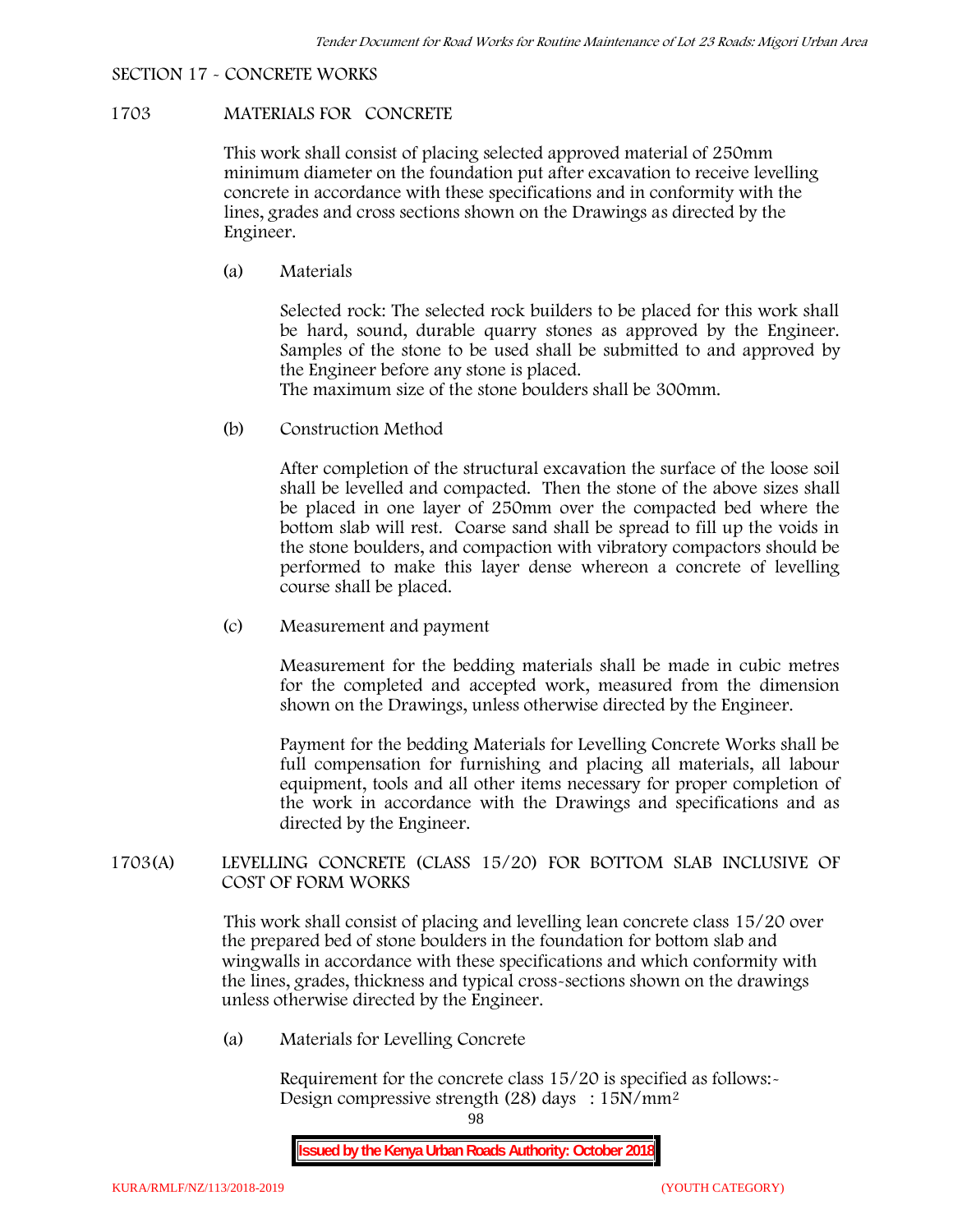Maximum size of coarse aggregate : 20mm Maximum cement content  $: 300 \text{ kg/m}^3$ . Maximum water/cement ration of 50% with slump of 80mm.

## (b) **Construction Method**

The bed of stone boulders upon which the levelling concrete will be placed shall be smooth, compacted and true to the grades and crosssection shall be set to the required lines and grades.

# **37.2** (c) **Measurement and payment**

Measurement for levelling concrete (class 15/20) shall be made in cubic metres completed and accepted levelling concrete work measured in place which is done in accordance with the Drawings and the Specifications.

Payment for this work shall be the full compensation for furnishing and placing all materials, labour, equipment and tools, and other incidentals to Specifications and as directed by the Engineer.

Pay item No. 17/02 Levelling Concrete Works (Class 15/20) for Box Culvert and wingwalls inclusive of Cost of Form works.

### **1703 (C) FORMWORK FOR CULVERT WALLS**

This work shall consist of all temporary moulds for forming the concrete for culvert walls and slabs together with all temporary construction required for their support. Unless otherwise directed by the Engineer all formworks shall be removed on completion of the walls and slabs.

(a) **Materials**

Forms shall be made of wood or metal and shall conform to the shape, lines and dimensions shown on the Drawings.

All timber shall be free from holes, loose material, knots, cracks, splits and warps or other defects affecting the strength or appearance of the finished structure.

Release Agents – Release agents shall be either neat oils containing a surface activating agent, cream emulsions, or chemical agents to be approved by the Engineer.

# (b) **Construction Method**

(i) **Formworks**

Formworks shall be designed to carry the maximum loads that may be imposed, and so be rigidly constructed as to prevent deformation due to load, drying and wetting, vibration and other causes. After forms have been set in correct location, they shall be inspected and approved by the Engineer before the concrete is placed.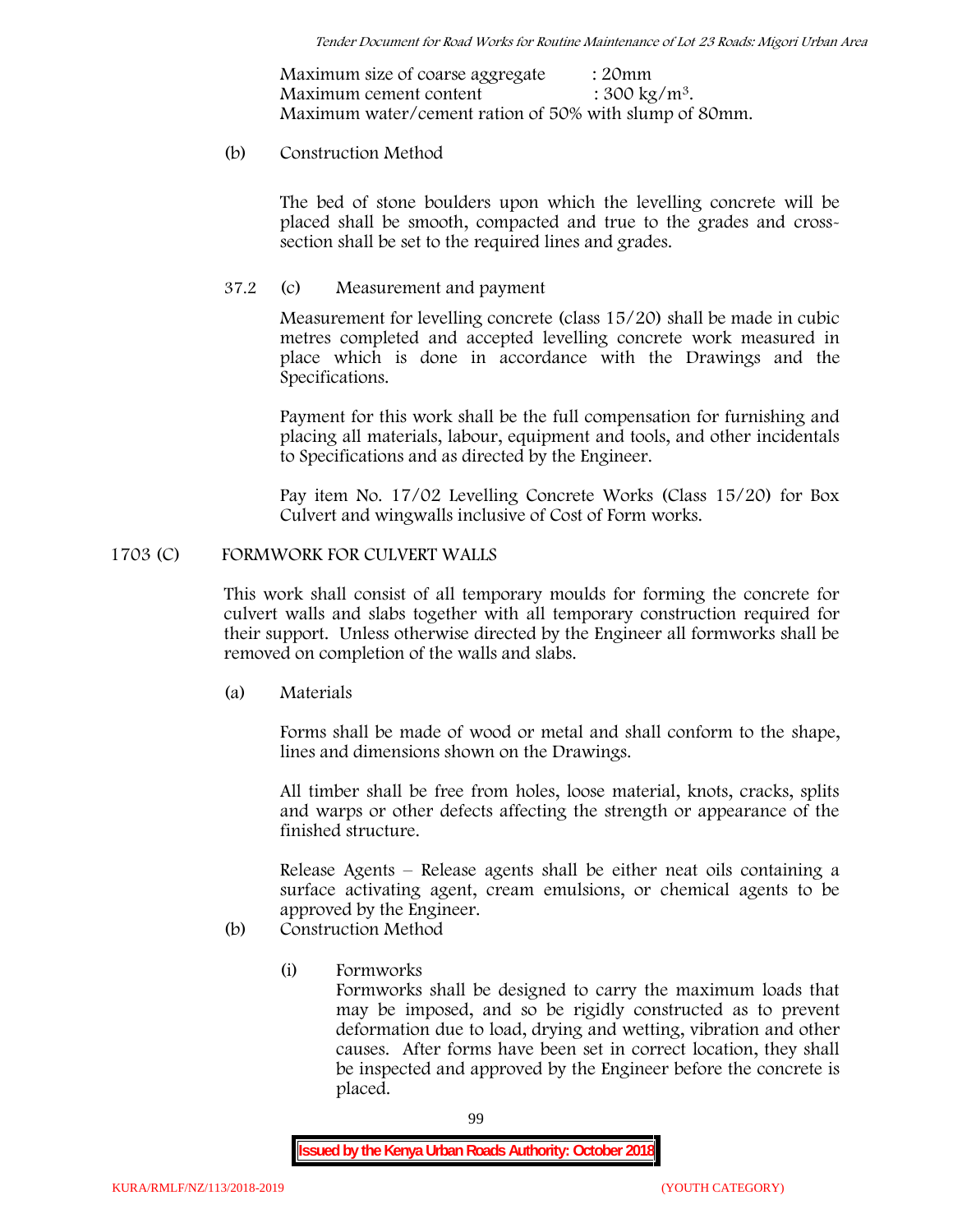If requested, the contractor shall submit to the Engineer working drawings of the forms and also, if requested, calculations to certify the rigidity of the forms.

## **1703(D) CONCRETE WORKS (CLASS 20/20) OF CULVERT WALLS AND SLABS**

This work shall consist of furnishing, mixing, delivering and placing of the concrete for the construction of culvert walls and slabs, in accordance with these Specifications and in conformity with the requirements shown on the Drawings.

Concrete class 20/20 shall be used for Culvert walls and slabs.

**(a) Concrete Materials**

(i) Cement: Cement shall be of Portland type and shall conform to the requirements of BS 12 or equivalent.

The contractor shall select only one type or brand of cement or others. Changing of type or brand of cement will not be permitted without a new mix design approved by the Engineer. All cement is subject to the Engineer's approval; however, approval of cement by the Engineer shall not relieve the Contractor of the responsibility to furnish concrete of the specified compressive strength.

Conveyance of cement by jute bags shall not be permitted. Storage in the Contractor's silo or storehouse shall not exceed more than two (2) months, and age of cement after manufacture at mill shall not exceed more than four (4) months. The Contractor shall submit to the Engineer for his approval the result of quality certificate prepared by the manufacturer.

Whenever it is found out that cement have been stored too long, moist, or caked, the cement shall be rejected and removed from the project.

#### **(b) Aggregates**

Fine and coarse aggregates must be clean, hard, strong and durable, and free from absorbed chemicals, clay coating, or materials in amounts that could affect hydration, bonding, strength and durability of concrete. Grading of aggregates shall conform to the following requirements: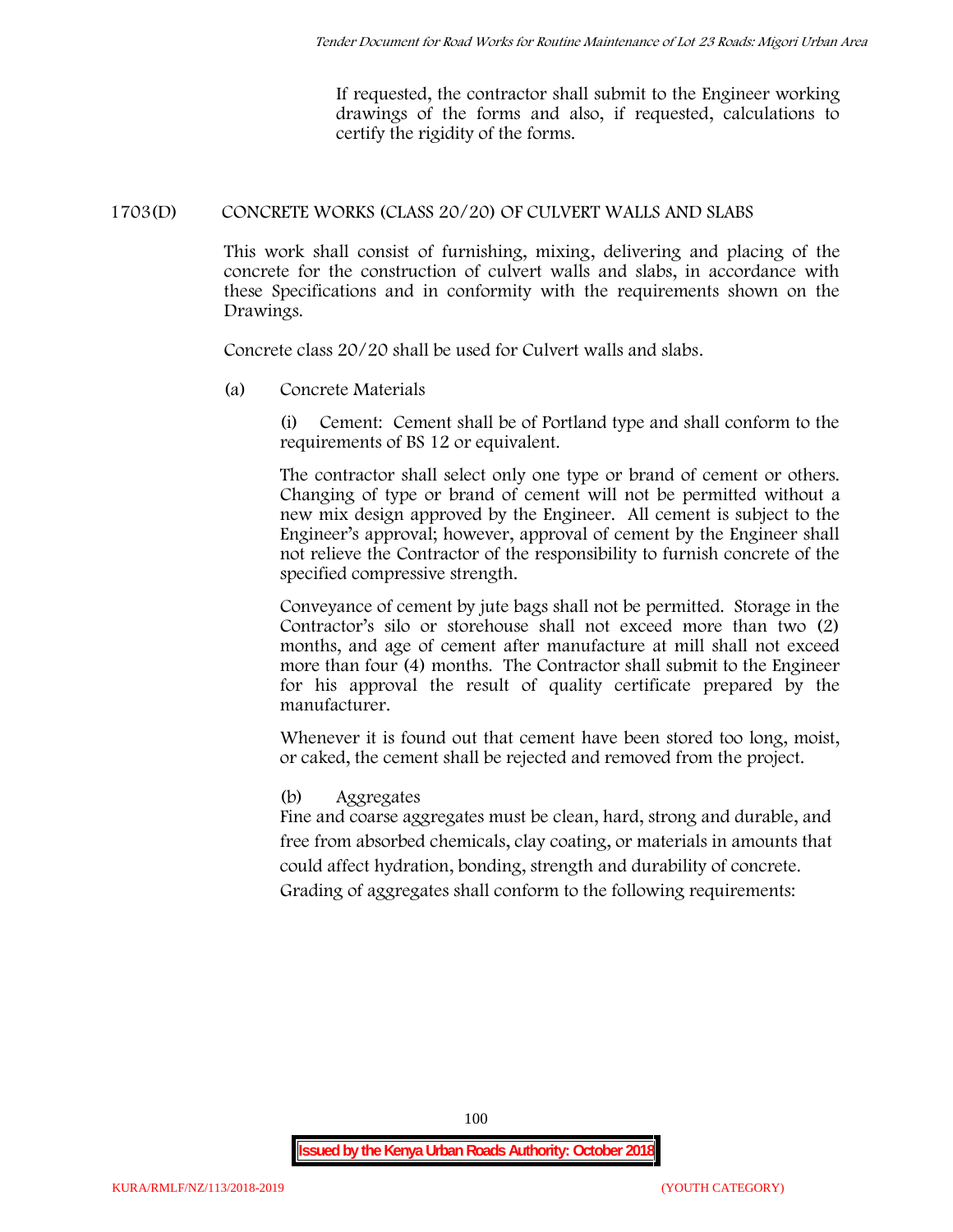**(i) Grading of Fine Aggregates**

| <b>Sieve Size</b> | <b>Percentage by Weight Passing</b> |
|-------------------|-------------------------------------|
| mm<br>10          | 100                                 |
| 5<br>mm           | 89-100                              |
| $2.5$ mm          | $60 - 100$                          |
| 1.2<br>mm         | $30 - 100$                          |
| $0.6$ mm          | $15 - 54$                           |
| $0.3$ mm          | $5 - 40$                            |
| $0.15 \text{ mm}$ | $0 - 15$                            |

# **(ii) Grading of Coarse Aggregates**

| Size     |                       |                       |    | of Amounts finer than each standard sieve percentage by |    |         |          |
|----------|-----------------------|-----------------------|----|---------------------------------------------------------|----|---------|----------|
| Coarse   | weight                |                       |    |                                                         |    |         |          |
| Aggregat | 40                    | 30                    | 25 | 20                                                      | 15 |         | 局        |
|          | 2.5                   |                       |    |                                                         |    |         |          |
|          | 100                   | $\tilde{\phantom{a}}$ |    | $90 - 100$ -                                            |    | - 30-69 | $0 - 10$ |
|          | $\tilde{\phantom{a}}$ |                       |    |                                                         |    |         |          |

Other requirements for aggregates are as follows:

**(iii) Fine Aggregates**

| Fitness Modulus, AASHTO M-6                           | $: 2.3 - 3.1$      |
|-------------------------------------------------------|--------------------|
| Sodium Sulphate Soundness, AASHTO T104: Max. 10% loss |                    |
| Content of Friable Particles AASHTO 112               | : Max 1% by weight |
| Sand Equivalent, AASHTO T176                          | : Min. 75          |

**(iv) Coarse Aggregate**

| Abrasion, AASGTO T96                             | : Max. $405$ loss      |
|--------------------------------------------------|------------------------|
| Soft Fragment and shale, AASHTO M80              | : Max. $5\%$ by weight |
| Thin and elongated Pieces, AASHTO M80 : Max. 15% |                        |

**(v) Water**

All sources of water to be used with cement shall be approved by the Engineer. Water shall be free from injurious quantities of oil, alkali, vegetable matter and salt as determined by the Engineer.

**(vi) Admixture**

Only admixture, which have been tested and approved in the site laboratory through trial mixing for design proportion shall be used. Before selection of admixture, the Contractor shall submit to the Engineer the specific information or guarantees prepared by the admixture supplier.

The contractor shall not exclude the admixture from concrete proportions.

**Concrete class 20/20**

101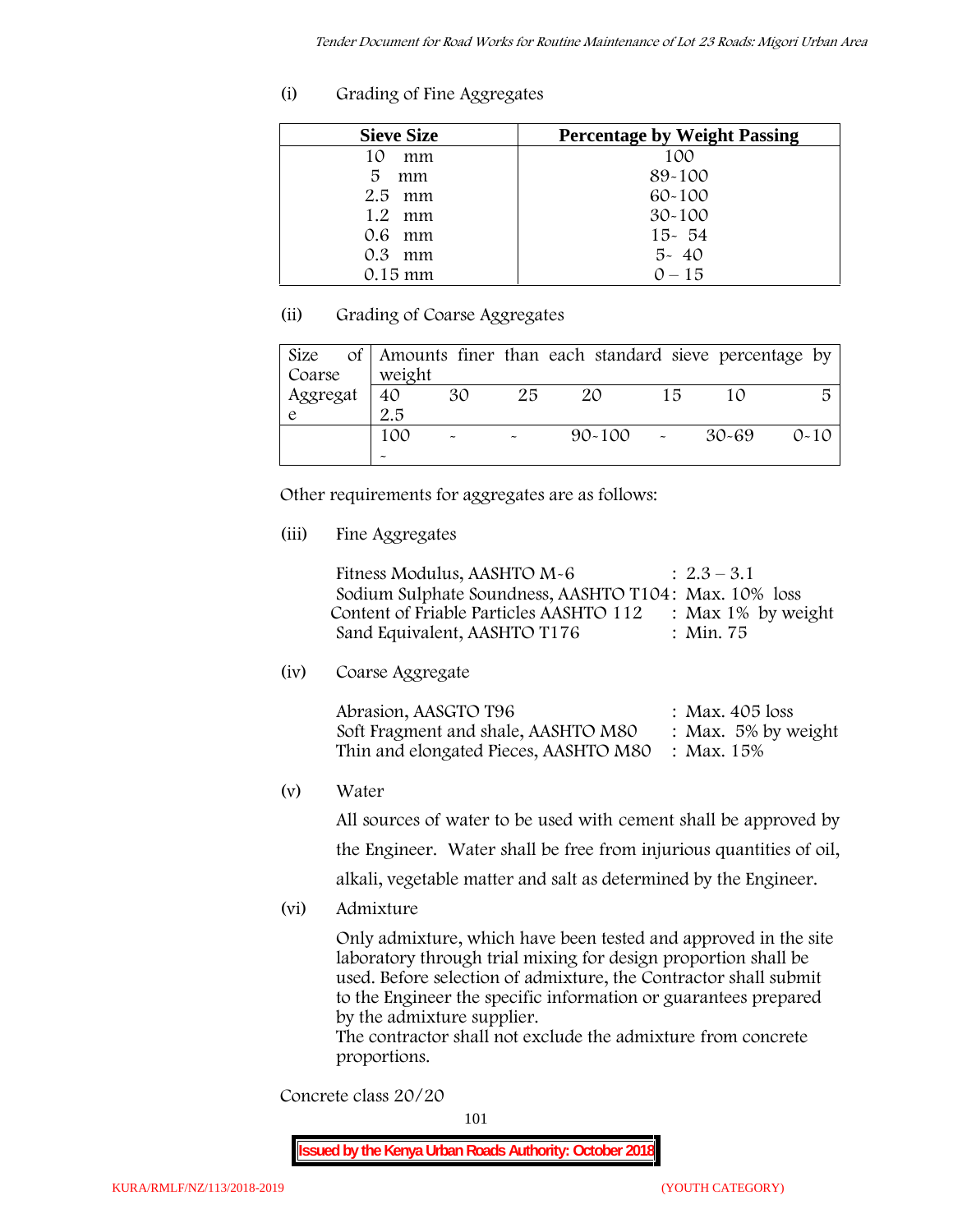Concrete class 20/20 shall be used for culvert walls and slabs. The requirements of Concrete class 20/20 are provided as follows unless otherwise the Engineer will designate any alteration.

Design compressive strength (28 days) : 20N/mm<sup>2</sup> Maximum size of coarse aggregates : 20mm Maximum water/cement ratio of 45% with slump of 80mm

(d) **Proportioning Concrete**

The Contractor shall consult with the Engineer as to mix proportions at least thirty (30) days prior to beginning the concrete work. The actual mix proportions of cement, aggregates, water and admixture shall be determined by the Contractor under supervision of the Engineer in the site laboratory.

The Contractor shall prepare the design proportions which has 120% of the strength requirement specified for the designated class of concrete.

No class of concrete shall be prepared or placed until its job-mix proportions have been approved by the Engineer.

- (e) **Concrete Work**
	- **(ii) Batching**

Batching shall be done by weight with accuracy of:

| Cement              | $\frac{1}{2}$ percent |
|---------------------|-----------------------|
| Aggregate           | $\frac{1}{2}$ percent |
| Water and Admixture | : 1 percent.          |

Equipment should be capable of measuring quantities within these tolerances for the smartest batch regularly used, as well as for larger batches.

The accuracy of batching equipment should be checked every month in the presence of the Engineer and adjusted when necessary.

**(iii) Mixing and delivery**

Slump of mixed concrete shall be checked and approved at an accuracy of +25mm against designated slump in these specifications.

**(iv) Concrete in hot weather**

No concrete shall be placed when the ambient air temperature is expected to exceed thirty three degrees celsius (330c) during placement operations).

102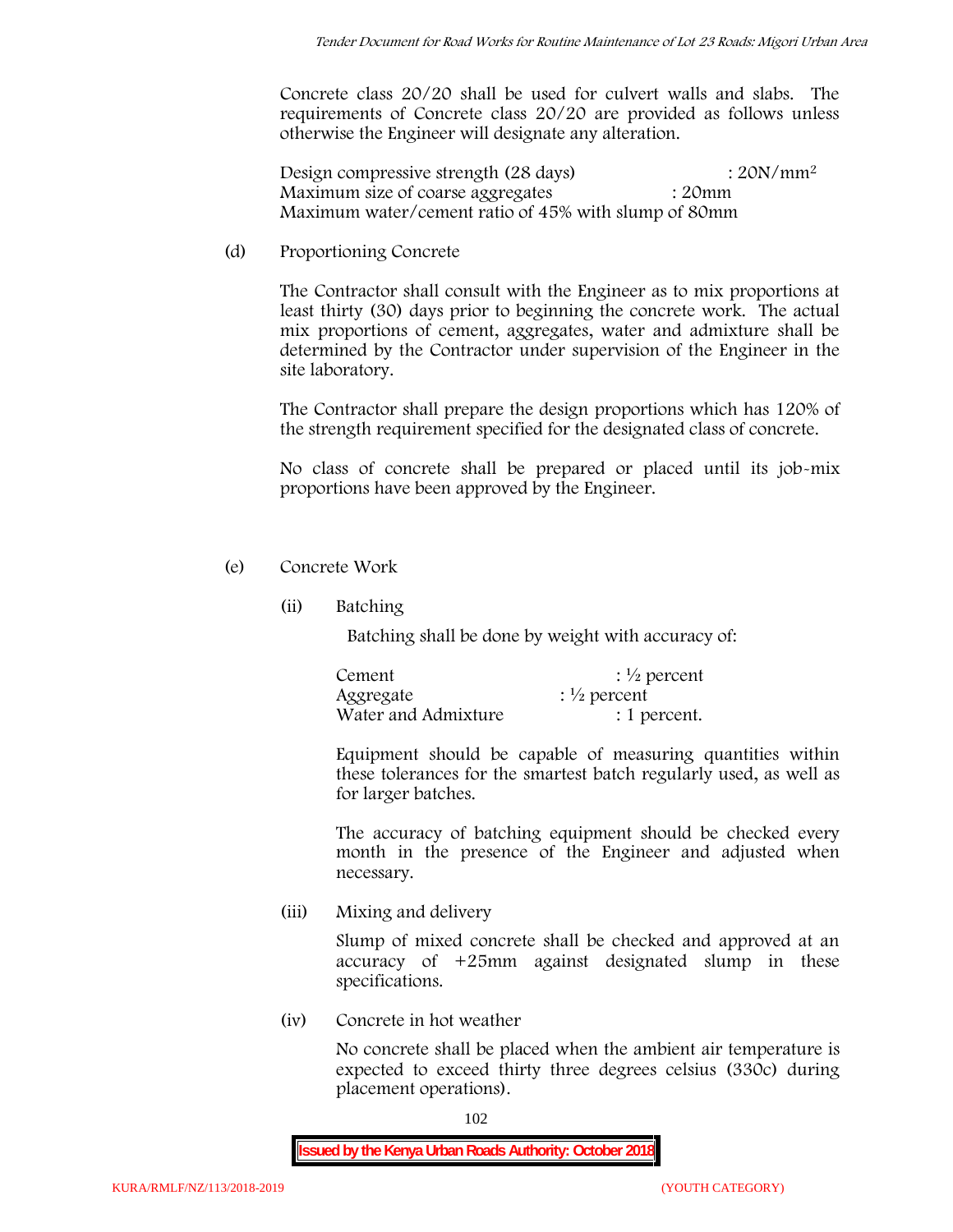*Tender Document for Road Works for Routine Maintenance of Lot 23 Roads: Migori Urban Area*

**(v) Concreting at night**

No concrete shall be mixed, placed or finished when natural light is insufficient, unless an adequate approved artificial lighting system is operated; such night work is subject to approval by the engineer.

**(vi) Placing**

In preparation of the placing of concrete, the interior space of forms shall be cleaned and approved by the engineer prior to placing concrete. All temporary members except tie bars to support forms shall be removed entirely from the forms and not buried in the concrete. The use of open and vertical chute shall not be permitted unless otherwise directed by the engineer.

The Contractor shall provide a sufficient number of vibrators to properly compact each batch immediately after it is placed in the forms.

(f) **Measurement and Payment**

Measurements for the Concrete Works Class 20/20 of culvert walls and slabs shall be made in cubic metres for the walls and slabs actually constructed, measured from their dimensions shown on the Drawings. Payment for the Concrete Works (Class 20/20) of culvert walls and slabs shall be the full compensation for furnishing all materials of the concrete mixing, delivering, placing and curing the concrete, equipment and tools, labour and other incidental necessary for the completion of the work in accordance with the Drawings and these Specifications and as directed by the Engineer.

# **SECTION 20 - ROAD FURNITURE**

# **2001 ROAD RESERVE BOUNDARY POSTS**

Road reserve boundary posts shall be provided as directed by the Engineer and in compliance with Standard Specification clause 2001. They shall be placed at 50m. intervals along the boundary of the road reserve.

#### **2003 EDGE MARKER POST**

Edge marker post shall be provided as directed by the Engineer and in compliance with Standard Specification clause clause 2003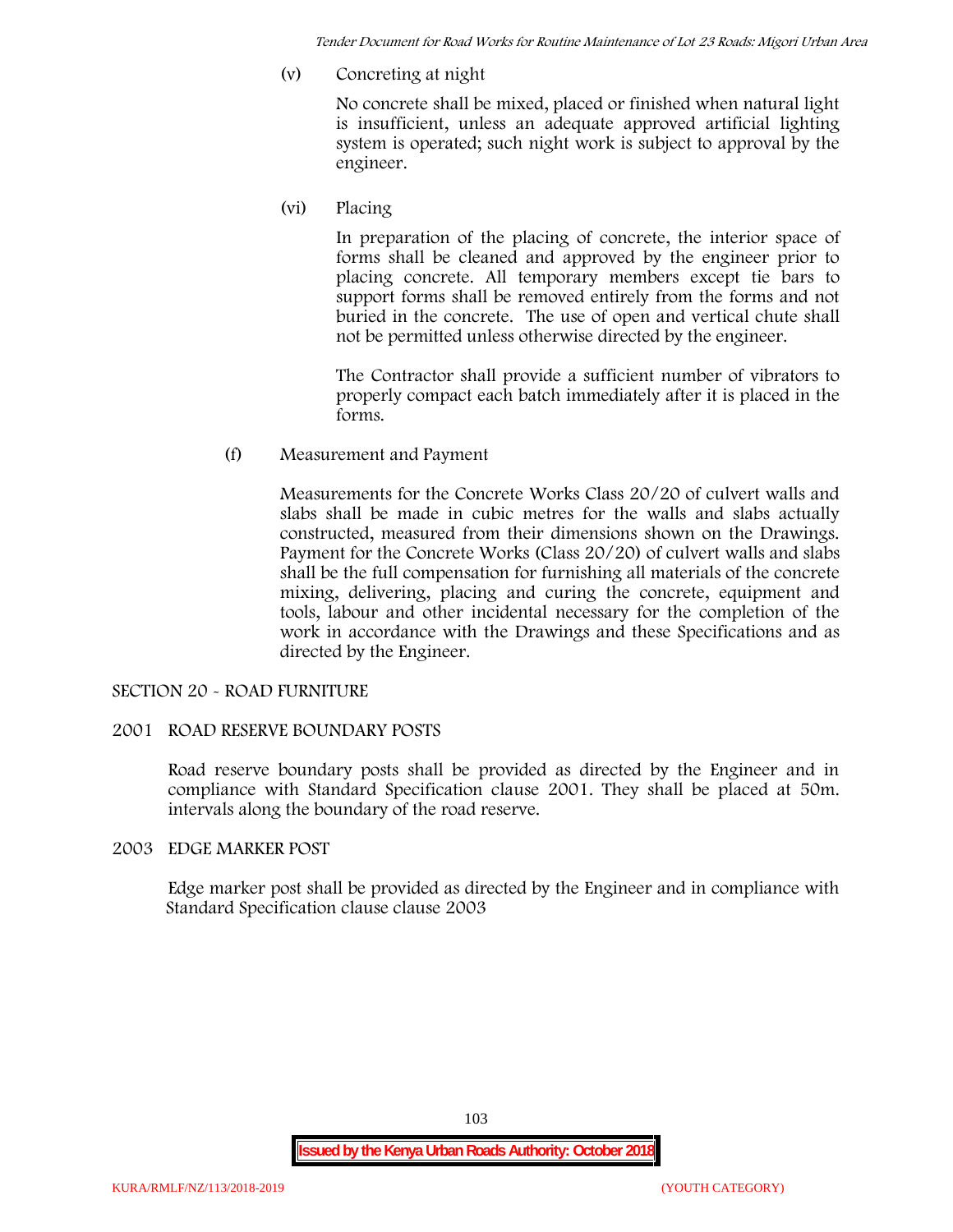#### **2004 PERMANENT ROAD SIGNS**

Permanent Road Signs shall be provided as directed by the Engineer and in compliance with the requirements of the "Manual for Traffic Signs in Kenya" Part II and standard Specification clause 2004.

#### **2004B EXISTING ROAD SIGNS**

Where directed by the Engineer, the Contractor shall take down road signs including all posts, nuts, bolts and fittings, and remove and dispose of the concrete foundation and backfill the post holes. The signs shall be stored as directed by the Engineer.

Measurement and payment for taking down road signs shall be made by the number of signs of any type and size taken down, cleaned and stored as directed.

### **2005 ROAD MARKING**

Paint for road marking shall be internally reflectorised hot applied thermoplastic material in accordance with Clause 219 of the Standard Specification.

The rates inserted in the Bills of Quantities for road marking shall include for prior application of approved tack coat.

### **2005A RAISED PAVEMENT MARKERS – ROAD STUDS**

#### **MATERIAL**

Road studs are moulded of acrylonitrile butadiene styrene (ABS) conforming to ASTM Specification D1788 – 68, class  $5 - 2 - 2$  shell filled with inert, thermosetting compound and filler. The lens portion of the marker of the marker is of optical menthly methacrylic.

#### **CONSTRUCTION**

The road studs shall be constructed of high impact ABS containing a multi-biconvex glass lens reflector system. It shall be of monolithic construction, and not less than 98.5. m2. The height of the marker shall not exceed 17mm and the underside shall contain a non-honeycomb base (flat).

#### **REQUIREMENTS**

The markers shall conform to the following requirements

**Colour**

Shall be white, yellow or red as specified and the Retro – reflectance values should conform to the testing procedures of ASTME 809.

#### **Impact Resistance**

The market shall not crack or break when tested using a 1000**-**gram weight from a height of 1 metre. (ASTM D 2444) or BS 3900 Part E3.

## **Resistance to Water Penetration**

104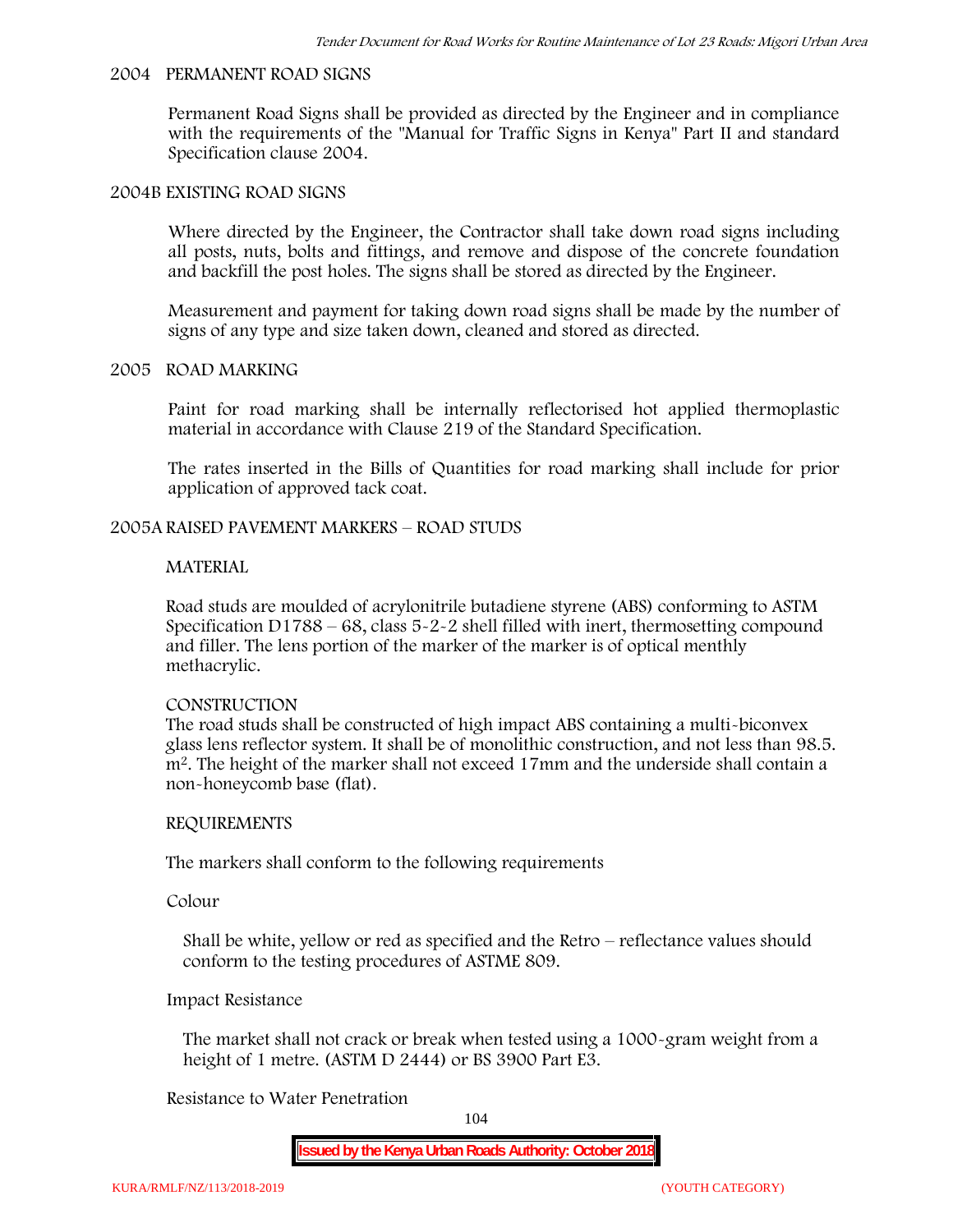Shall not have water penetration behind the lens after submerged in a water bath at 70 + 50 oF for 10 minutes. And it should still meet the reflectance Requirement. BS 998.

**Heat Resistance**

Shall comply with the initial brightness as per BS 873 Part IV of 1978

**Night Visibility**

The marker shall be bright as per BS 873 Part IV of 1978

**Compression Resistance**

There shall be no cracking sound at a pressure lower than 25 tones as per BS 873 Part IV of 1978.

**Corrosion Resistance**

After immersing a sample of Road stud in a solution containing 30g/1 of sodium chloride for 30 days, there shall not be any signs of corrosion **-**(BS998).

**NOTE**: These markers are intended for application directly to pavement surfaces and are compatible with raised pavement makers. These adhesives should be of high quality and tested for conformance to customer requirements.

### **ADHESIVES**

They shall be of Resin Type–Epoxy of 2 different components part 1 and 2 i.e Adhesive and Reactor without any volatile solvents in both.

| Pot life:             | not less than 20 minutes at 20 $\degree$ C  |
|-----------------------|---------------------------------------------|
| Rotational cure time: | between 20 and 30 minutes at 20 $\degree$ C |
| Hard cure:            | Between 40 and 60 minutes at 20 $\degree$ C |

# **APPLICATION INSTRUCTION**

**Preparation of Pavements**

Make sure that the road surface is absolutely dry and free of oil and grease**.**

**Mixing of Adhesive**

Pour component B into the container of component A. Stir mixture by hand with a wooden or metal stick until uniform Grey Tint without a striae is obtained.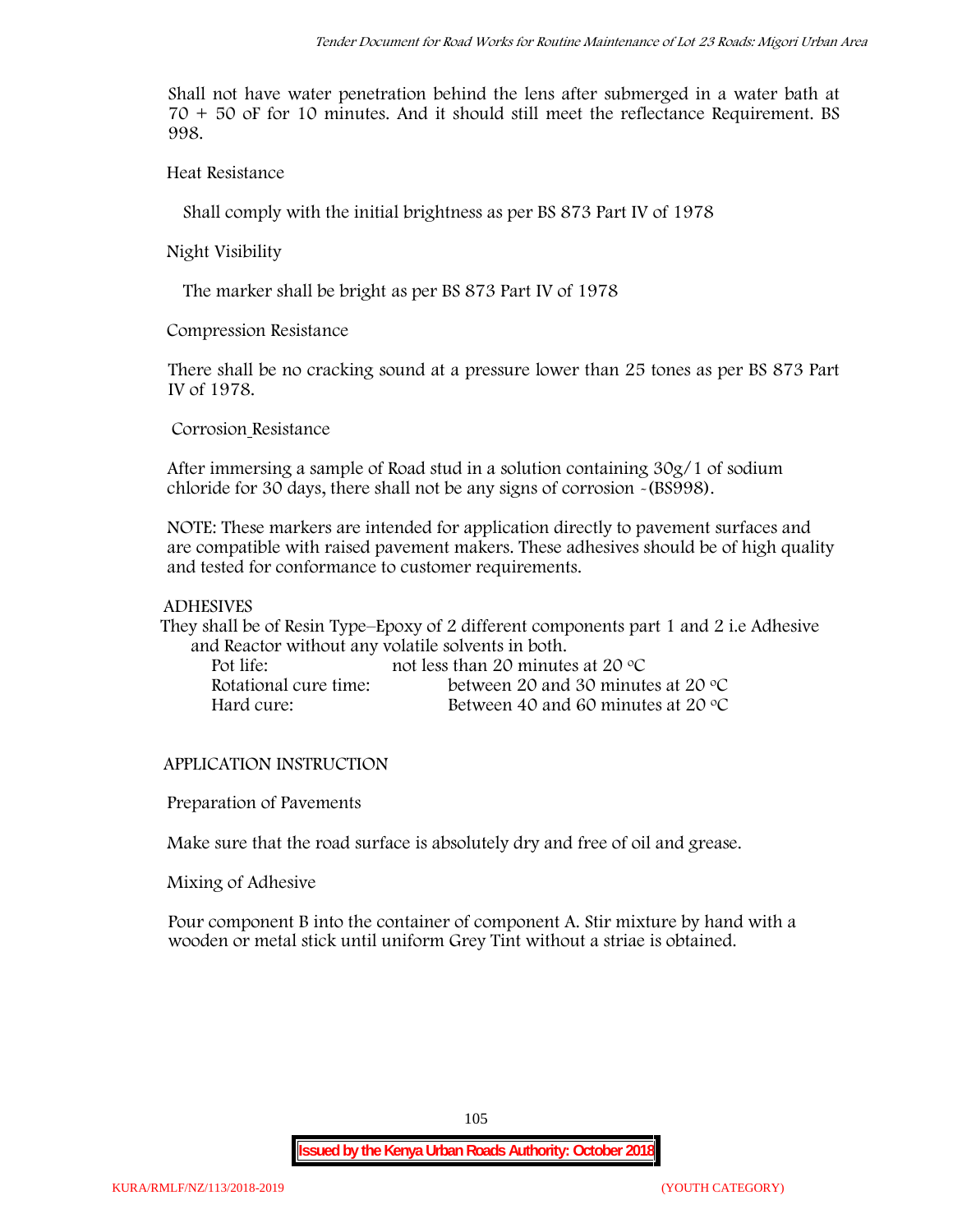## **Installation**

Pour the mixture on to the underside of the road stud. Then place the road stud firmly on the road surface. Adhesive should stand out for about 5mm to 10 mm over the edges of the stud.

**Protection from the Traffic**

Protect studs from traffic for 2 hours until the adhesive has properly hardened. Try by touching the adhesive.

**NUMBER OF STUDS NEEDED FOR LABORATORY TESTS.**

In order to approve a particular type of road stud, 4 sample road studs of each colour shall be submitted.

## **2006 GUARDRAILS**

Contrary to the Standard Specification, guardrail posts shall be concrete 200 mm diameter set vertically at least 1.2m into the shoulder as directed by the Engineer. Spacer blocks shall also be made of concrete.

Beams for guardrails shall be "Armco Flexbeam" or similar obtained from a manufacturer approved by the Engineer.

# **2007 KERBS**

a) **Vertical Joints**

Vertical joints between adjacent Kerbs shall not be greater than 5 mm in width and shall be filled with a mortar consisting of 1:3 cement: sand by volume.

# b) **Transition between flush and raised kerbs**

The transition between flush and raised kerbs (e.g. at bus bays) shall be termed as ramped kerbs. The transition between flush and raised kerbs shall occur within a length of 2.0 m.

# **2008 KILOMETRE MARKER POSTS**

Kilometre marker posts shall be provided as directed by the Engineer and in compliance with Standard Specification clause 2008.

#### **2009 RUMBLE STRIPS**

Where directed by the Engineer, the Contractor shall provide, place, trim, shape and compact to line and level asphalt concrete rumble strips on the finished shoulders. This shall be done to the satisfaction of the Engineer

# **2011 MEASUREMENT AND PAYMENT**

106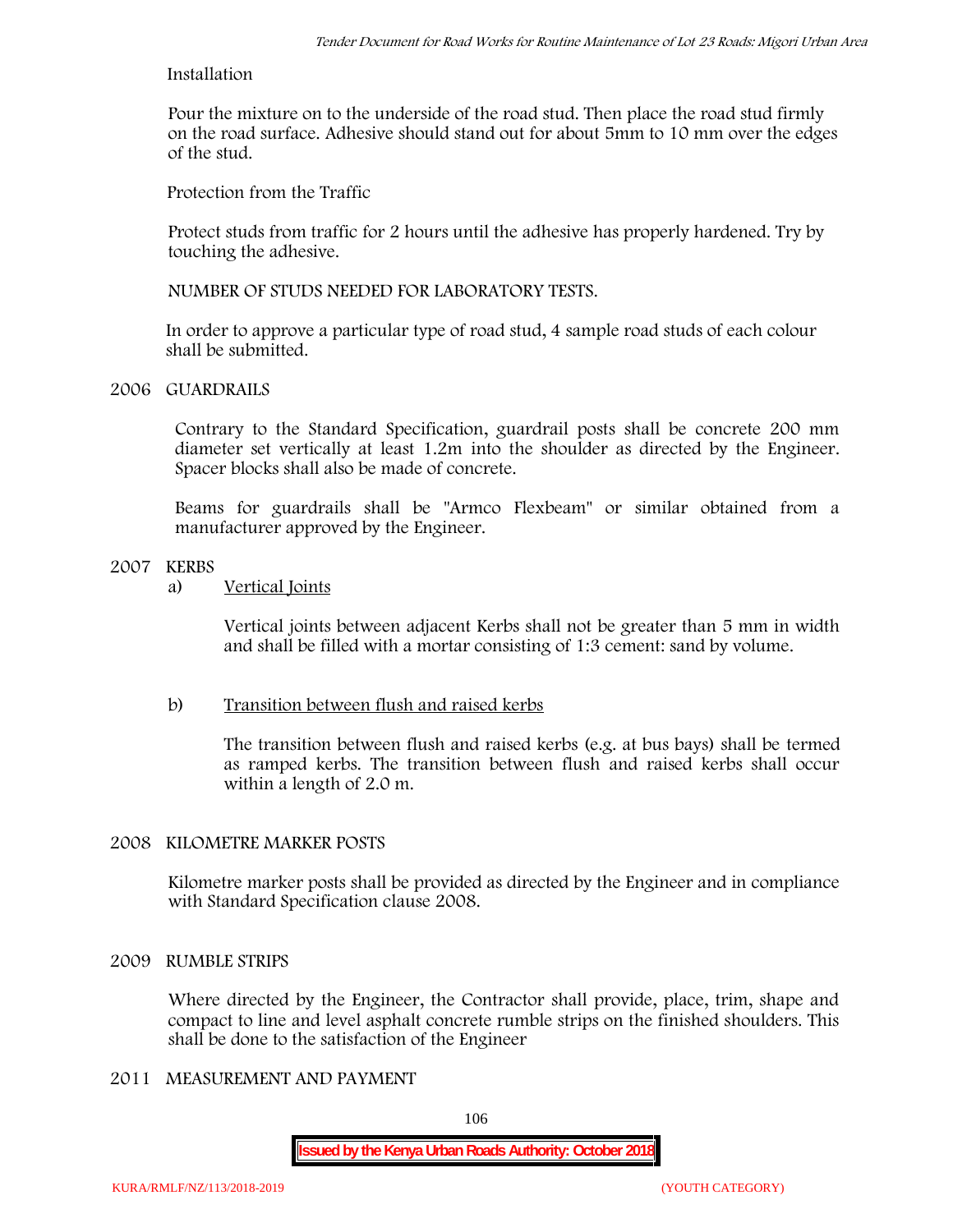### **Road reserve boundary posts**

Road reserve boundary posts shall be measured by the number erected

# **Permanent road signs**

Permanent road signs shall be measured by the number of each particular size erected.

### **Road marking**

Road markings in yellow or white material shall be measured in square metres calculated as the plan area painted.

# **Road Studs**

Road studs shall be measured by the number of each particular size erected.

### **Guardrail**

Guardrail shall be measured by the metre as the length of the guardrail constructed.

**Kerbs**

Kerbs shall be measured by the metre as the length of kerb constructed

# **SECTION 22-DAYWORKS**

# **2202 MEASUREMENTS AND PAYMENT**

(a) Plant

Where items of major plant listed in the schedule of Day works are specified by type (e.g. Concrete mixer etc.) the power rating if such items of plant are provided by the Contractor shall not be lower than the power ratings of such plant manufactured within the last two years prior to the date of BID. Any item of major plant employed upon Dayworks that has a power rating lower than specified above shall be paid for at rates lower than those in the schedule of Dayworks. The reduction in the rate payable shall be in proportion to the reduction in power rating below that specified above.

#### **SECTION 23: CONCRETE PAVING BLOCKS**

This works shall consist of providing, laying and fixing of concrete paving blocks and concrete paving slabs on a sand base on the driveway and walkways and other areas as directed by the Engineer.

# **a. Concrete Paving Blocks**

The paving blocks shall be of type S of any shape fitting within a 295 mm square coordinating space and a work size thickness of at least 30 mm. The blocks shall confirm to the requirements of BS 6717:Pt. 1:1986 or Kenya standard equivalent.

The laying shall be broken at intervals of 50 m by concrete ribs of class 25 concrete.

107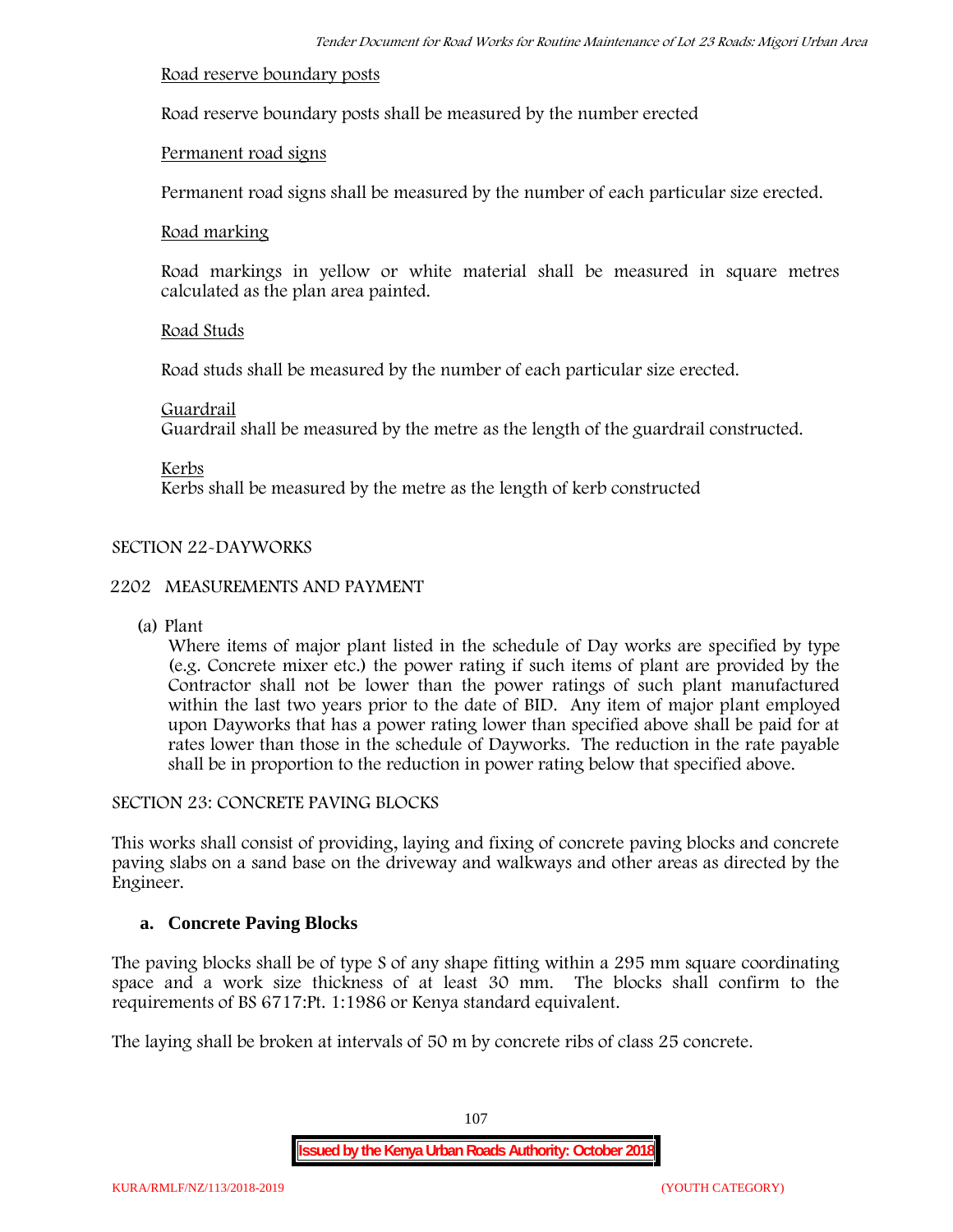The blocks shall be laid on a 40 mm minimum sand base whose specifications are as in section (b) of this specification.

#### **b. Sand For Sand Base**

Sand used as bedding for paving blocks and slabs shall be natural sand either pit or river sand. The grading shall conform and be parallel as much as possible to  $KSO2 - 95$  Parts 1 &2: 1984 for zones 1,2 or 3. The other requirements shall be as specified in section 1703 (c ) of Standard Specifications.

#### **c. Measurement and Payment**

Payment for paving blocks and paving slabs shall be by square metre laid. The rate quoted would include the cost of haulage to site of the blocks, slabs and sand, as no extra payment shall be made for haulage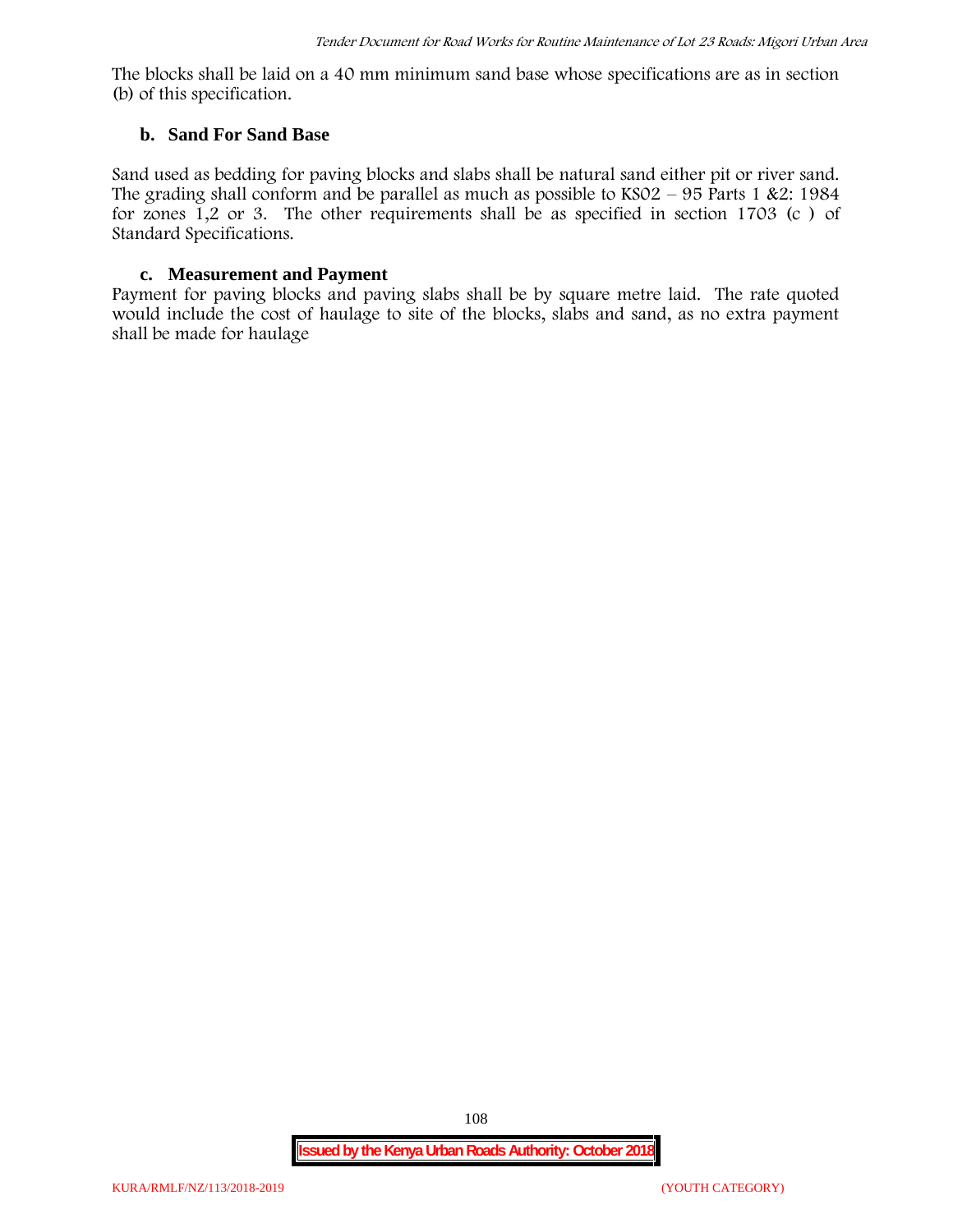**SECTION VI: SUPERVISION AND CONTRACT EVALUATION MANUAL 2012**

The Manual refers to the Ministry of Roads 'Supervision and Contract evaluation Manual for Road Maintenance Works 2012.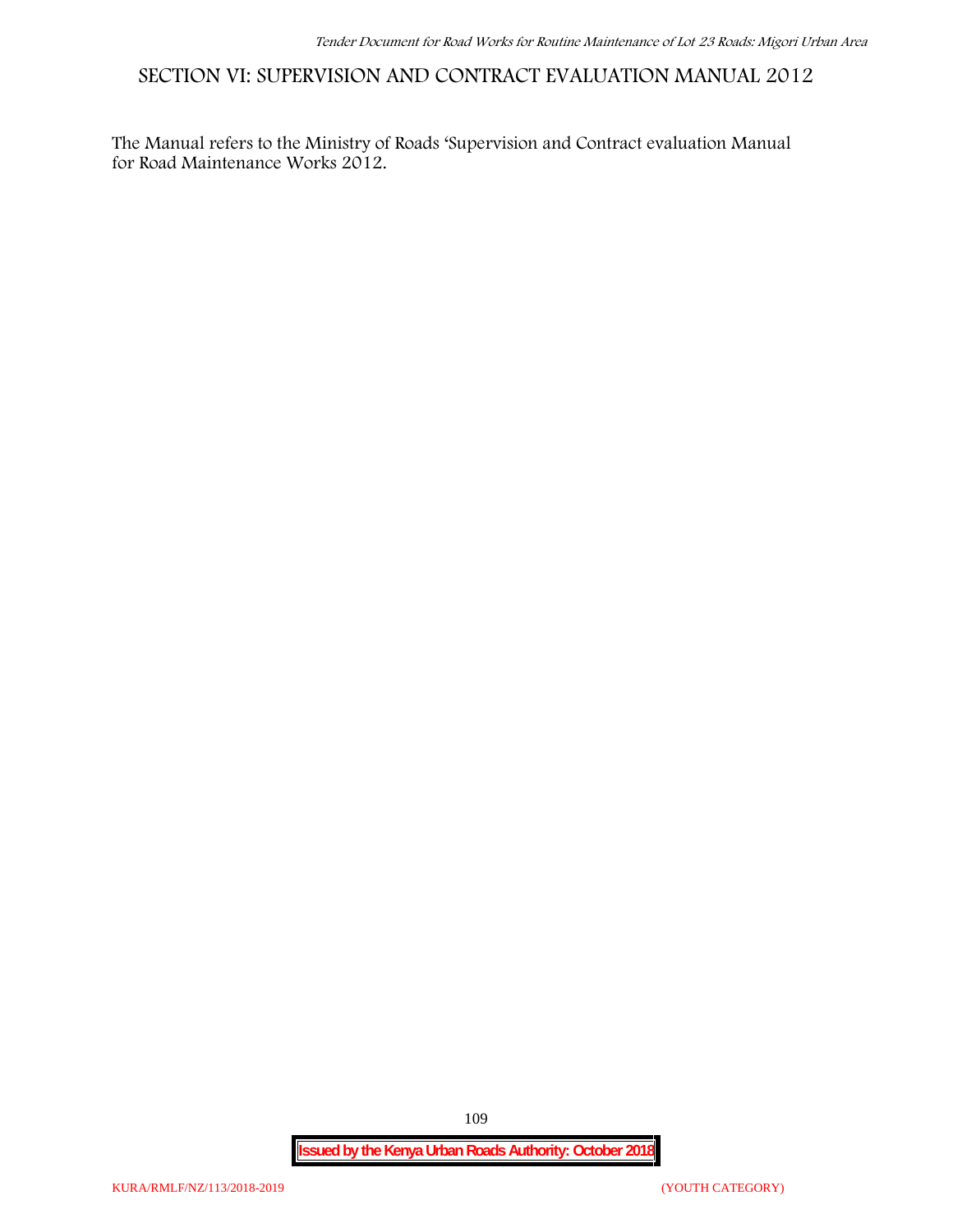# **SECTION VII: DRAWINGS**

The bidder shall provide design drawings on A3 sheets including plan and profile, typical cross-sections, layouts and standard drawings, setting out data and design reports which should include design standards used and key project features as described in section 14.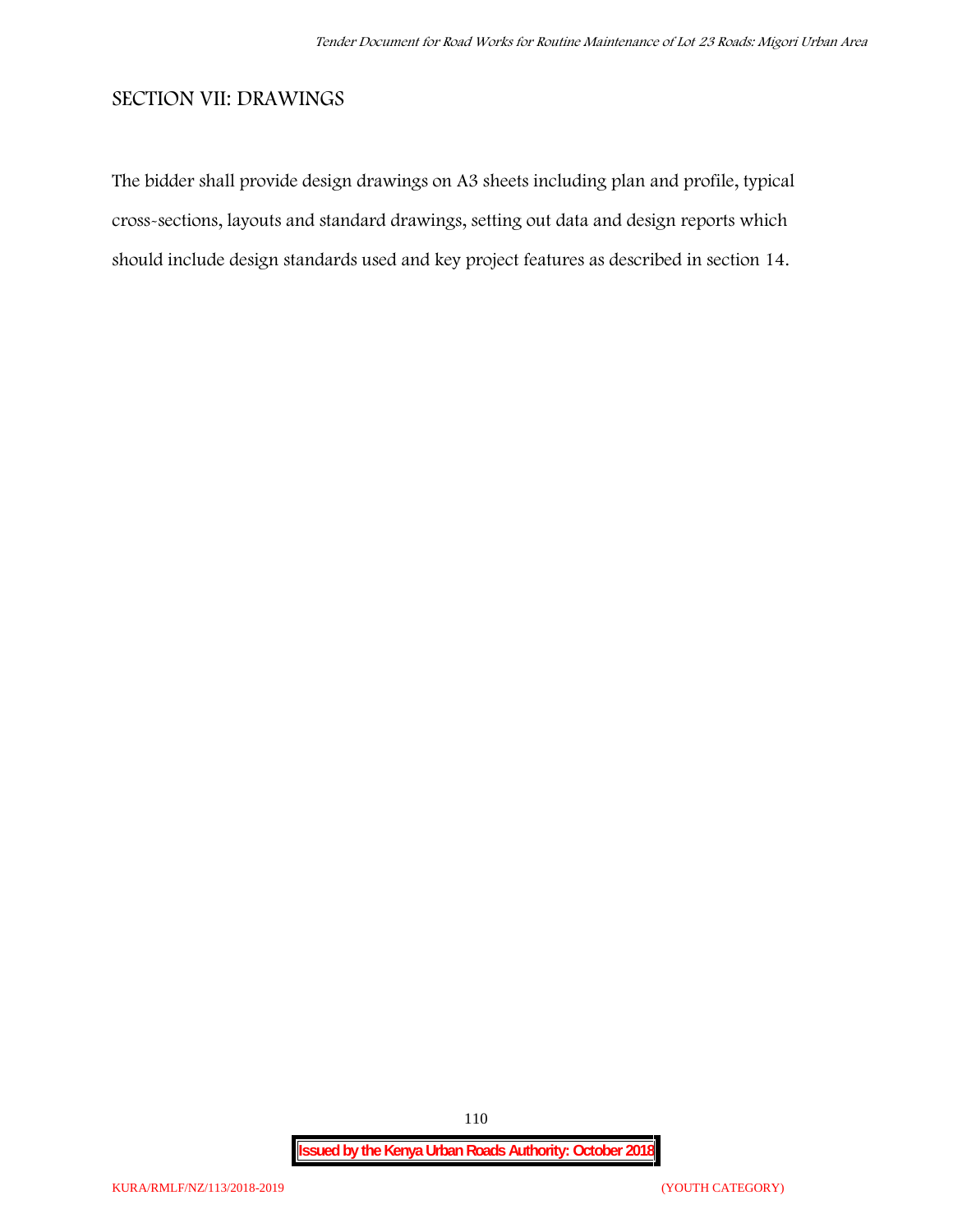# **SECTION VIII: ROAD MAINTENANCE MANUAL**

The Manual refers to the Ministry of Roads 'Road Maintenance Manual, May 2010 Edition'.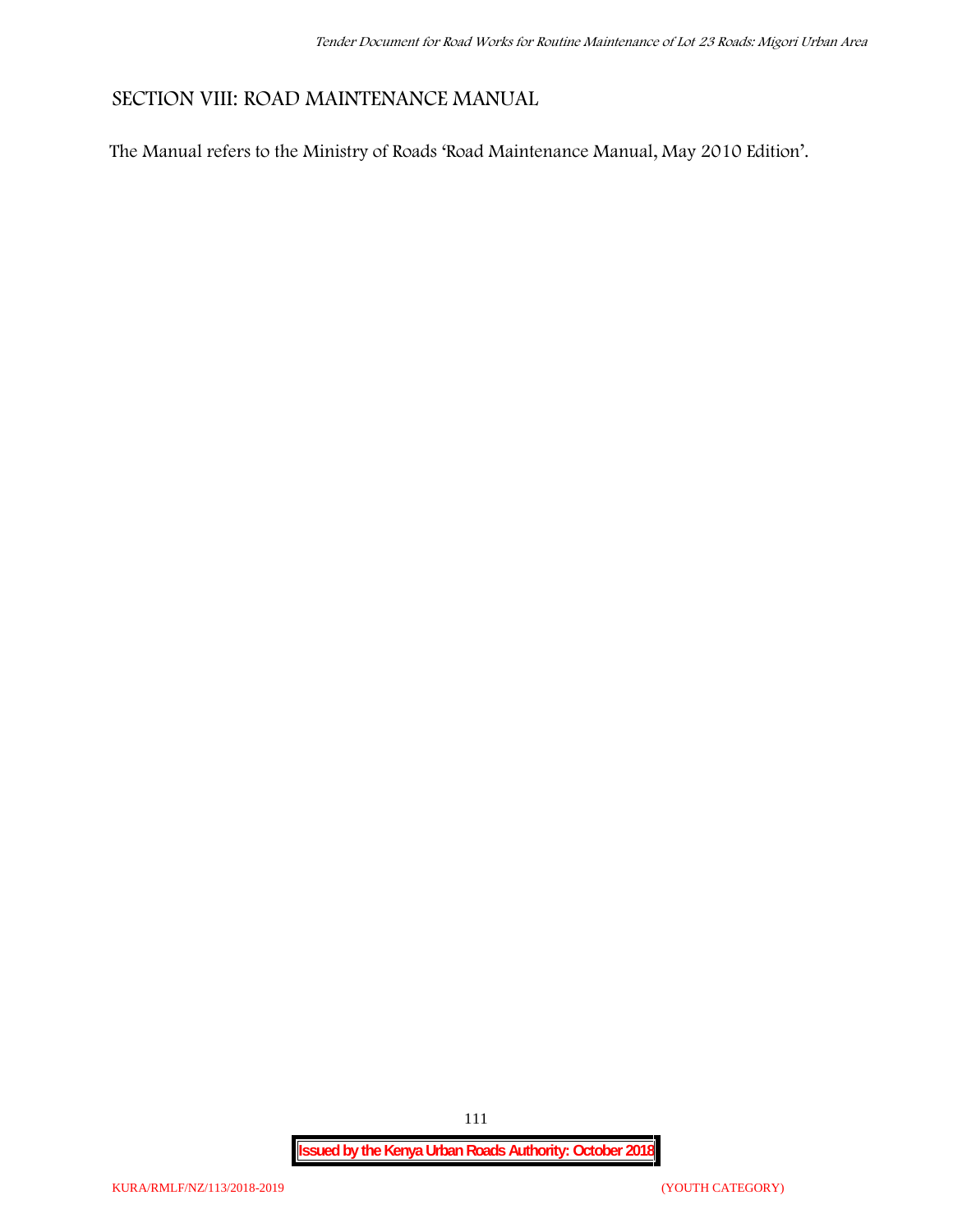# **SECTION IX: BILLS OF QUANTITIES**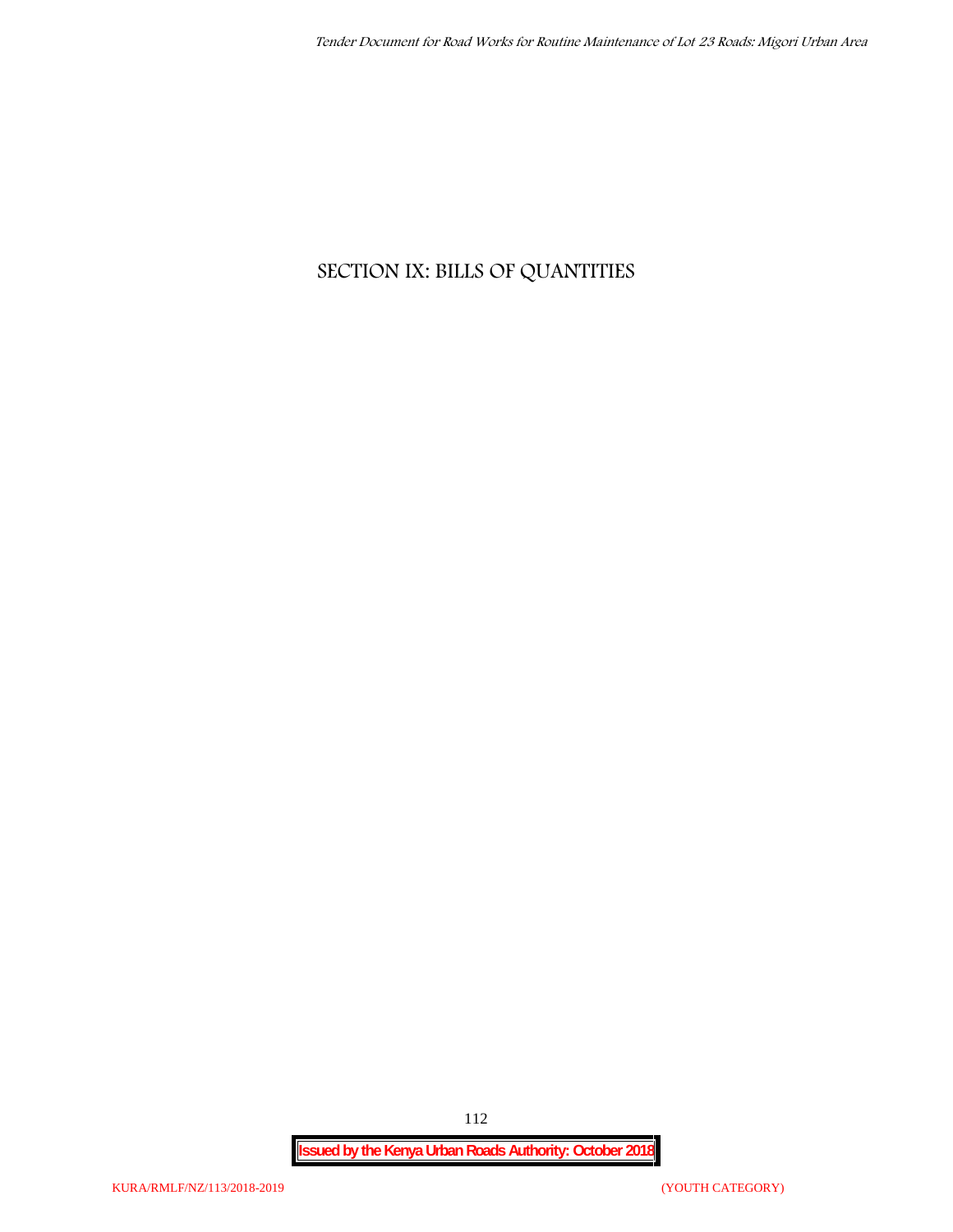#### **PREAMBLE TO BILL OF QUANTITIES**

- 1. The Bills of Quantities forms part of the Contract Documents and are to be read in conjunction with the Instructions to Bidders, Conditions of Contract Parts I and II, Specifications and Drawings.
- 2. The brief description of the items in the Bills of Quantities is purely for the purpose of identification, and in no way modifies or supersedes the detailed descriptions given in the conditions of Contract and Specifications for the full direction and description of work and materials.
- 3. The Quantities set forth in the Bills of Quantities are estimated, representing substantially the work to be carried out, and are given to provide a common basis for bidding and comparing of Bids. There is no guarantee to the Contractor that he will be required to carry out all the quantities of work indicated under any one particular item or group of items in the Bill of Quantities. The basis of payment shall be the Contractor's rates and the quantities of work actually done in fulfilment of his obligation under the Contract.
- 4. The prices and rates inserted in the Bills of Quantities will be used for valuing the work executed, and the Engineer will only measure the whole of the works executed in accordance with this Contract.
- 5. The rates inserted in any road in the tender shall apply to other roads within the same lot upon written instructions to be issued by the Engineer or his representative during execution of works and shall be used only to pay for activities of similar description and nature which may not have been included in the Bills of Quantities for that road.
- 6. A price or rate shall be entered in ink against every item in the Bills of Quantities with the exception of items that already have Provisional sums affixed thereto. The bidders are reminded that no "nil" or "included" rates or "lump-sum" discounts will be accepted. The rates for various items should include discounts if any. Bidders who fail to comply will be disqualified.
- 7. Provisional sums (including Dayworks) in the Bills of Quantities shall be expended in whole or in part at the discretion of the Engineer or his representative.
- 8. Where there are no quantities against the line item especially on dayworks, the bidder shall only fill his rates
- 9. Quantified instructions shall be extracted from the main BOQ for purposes of part implementation of the works and interim measurements/payments shall be based on the quantified instructions read together with the bills of quantities.

The price and rates entered in the Bills of Quantities shall, except insofar as it is otherwise provided under the Contract, include all Constructional plant to be used, labour, insurance, supervision, compliance testing, materials, erection, maintenance of works, overheads and profits, taxes and duties together with all general risks, liabilities and obligations set out or implied in the Contract, transport, electricity and telephones, water, use and replenishment of all consumables, including those required under the contract by the Engineer and his staff.

Errors in the pricing of the Bills of Quantities will be corrected in accordance with Clause (29) of instructions to bidders.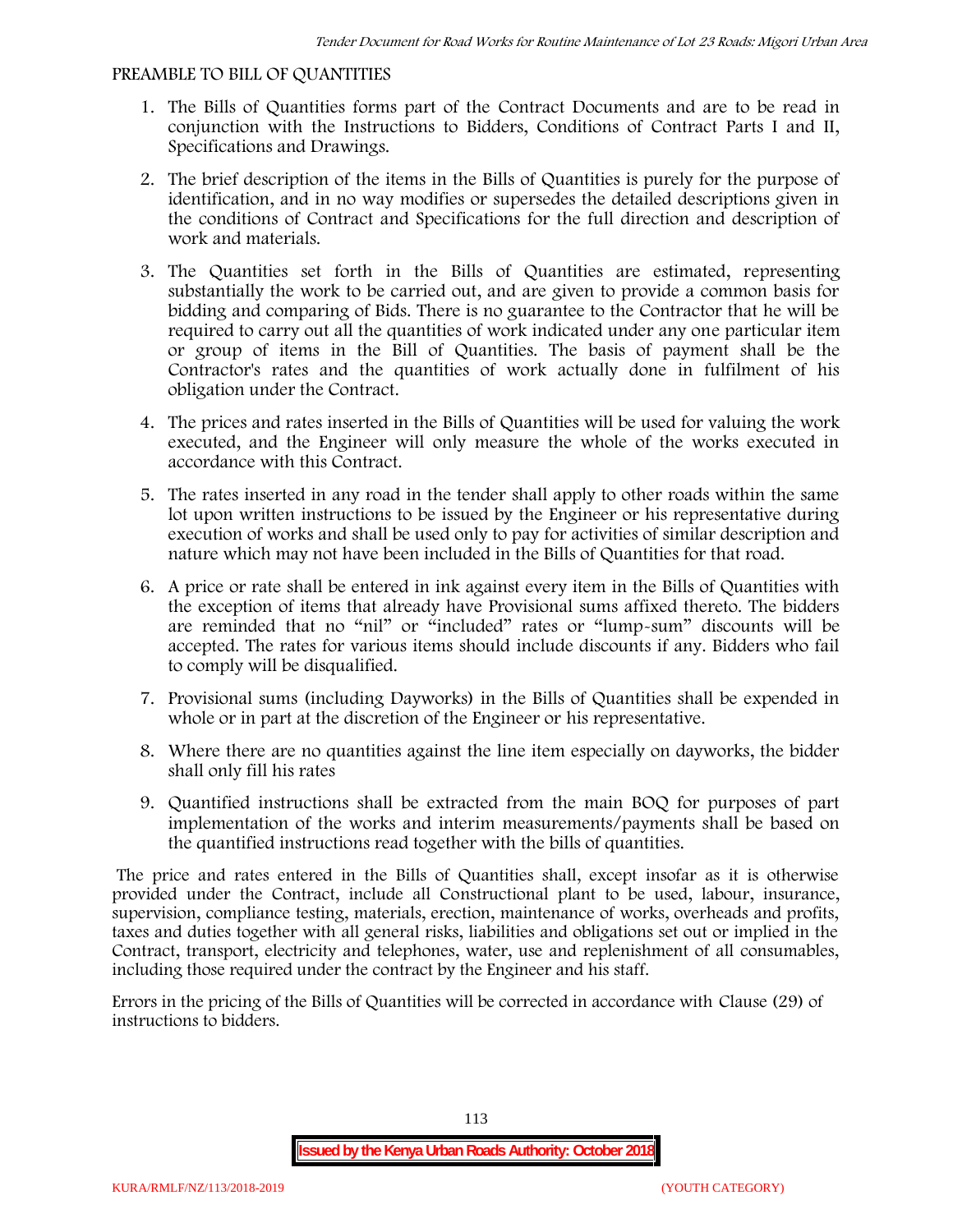**Road Code UCB1-MGR**

**Contract Name ROUTINE MAINTENANCE OF LOT 23 ROADS (MIGORI URBAN AREA) Nyanza BILL OF QUANTITIES 2018-2019 Activity Group Title**

|                |                  |                                                                                             | Section Name Kababu-Migori (4.2KM) |             |                                             |                                                |  |  |  |
|----------------|------------------|---------------------------------------------------------------------------------------------|------------------------------------|-------------|---------------------------------------------|------------------------------------------------|--|--|--|
| Bill<br>No.    | <b>ITEM CODE</b> | <b>DESCRIPTION</b>                                                                          | Quantity                           | <b>UNIT</b> | Unit<br><b>Bid</b><br><b>RATE</b><br>(KShs) | <b>Bill Item Cost</b><br>without VAT<br>(KSHs) |  |  |  |
| $\mathbf{1}$   | 01-80-010        | Allow a prime cost of sum<br>for material testing as<br>directed by the Engineer            | 5,000.00                           | PC SUM      | 1.00                                        |                                                |  |  |  |
| $\mathbf{1}$   | $01 - 80 - 011$  | Extra over item 01-80-010<br>for contractors overheads<br>and profits                       | 5,000.00                           | $\%$        |                                             |                                                |  |  |  |
| $\mathbf{1}$   | 01-80-026        | Allow a prime cost sum for<br>the REs miscellaneous<br>account                              | 7,500.00                           | PC SUM      | 1.00                                        |                                                |  |  |  |
| $\mathbf{1}$   | 01-80-027        | Extra over 01-80-026 for<br>profits and overheads                                           | 7,500.00                           | %           |                                             |                                                |  |  |  |
| $\mathbf{1}$   | 01-80-030a       | Prime cost sum for payment<br>of allowances for Engineer's<br>site staff (Permanent staff)  | 50,000.00                          | PC SUM      | 1.00                                        |                                                |  |  |  |
| $\mathbf{1}$   | 01-80-030b       | Extra Over on Item 01-80-<br>030a for the Contractor's<br>Overheads and Profit.             | 50,000.00                          | $\%$        |                                             |                                                |  |  |  |
| $\mathbf{1}$   | 01-80-030        | Allow a prime cost for<br>attendance to the RE,s<br>supervisory staff including<br>overtime | 50,000.00                          | PC SUM      | 1.00                                        |                                                |  |  |  |
| $\mathbf{1}$   | 01-80-031        | Include percentage of PC<br>sum in item 01-80-030 for<br>contractors overhead and<br>profit | 50,000.00                          | $\%$        |                                             |                                                |  |  |  |
| $\overline{4}$ | 04-50-004        | Light Bush Clearing                                                                         | 7,200.00                           | Sq. Metres  |                                             |                                                |  |  |  |
| 8              | 08-50-005        | Ditch/Mitre drain<br>excavation                                                             | 70.00                              | Cub.Metres  |                                             |                                                |  |  |  |
| 8              | 08-50-006        | Drain cleaning                                                                              | 550.00                             | Metres      |                                             |                                                |  |  |  |
| 8              | 08-50-034        | Desilt and clean existing<br>culverts to free flowing<br>condition                          | 72.00                              | Metres      |                                             |                                                |  |  |  |
| 8              | 08-60-030        | Excavate for pipe culverts in<br>soft material                                              | 18.00                              | Cub.Metres  |                                             |                                                |  |  |  |
| 8              | 08-60-033        | Provide, lay and join<br>600mm inner dia concrete<br>pipes                                  | 12.00                              | Metres      |                                             |                                                |  |  |  |
| 8              | 08-60-035        | Concrete class 15/20 for<br>bed and sorrounds and                                           | 6.00                               | Cub.Metres  |                                             |                                                |  |  |  |

114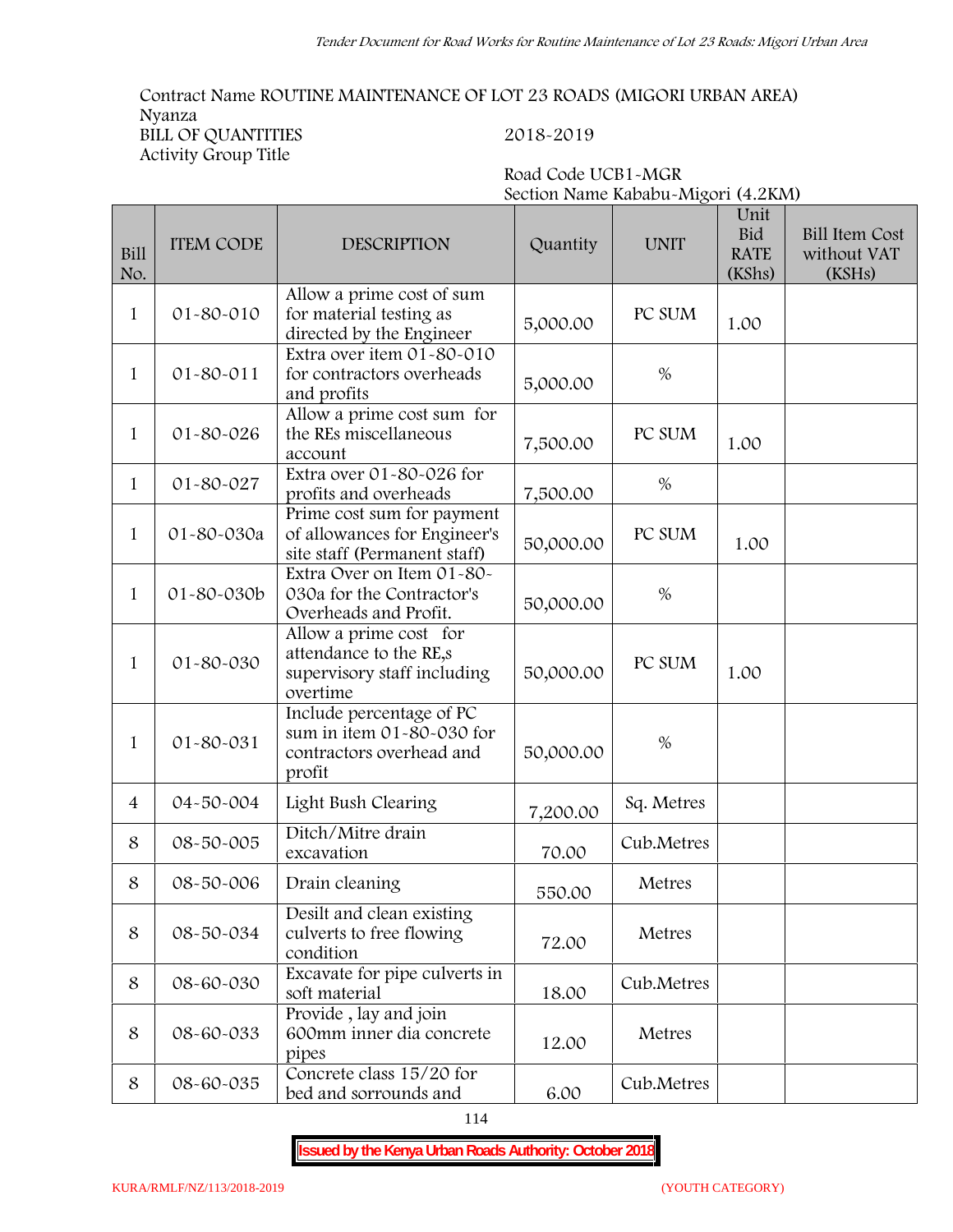|    |                 | haunches                                                                                                         |           |                |  |
|----|-----------------|------------------------------------------------------------------------------------------------------------------|-----------|----------------|--|
| 8  | 08-60-036       | Concrete class 25/20 for<br>apron, wingwalls and<br>headwalls                                                    | 4.00      | Cub.Metres     |  |
| 8  | 08-60-037       | Provide and place A<br>142fabric mesh<br>reinforcement fabric                                                    | 28.00     | Sq.Metres      |  |
| 10 | $10 - 50 - 003$ | Light Grading of<br>Carriageway including<br>slopes and ditches                                                  | 24,990.00 | Sq.Metres      |  |
| 10 | 10-60-003       | Provide gravel wearing<br>course-excavation, free haul,<br>spread, water and compact<br>gravel to specifications | 320.00    | Cub.Metres     |  |
| 22 | 22-50-002       | Unskilled Labour                                                                                                 | 50.00     | Person<br>days |  |
|    |                 |                                                                                                                  |           |                |  |
|    |                 | Sub Total                                                                                                        |           |                |  |
|    |                 | VAT @ 16%                                                                                                        |           |                |  |
|    |                 | Grand Total taken to Form<br>of Bid                                                                              |           |                |  |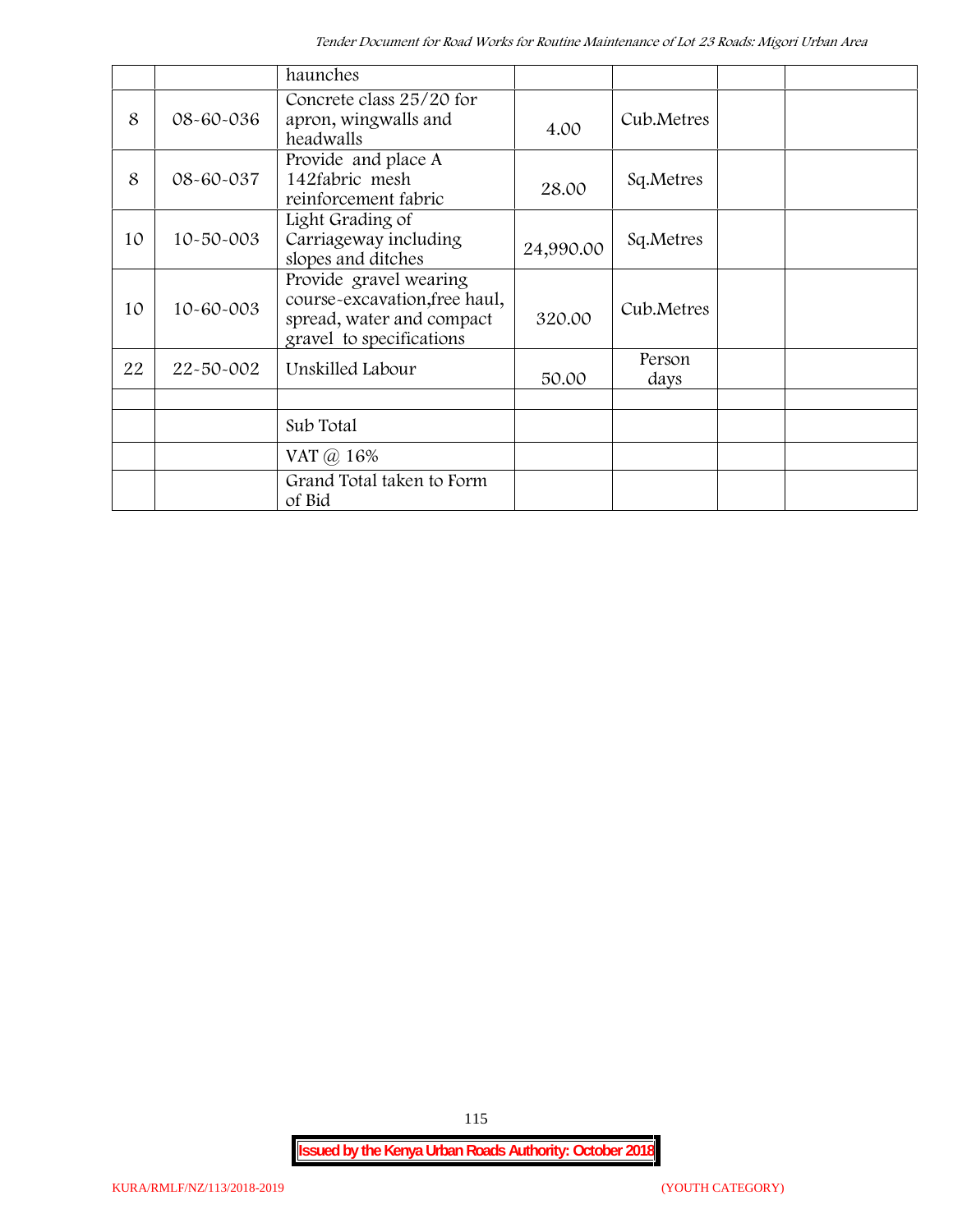# **Contract Name ROUTINE MAINTENANCE OF LOT 23 ROADS (MIGORI URBAN AREA) Nyanza**

**BILL OF QUANTITIES 2018-2019 Activity Group Title**

**Road Code UCB4-MGR**

**Section Name Oruba Mixed Primary - Migori Institute Medic (2.7KM)**

| Bill<br>No.    | <b>ITEM CODE</b> | <b>DESCRIPTION</b>                                                                          | Quantity  | <b>UNIT</b> | Unit<br><b>Bid</b><br><b>RATE</b><br>(KShs) | <b>Bill Item</b><br>Cost<br>without<br><b>VAT</b><br>(KSHs) |
|----------------|------------------|---------------------------------------------------------------------------------------------|-----------|-------------|---------------------------------------------|-------------------------------------------------------------|
| 1              | 01-80-010        | Allow a prime cost of sum for<br>material testing as directed by<br>the Engineer            | 5,000.00  | PC SUM      | 1.00                                        |                                                             |
| $\mathbf{1}$   | $01 - 80 - 011$  | Extra over item 01-80-010 for<br>contractors overheads and<br>profits                       | 5,000.00  | $\%$        |                                             |                                                             |
| $\mathbf{1}$   | 01-80-026        | Allow a prime cost sum for the<br>REs miscellaneuos account                                 | 15,000.00 | PC SUM      | 1.00                                        |                                                             |
| $\mathbf{1}$   | 01-80-027        | Extra over 01-80-026 for<br>profits and overheads                                           | 15,000.00 | $\%$        |                                             |                                                             |
| $\mathbf{1}$   | 01-80-030a       | Prime cost sum for payment of<br>allowances for Engineer's site<br>staff (Permanent staff)  | 50,000.00 | PC SUM      | 1.00                                        |                                                             |
| $\mathbf{1}$   | 01-80-030b       | Extra Over on Item 01-80-<br>030a for the Contractor's<br>Overheads and Profit.             | 50,000.00 | $\%$        |                                             |                                                             |
| 1              | 01-80-030        | Allow a prime cost for<br>attendance to the RE,s<br>supervisory staff including<br>overtime | 50,000.00 | PC SUM      | 1.00                                        |                                                             |
| 1              | 01-80-031        | Include percentage of PC sum<br>in item 01-80-030 for<br>contractors overhead and profit    | 50,000.00 | $\%$        |                                             |                                                             |
| $\overline{4}$ | 04-50-004        | Light Bush Clearing                                                                         | 7,600.00  | Sq. Metres  |                                             |                                                             |
| 8              | 08-50-005        | Ditch/Mitre drain excavation                                                                | 50.00     | Cub.Metres  |                                             |                                                             |
| 8              | 08-50-034        | Desilt and clean existing<br>culverts to free flowing<br>condition                          | 24.00     | Metres      |                                             |                                                             |
| 8              | 08-60-030        | Excavate for pipe culverts in<br>soft material                                              | 36.00     | Cub.Metres  |                                             |                                                             |
| 8              | 08-60-033        | Provide, lay and join 600mm<br>inner dia concrete pipes                                     | 12.00     | Metres      |                                             |                                                             |
| 8              | 08-60-035        | Concrete class 15/20 for bed<br>and sorrounds and haunches                                  | 6.00      | Cub.Metres  |                                             |                                                             |
| 8              | 08-60-036        | Concrete class 25/20 for<br>apron, wingwalls and                                            | 2.00      | Cub.Metres  |                                             |                                                             |

116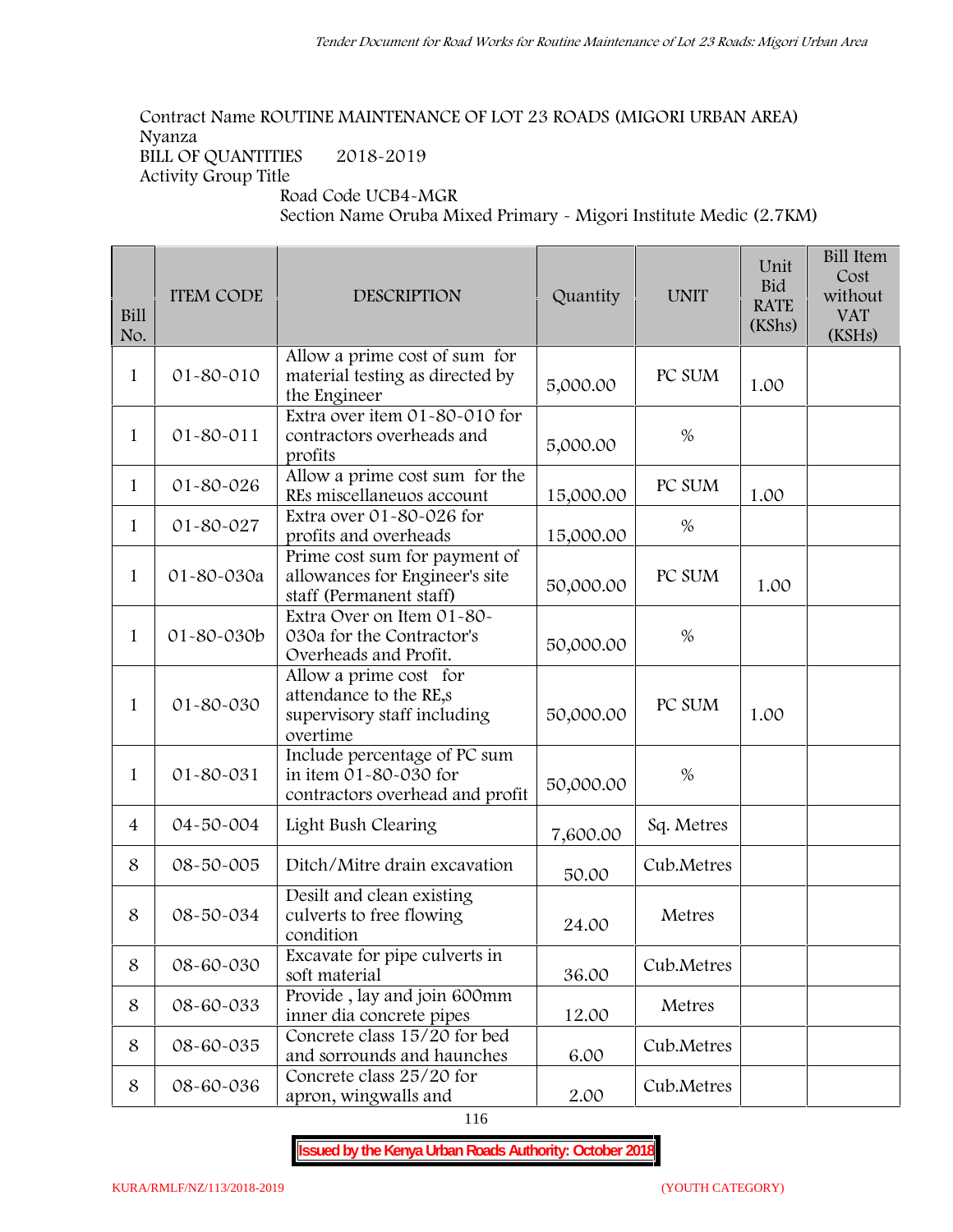|    |                 | headwalls                                                                                                        |           |                |  |
|----|-----------------|------------------------------------------------------------------------------------------------------------------|-----------|----------------|--|
| 8  | 08-60-037       | Provide and place A 142fabric<br>mesh reinforcement fabric                                                       | 14.00     | Sq.Metres      |  |
| 10 | $10 - 50 - 003$ | Light Grading of Carriageway<br>including slopes and ditches                                                     | 18,901.90 | Sq.Metres      |  |
| 10 | 10-60-003       | Provide gravel wearing<br>course-excavation, free haul,<br>spread, water and compact<br>gravel to specifications | 330.00    | Cub.Metres     |  |
| 22 | $22 - 50 - 002$ | Unskilled Labour                                                                                                 | 50.00     | Person<br>days |  |
|    |                 |                                                                                                                  |           |                |  |
|    |                 | Sub Total                                                                                                        |           |                |  |
|    |                 | VAT $\omega$ 16%                                                                                                 |           |                |  |
|    |                 | Grand Total taken to Form of<br>Bid                                                                              |           |                |  |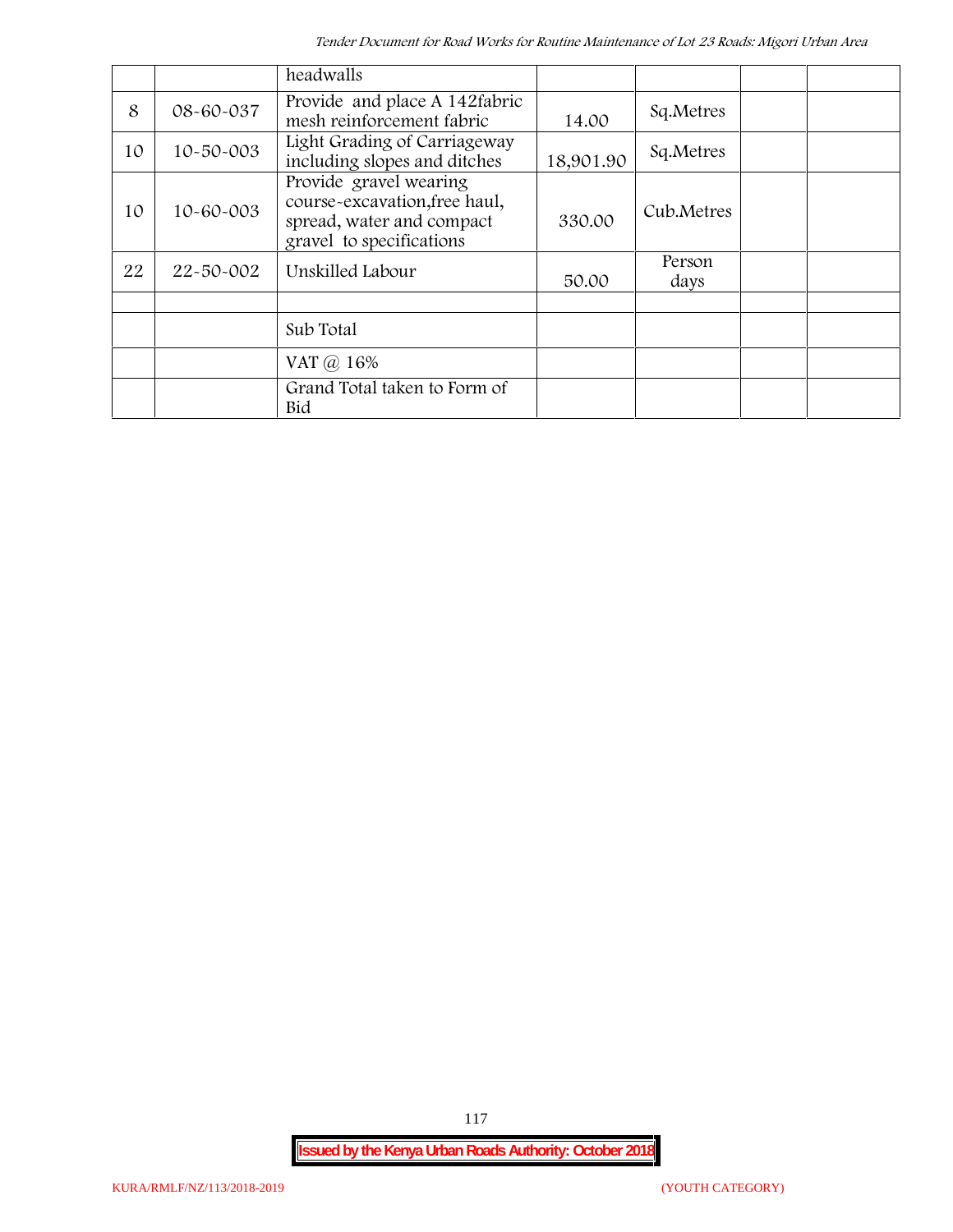**Contract Name ROUTINE MAINTENANCE OF LOT 23 ROADS (MIGORI URBAN AREA) Nyanza BILL OF QUANTITIES 2018-2019 Activity Group Title Road Code UCB5-MGR**

**Section Name Nyikendo (Milimani) - Migori (2.6KM)**

| Bill<br>No.    | <b>ITEM CODE</b> | <b>DESCRIPTION</b>                                                                                       | Quantity   | <b>UNIT</b> | Unit<br><b>Bid</b><br><b>RATE</b><br>(KShs) | <b>Bill</b><br>Item<br>Cost<br>without<br><b>VAT</b><br>(KSHs) |
|----------------|------------------|----------------------------------------------------------------------------------------------------------|------------|-------------|---------------------------------------------|----------------------------------------------------------------|
| $\mathbf{1}$   | 01-80-010        | Allow a prime cost of sum for<br>material testing as directed by<br>the Engineer                         | 10,000.00  | PC SUM      | 1.00                                        |                                                                |
| $\mathbf{1}$   | $01 - 80 - 011$  | Extra over item 01-80-010 for<br>contractors overheads and<br>profits                                    | 10,000.00  | $\%$        |                                             |                                                                |
| 1              | 01-80-026        | Allow a prime cost sum for the<br>REs miscellaneous account                                              | 15,000.00  | PC SUM      | 1.00                                        |                                                                |
| $\mathbf{1}$   | 01-80-027        | Extra over 01-80-026 for profits<br>and overheads                                                        | 15,000.00  | %           |                                             |                                                                |
| $\mathbf{1}$   | 01-80-030a       | Prime cost sum for payment of<br>allowances for Engineer's site<br>staff (Permanent staff)               | 100,000.00 | PC SUM      | 1.00                                        |                                                                |
| $\mathbf{1}$   | 01-80-030b       | Extra Over on Item 01-80-030a<br>for the Contractor's Overheads<br>and Profit.                           | 100,000.00 | $\%$        |                                             |                                                                |
| $\mathbf{1}$   | 01-80-030        | Allow a prime cost $\overline{for}$<br>attendance to the RE,s<br>supervisory staff including<br>overtime | 100,000.00 | PC SUM      | 1.00                                        |                                                                |
| $\mathbf{1}$   | 01-80-031        | Include percentage of PC sum in<br>item 01-80-030 for contractors<br>overhead and profit                 | 100,000.00 | $\%$        |                                             |                                                                |
| $\overline{4}$ | 04-50-004        | Light Bush Clearing                                                                                      | 4,000.00   | Sq. Metres  |                                             |                                                                |
| 8              | 08-50-005        | Ditch/Mitre drain excavation                                                                             | 70.00      | Cub.Metres  |                                             |                                                                |
| 8              | 08-50-006        | Drain cleaning                                                                                           | 1,400.00   | Metres      |                                             |                                                                |
| 8              | 08-60-030        | Excavate for pipe culverts in soft<br>material                                                           | 27.00      | Cub.Metres  |                                             |                                                                |
| 8              | 08-60-033        | Provide, lay and join 600mm<br>inner dia concrete pipes                                                  | 18.00      | Metres      |                                             |                                                                |
| 8              | 08-60-035        | Concrete class 15/20 for bed<br>and sorrounds and haunches                                               | 9.00       | Cub.Metres  |                                             |                                                                |
| 8              | 08-60-036        | Concrete class 25/20 for apron,<br>wingwalls and headwalls                                               | 6.00       | Cub.Metres  |                                             |                                                                |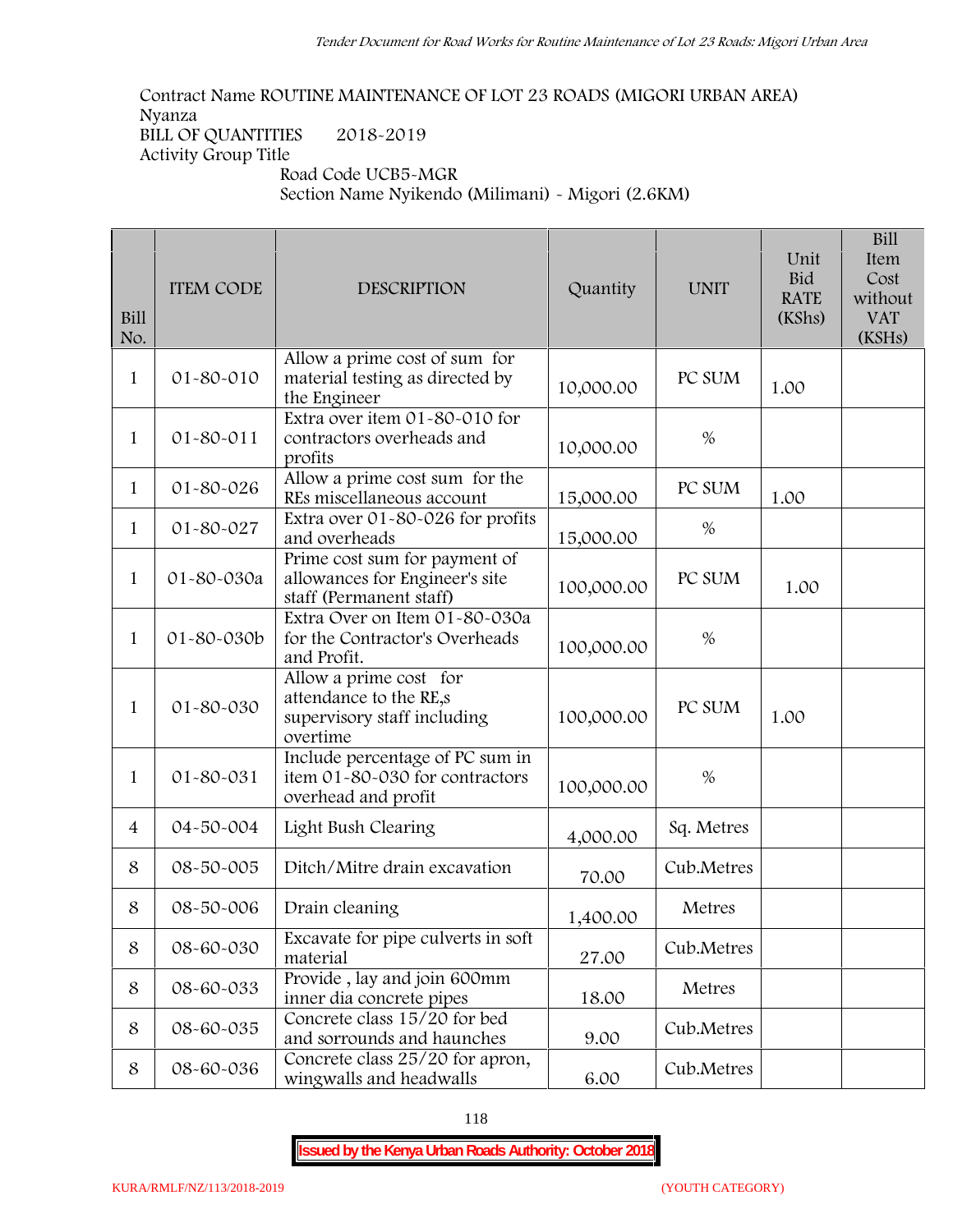*Tender Document for Road Works for Routine Maintenance of Lot 23 Roads: Migori Urban Area*

| 8  | 08-60-037  | Provide and place A 142 fabric<br>mesh reinforcement fabric                                                                                            | 42.00     | Sq.Metres  |  |
|----|------------|--------------------------------------------------------------------------------------------------------------------------------------------------------|-----------|------------|--|
| 10 | 10-50-003  | Light Grading of Carriageway<br>including slopes and ditches                                                                                           | 12,000.00 | Sq.Metres  |  |
| 10 | 10-60-003  | Provide gravel wearing course-<br>excavation, free haul, spread,<br>water and compact gravel to<br>specifications                                      | 450.00    | Cub.Metres |  |
| 25 | 25-50-029a | Collect, erect, brand, maintain<br>publicity sign and return to the<br>employer upon expiry of the<br>contract period as intructed by<br>the Engineer. | 1.00      | No.        |  |
|    |            |                                                                                                                                                        |           |            |  |
|    |            | Sub Total                                                                                                                                              |           |            |  |
|    |            | VAT @ 16%                                                                                                                                              |           |            |  |
|    |            | Grand Total taken to Form of Bid                                                                                                                       |           |            |  |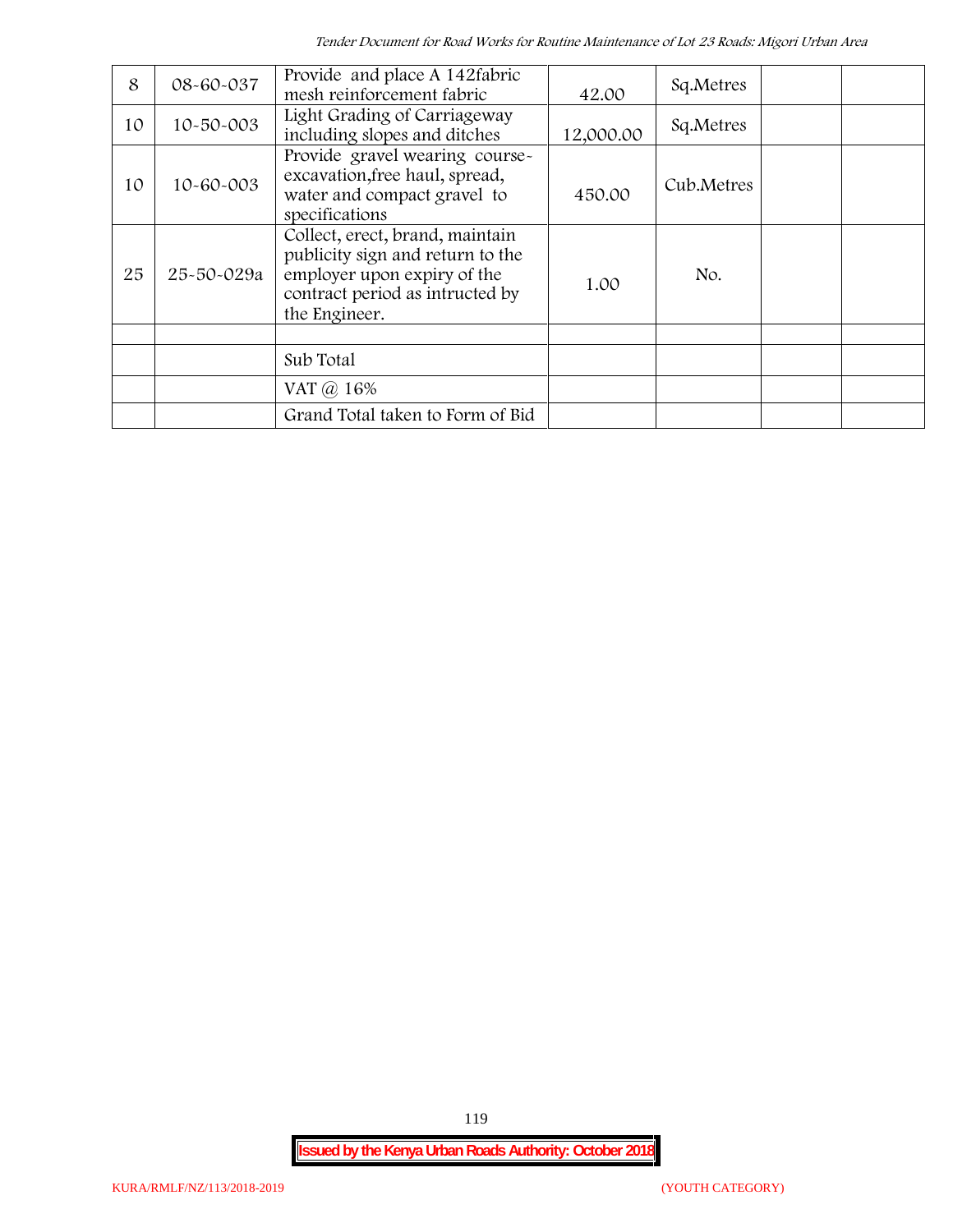| SUMMARY OF LOT 23 ROADS |                                              |                |  |  |  |  |
|-------------------------|----------------------------------------------|----------------|--|--|--|--|
| $S/NO$ .                | Road Name                                    | Amount (Kshs.) |  |  |  |  |
| 1.                      | Kababu-Migori                                |                |  |  |  |  |
| 2                       | Nyikendo (Milimani) - Migori                 |                |  |  |  |  |
| 3                       | Oruba Mixed Primary - Migori Institute Medic |                |  |  |  |  |
|                         |                                              |                |  |  |  |  |
|                         | Grand Total Carried Forward to Form of Bid   |                |  |  |  |  |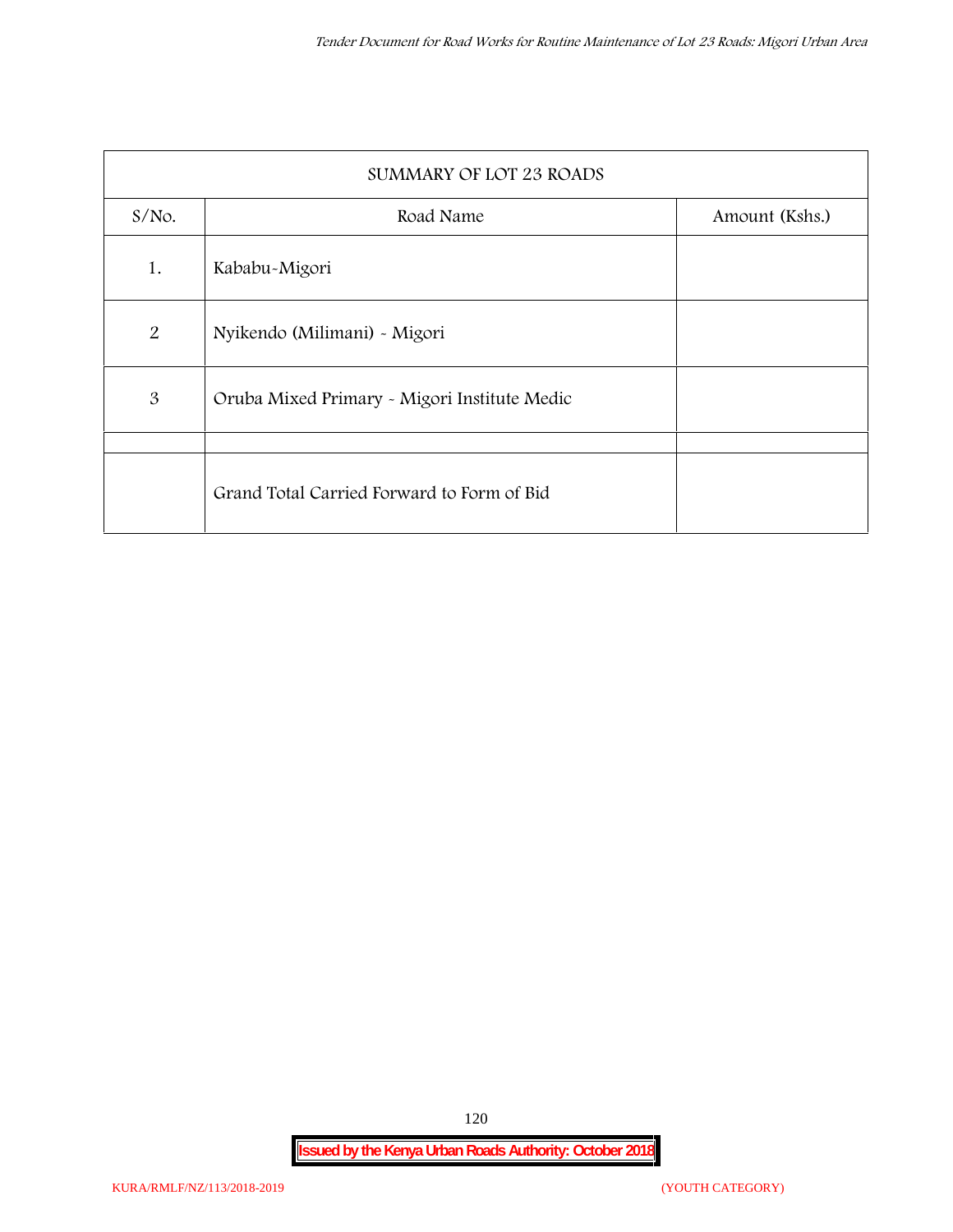# **SECTION X: STANDARD FORMS**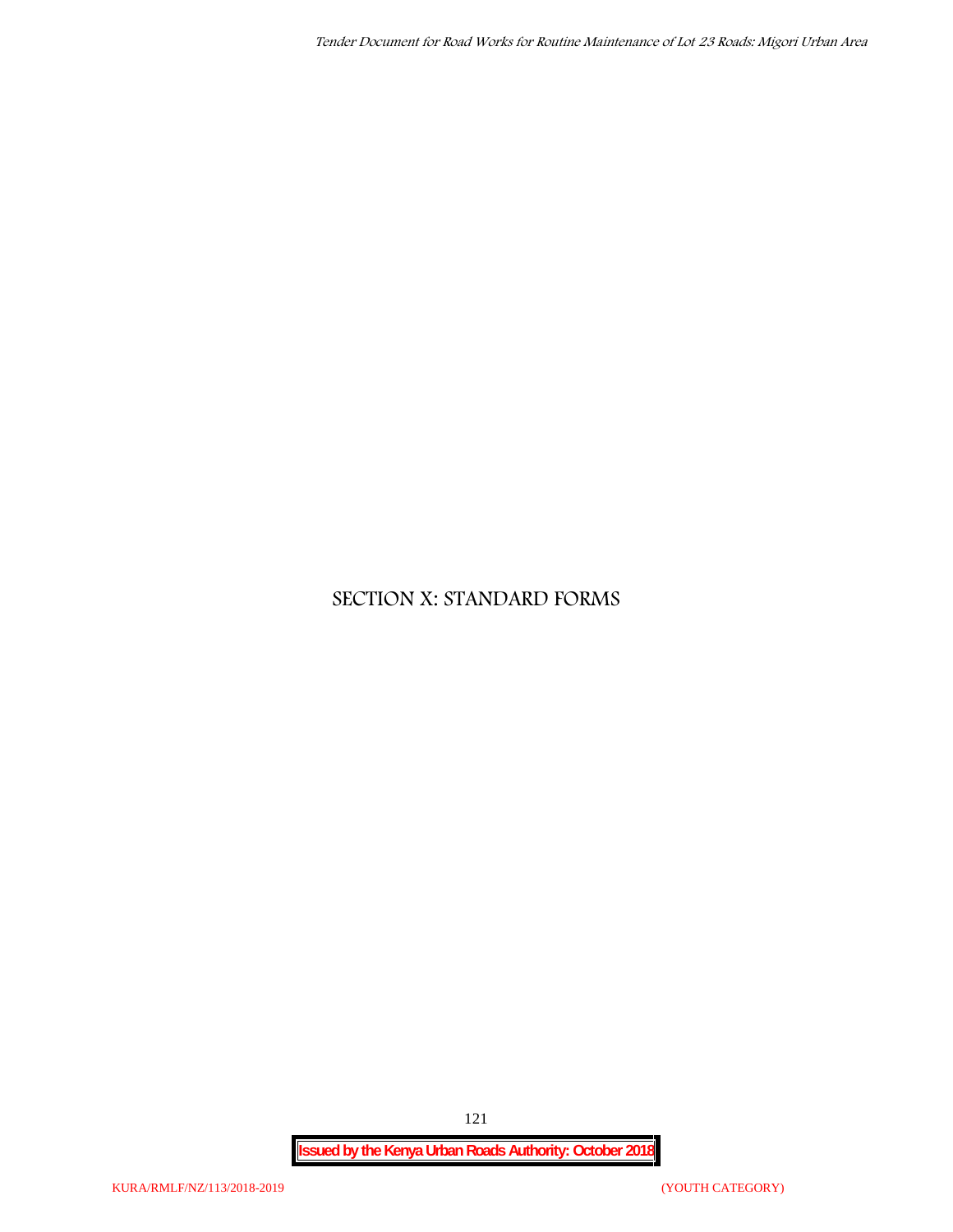# **Form of Bid**

(NOTE: The Appendix forms part of the Bid. Bidders are required to fill all the blank spaces in this form of Bid and Appendix)

**NAME OF CONTRACT:**

# **ROUTINE MAINTENANCE OF LOT 23 ROADS: MIGORI URBAN AREA**

TO: Director General, Kenya Urban Roads Authority, P. O. Box 41727-00100, **NAIROBI, KENYA**

Sir,

1. Having examined the Conditions of Contract, Specifications, Bill of Quantities, and Drawings for the execution of the above-named works we, the undersigned, offer to construct and install such works and remedy any defects therein in conformity with the said Bill of Quantities, Conditions of Contract, Specifications and Drawings for the sum of

(Insert amount in words)

………………………………………………………………………………………………..

…………………………………………………………………………………………………

(Insert amount in figures)…………………………………………………………………

as specified in the Appendix to Bid or such other sums as may be ascertained in accordance with the said Conditions.

- 2. We undertake, if our bid is accepted, to commence the works within fourteen (14) days of receipt of the Engineer's order to commence, and to complete and deliver the whole of the works comprised in the contract within the time stated in the Appendix to Bid.
- 3. If our bid is accepted we will, when required, obtain the guarantee of a Bank or other sureties (to be approved by you) to be jointly and severally bound with us in a sum not exceeding 5% of the above named sum for the due performance of the contract under the terms of a Bond to be approved by you.
- 4. We agree to abide by this bid for the period of 90 days from the date fixed for receiving the same and it shall remain binding upon us and may be extended at any time before the expiration of that period.
- 5. We understand that you are not bound to accept the lowest or any bid you may receive.
- 6. On the basis of our previous experience we are fully experienced and competent in the type of work included in this tender and we have adequate financial resources to carry

122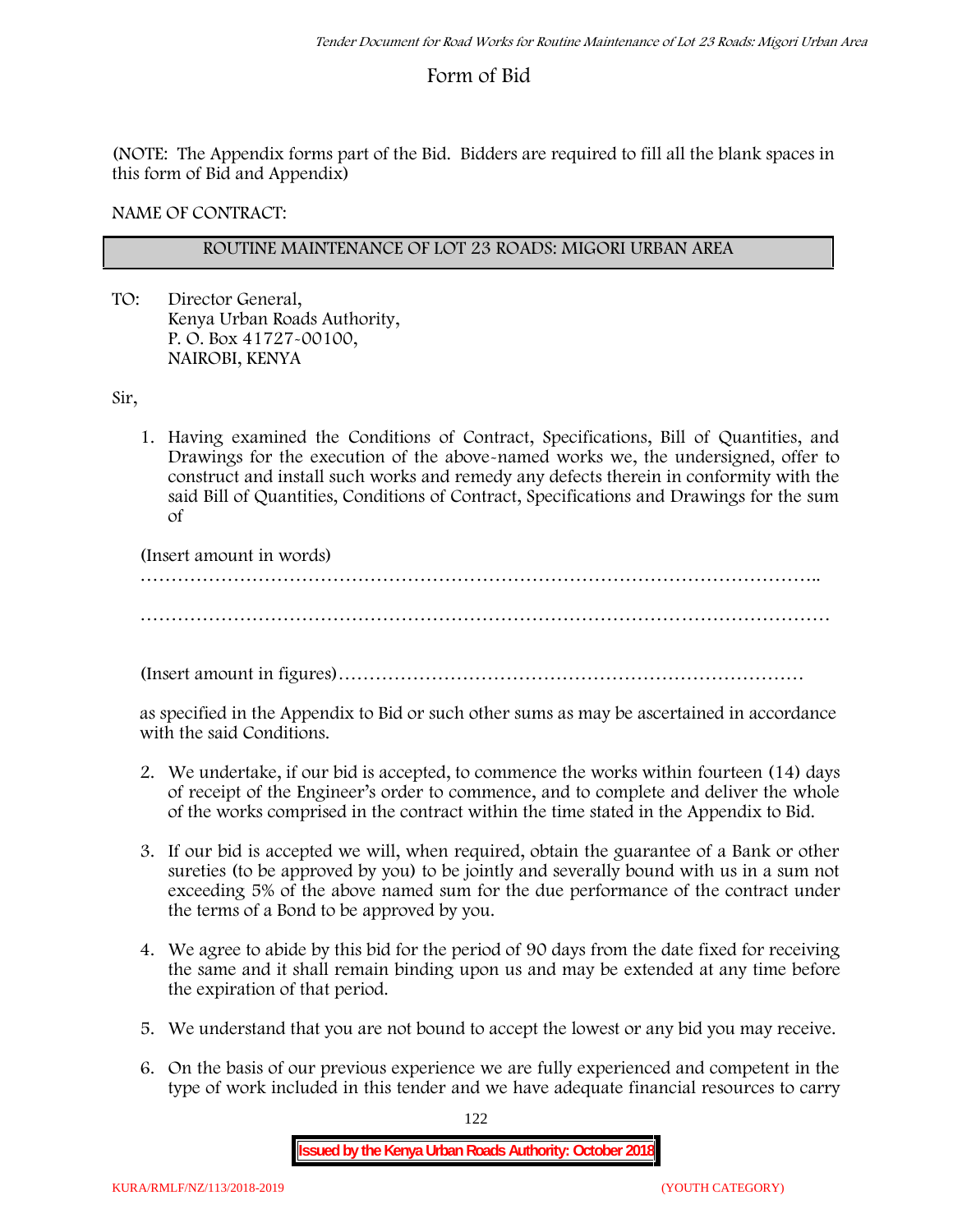out the works described within the period for completion. We are in a position to fulfil the contract for which we have tendered.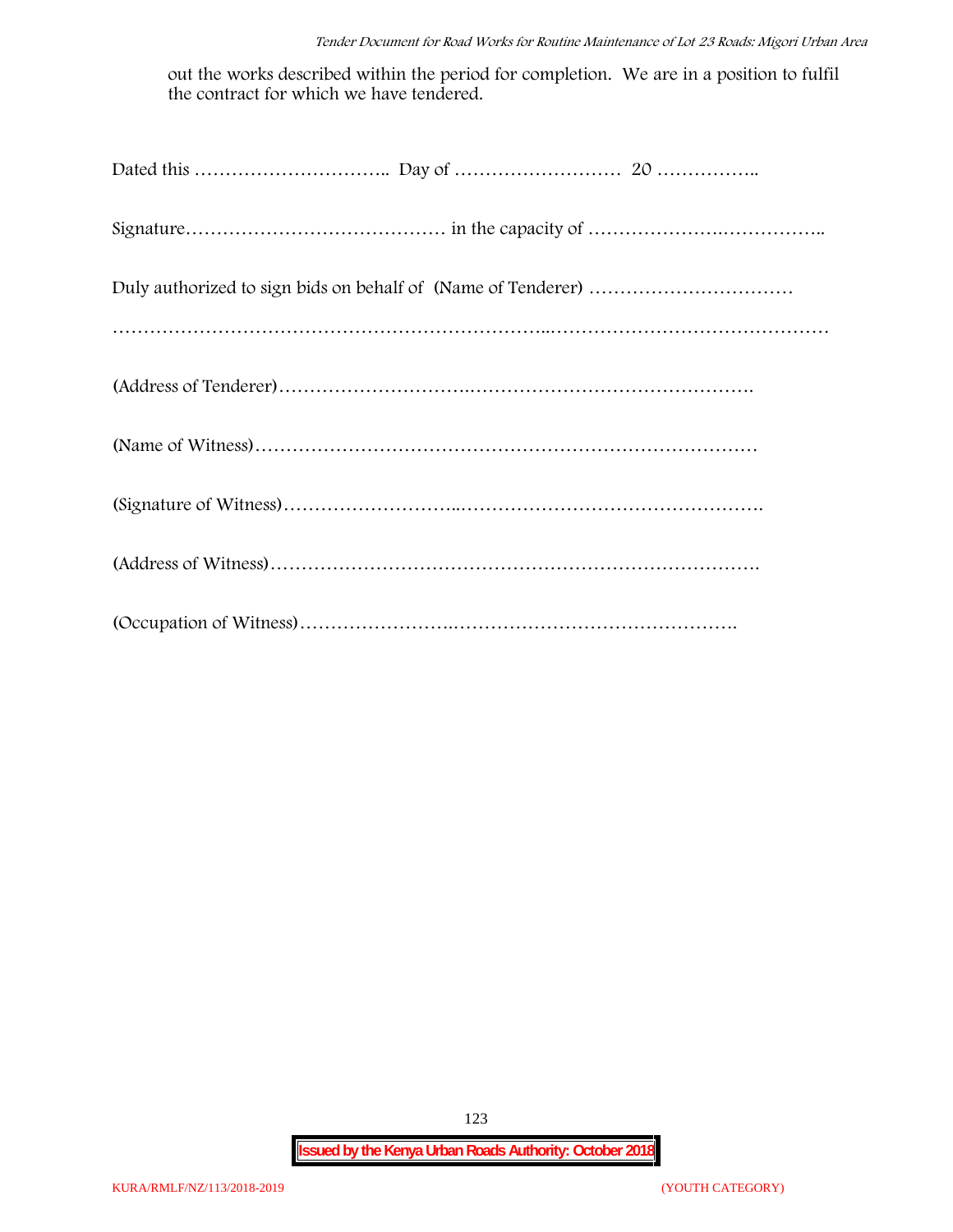**Appendix to Form of Bid**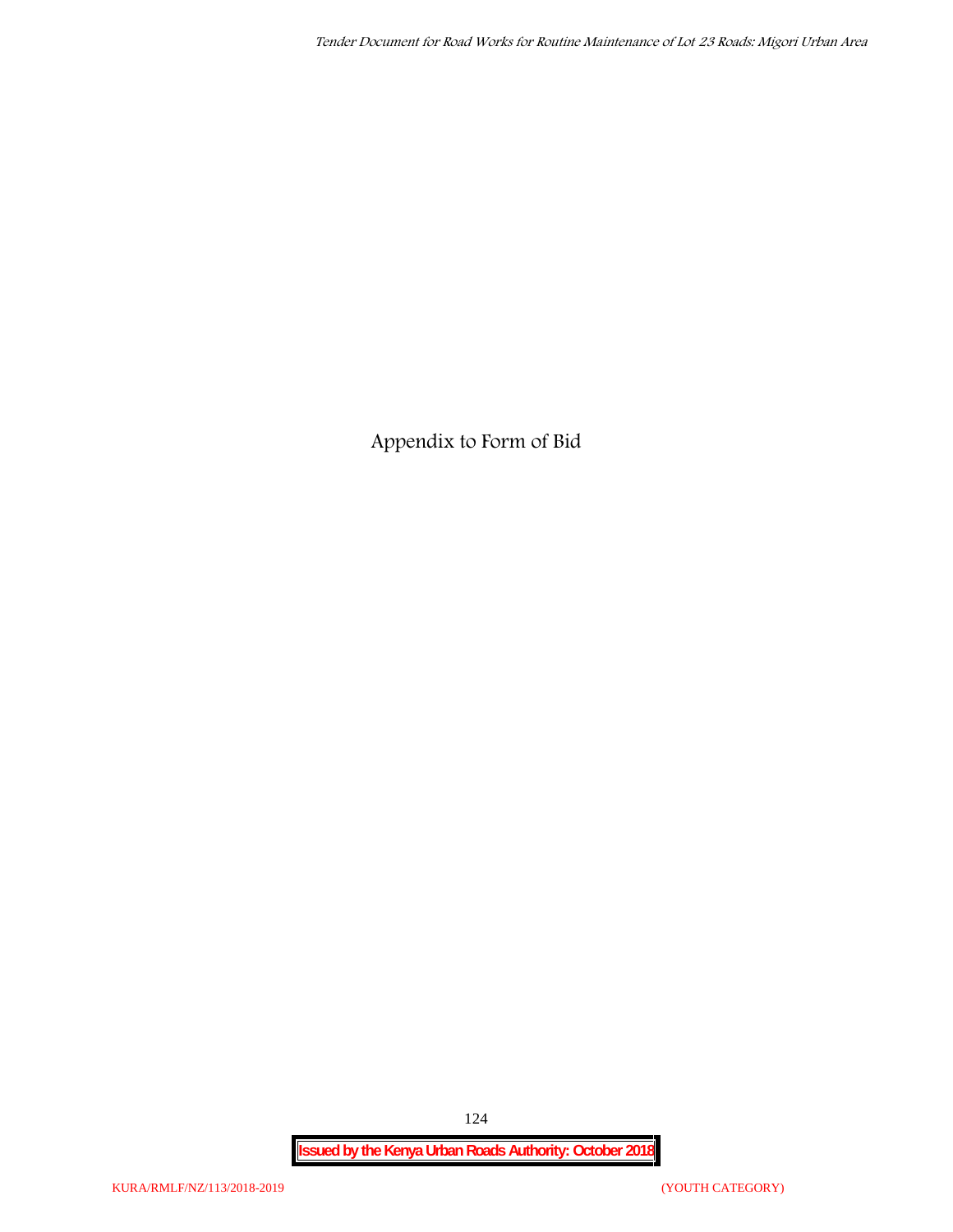*Tender Document for Road Works for Routine Maintenance of Lot 23 Roads: Migori Urban Area*

| (This appendix forms part of the bid)          |               |                                            |
|------------------------------------------------|---------------|--------------------------------------------|
| CONDITIONS OF CONTRACT                         | <b>CLAUSE</b> | <b>AMOUNT</b>                              |
| <b>Bid Security</b>                            |               | The bidder must fill the Bid Securing      |
|                                                |               | Declaration Form                           |
| Instructions in Writing                        | 2.5           | Execution of works under site instructions |
|                                                |               | from Resident Engineer to commence         |
|                                                |               | within three (3) days                      |
| Amount of Performance Security                 | 10.1          | 1 per cent of Tender Sum in the form of    |
| (Unconditional Bank Guarantee)                 |               | Unconditional Bank Guarantee               |
| Program to be submitted                        | 14.1          | Immediately after issuance of Order to     |
|                                                |               | Commence                                   |
| Cash flow estimate to be submitted             | 14.3          | Immediately after issuance of Order to     |
|                                                |               | Commence                                   |
| Minimum amount of Third Party Insurance        | 23.2          | 1% of the Contract Sum                     |
| Period for commencement, from Engineer's       | 41.1          | 14 days                                    |
| order to commence                              |               |                                            |
| Time for completion                            | 43.1          | 6 months                                   |
| Amount of liquidated damages                   | 47.1          | 0.05% of Contract Sum per day              |
| Limit of liquidated damages                    | 47.1          | 5% of Contract Sum                         |
| Defects Liability period                       | 60.3          | 1 month                                    |
| Percentage of Retention                        | 60.3          | 5% of Interim Payment Certificate          |
| Limit of Retention Money                       | 60.3          | 5% of Contract Sum                         |
| Minimum amount of interim certificates         | 60.2          | Kshs. 1,000,000.00                         |
| Time within which payment to be made after     | 60.10         | 28 days                                    |
| Interim Payment Certificate signed by Engineer |               |                                            |
| Time within which payment to be made after     | 60.10         | 28 days                                    |
| Final Payment Certificate signed by Engineer   |               |                                            |
| Appointer of Adjudicator                       | 67.3          | The Chartered Institute of Arbitrators     |
|                                                |               | (Kenya)                                    |
| Notice to Employer and Engineer                | 68.2          | The Employers address is:                  |
|                                                |               | The Director General,                      |
|                                                |               | Kenya Urban Roads Authority (KURA),        |
|                                                |               | P.O. Box 41727 - 00100                     |
|                                                |               | <b>NAIROBI</b>                             |
|                                                |               |                                            |
|                                                |               | The Engineer's address is:                 |
|                                                |               | Director (Road Asset and Corridor          |
|                                                |               | Management),                               |
|                                                |               | Kenya Urban Roads Authority (KURA),        |
|                                                |               | P.O. Box 41727 - 00100                     |
|                                                |               | <b>NAIROBI</b>                             |

# **Appendix to Form of Bid**

Signature of Tenderer…………………………………….……. Date ………………………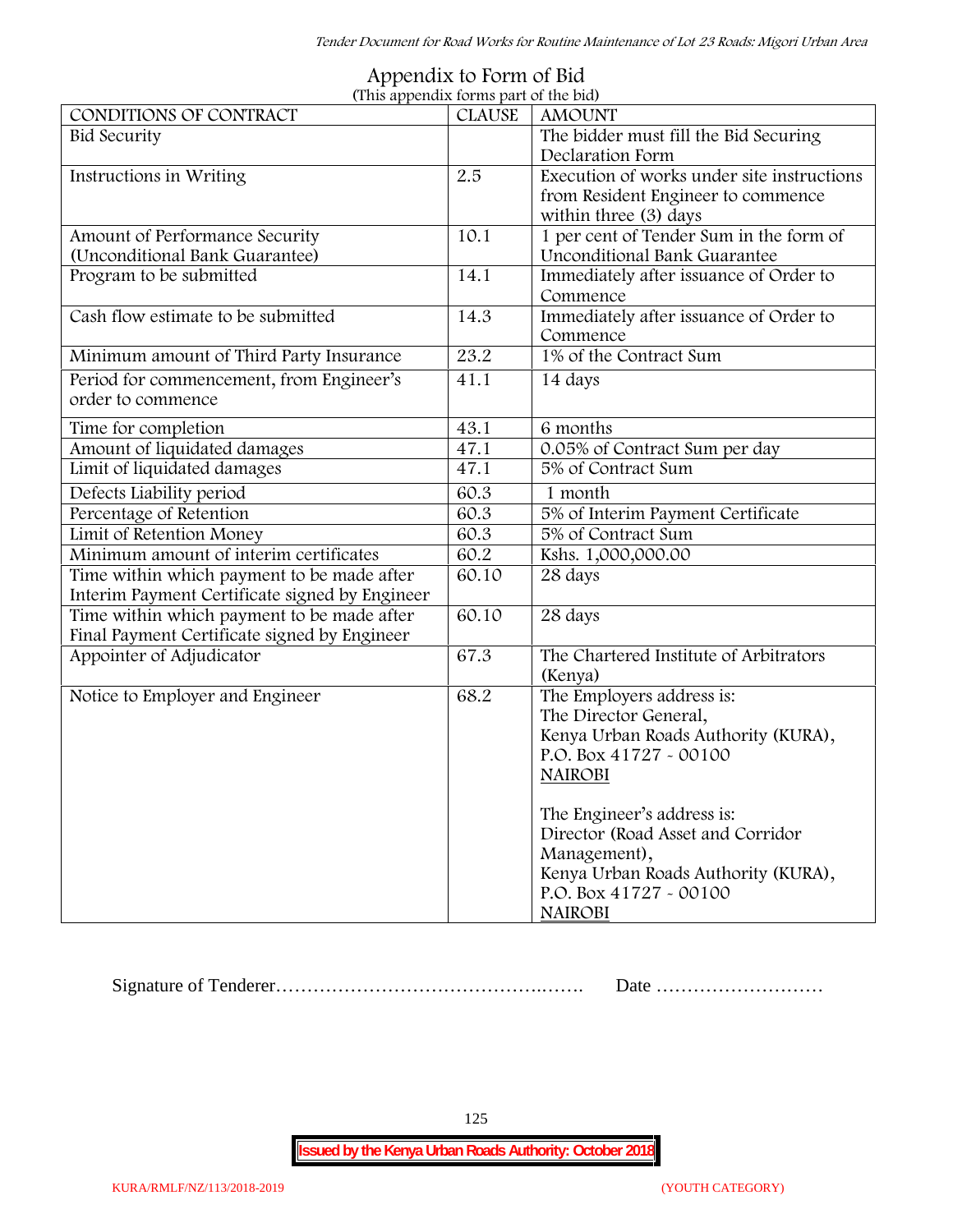**Bid Securing Declaration Form**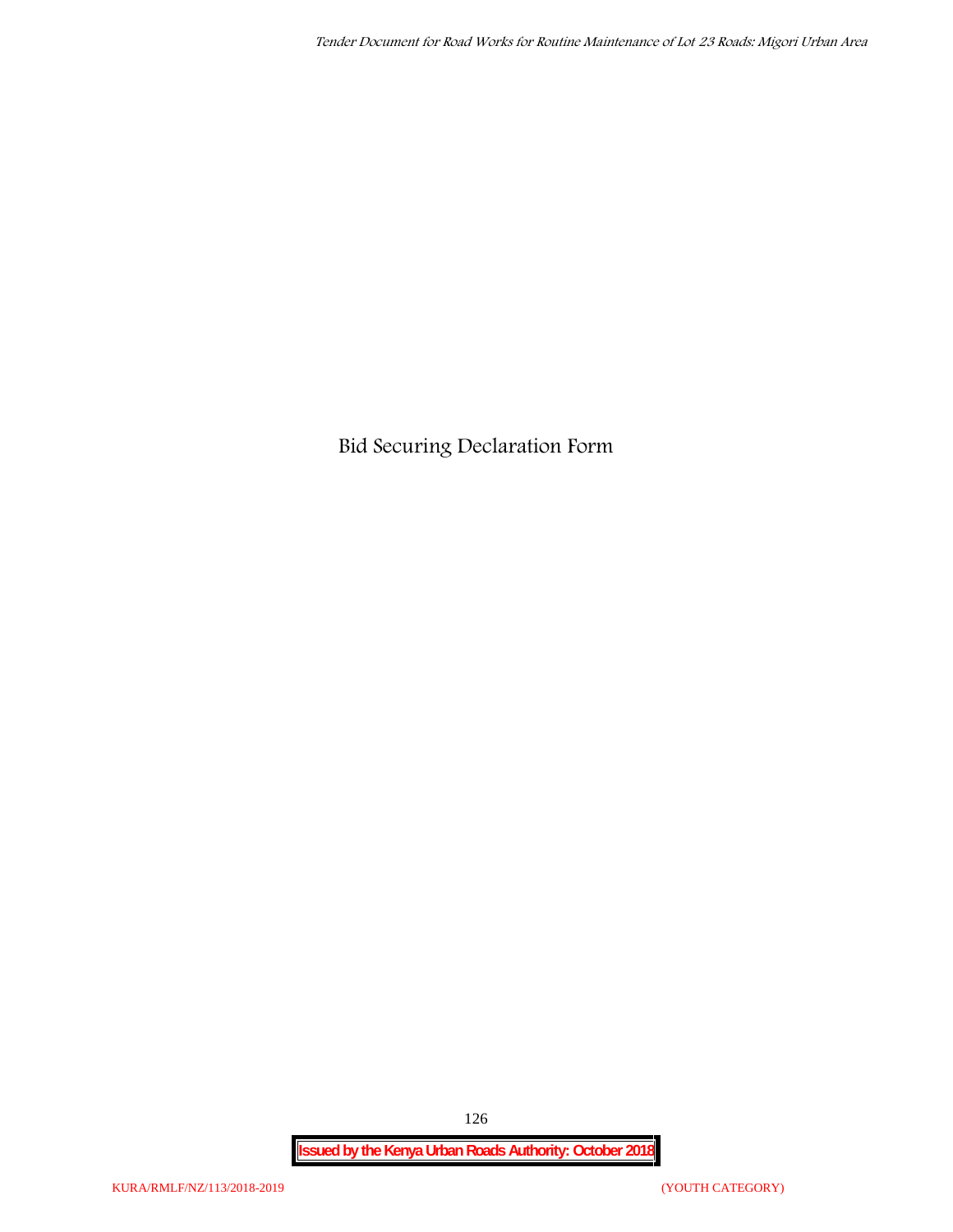## **BID -SECURING DECLARATION FORM**

[The Bidder shall complete in this Form in accordance with the instructions indicated]

Date:…………………….. [insert date (as day, month and year) of Bid Submission] Tender No. ……………………………………….[insert number of bidding process]

To:..…………………………………………………………………………………………… insert complete name of Purchaser]

We, the undersigned, declare that:

- 1 We understand that, according to your conditions, bids must be supported by a Bid-Securing Declaration.
- 2 We accept that we will automatically be suspended from being eligible for bidding in any contract with the Purchaser for the period of time of **5 years** starting on the date of expiration of tender validity period, if we are in breach of our obligation(s) under the bid conditions, because we –
	- (a) have withdrawn our Bid during the period of bid validity specified by us in the Bidding Data Sheet; or
	- (b) having been notified of the acceptance of our Bid by the Purchaser during the period of bid validity,
		- (i) fail or refuse to execute the Contract, if required, or
		- (ii) fail or refuse to furnish the Performance Security, in accordance with the Instruction to tenderers.
- 3 We understand that this Bid Securing Declaration shall expire if we are not the successful Bidder, upon the earlier of
	- (i) our receipt of a copy of your notification of the name of the successful Bidder; or
	- (ii) twenty-eight days after the expiration of our Tender.
- 4 We understand that if we are a Joint Venture, the Bid Securing Declaration must be in the name of the Joint Venture that submits the bid, and the Joint Venture has not been legally constituted at the time of bidding, the Bid Securing Declaration shall be in the names of all future partners as named in the letter of intent.

Signed: …………………………[insert signature of person whose name and capacity are shown] in the capacity of ……………………………………………………… [insert legal capacity of person signing the Bid Securing Declaration]

Name: ………………………………………………[insert complete name of person signing the Bid Securing Declaration]

Duly authorized to sign the bid for and on behalf of: ………………………………….. [insert complete name of Bidder]

Dated on …………………. day of ……………., ………………. [insert date of signing

127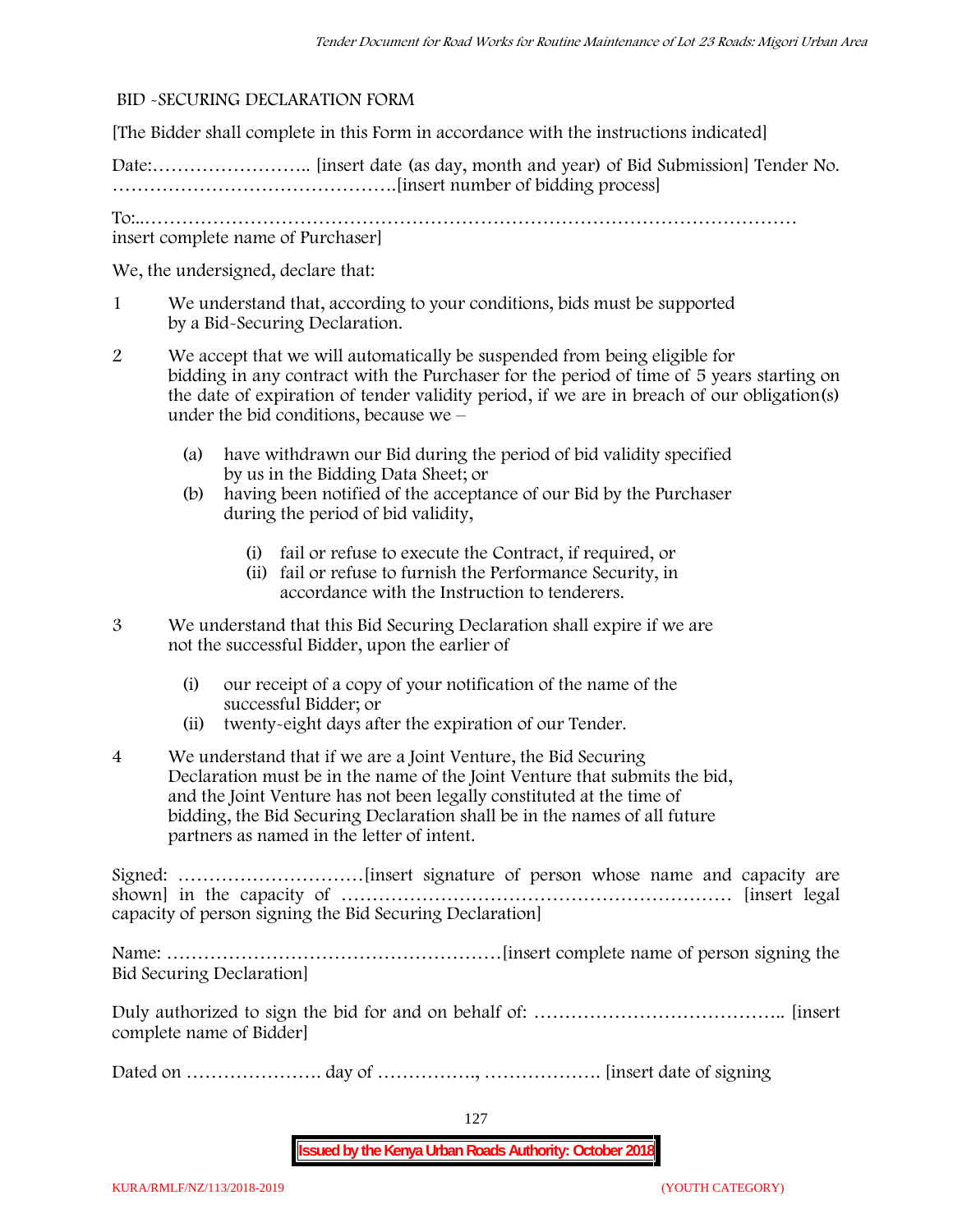# **SECTION XI: SCHEDULES OF SUPPLEMENTARY INFORMATION**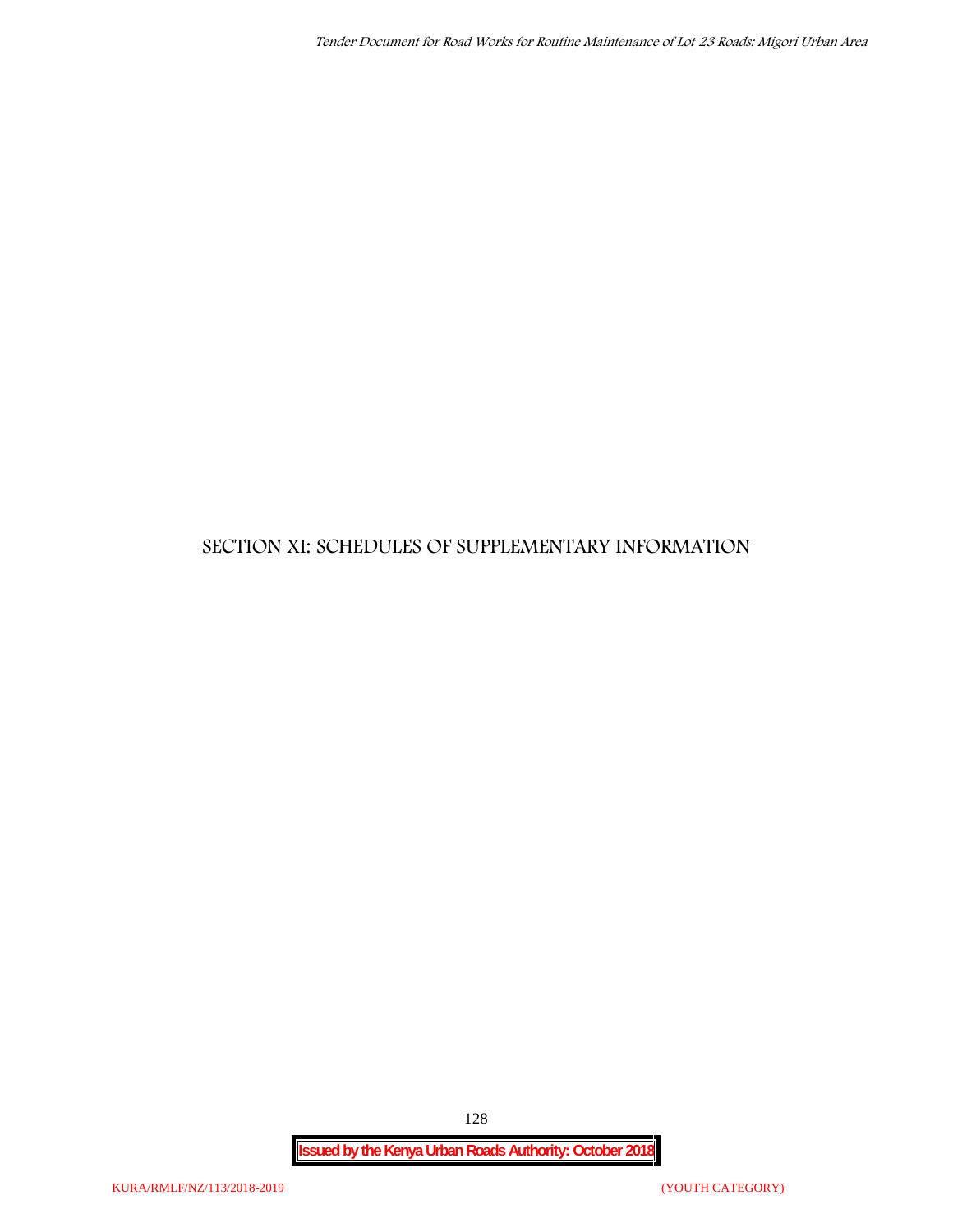| SCHEDULE 4: MAJOR ITEMS OF CONSTRUCTION PLANT AND EQUIPMENT Error! Bookmark not |  |
|---------------------------------------------------------------------------------|--|
| defined.                                                                        |  |
|                                                                                 |  |
| SCHEDULE 6: SCHEDULE OF ROADWORKS CARRIED OUT BY THE BIDER IN THE LAST          |  |
|                                                                                 |  |
|                                                                                 |  |
|                                                                                 |  |
|                                                                                 |  |
|                                                                                 |  |
| SCHEDULE 11: DECLARATION FORM (DEBARMENT)  Error! Bookmark not defined.         |  |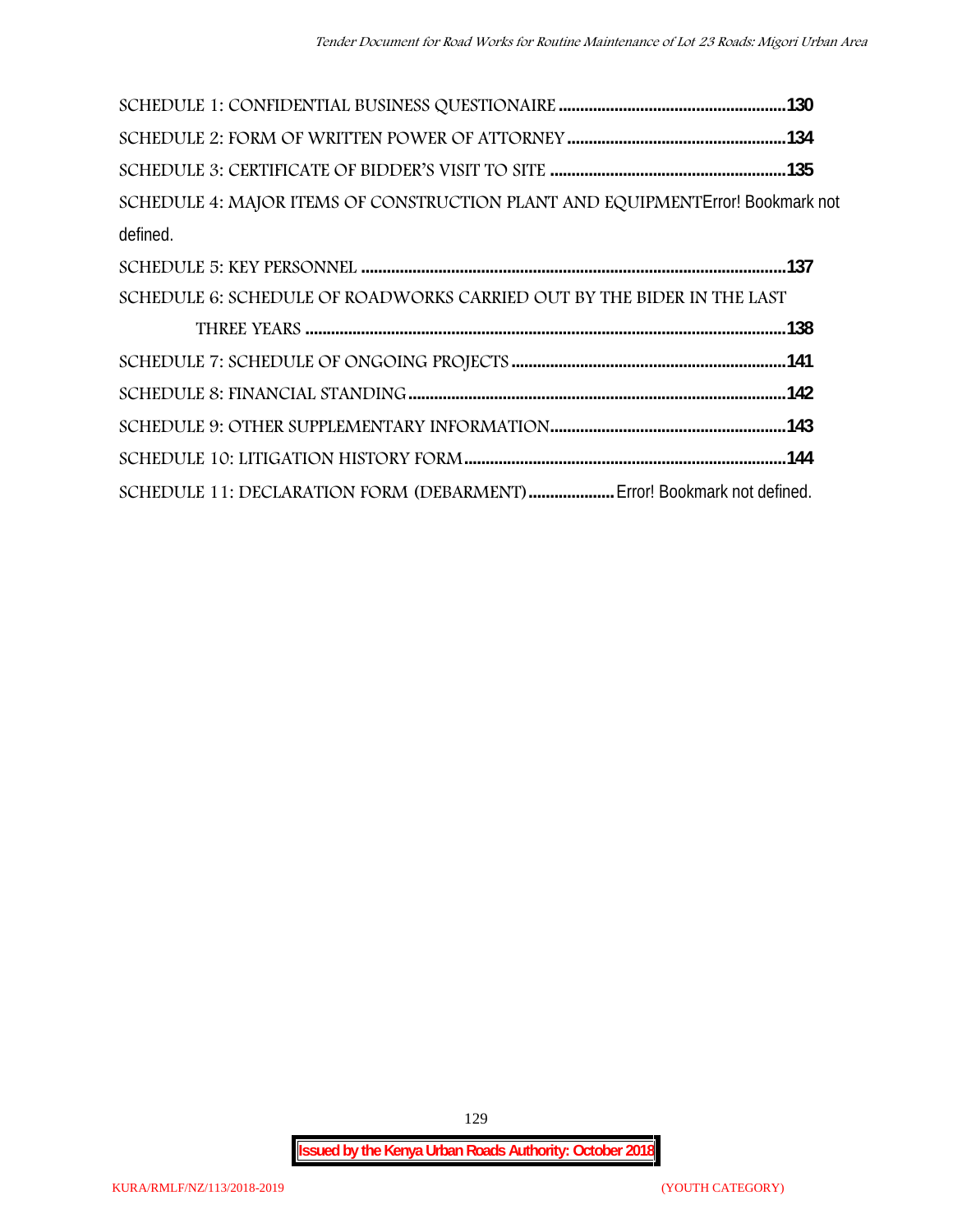**SCHEDULE 1: CONFIDENTIAL BUSINESS QUESTIONAIRE**

This Confidential Business Questionnaire of the Government of Kenya shall be completed by the Bidder.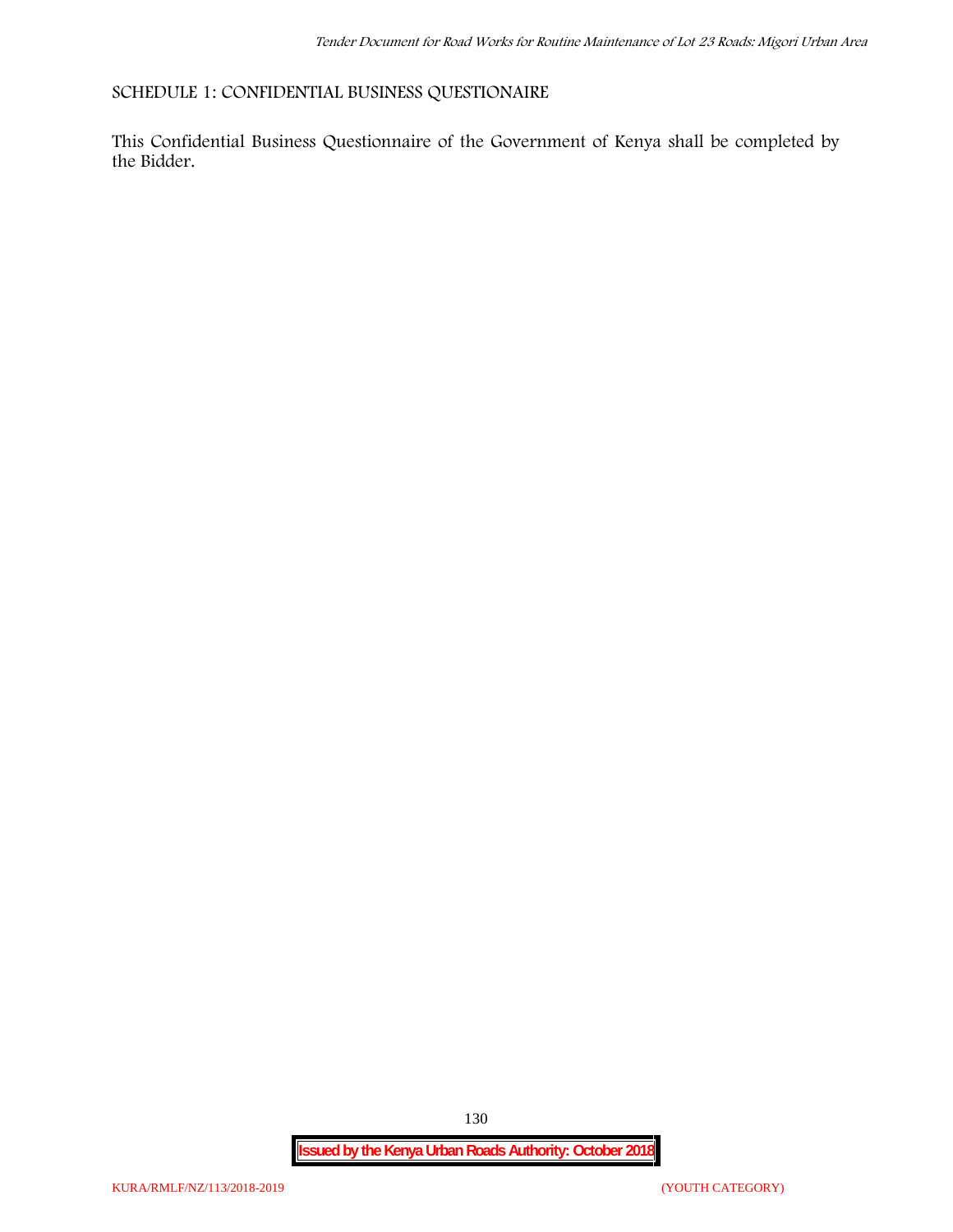# **REPUBLIC OF KENYA**

# **CONFIDENTIAL BUSINESS QUESTIONNAIRE**

| You are requested to give the particulars indicated in Part 1 and either Part 2 (a). $2(b)$ or $2(c)$<br>whichever applies to your type of business.<br>You are advised that it is a serious offence to give false information on this Form.<br>Part 1 - General: |  |  |  |  |  |
|-------------------------------------------------------------------------------------------------------------------------------------------------------------------------------------------------------------------------------------------------------------------|--|--|--|--|--|
| Business name                                                                                                                                                                                                                                                     |  |  |  |  |  |
| Location of business premises                                                                                                                                                                                                                                     |  |  |  |  |  |
|                                                                                                                                                                                                                                                                   |  |  |  |  |  |
|                                                                                                                                                                                                                                                                   |  |  |  |  |  |
|                                                                                                                                                                                                                                                                   |  |  |  |  |  |
|                                                                                                                                                                                                                                                                   |  |  |  |  |  |
| Maximum value of business which you can handle at any one time:                                                                                                                                                                                                   |  |  |  |  |  |
|                                                                                                                                                                                                                                                                   |  |  |  |  |  |
|                                                                                                                                                                                                                                                                   |  |  |  |  |  |
|                                                                                                                                                                                                                                                                   |  |  |  |  |  |
| Part 2(a) - Sole Proprietor:                                                                                                                                                                                                                                      |  |  |  |  |  |
| Your name in full                                                                                                                                                                                                                                                 |  |  |  |  |  |
|                                                                                                                                                                                                                                                                   |  |  |  |  |  |
|                                                                                                                                                                                                                                                                   |  |  |  |  |  |
|                                                                                                                                                                                                                                                                   |  |  |  |  |  |

131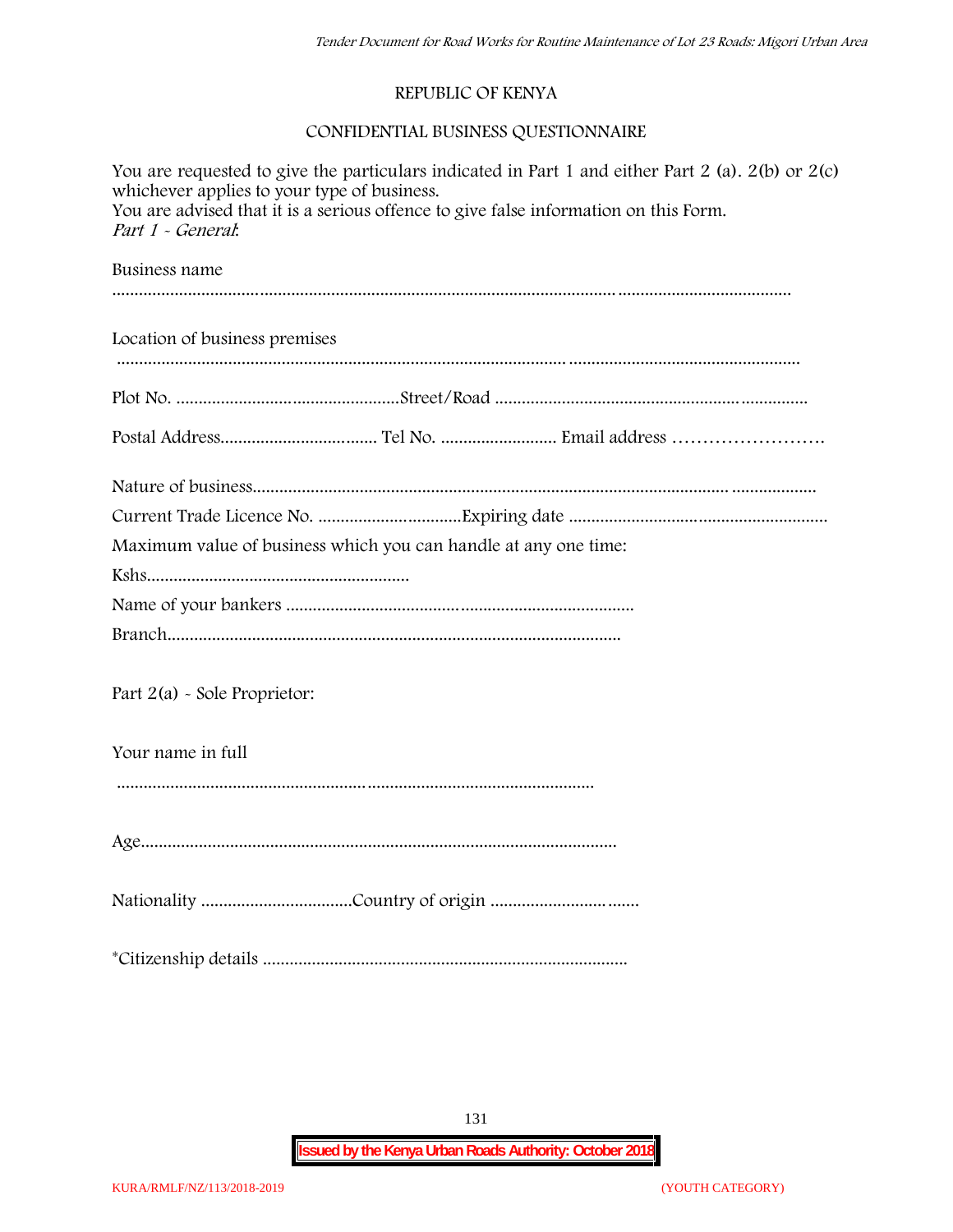| Part $2(b)$ - Partnership: |                                                          |                                  |        |
|----------------------------|----------------------------------------------------------|----------------------------------|--------|
| Name                       | Give details of partners as follows:<br>Nationality      | Citizenship Details <sup>•</sup> | Shares |
|                            |                                                          |                                  |        |
|                            |                                                          |                                  |        |
|                            |                                                          |                                  |        |
|                            |                                                          |                                  |        |
|                            |                                                          |                                  |        |
|                            | Part 2(c) - Registered Company:                          |                                  |        |
|                            |                                                          |                                  |        |
|                            | State the nominal and issued capital of the company-     |                                  |        |
|                            |                                                          |                                  |        |
|                            |                                                          |                                  |        |
| Name                       | Give details of all directors as follows:<br>Nationality | Citizenship Details <sup>•</sup> | Shares |
|                            |                                                          |                                  |        |
|                            |                                                          |                                  |        |
|                            |                                                          |                                  |        |
|                            |                                                          |                                  |        |
|                            |                                                          |                                  |        |

• Attach proof of citizenship (Compulsory)

• Attach certified copy of Form CR12 (Compulsory)

132

**Issued by the Kenya Urban Roads Authority: October 2018**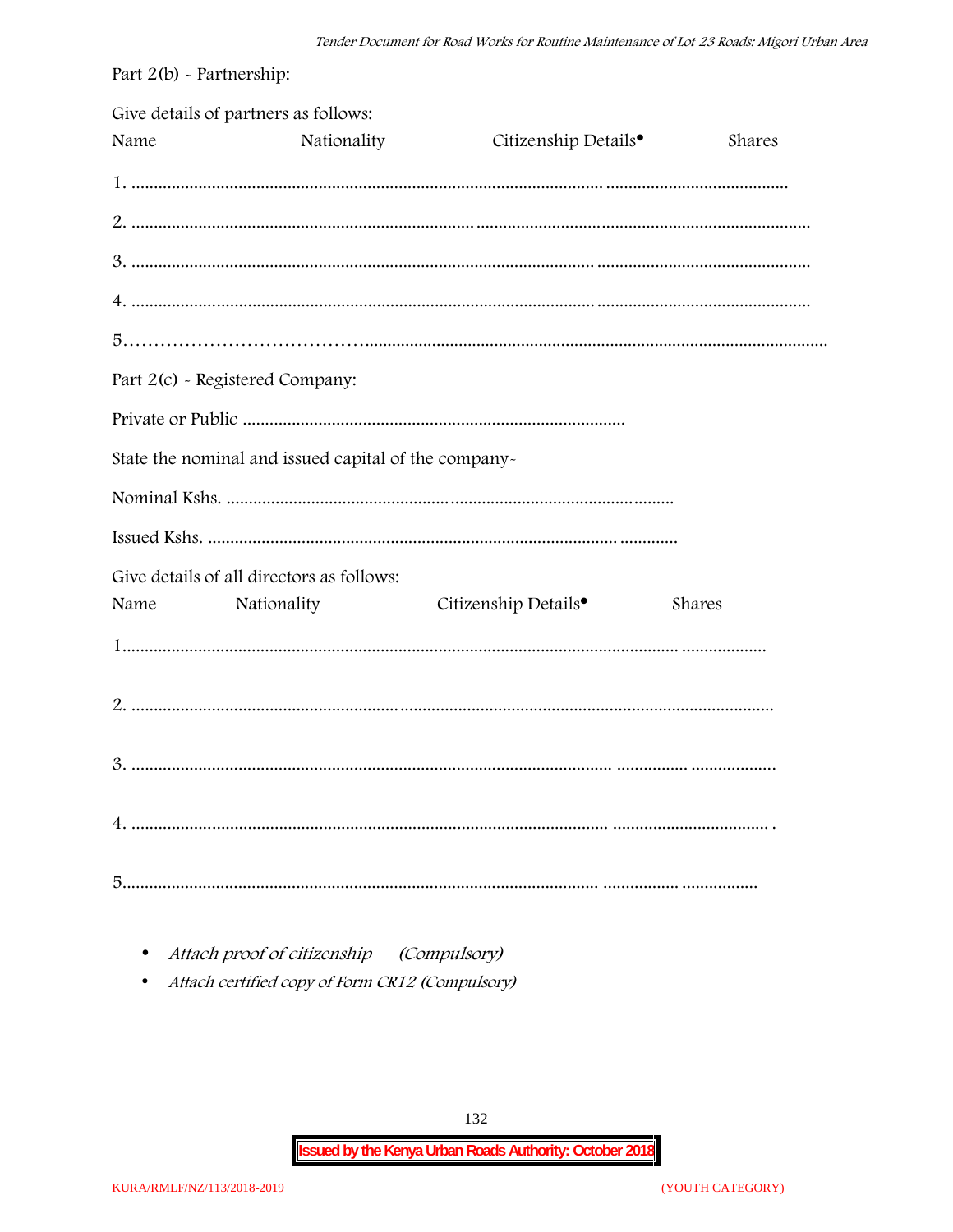Part 3: Interest in the Firm:

Is there any person / persons in the Kenya Urban Roads Authority (KURA) who has interest in this firm? Yes /No\*\*………………………….

I certify that the information given above is correct.

............................... .............................................................. Date Signature of Bidder

**\*\* Delete as necessary**

**Issued by the Kenya Urban Roads Authority: October 2018**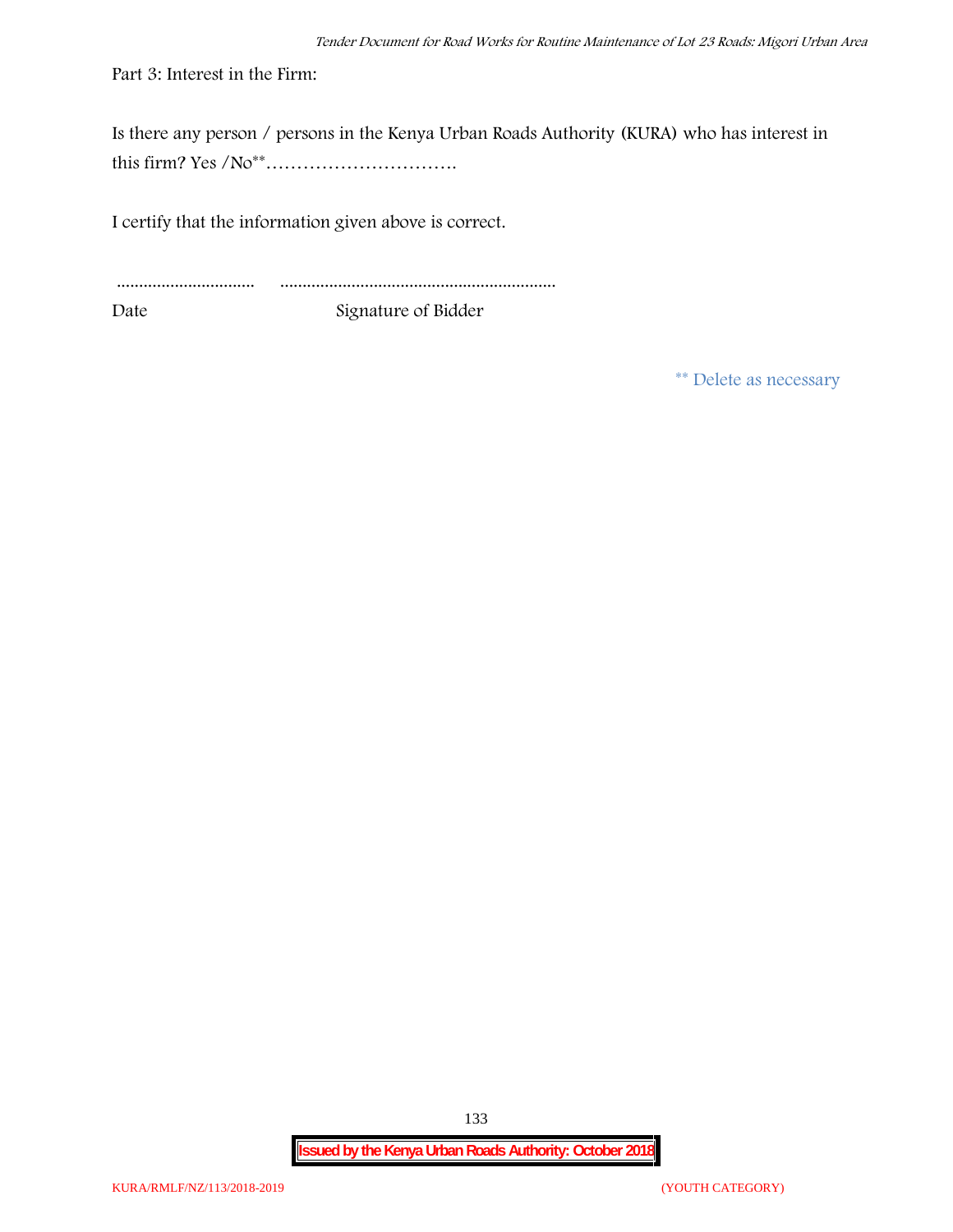# **SCHEDULE 2: FORM OF WRITTEN POWER OF ATTORNEY**

The Bidder shall state here below the name(s) and address of his representative(s) who is/are authorized to receive on his behalf correspondence in connection with the Bid.

………………………………………………………….. (Name of Bidder's Representative in block letters)

………………………………………………………….. (Address of Bidder's Representative)

………………………………………………………….. (Signature of Bidder's Representative)

Alternate:

………………………………………………………….. (Name of Bidder's Representative in block letters)

……………………………………………………………………… (Address of Bidder's Representative)

………………………………………………………….. (Signature of Bidder's Representative)

\*To be filled by all Bidders.

\*Both representative and alternate **must** attach copy of National Identification card or Passport.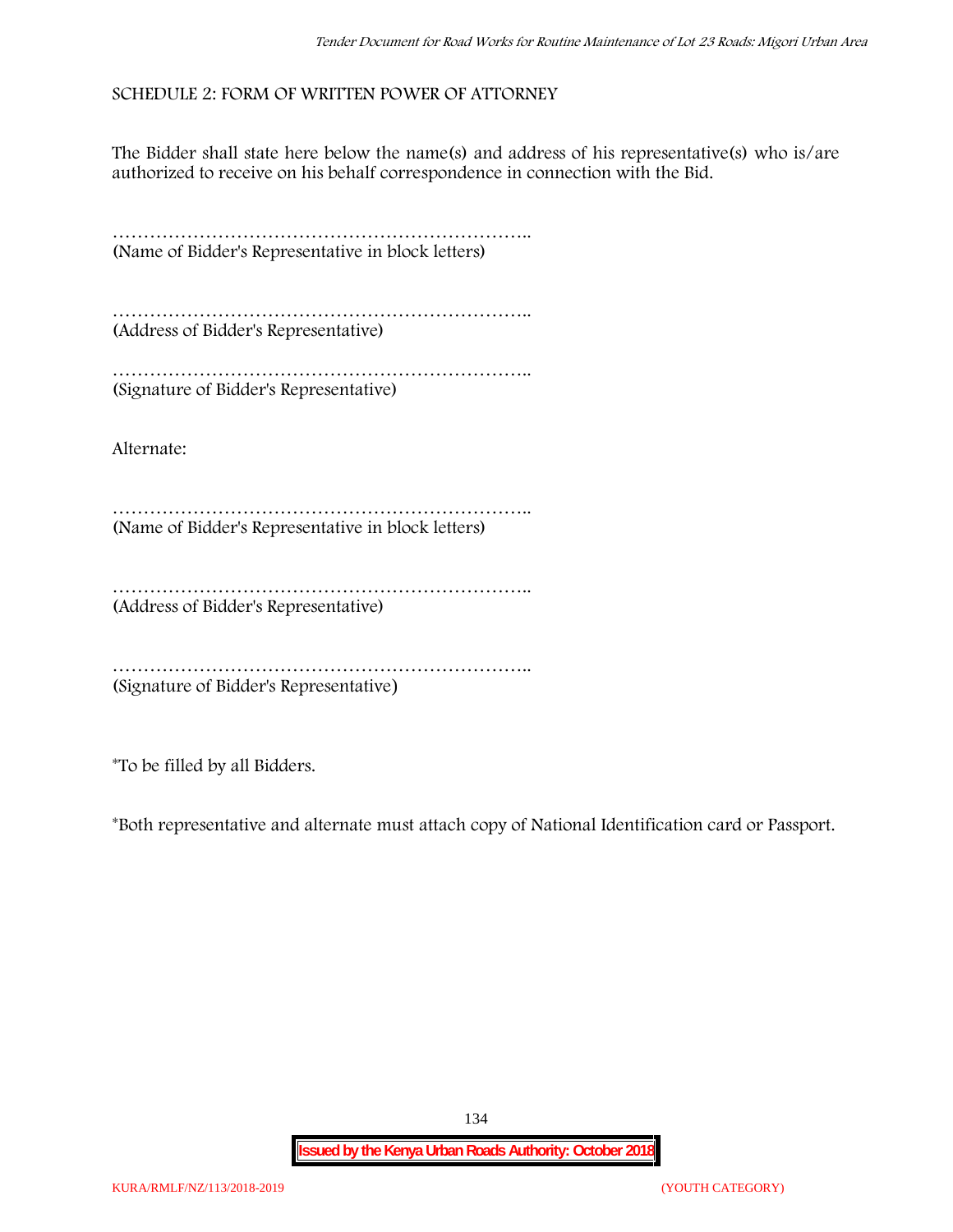| SCHEDULE 3: CERTIFICATE OF BIDDER'S VISIT TO SITE                               |               |  |  |  |
|---------------------------------------------------------------------------------|---------------|--|--|--|
| This is to certify that                                                         |               |  |  |  |
|                                                                                 |               |  |  |  |
|                                                                                 |               |  |  |  |
| Being the authorized representative/Agent of [Name of bidder]                   |               |  |  |  |
|                                                                                 |               |  |  |  |
|                                                                                 |               |  |  |  |
| participated in the organised inspection visit of the site of the works for the |               |  |  |  |
|                                                                                 |               |  |  |  |
| ROUTINE MAINTENANCE OF LOT 23 ROADS: MIGORI URBAN AREA                          |               |  |  |  |
|                                                                                 |               |  |  |  |
| (Employer's Representative)                                                     |               |  |  |  |
| (Name of Employer's Representative)                                             | (Designation) |  |  |  |

NOTE: This form is to be completed at the time of the organized site visit.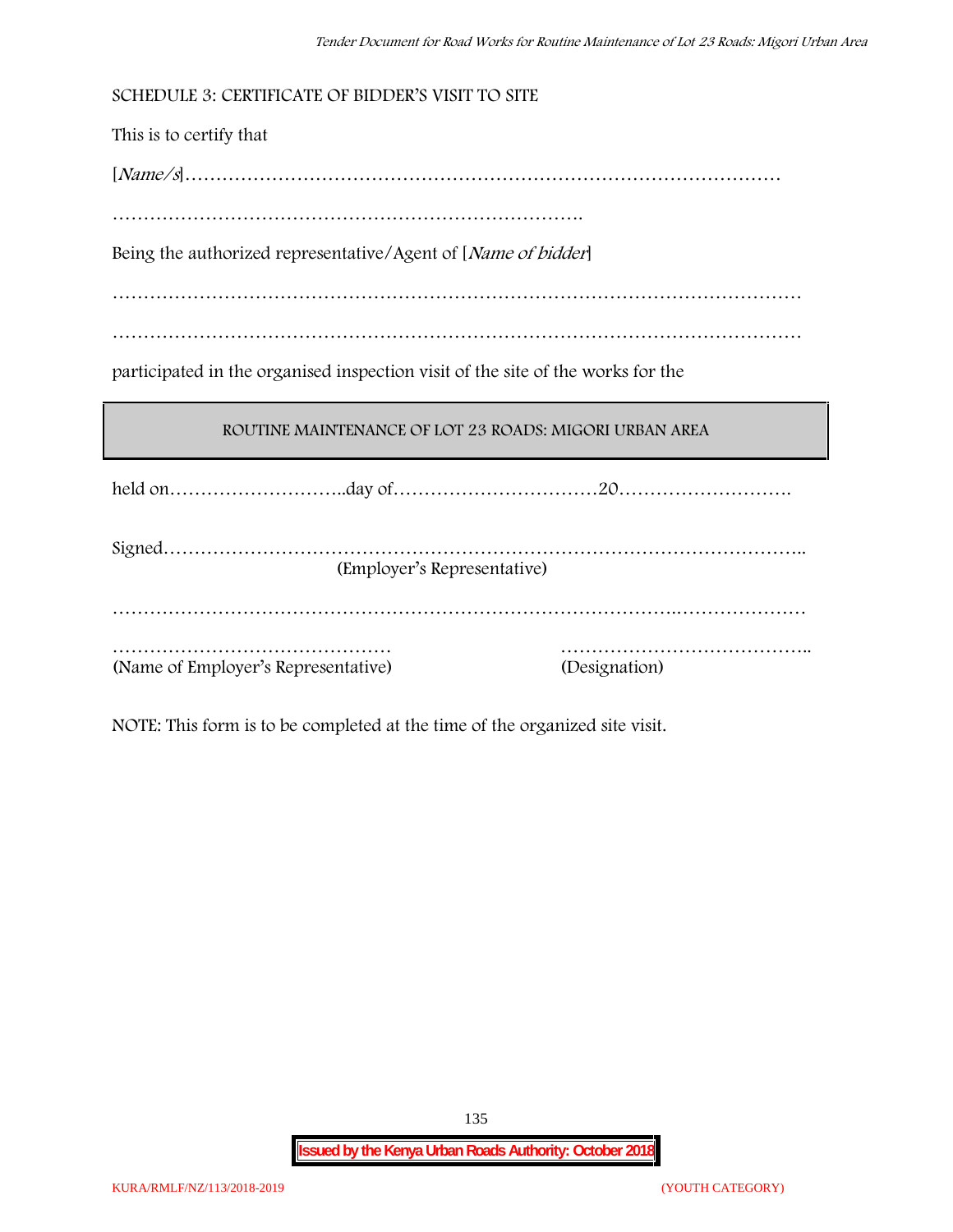## **SCHEDULE 4: MAJOR ITEMS OF CONSTRUCTION PLANT AND EQUIPMENT**

The Bidder shall enter in this schedule all major items of plant and equipment which he proposes to bring to site. Only reliable plant in good working order and suitable for the work required of it shall be shown on this Schedule. Summary of the same shall be entered in Section 5: Qualification Criteria, Part 7.

| commence)<br>(Days after<br>Arrival on<br>Date of<br>Project   |        |  |  |  |
|----------------------------------------------------------------|--------|--|--|--|
| Power<br>Rating                                                |        |  |  |  |
| Leased/<br>Imported<br>Owned/                                  |        |  |  |  |
| Source                                                         |        |  |  |  |
| Imported)<br>Estimated<br>CIF<br>Mombasa<br>(If to be<br>Value |        |  |  |  |
| Capacity t or $\mathbf{m}^3$                                   |        |  |  |  |
| Used<br>New or                                                 |        |  |  |  |
| Year of Manufactur $_{\rm e}$                                  |        |  |  |  |
| each<br>Σό.                                                    |        |  |  |  |
| Description<br>Type,<br>Model,<br>Make                         |        |  |  |  |
| I certify that the above information is correct.               |        |  |  |  |
| (Signature of Bidder)                                          | (Date) |  |  |  |

136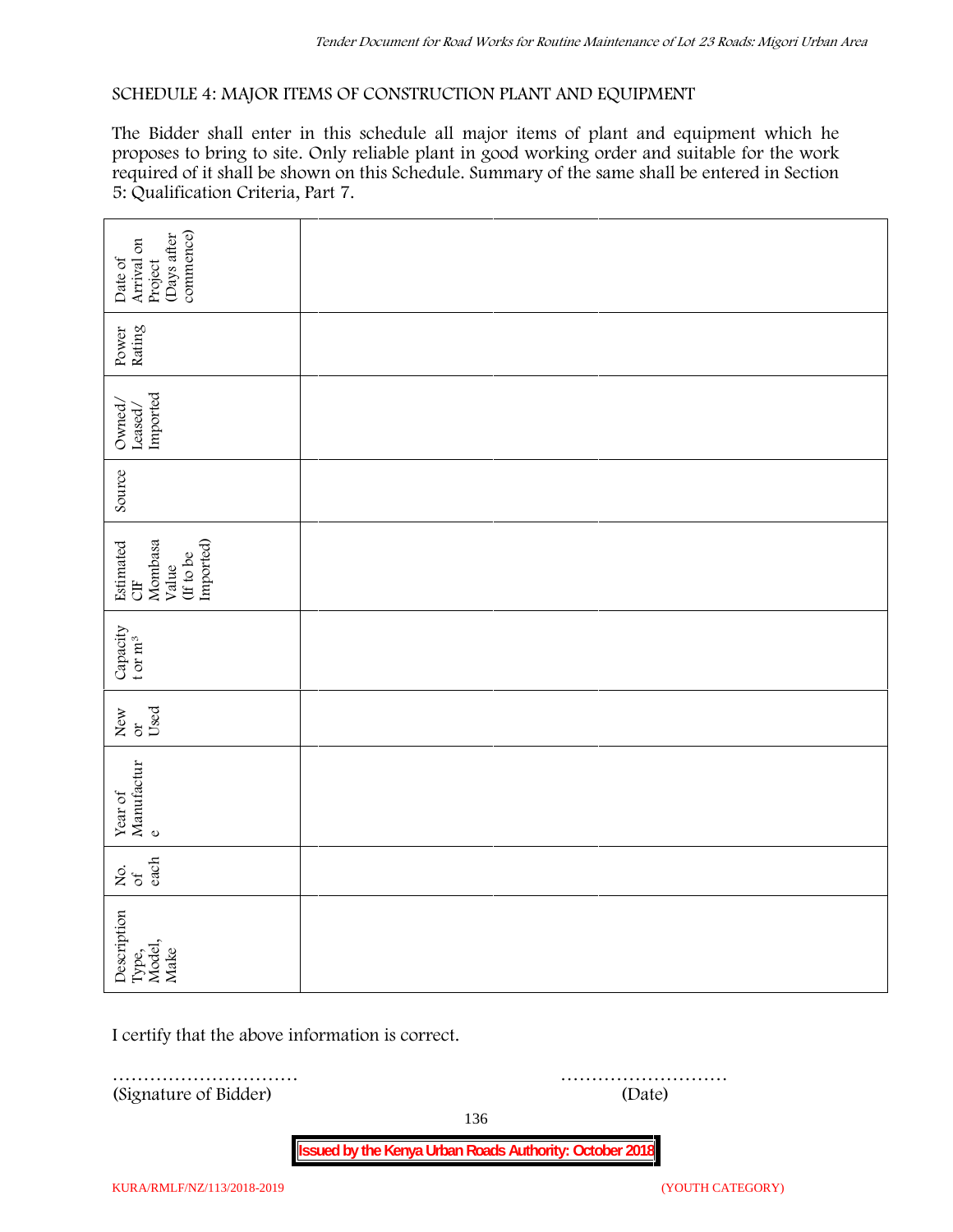#### **SCHEDULE 5: KEY PERSONNEL**

| <b>NAME</b> | <b>NATIONALITY</b> | SUMMARY OF QUALIFICATIONS AND |                                |                                 |  |
|-------------|--------------------|-------------------------------|--------------------------------|---------------------------------|--|
|             |                    | Qualifications                | General<br>Experience<br>(Yrs) | Specific<br>Experience<br>(Yrs) |  |
|             |                    |                               |                                |                                 |  |
|             |                    |                               |                                |                                 |  |
|             |                    |                               |                                |                                 |  |
|             |                    |                               |                                |                                 |  |
|             |                    |                               |                                |                                 |  |
|             |                    |                               |                                |                                 |  |
|             |                    |                               |                                |                                 |  |
|             |                    |                               |                                |                                 |  |
|             |                    |                               |                                |                                 |  |
|             |                    |                               |                                |                                 |  |
|             |                    |                               | <b>EXPERIENCE</b>              |                                 |  |

**Note:** The Bidder shall list in this schedule the key personnel he will employ from the Contractor's headquarters and from the Contractor's site office to direct and execute the work together with their qualifications, experience, position held and nationality in accordance with Clause 15.2 and 16.3 of the Conditions of Contract Part II (where required, use separate sheets to add extra data for column 4). Bidders shall attach certified copies of academic certificates, and CVs of all key staff.

I certify that the above information is correct.

(Signature of Bidder) (Date)

………………………… ………………………

137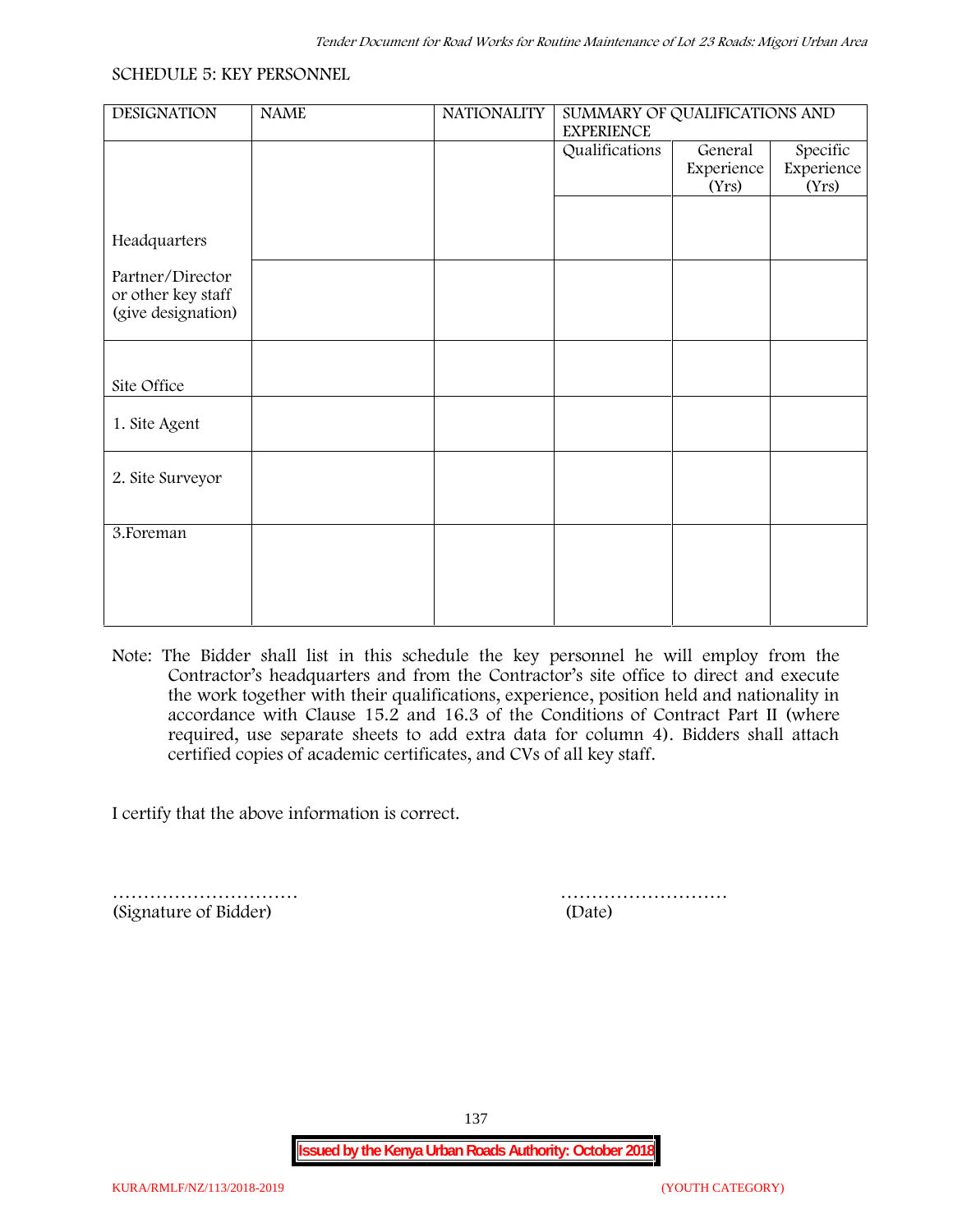#### **SCHEDULE 6: SCHEDULE OF ROADWORKS CARRIED OUT BY THE BIDER IN THE LAST THREE YEARS**

#### **SCHEDULE 6A: COMPLETED WORKS**

| DESCRIPTION OF WORKS | NAME OF CLIENT | VALUE OF<br>WORKS (KSHS) $^\ast$ | YEAR COMPLETED/<br><b>REMARKS</b> |
|----------------------|----------------|----------------------------------|-----------------------------------|
|                      |                |                                  |                                   |
|                      |                |                                  |                                   |
|                      |                |                                  |                                   |
|                      |                |                                  |                                   |
|                      |                |                                  |                                   |
|                      |                |                                  |                                   |
|                      |                |                                  |                                   |
|                      |                |                                  |                                   |
|                      |                |                                  |                                   |
|                      |                |                                  |                                   |
|                      |                |                                  |                                   |
|                      |                |                                  |                                   |
|                      |                |                                  |                                   |

**Note:** Bidders shall attach certified copies of letters of award (for each listed project), certified copies of completion certificates.

I certify that the above works were successfully carried out by this Bidder.

(Signature of Bidder) (Date)

………………………… ………………………

\* **Value in KShs using Central Bank of Kenya mean exchange rate at a reference date 7 days before date of BID opening**

138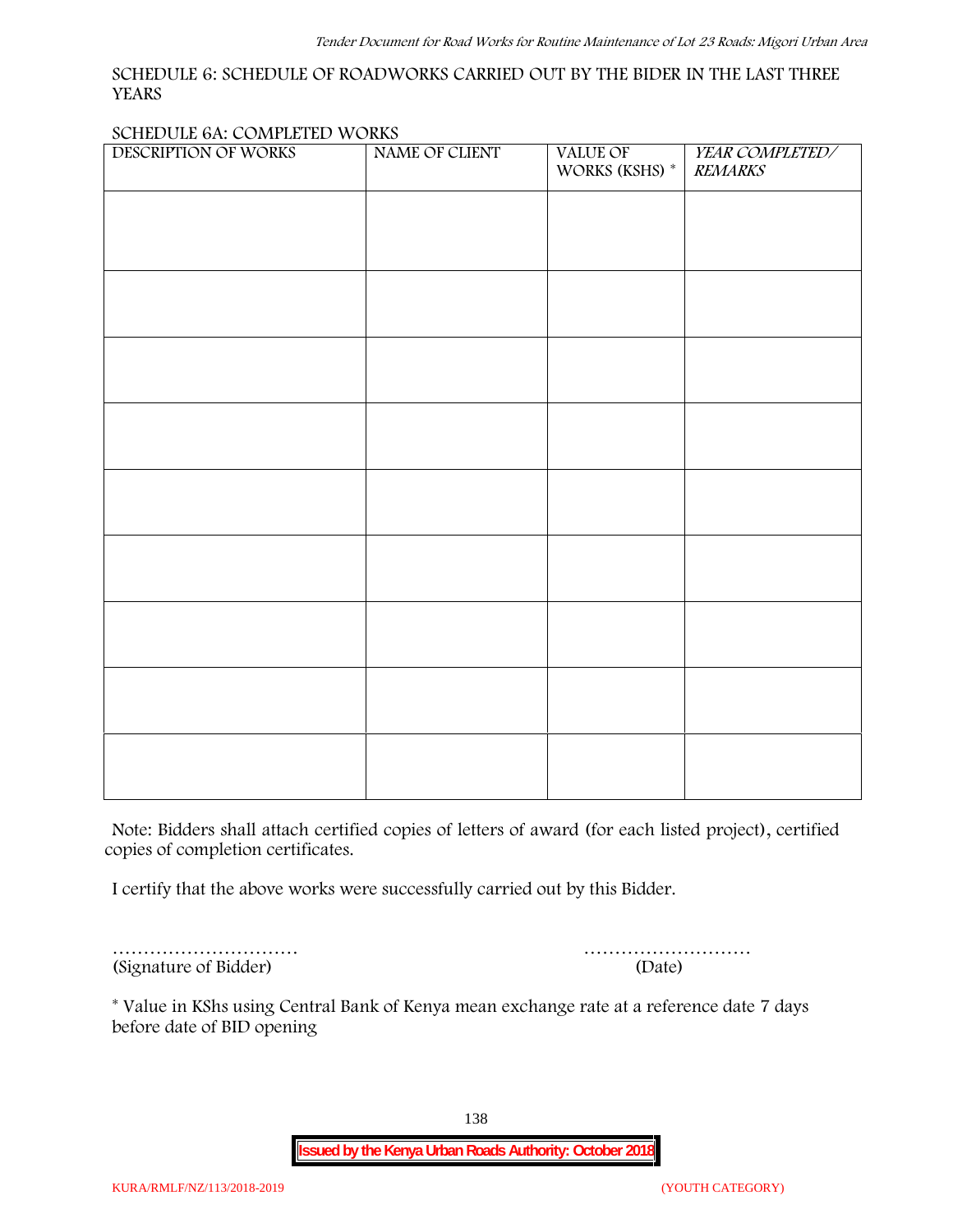## **SCHEDULE 6B: NON-COMPLETED WORKS BEYOND COMPLETION DATE**

| DESCRIPTION OF WORKS | NAME OF CLIENT | VALUE OF<br>WORKS (KSHS) * | YEAR COMPLETED/<br><b>REMARKS</b> |
|----------------------|----------------|----------------------------|-----------------------------------|
|                      |                |                            |                                   |
|                      |                |                            |                                   |
|                      |                |                            |                                   |
|                      |                |                            |                                   |
|                      |                |                            |                                   |
|                      |                |                            |                                   |
|                      |                |                            |                                   |
|                      |                |                            |                                   |
|                      |                |                            |                                   |
|                      |                |                            |                                   |
|                      |                |                            |                                   |
|                      |                |                            |                                   |
|                      |                |                            |                                   |
|                      |                |                            |                                   |
|                      |                |                            |                                   |
|                      |                |                            |                                   |
|                      |                |                            |                                   |

**Note:** Bidders shall attach certified copies of letters of award (for each listed project), certified evidence for executed works for non-copleted projects e.g copy of recent payment certificate.

I certify that the above works were successfully carried out by this Bidder.

(Signature of Bidder) (Date)

………………………… ………………………

\* **Value in KShs using Central Bank of Kenya mean exchange rate at a reference date 7 days before date of BID opening**

139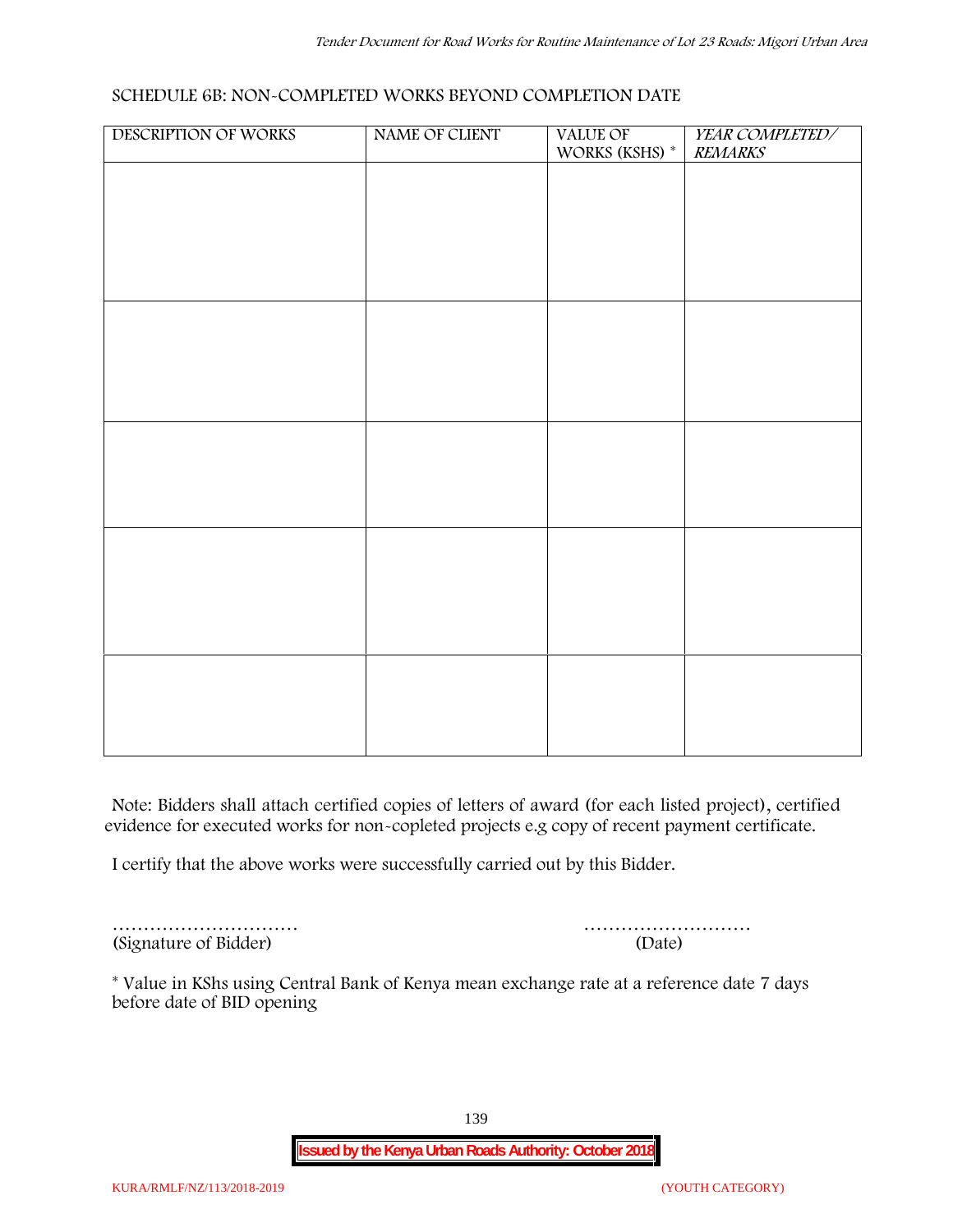# **SCHEDULE 6C: SPECIFIC EXPERIENCE**

| DESCRIPTION OF WORKS | NAME OF CLIENT | VALUE OF<br>WORKS (KSHS) * | YEAR COMPLETED/<br><b>REMARKS</b> |
|----------------------|----------------|----------------------------|-----------------------------------|
|                      |                |                            |                                   |
|                      |                |                            |                                   |
|                      |                |                            |                                   |
|                      |                |                            |                                   |
|                      |                |                            |                                   |
|                      |                |                            |                                   |
|                      |                |                            |                                   |
|                      |                |                            |                                   |
|                      |                |                            |                                   |
|                      |                |                            |                                   |
|                      |                |                            |                                   |
|                      |                |                            |                                   |
|                      |                |                            |                                   |
|                      |                |                            |                                   |
|                      |                |                            |                                   |
|                      |                |                            |                                   |
|                      |                |                            |                                   |

**Note:** Bidders shall attach certified copies of letters of award (for each listed project), certified evidence for executed works for non-completed projects e.g copy of recent payment certificate.

I certify that the above works were successfully carried out by this Bidder.

(Signature of Bidder) (Date)

………………………… ………………………

\* **Value in KShs using Central Bank of Kenya mean exchange rate at a reference date 7 days before date of BID opening**

140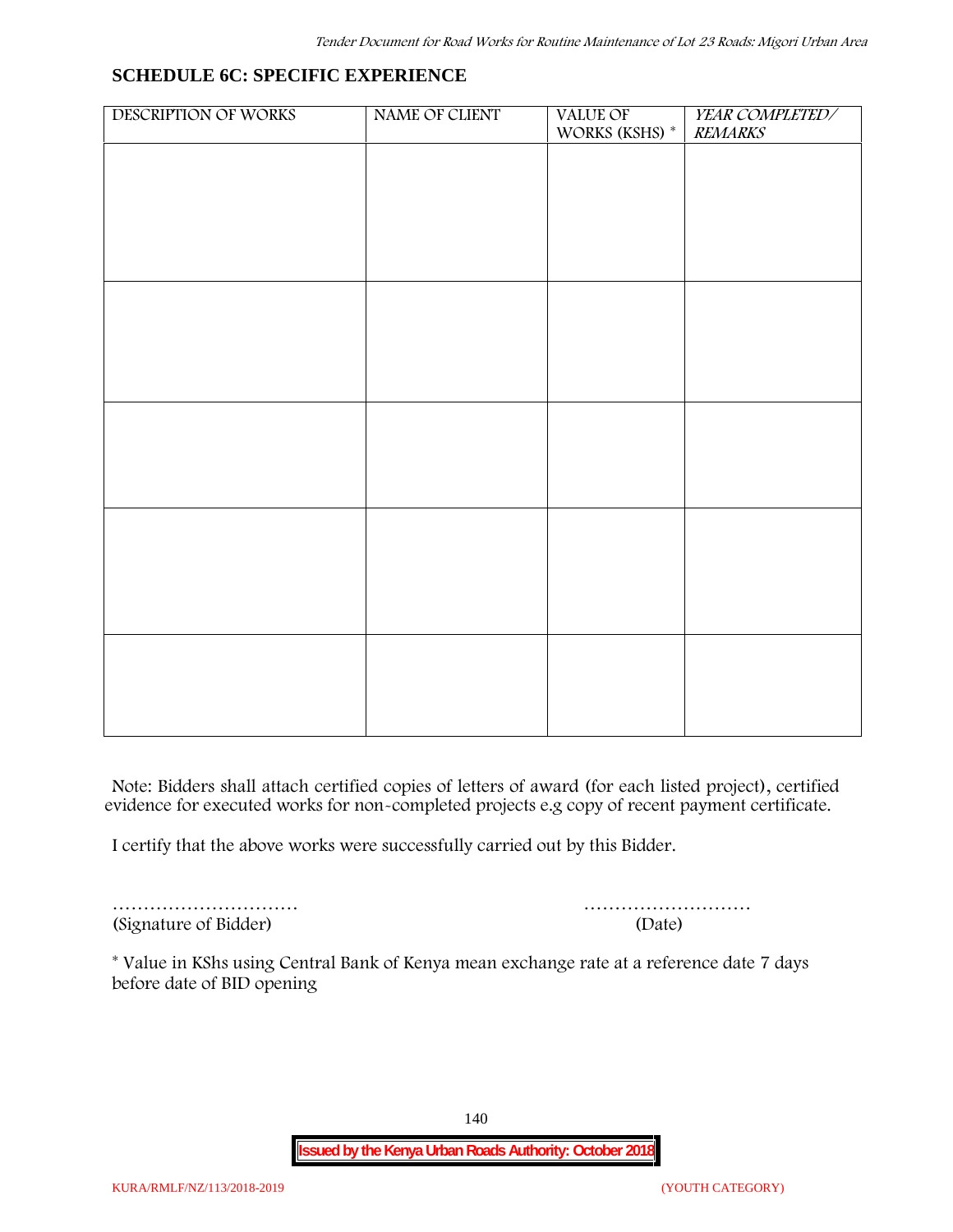#### **SCHEDULE 7: SCHEDULE OF ONGOING PROJECTS**

| DESCRIPTION OF<br>WORKS | NAME OF<br>${\tt CLIENT}$ | DATE OF<br>$\mathsf{COMMENC}$<br><b>EMENT</b> | DATE OF<br>COMPLETION | <b>VALUE OF</b><br>WORKS (KSHS) | <b>VALUE</b><br>COMPLETED<br>UP TO DATE | PHYSICALLY<br>COMPLETED<br>$\,$ UP TO DATE |  |
|-------------------------|---------------------------|-----------------------------------------------|-----------------------|---------------------------------|-----------------------------------------|--------------------------------------------|--|
|                         |                           |                                               |                       |                                 | $\%$                                    | $\%$                                       |  |
|                         |                           |                                               |                       |                                 |                                         |                                            |  |
|                         |                           |                                               |                       |                                 |                                         |                                            |  |
|                         |                           |                                               |                       |                                 |                                         |                                            |  |
|                         |                           |                                               |                       |                                 |                                         |                                            |  |
|                         |                           |                                               |                       |                                 |                                         |                                            |  |
|                         |                           |                                               |                       |                                 |                                         |                                            |  |
|                         |                           |                                               |                       |                                 |                                         |                                            |  |
|                         |                           |                                               |                       |                                 |                                         |                                            |  |
|                         |                           |                                               |                       |                                 |                                         |                                            |  |
|                         |                           |                                               |                       |                                 |                                         |                                            |  |
|                         |                           |                                               |                       |                                 |                                         |                                            |  |
|                         |                           |                                               |                       |                                 |                                         |                                            |  |
|                         |                           |                                               |                       |                                 |                                         |                                            |  |
|                         |                           |                                               |                       |                                 |                                         |                                            |  |
|                         |                           |                                               |                       |                                 |                                         |                                            |  |
|                         |                           |                                               |                       |                                 |                                         |                                            |  |
|                         |                           |                                               |                       |                                 |                                         |                                            |  |

**Note:** 1. Bidders shall attach certified copies of letters of award (for each listed project) and any certified evidence for executed works e.g copy of recent payment certificate.

2. Bidders must indicate all their on-going works as at the time of bidding. Any non disclosure shall constitute non-responsiveness)

I certify that the above works are being carried out by me and that the above information is correct.

(Signature of Bidder) (Date)

………………………… ………………………

141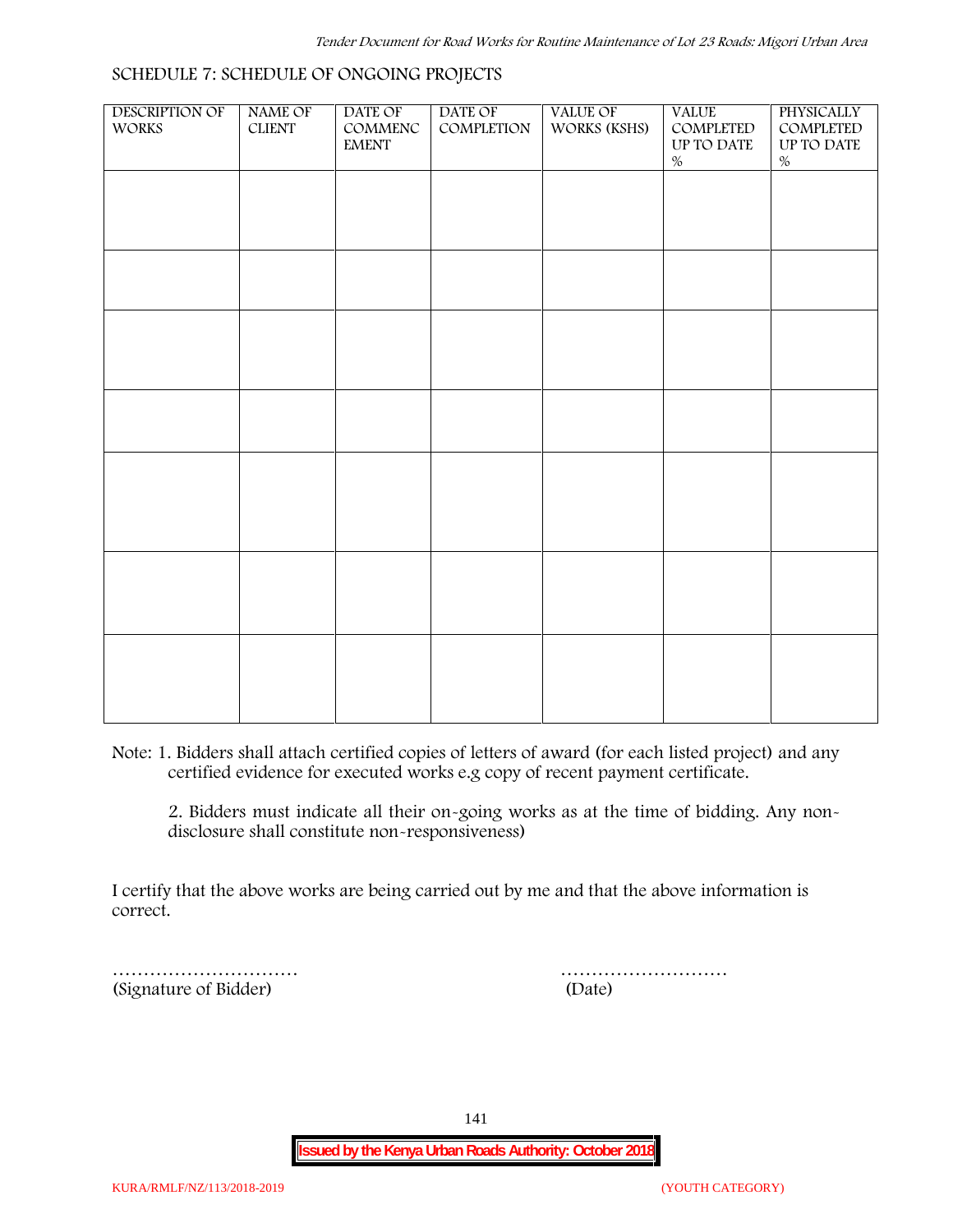#### **SCHEDULE 8: FINANCIAL STANDING**

- 1 Submit copies of audited profit and loss statements and balance sheet for the last five calendar years and estimated projection for the next two years with certified English translation where appropriate.
- 2 Give turnover figures for each of the last two (2) financial years. Quote in millions and decimal thereof.

|                               | Year 1(2016) | Year 2(2017) |
|-------------------------------|--------------|--------------|
|                               | Ksh.         | Ksh.         |
| Road works                    |              |              |
| Other civil Engineering works |              |              |
| Other (specify)               |              |              |
| Total                         |              |              |

## SUMMARY OF ASSETS AND LIABILTIES OF THE AUDITED FINANCIAL STATEMENTS OF THE LAST TWO (2) FINANCIAL YEARS.

|                              | Year 1(2016) | Year 2(2017) |
|------------------------------|--------------|--------------|
|                              | KShs.        | KShs.        |
| 1. Total Assets              |              |              |
| 2. Current Assets            |              |              |
| 3. Bank Credit Line Value    |              |              |
| 4. Total Liabilities         |              |              |
| 5. Current Liabilities       |              |              |
| 6. Net Worth (1-4)           |              |              |
| 7. Working capital $(2+3-4)$ |              |              |

# (a) Name/Address of Commercial Bank providing credit line

………………………………………………………………………………………………

………………………………………………………………………………………………

(b) Total amount of credit line KShs………………………………………………

Attach a certified copy of Undertaking of the Bank to provide the credit.

(c) Attach bank statements for the last six (6) months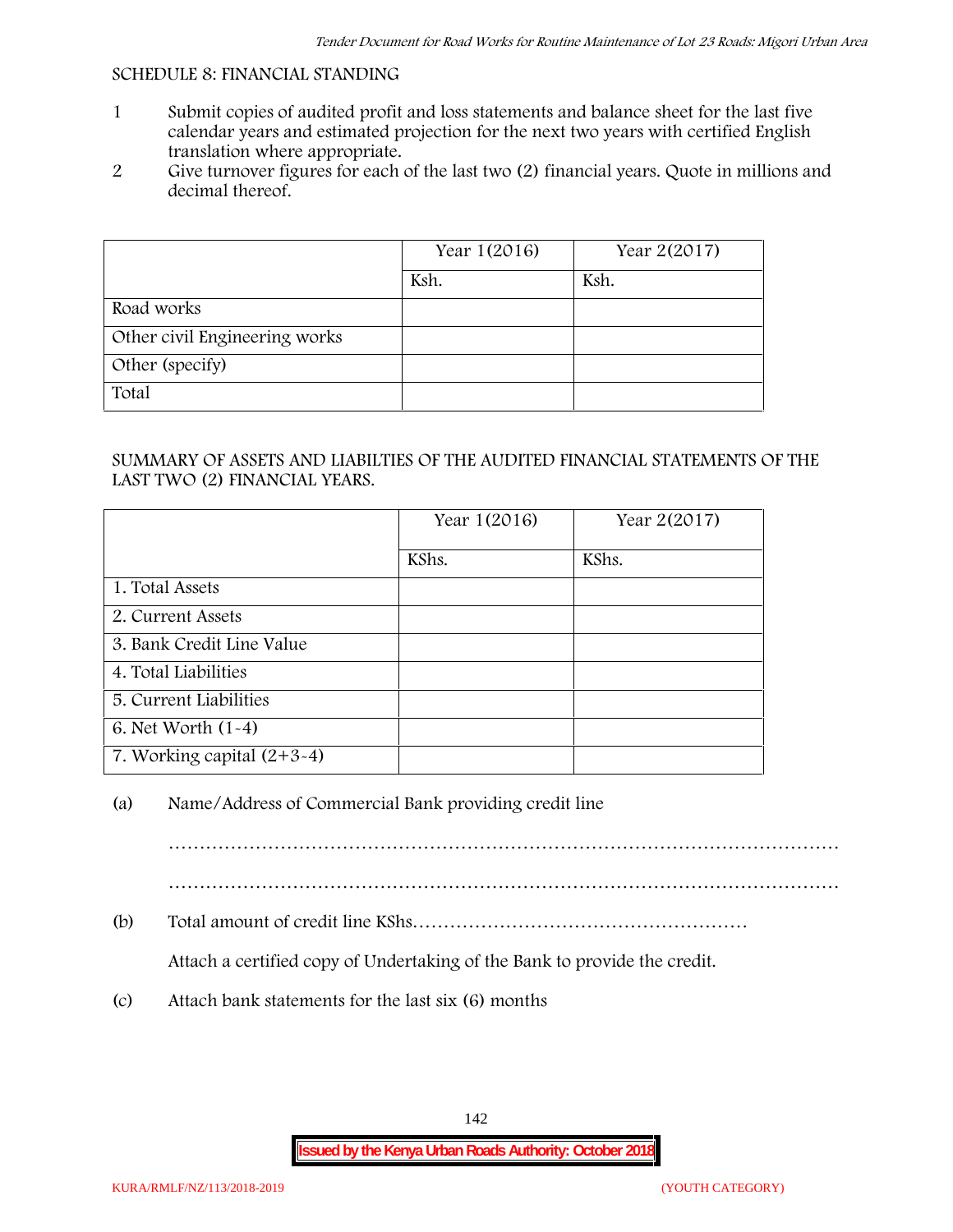## **SCHEDULE 9: OTHER SUPPLEMENTARY INFORMATION**

Financial reports for the last three years, balance sheets, profit and loss statements, auditors' reports etc. List them below and attach copies. ………………………………………………………………………………………………… ………………………………………………………………………………………………… ………………………………………………………………………………………………… ………………………………………………………………………………………………… Evidence of access to financial resources to meet the qualification requirements. Cash in hand, lines of credit etc. List below and attach copies of supporting documents ………………………………………………………………………………………………… …………………………………………………………………………………………………. ………………………………………………………………………………………………… Name, address, telephone, telex, fax numbers and email of the Bidders Bankers who may provide reference if contacted by the Contracting Authority. ……………………………………………………………………………………………….. ………………………………………………………………………………………………. ………………………………………………………………………………………………. I certify that the above information is correct. ……………………………. …………………………………….. Date Signature of Bidder

(To be signed by authorized representative and officially stamped)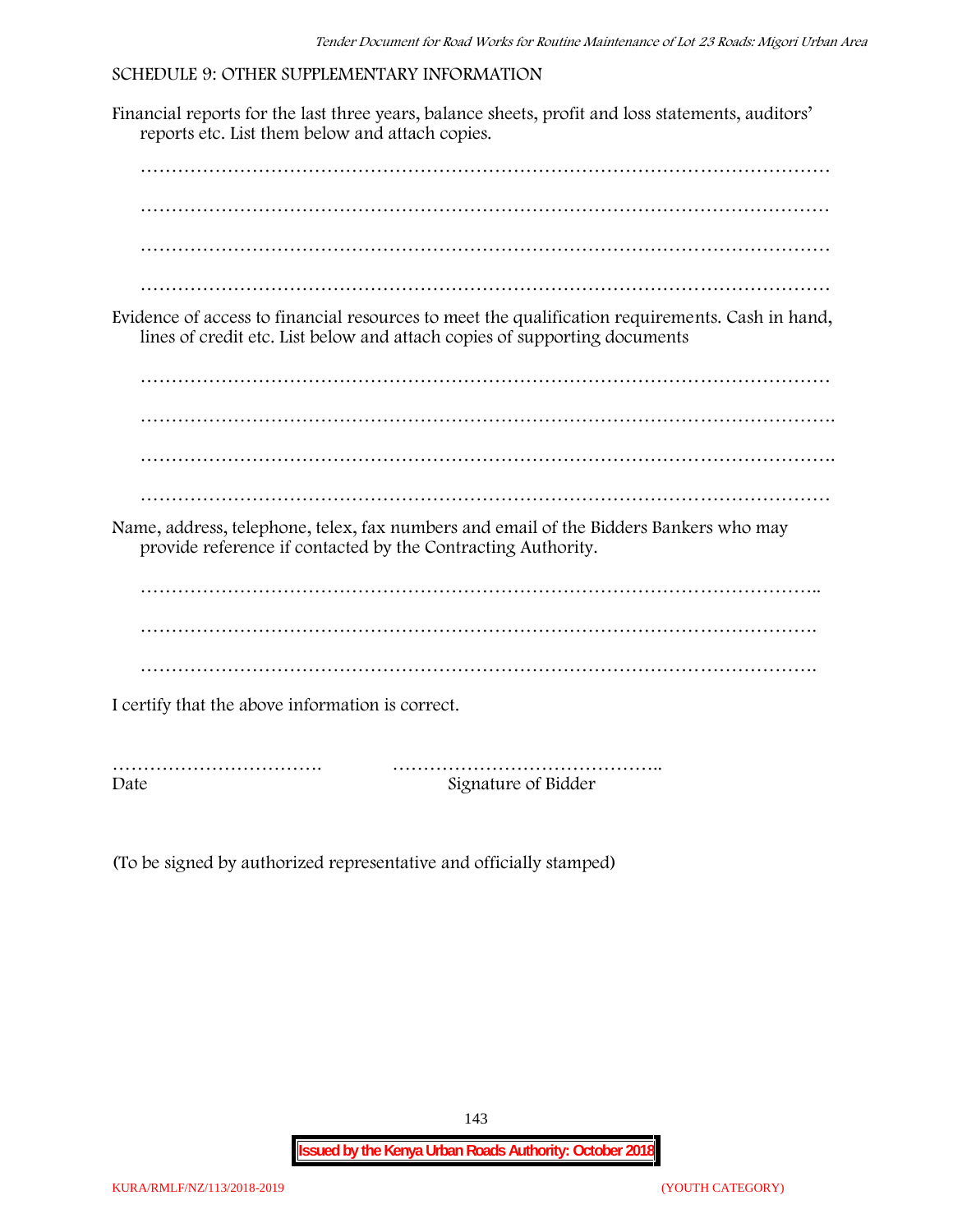## **SCHEDULE 10: LITIGATION HISTORY FORM**

Information on current litigation in which the Bidder is involved.

| <b>OTHER PARTY (IES)</b> | <b>CAUSE OF DISPUTE</b> | AMOUNT INVOLVED (KSHS) |
|--------------------------|-------------------------|------------------------|
|                          |                         |                        |
|                          |                         |                        |
|                          |                         |                        |
|                          |                         |                        |
|                          |                         |                        |

I certify that the above information is correct.

| Date | Signature of Bidder |
|------|---------------------|

(To be signed by authorized representative and officially stamped)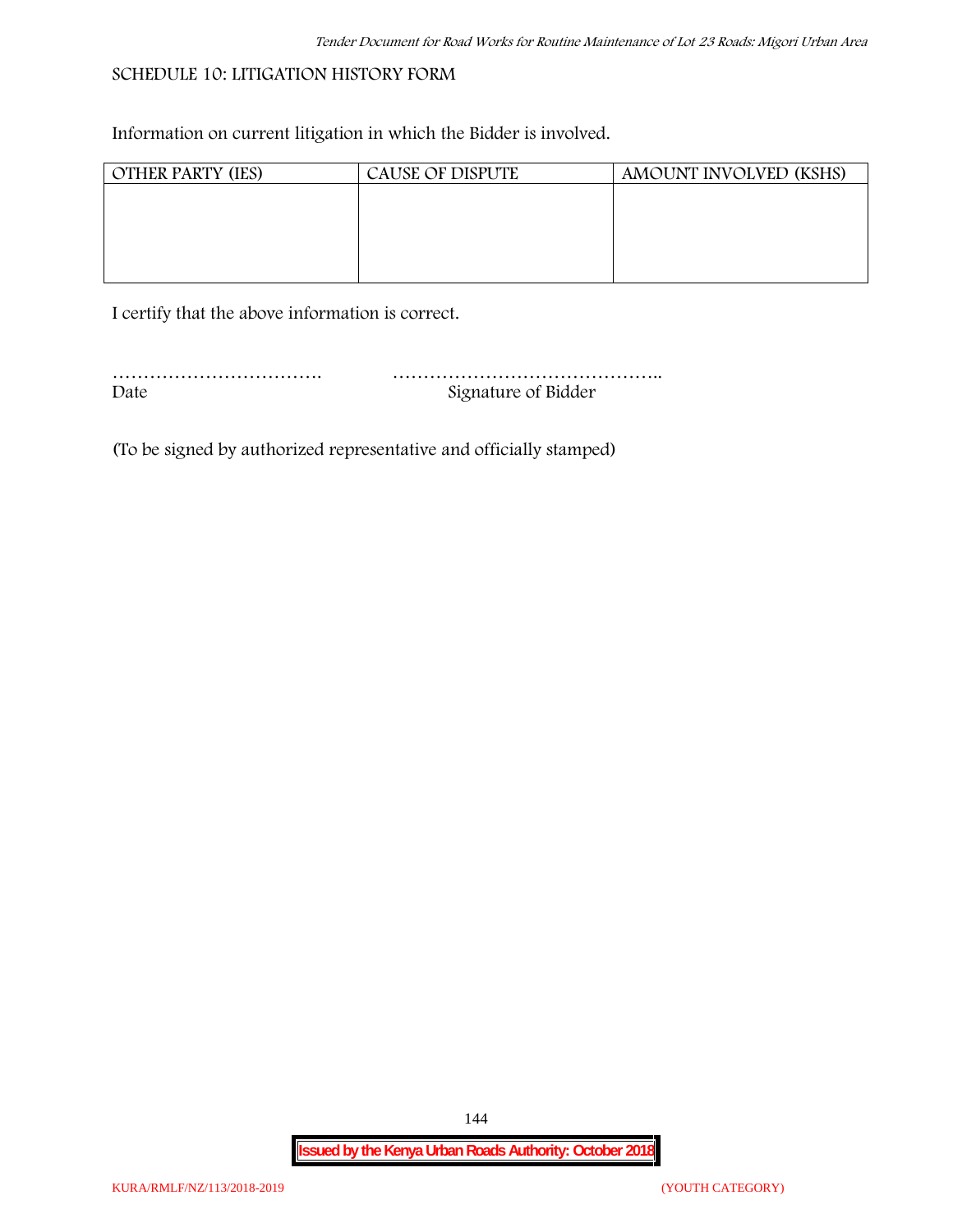**SCHEDULE 11: DECLARATION FORM FOR BANKRUPT OR INSOLVENT AND DEBARMENT**

Date To The Kenya Urban Roads Authority P.O Box 41727 – 00100, IKM Place, 5th Ngong Ave, Nairobi, KENYA. Ladies and Gentlemen, The Tenderer i.e. (full name and complete physical and postal address) ………………………………………………………………………………………………………

……………………declare the following: -

a) That I/ We have not been debarred from participating in public procurement by anybody, institution or person.

b) That I/ We have not been involved in and will not be involved in corrupt and fraudulent practices regarding public procurement anywhere.

c) That I/ We are not insolvent, in receivership, bankrupt or in the process of being wound up and is not the subject of legal proceedings relating to the foregoing.

d) That I/We are not under any ongoing investigation by the Ethics and Anti-Corruption Commission (EACC) for any corrupt and/or economic crimes or practices.

e) That I/ We are not associated with any other Tenderer participating in this Tender.

f) That I/We do hereby confirm that all the information given in this tender is accurate, factual and true to the best of our knowledge.

Yours sincerely,

………………………………………………………………………………

Name of Tenderer

Signature of duly authorised person signing the Tender

…………………………………………………………………………..

Name and Capacity of duly authorised person signing the Tender

………………………………………

Stamp or Seal of Tenderer

145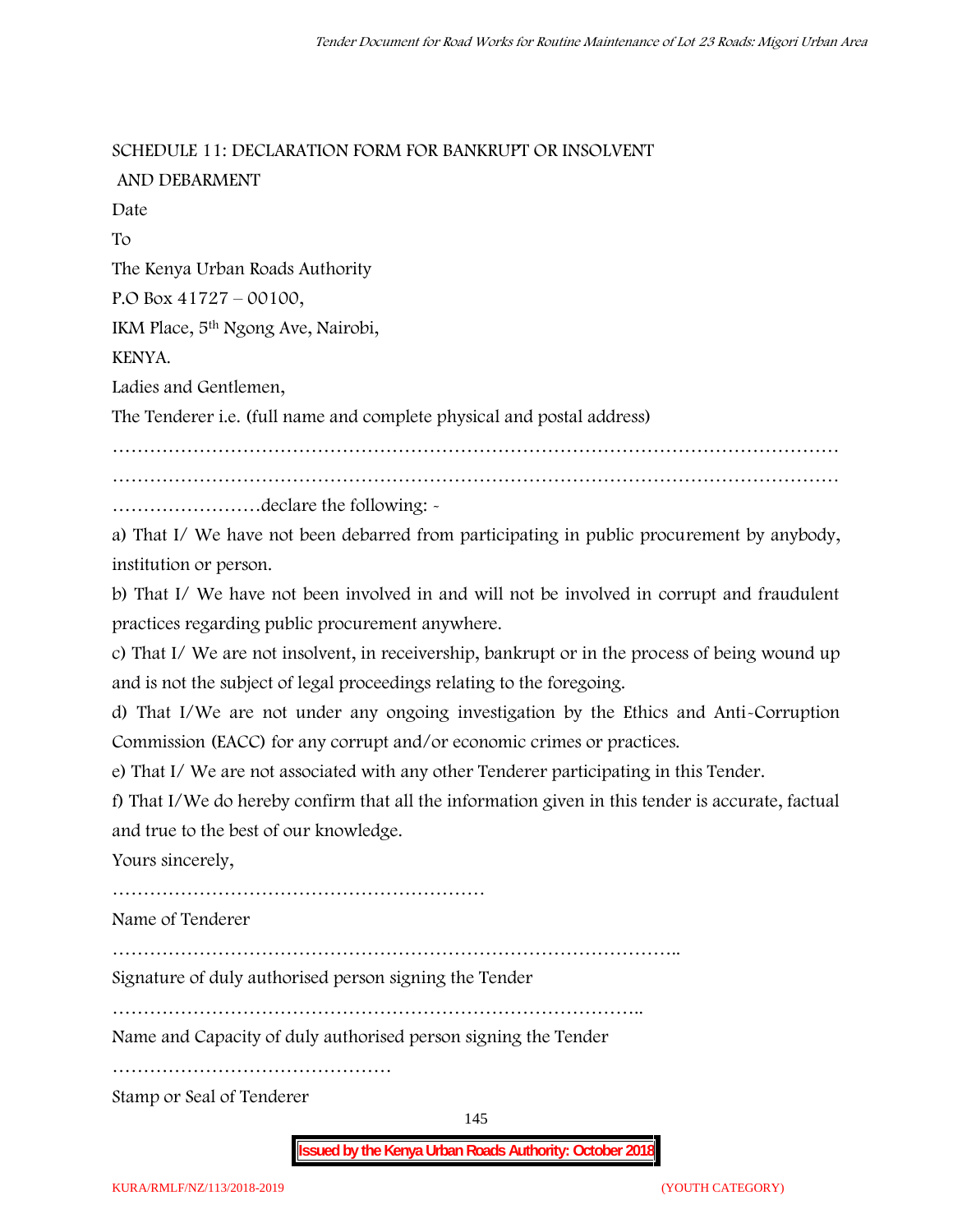## **SCHEDULE 12: ANTI CORRUPTION DECLARATION / COMMITMENT / PLEDGE FORM**

| Public Procurement is based on a free, fair and competitive tendering process which should |  |
|--------------------------------------------------------------------------------------------|--|
| not be open to abuse.                                                                      |  |
|                                                                                            |  |

| I/We will not offer or facilitate, directly or indirectly, any inducement or reward to any |  |
|--------------------------------------------------------------------------------------------|--|
| public officer, their relations or business associates, in connection with tender No.      |  |
|                                                                                            |  |
| contract if I/We am/are successful.                                                        |  |

Signed by ……………………………… C.E.O. or Authorized Representative.

Designation………………………………..

|--|

**In case of sub-contracting**

Signed by ………………………………….. CEO of the firm to be subcontracted Name…………………………………………… Designation…………………………………….. Signature…………………………………. Date………………………………………..

146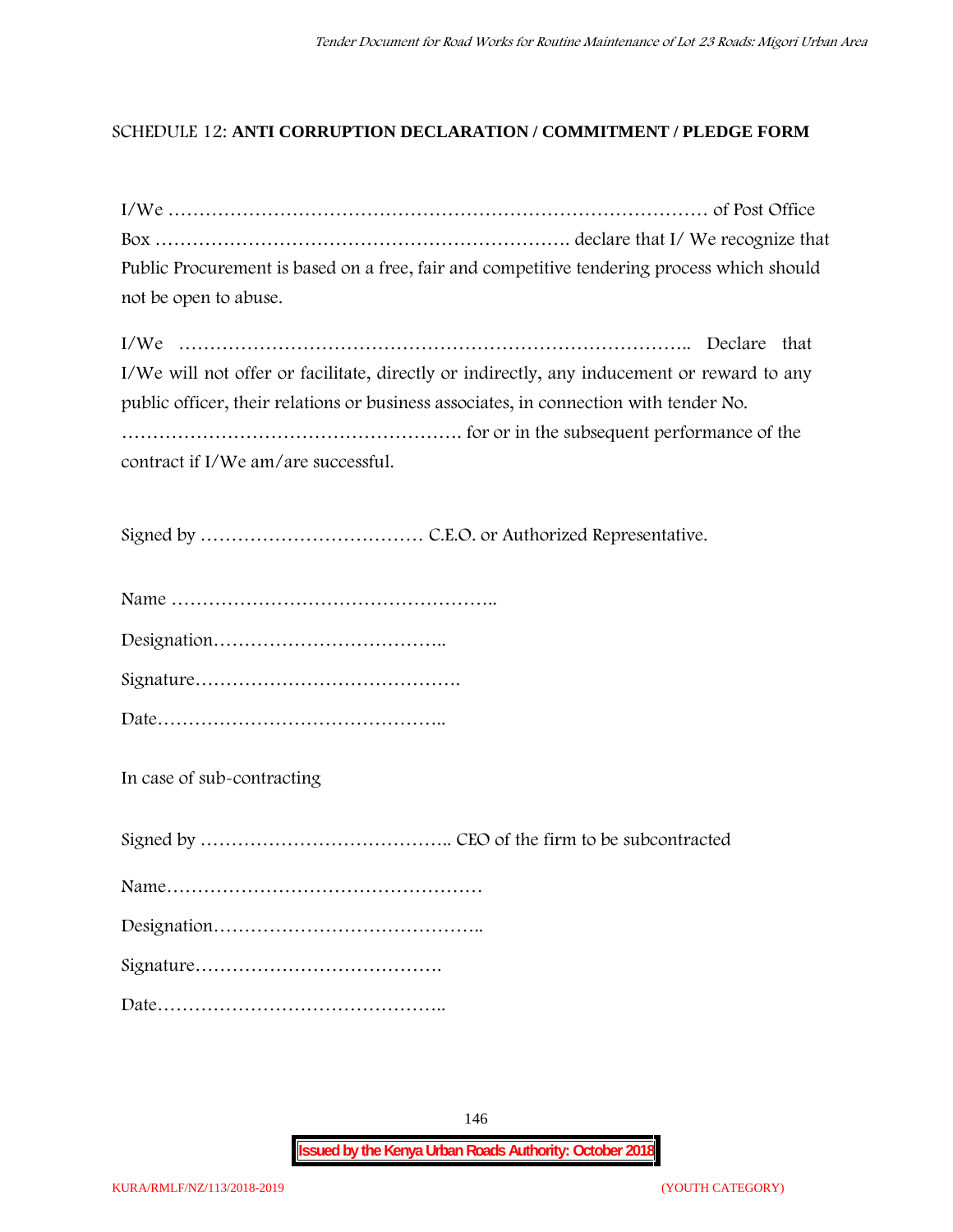# **SECTION XII: FORM OF AGREEMENT**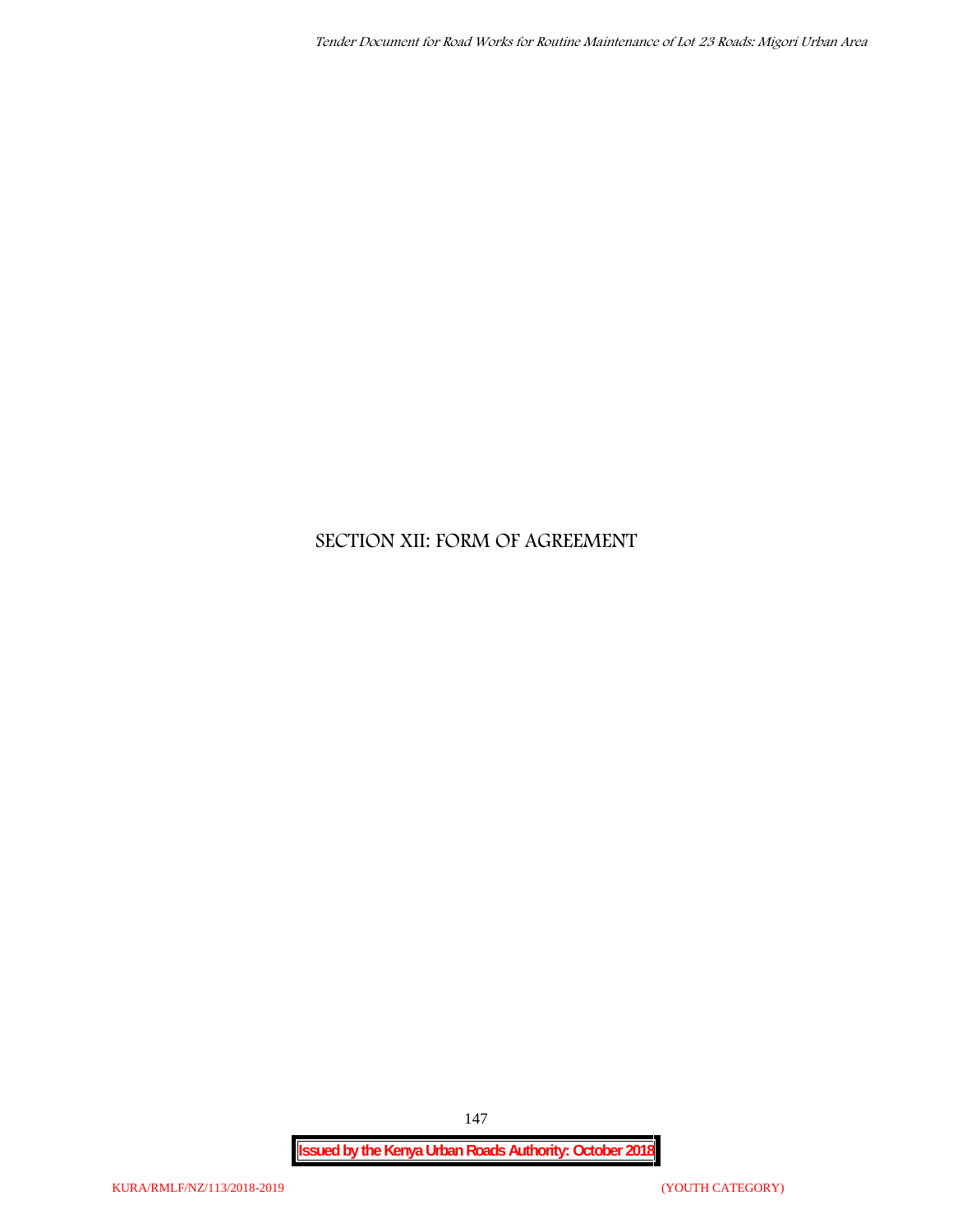## **FORM OF AGREEMENT**

THIS AGREEMENT is made on the ………………………… day of ……………………………………………………………………………………… between the **KENYA URBAN ROADS AUTHORITY** of **P. O. BOX 41727-00100, NAIROBI, KENYA** hereinafter called "the Employer" of the one part and **……………………………………………………………………………………….** hereinafter called "the Contractor" of the other part.

WHEREAS the Employer is desirous that certain works should be executed, viz.

**ROUTINE MAINTENANCE OF LOT 23 ROADS (MIGORI URBAN AREA)** and has a Contract with the Contractor for the execution completion and maintenance of such works in the region NOW THIS AGREEMENT WITNESSETH as follows:

In this agreement words and expressions shall have the same meanings as are respectively assigned to them in the Conditions of Contract hereinafter referred to.

The following document shall be deemed to form and be read and construed as part of this Agreement, viz.:

- The form of bid dated **………………………………**
- The Conditions of Contract (FIDIC IV) Part 2
- The Conditions of Contract (FIDIC IV) Part 1
- The Special Specification
- The Standard Specifications
- The Priced Bill of Quantities
- The Letter of Award and Acceptance
- Schedules of Supplementary Information
- -The Drawings
- -Other documents as may be agreed and listed

All aforesaid documents are hereinafter referred to as "The Contract".

In consideration of the payment to be made by the Employer to the Contractor, the Contractor hereby covenants with the Employer to execute, complete and maintain the works in conformity in all respects with the provisions of the Contract.

The Employer hereby covenants to pay the Contractor in consideration of the execution, completion and maintenance of the works the Contract Price at the times and in the manner prescribed by the Contract.

IN WITNESS WHEREOF the parties have hereunto set their respective hands on the day and year first above written.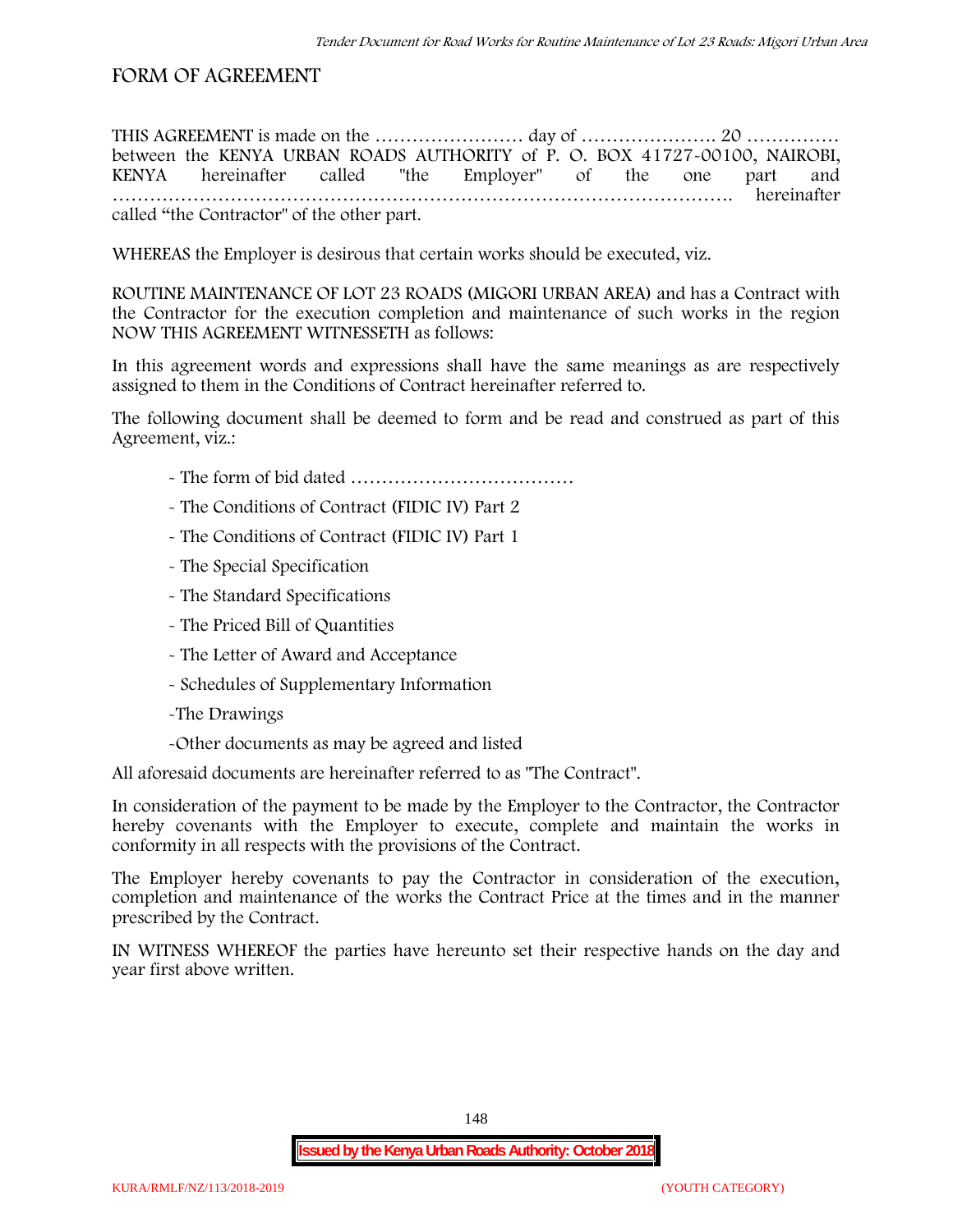#### SIGNED SEALED AND DELIVERED

| By the said Employer:   | (Director General, Kenya Urban Roads Authority)<br>For and on behalf of the said Employer |
|-------------------------|-------------------------------------------------------------------------------------------|
| In the presence of:     | (Name and Designation of Witness)                                                         |
|                         | (Signature of Witness)                                                                    |
|                         | (Address Of witness)                                                                      |
| By the said Contractor: |                                                                                           |
|                         | (Signature)                                                                               |
|                         | .<br>(Name of the Director)                                                               |
| In the presence of:     | (Name and Designation of Witness)                                                         |
|                         | (Signature of Witness)                                                                    |

……………………………………………………….. (Address Of witness)

149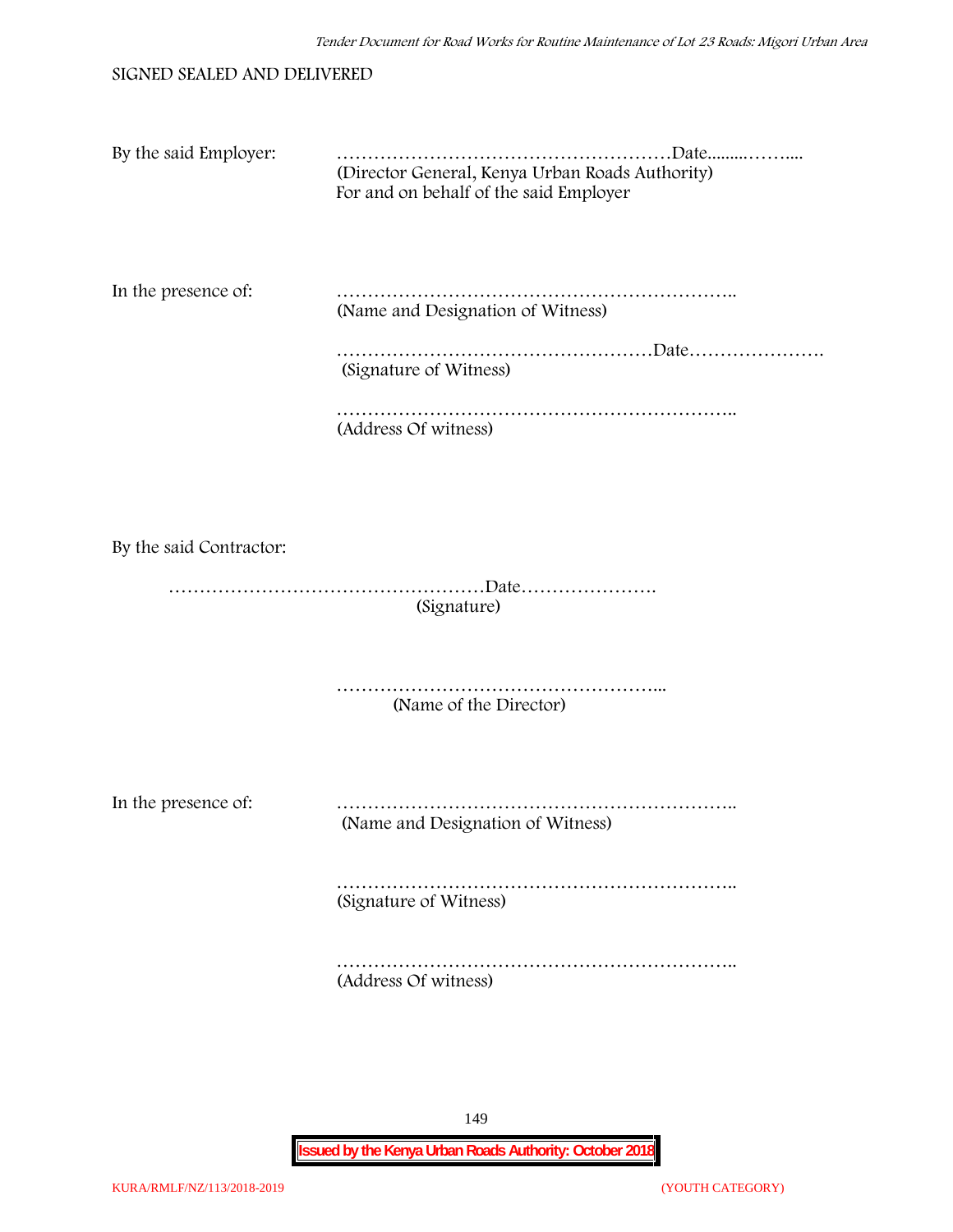# **SECTION XIII: FORM OF PERFORMANCE BANK GUARANTEE (UNCONDITIONAL)**